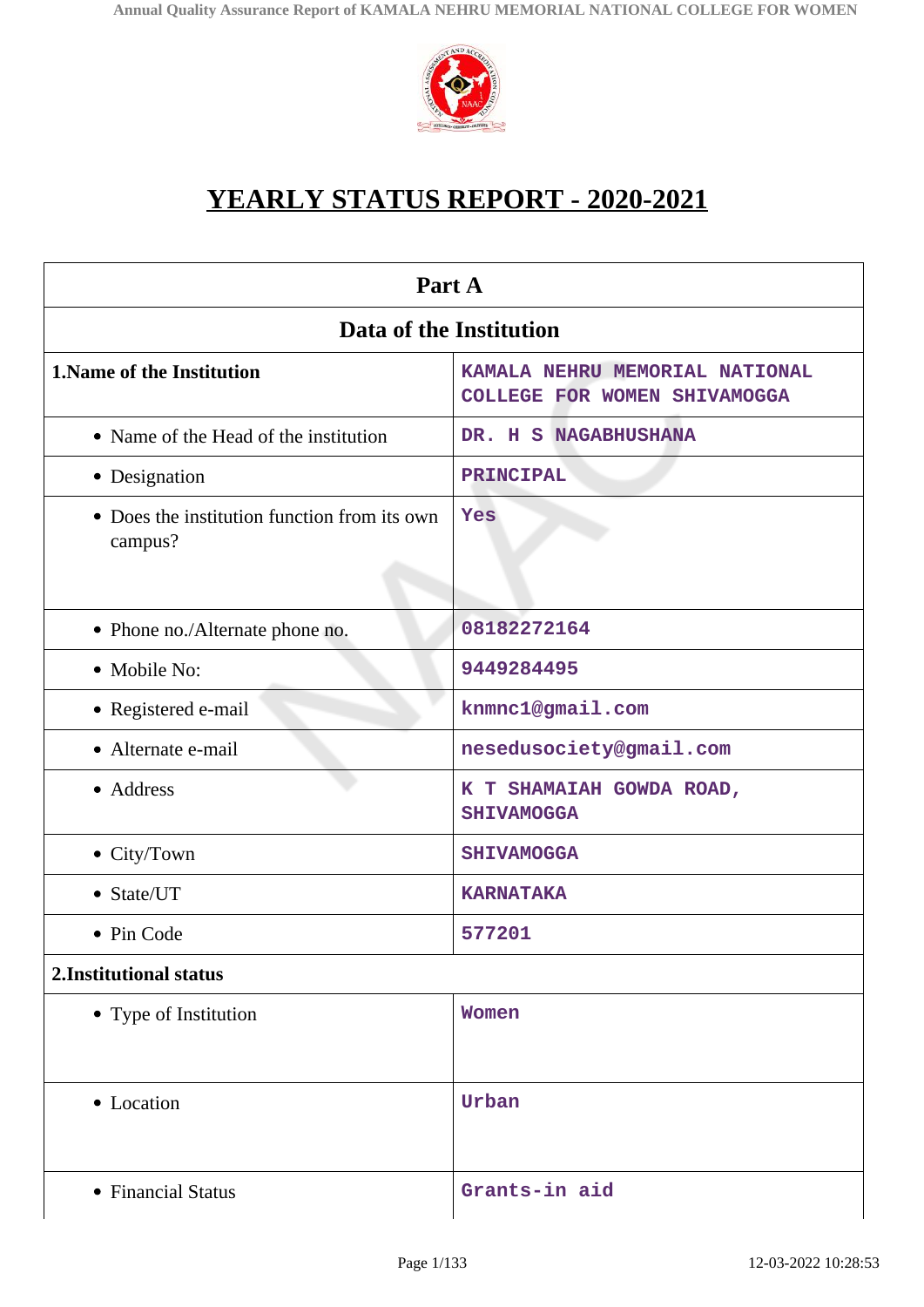| • Name of the Affiliating University                                                                              |             |                                                              | KUVEMPU UNIVERSITY    |                                                      |                                |               |                       |
|-------------------------------------------------------------------------------------------------------------------|-------------|--------------------------------------------------------------|-----------------------|------------------------------------------------------|--------------------------------|---------------|-----------------------|
| • Name of the IQAC Coordinator                                                                                    |             |                                                              |                       | DR. ONKARAPPA A P                                    |                                |               |                       |
| • Phone No.                                                                                                       |             |                                                              |                       | 08182272164                                          |                                |               |                       |
| • Alternate phone No.                                                                                             |             |                                                              |                       | 9448766600                                           |                                |               |                       |
| • Mobile                                                                                                          |             |                                                              |                       | 9902191386                                           |                                |               |                       |
| • IQAC e-mail address                                                                                             |             |                                                              |                       | knmnc1@gmail.com                                     |                                |               |                       |
| • Alternate e-mail address                                                                                        |             |                                                              |                       | nesedusociety@gmail.com                              |                                |               |                       |
| 3. Website address (Web link of the AQAR<br>(Previous Academic Year)                                              |             |                                                              |                       | https://www.knmnc.edu.in/AQAR Rep<br>ort-2019-20.pdf |                                |               |                       |
| 4. Whether Academic Calendar prepared<br>during the year?                                                         |             |                                                              | Yes                   |                                                      |                                |               |                       |
| • if yes, whether it is uploaded in the<br>Institutional website Web link:                                        |             | https://www.knmnc.edu.in/IQAC/Aca<br>demic_calendar_2020.pdf |                       |                                                      |                                |               |                       |
| <b>5. Accreditation Details</b>                                                                                   |             |                                                              |                       |                                                      |                                |               |                       |
| Cycle                                                                                                             | Grade       | <b>CGPA</b>                                                  |                       | Year of<br>Accreditation                             |                                | Validity from | Validity to           |
| Cycle 1                                                                                                           | в           |                                                              | 72.95                 | 2004                                                 |                                | 16/09/2004    | 15/09/2009            |
| Cycle 2                                                                                                           | в           |                                                              | 2.35                  | 2015                                                 |                                |               | 03/03/2015 02/03/2020 |
| <b>6.Date of Establishment of IQAC</b>                                                                            |             |                                                              |                       | 31/08/2005                                           |                                |               |                       |
| 7. Provide the list of funds by Central / State Government<br>UGC/CSIR/DBT/ICMR/TEQIP/World Bank/CPE of UGC etc., |             |                                                              |                       |                                                      |                                |               |                       |
| Institutional/Depa<br>rtment /Faculty                                                                             | Scheme      |                                                              | <b>Funding Agency</b> |                                                      | Year of award<br>with duration |               | Amount                |
| Nil                                                                                                               | $\mathbf 0$ |                                                              |                       | $\mathbf 0$                                          | 2021                           |               | 0 <sub>0</sub>        |
| 8. Whether composition of IQAC as per latest<br><b>NAAC</b> guidelines                                            |             | Yes                                                          |                       |                                                      |                                |               |                       |
| • Upload latest notification of formation of<br><b>IQAC</b>                                                       |             | <b>View File</b>                                             |                       |                                                      |                                |               |                       |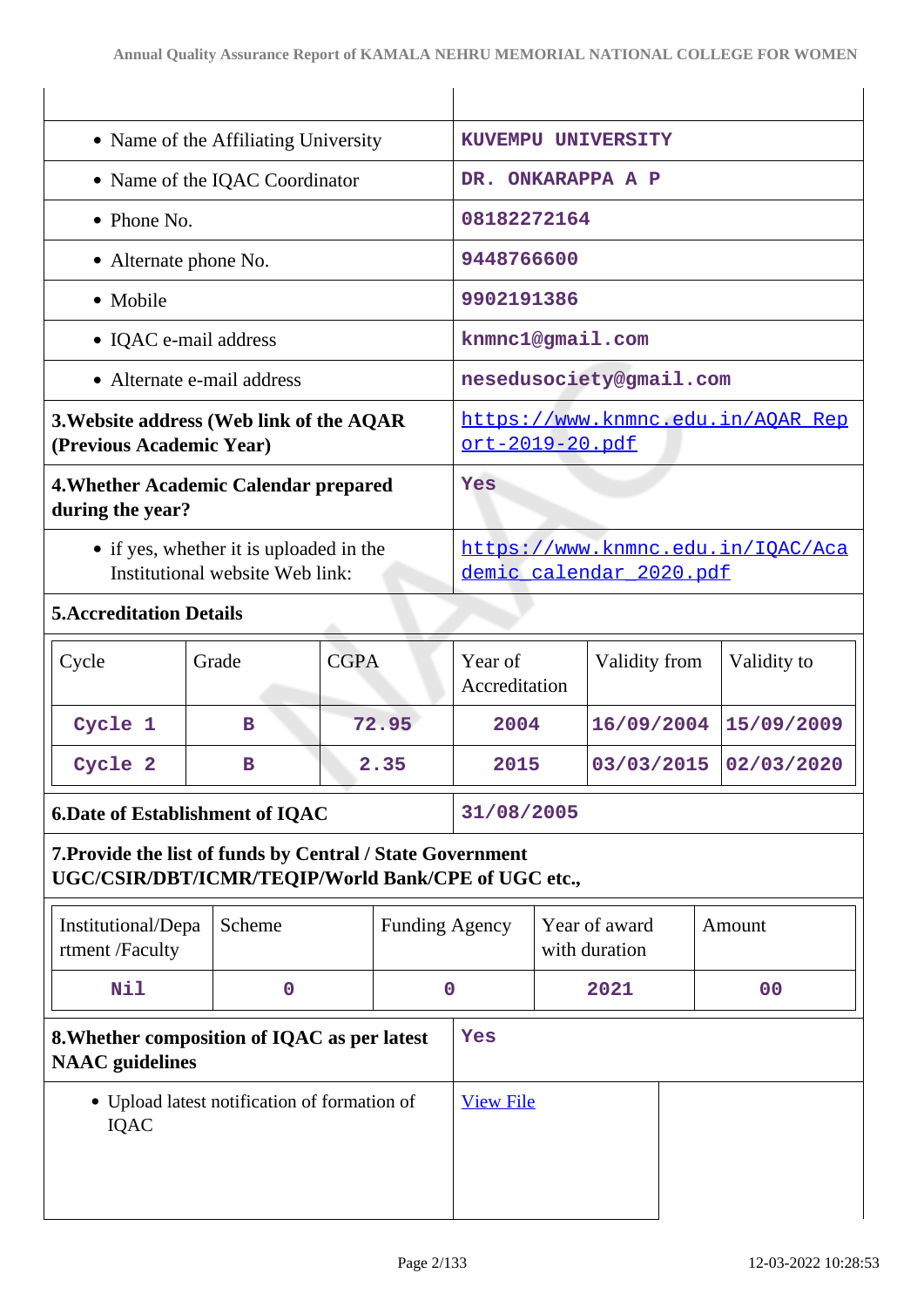| 9. No. of IQAC meetings held during the year                                                                                 | 08               |
|------------------------------------------------------------------------------------------------------------------------------|------------------|
| • Were the minutes of IQAC meeting(s) and<br>compliance to the decisions have been<br>uploaded on the institutional website? | Yes              |
| • If No, please upload the minutes of the<br>meeting(s) and Action Taken Report                                              | <b>View File</b> |
| 10. Whether IQAC received funding from any<br>of the funding agency to support its activities<br>during the year?            | <b>No</b>        |
| • If yes, mention the amount                                                                                                 |                  |

# **11.Significant contributions made by IQAC during the current year (maximum five bullets)**

**01. IQAC has taken initiatives to motivate the teachers to undertake research activity, to publish books and articles. 02. IQAC has taken initiatives for the teachers to participate in seminars, conferences and workshops. 03. IQAC has enthused the teacher to conduct orientation programme for the freshers in the college. 04. IQAC has enthused the teacher to conduct different programmes for the benefit of the students. Such as, workshops, state level, university level and college seminar and special lectures, etc., 05. IQAC has taken initiative todevelop an institutional web portal to capture all the data and get the report online. 06. IQAC has promoted teacher to conduct various need based courses and make those courses to get conducted successfully. 07. IQAC has taken initiative to analysis feedback from various stakeholders. 08. IQAC has implemented the process of maintaining teacher's diaries (Lecture Plan). 09. To strengthen our library, new and used (but in good condition) books are collected from students, staff and public. 10. IQAC has insisted and encouraged the use of ICT for enhancing the quality of teaching learning process.**

**12.Plan of action chalked out by the IQAC in the beginning of the Academic year towards Quality Enhancement and the outcome achieved by the end of the Academic year**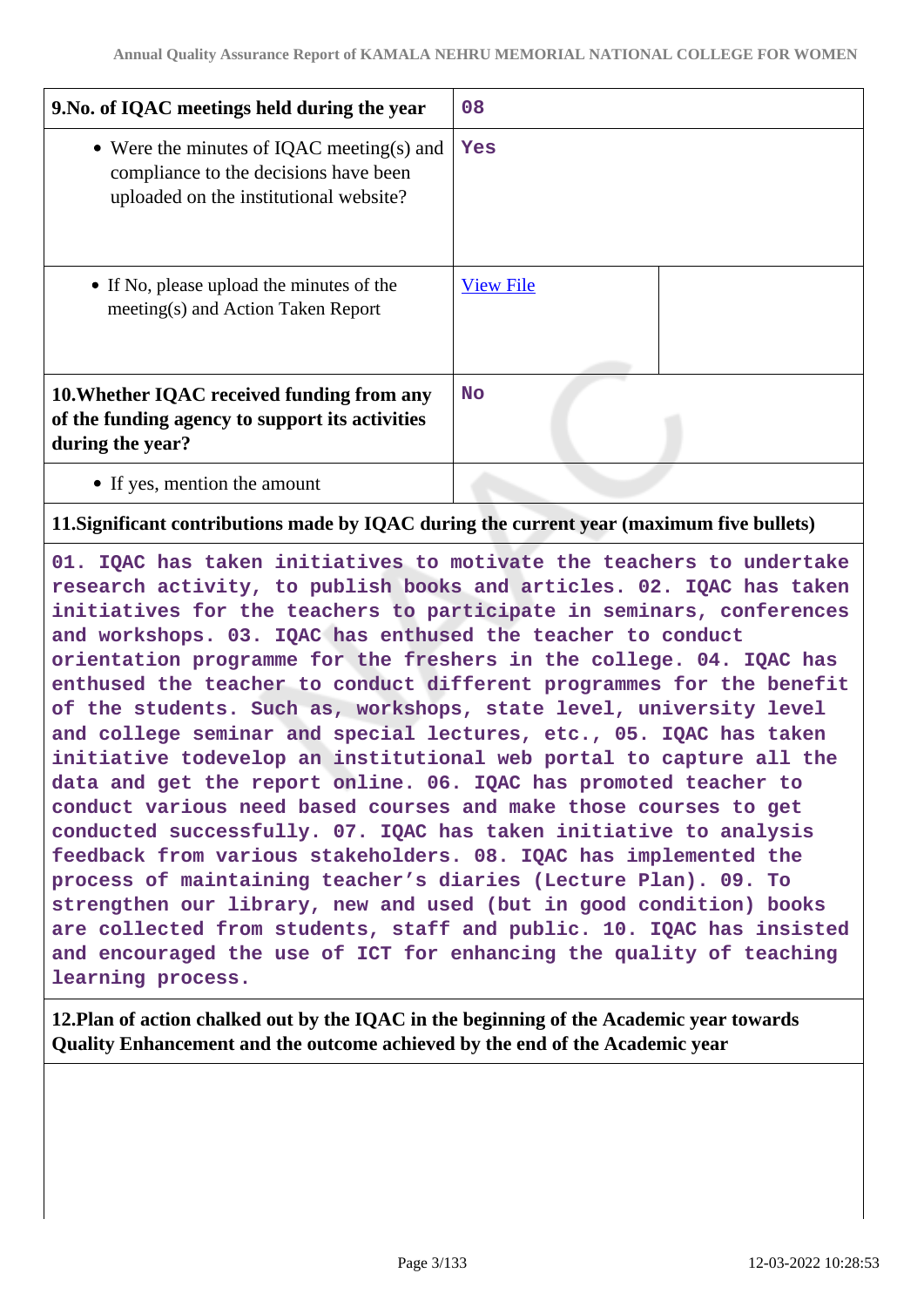| Plan of Action                                                                                                                 | Achievements/Outcomes                                                                                                                                                                                                                                                                                                                                                                                                                                                                                                                         |
|--------------------------------------------------------------------------------------------------------------------------------|-----------------------------------------------------------------------------------------------------------------------------------------------------------------------------------------------------------------------------------------------------------------------------------------------------------------------------------------------------------------------------------------------------------------------------------------------------------------------------------------------------------------------------------------------|
| 1. To conduct programmes on<br>skill and personality<br>development of students under<br>Career Guidance and Placement<br>Cell | Due to Covid-19 No Activity was<br>conducted                                                                                                                                                                                                                                                                                                                                                                                                                                                                                                  |
| 2. To encourage investigative<br>skills and inculcate research<br>attitude among the students                                  | Due to Covid-19 No Activity was<br>conducted                                                                                                                                                                                                                                                                                                                                                                                                                                                                                                  |
| 3. To streamline and strengthen<br>the class mentoring system                                                                  | In this regard-Two faculty<br>members have been designated as<br>class mentors for each class.2.<br>Mentors counsel and guide<br>students in their academic and<br>interpersonal matters to<br>motivate them and build their<br>confidence.3. Mentors counsel and<br>guide students in their academic<br>and interpersonal matters to<br>motivate them and build their<br>confidence. 4. Based on<br>students' interests and talent,<br>mentors involve their students<br>in various co-curricular<br>activities conducted by the<br>college. |
| 4. To conduct seminars and<br>workshops (Both teacher and<br>student centered) and to conduct<br>social surveys                | Nil                                                                                                                                                                                                                                                                                                                                                                                                                                                                                                                                           |
| 5. To continue group insurances<br>to the students.                                                                            | G.I. scheme has been continued<br>during the year, covering 1167<br>students only Rs. 15 each<br>collected from students as<br>premium.                                                                                                                                                                                                                                                                                                                                                                                                       |
| 13. Whether the AQAR was placed before<br>statutory body?                                                                      | <b>No</b>                                                                                                                                                                                                                                                                                                                                                                                                                                                                                                                                     |
| • Name of the statutory body                                                                                                   |                                                                                                                                                                                                                                                                                                                                                                                                                                                                                                                                               |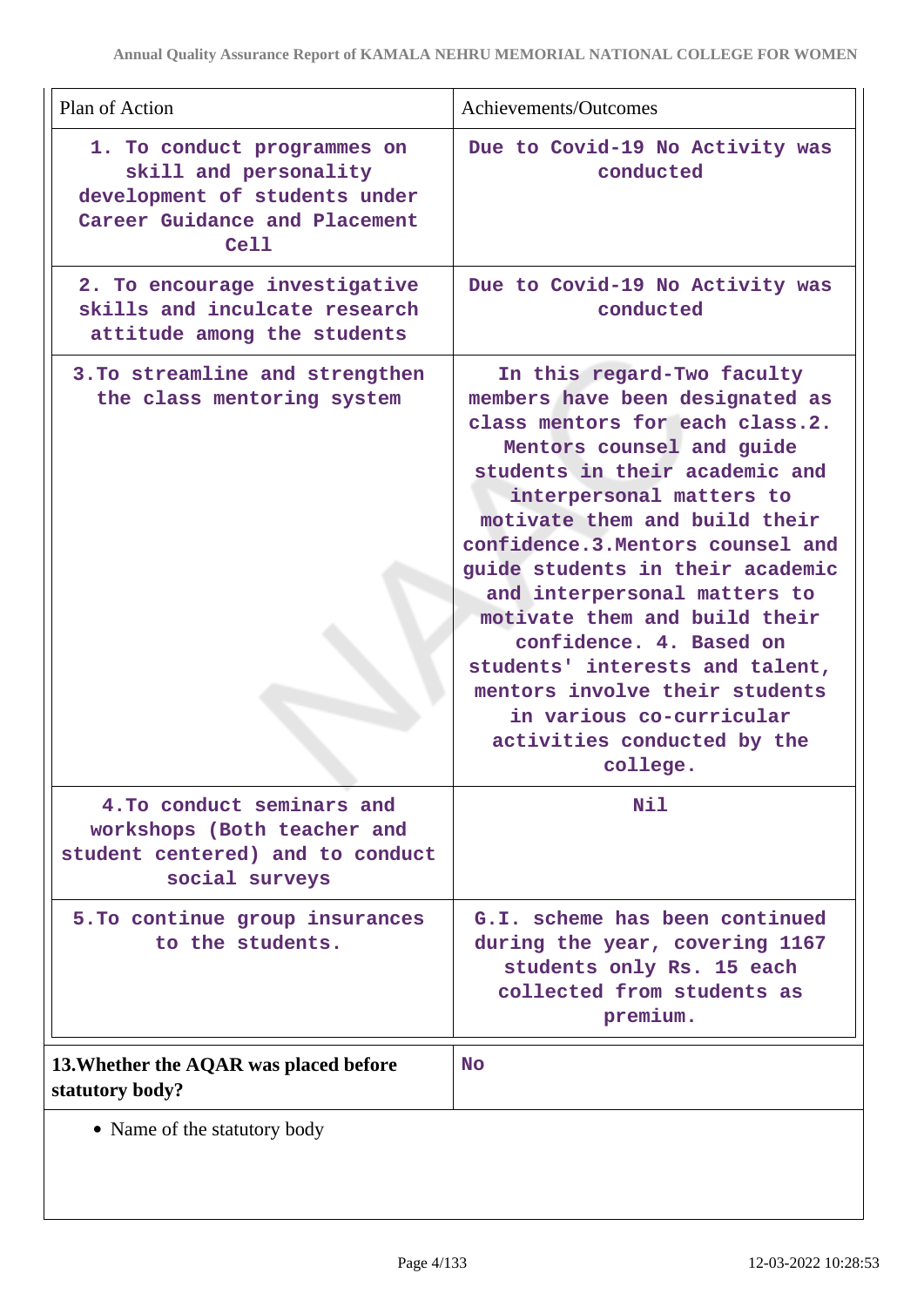| Name                                                                                            | Date of meeting(s) |  |
|-------------------------------------------------------------------------------------------------|--------------------|--|
| <b>Nil</b>                                                                                      | Nil                |  |
| 14. Whether institutional data submitted to AISHE                                               |                    |  |
| Year                                                                                            | Date of Submission |  |
| 2021                                                                                            | 11/02/2022         |  |
| <b>Extended Profile</b>                                                                         |                    |  |
| 1.Programme                                                                                     |                    |  |
| 1.1<br>Number of courses offered by the institution across all programs<br>during the year      | 01                 |  |
| <b>File Description</b>                                                                         | Documents          |  |
| Data Template                                                                                   | <b>View File</b>   |  |
| 2.Student                                                                                       |                    |  |
| 2.1                                                                                             | 1035               |  |
| Number of students during the year                                                              |                    |  |
| <b>File Description</b>                                                                         | Documents          |  |
| i, a<br>Data Template                                                                           | <b>View File</b>   |  |
| 2.2                                                                                             | 988                |  |
| Number of seats earmarked for reserved category as per GOI/ State<br>Govt. rule during the year |                    |  |
| <b>File Description</b>                                                                         | Documents          |  |
| Data Template                                                                                   | <b>View File</b>   |  |
| 2.3                                                                                             | 332                |  |
| Number of outgoing/final year students during the year                                          |                    |  |
|                                                                                                 |                    |  |
| <b>File Description</b>                                                                         | Documents          |  |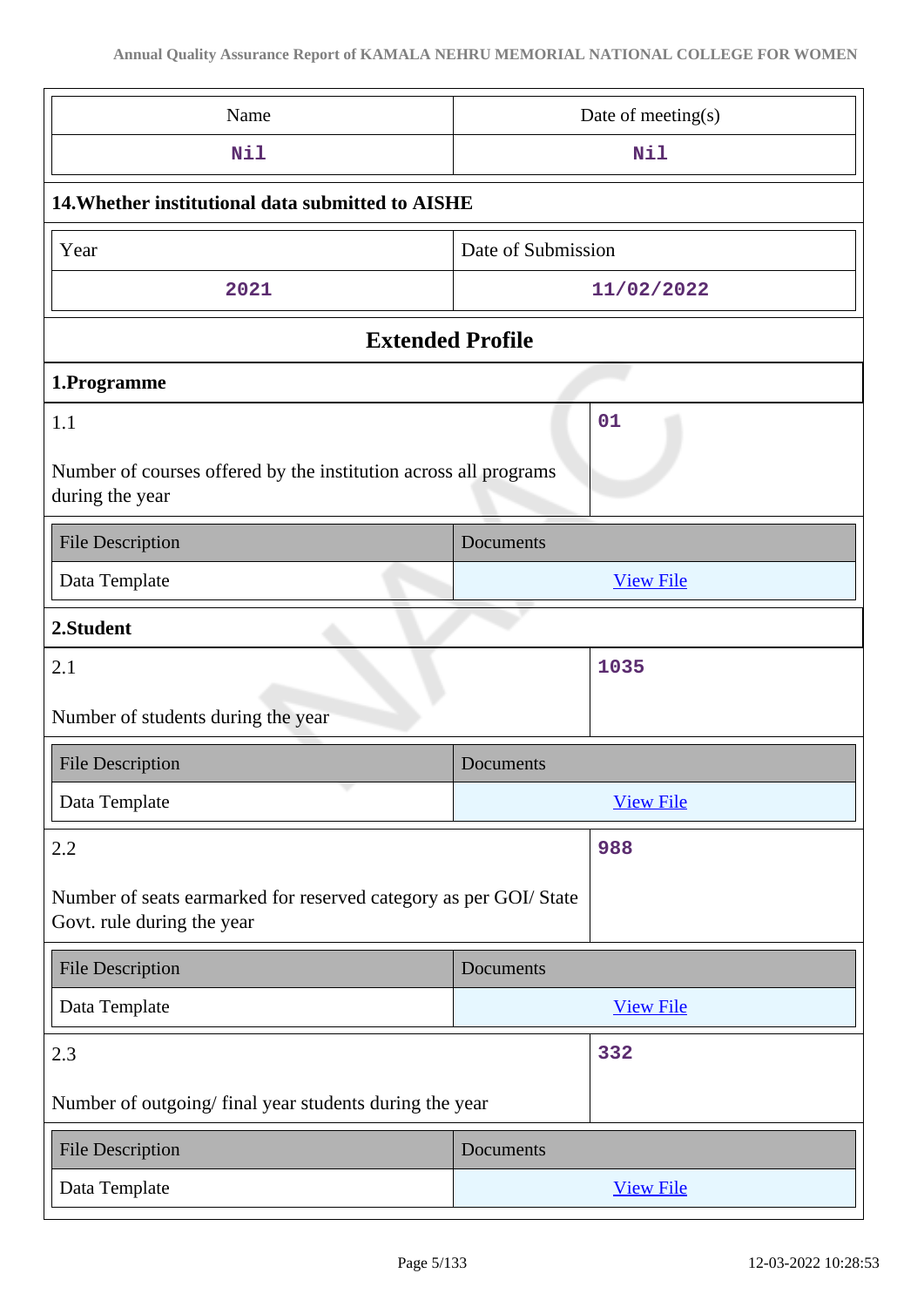| 3.Academic                                                        |           |                  |
|-------------------------------------------------------------------|-----------|------------------|
| 3.1                                                               |           | 27               |
| Number of full time teachers during the year                      |           |                  |
| <b>File Description</b>                                           | Documents |                  |
| Data Template                                                     |           | <b>View File</b> |
| 3.2                                                               |           | 30               |
| Number of Sanctioned posts during the year                        |           |                  |
| <b>File Description</b>                                           | Documents |                  |
| Data Template                                                     |           | <b>View File</b> |
| 4.Institution                                                     |           |                  |
| 4.1                                                               |           | 19               |
| Total number of Classrooms and Seminar halls                      |           |                  |
| 4.2                                                               |           | 11426160         |
| Total expenditure excluding salary during the year (INR in lakhs) |           |                  |
| 4.3                                                               |           | 67               |
| Total number of computers on campus for academic purposes         |           |                  |

**Part B**

### **CURRICULAR ASPECTS**

### **1.1 - Curricular Planning and Implementation**

1.1.1 - The Institution ensures effective curriculum delivery through a well planned and documented process

**The institution follows curriculum and academic calendar prescribed by the Kuvempu University. The institution, however, represents itself in the curriculum development process through active faculty participation in the development of the affiliated university. The college continuously interacts with the Chairman, BOS's and Heads of related Departments of Kuvempu University. Many faculty members are the members of BOS who prepare the university curriculum. The institution also consults Academic experts, Alumni and prospective employers for improving the quality and updating the curriculum. The**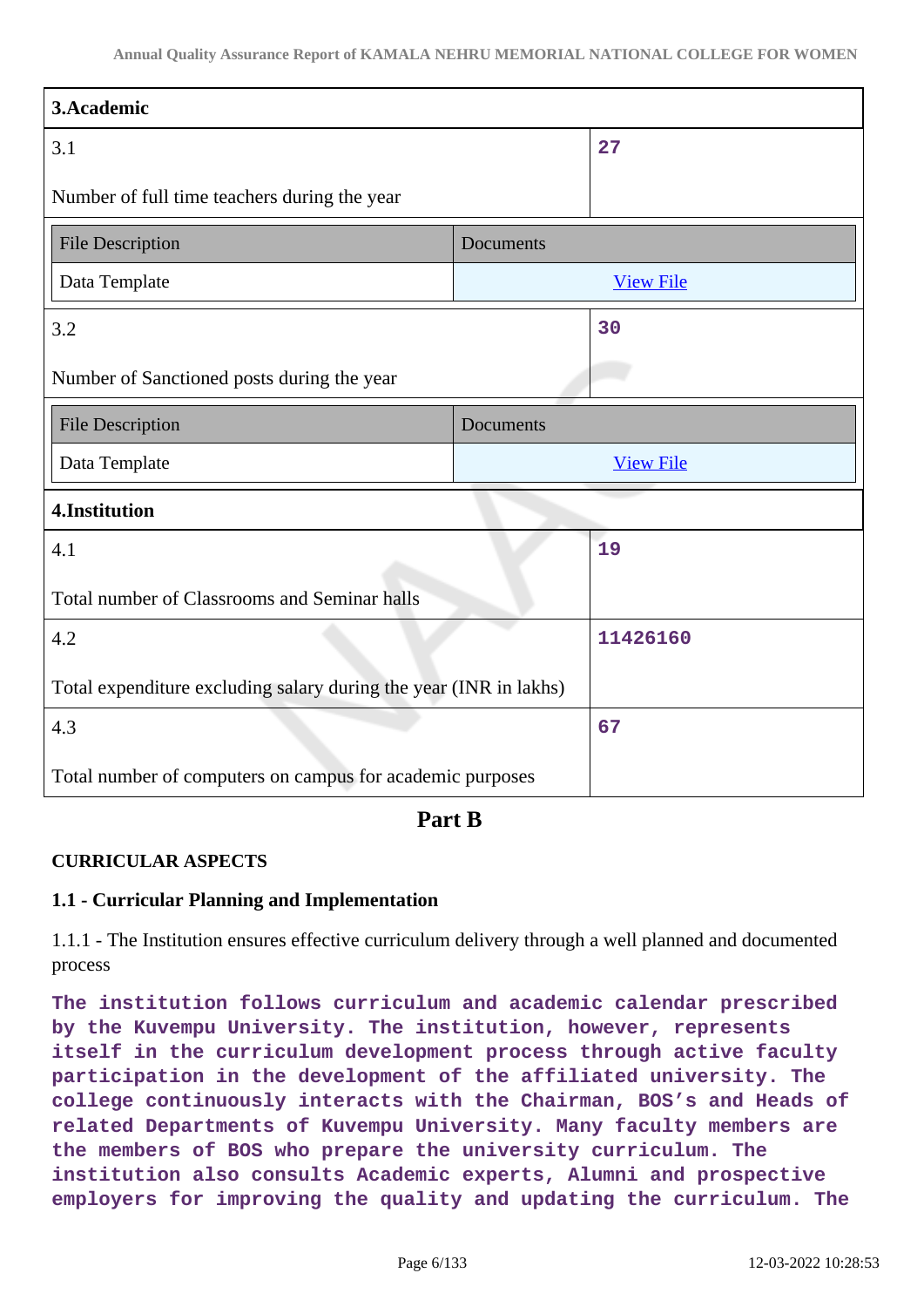**college develops action plans taking into account the objectives of the curriculum. The time table committee plans and ensures effective and timely implementation of the curriculum. In addition to the prescribed curriculum, several certificate, job oriented, skill enhancement programs are offered to the students. For example, Calligraphy, Basic Computer Applications, Spoken English Course, Tailoring and Fashion Designing Course, Study Tour, Internship etc,. In addition workshops, seminars and conferences are also organized to enrich the curriculum.**

### **Procedure followed**

- $\bullet$ **The syllabus of the institutions is set by the Kuvempu University.**
- **Calendar of Events is prepared as per the Kuvempu University guidelines. Academic schedule and the action plan for the department is planned accordingly.**
- **Annual Calendar of events is prepared by the committee instituted for the said purpose.**
- **Academic calendar is prepared to fulfill the objectives of the curriculum delivery.**
- **Time-Table and Calendar of Events Committee of the college are in charge of Time table and Calendar of Events.**
- **Regular meetings of the committee to evaluate the effectiveness after each semester are conducted.**

| <b>File Description</b>                | Documents        |
|----------------------------------------|------------------|
| Upload relevant supporting<br>document | No File Uploaded |
| Link for Additional information        | Nil              |

1.1.2 - The institution adheres to the academic calendar including for the conduct of Continuous Internal Evaluation (CIE)

**The institute has a well-defined academic calendar. The academic calendar shows the beginning and end of each semester stating various activities to be conducted. The internal evaluation schedule and the tentative schedule of external evaluation are also included. The academic calendar helps as a source of information for students, faculty, staff, and other stakeholders of the institute. It encompasses all the processes of the institute such as, the student selection, administrative, academic, curricular and co-curricular activities.**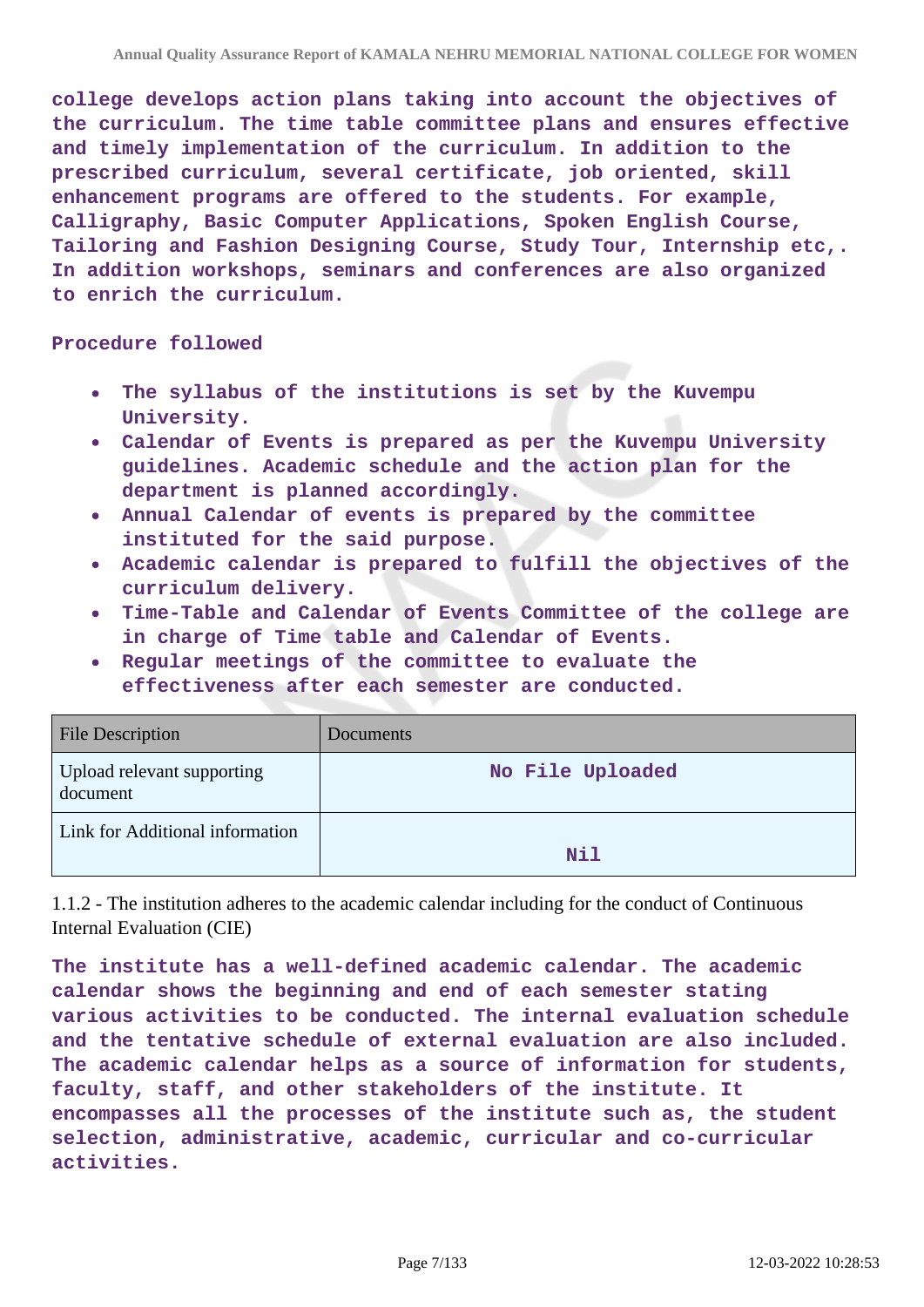**Academic calendar lays down a very strong foundation for the academic delivery. It further propagates the Institute's Vision and Mission. Preparation of the Academic calendar begins well before the commencement of the academic year. The Academic calendar is designed in line with the Kuvempu University's Academic calendar which takes into consideration the holidays and vacation.**

**The academic committee ensures the strict implementation of the academic calendar by monitoring activities.**

| <b>File Description</b>                 | Documents                                                    |
|-----------------------------------------|--------------------------------------------------------------|
| Upload relevant supporting<br>documents | View File                                                    |
| Link for Additional information         | https://www.knmnc.edu.in/IQAC/Academic calen<br>dar 2020.pdf |

**1.1.3 - Teachers of the Institution participate in B. Any 3 of the above following activities related to curriculum development and assessment of the affiliating University and/are represented on the following academic bodies during the year. Academic council/BoS of Affiliating University Setting of question papers for UG/PG programs Design and Development of Curriculum for Add on/ certificate/ Diploma Courses Assessment /evaluation process of the affiliating University**

| <b>File Description</b>                                                                                         | <b>Documents</b> |
|-----------------------------------------------------------------------------------------------------------------|------------------|
| Details of participation of<br>teachers in various<br>bodies/activities provided as a<br>response to the metric | View File        |
| Any additional information                                                                                      | No File Uploaded |

### **1.2 - Academic Flexibility**

**1.2.1 - Number of Programmes in which Choice Based Credit System (CBCS)/ elective course system has been implemented**

### **1.2.1.1 - Number of Programmes in which CBCS/ Elective course system implemented**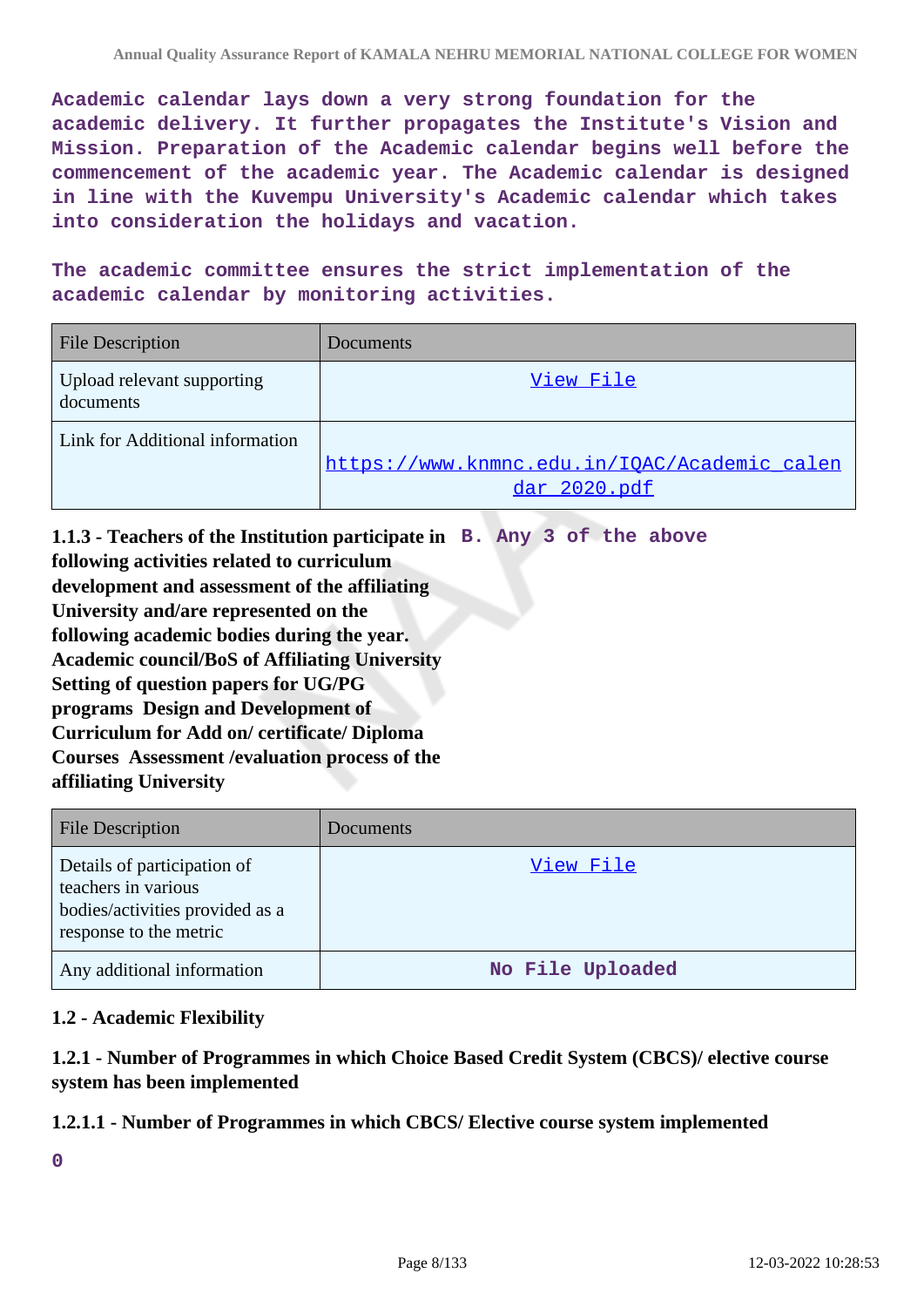| <b>File Description</b>                                    | <b>Documents</b> |
|------------------------------------------------------------|------------------|
| Any additional information                                 | No File Uploaded |
| Minutes of relevant Academic<br>Council/BOS meetings       | No File Uploaded |
| Institutional data in prescribed<br>format (Data Template) | No File Uploaded |

### **1.2.2 - Number of Add on /Certificate programs offered during the year**

# **1.2.2.1 - How many Add on /Certificate programs are added during the year. Data requirement for year: (As per Data Template)**

**0**

| <b>File Description</b>                                                       | <b>Documents</b> |
|-------------------------------------------------------------------------------|------------------|
| Any additional information                                                    | No File Uploaded |
| Brochure or any other document<br>relating to Add on /Certificate<br>programs | No File Uploaded |
| List of Add on /Certificate<br>programs (Data Template)                       | No File Uploaded |

# **1.2.3 - Number of students enrolled in Certificate/ Add-on programs as against the total number of students during the year**

**0**

# **1.2.3.1 - Number of students enrolled in subject related Certificate or Add-on programs during the year**

**0**

| <b>File Description</b>                                                                   | Documents        |
|-------------------------------------------------------------------------------------------|------------------|
| Any additional information                                                                | No File Uploaded |
| Details of the students enrolled in<br>Subjects related to<br>certificate/Add-on programs | No File Uploaded |

# **1.3 - Curriculum Enrichment**

1.3.1 - Institution integrates crosscutting issues relevant to Professional Ethics, Gender, Human Values, Environment and Sustainability into the Curriculum

**Gender Equality :**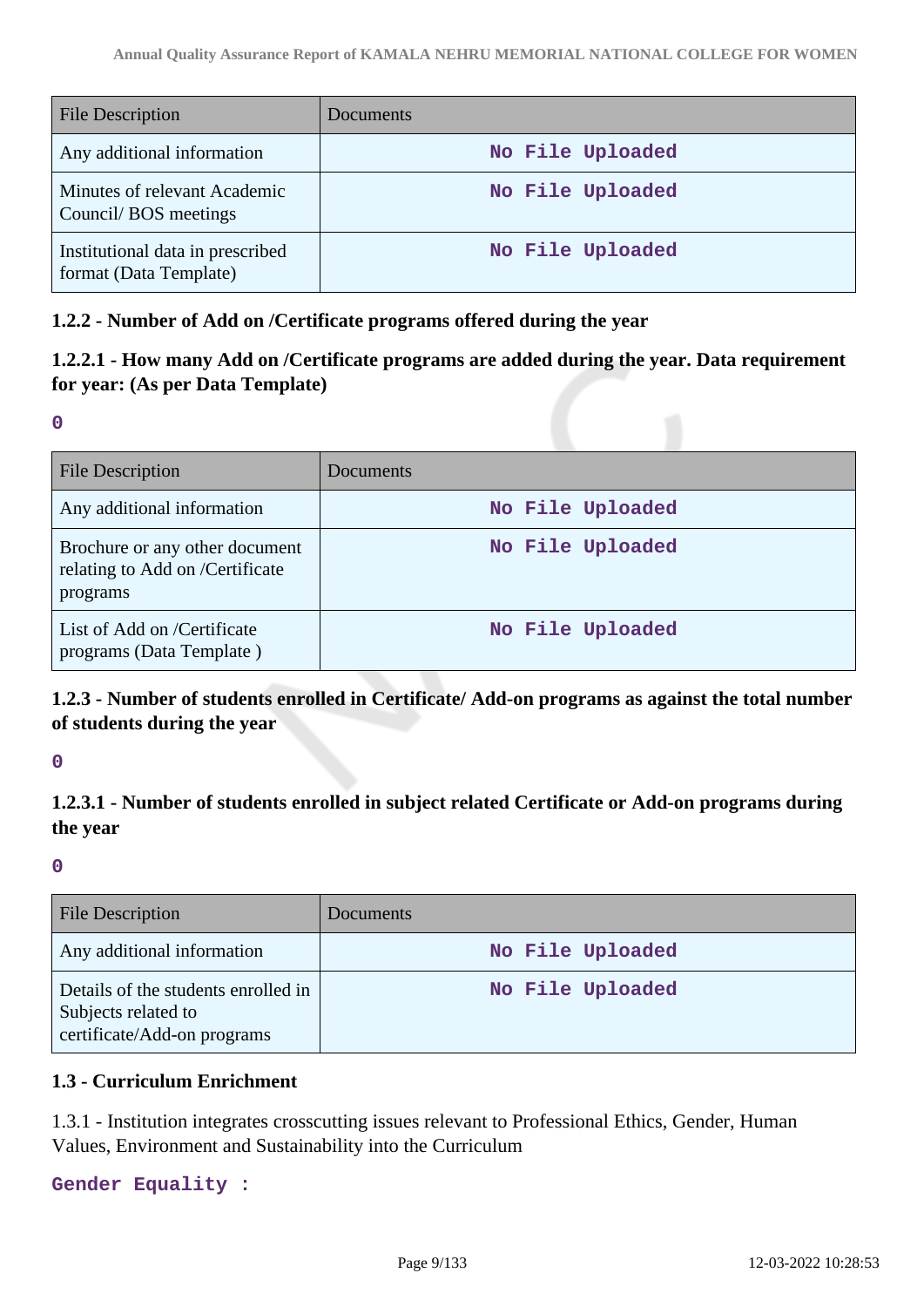**Gender equality and equal opportunity for women are necessary in the institution. As our institute is a women's college, every activity and program of the curriculum of the institute provides ampleopportunity for the development of the girl students and the female staff. For maintaining the equality among the staff and students women empowerment Cell and Anti Ragging Cell are active. These committees take utmost care and provide support to girl students and the female staff. Meetings are conducted on regular basis and issues are discussed to find solutions for creating a better environment for the women. Seminars for women empowerment are also conducted which include teaching self-defence techniques.**

#### **Environmental Awareness :**

**Environment awareness is inculcated tostudents. Environment study is a part of the curriculum of the institution. Environment day is celebrated with enthusiasm. NSS students along with other college students participate in sapling plantation, making of seed balls and cleanliness programmes. Institute has declared college campus as "Plastic Free Zone" and we have very well planned "waste management system". Induction of Rainwater harvest, installation of Pipe compost, Solar lamp, use of LED Bulbs and Green Audit are being done. Swachch Bharath Programme and community services show our concern in this regard. We make our students well aware of preserving the environment.**

#### **Human Rights :**

**Human rights are the basic rights enjoyed by all. We make sure that no violation of human rights takes place in our institute. We celebrate 10th December as 'Human Rights Day' to spread awareness of Human Rights and motivate everyone to make the proper use of basic rights.**

#### **Professional ethics :**

**Professional ethics are taught to students as part of their holistic development. Importance of group work and imbibing leadership is being taught.**

#### **Moral and ethical values :**

**Moral and ethical values are integral part of education . Our teachers put their best efforts to groom students and make them responsible citizens. We celebrate days of National importance which**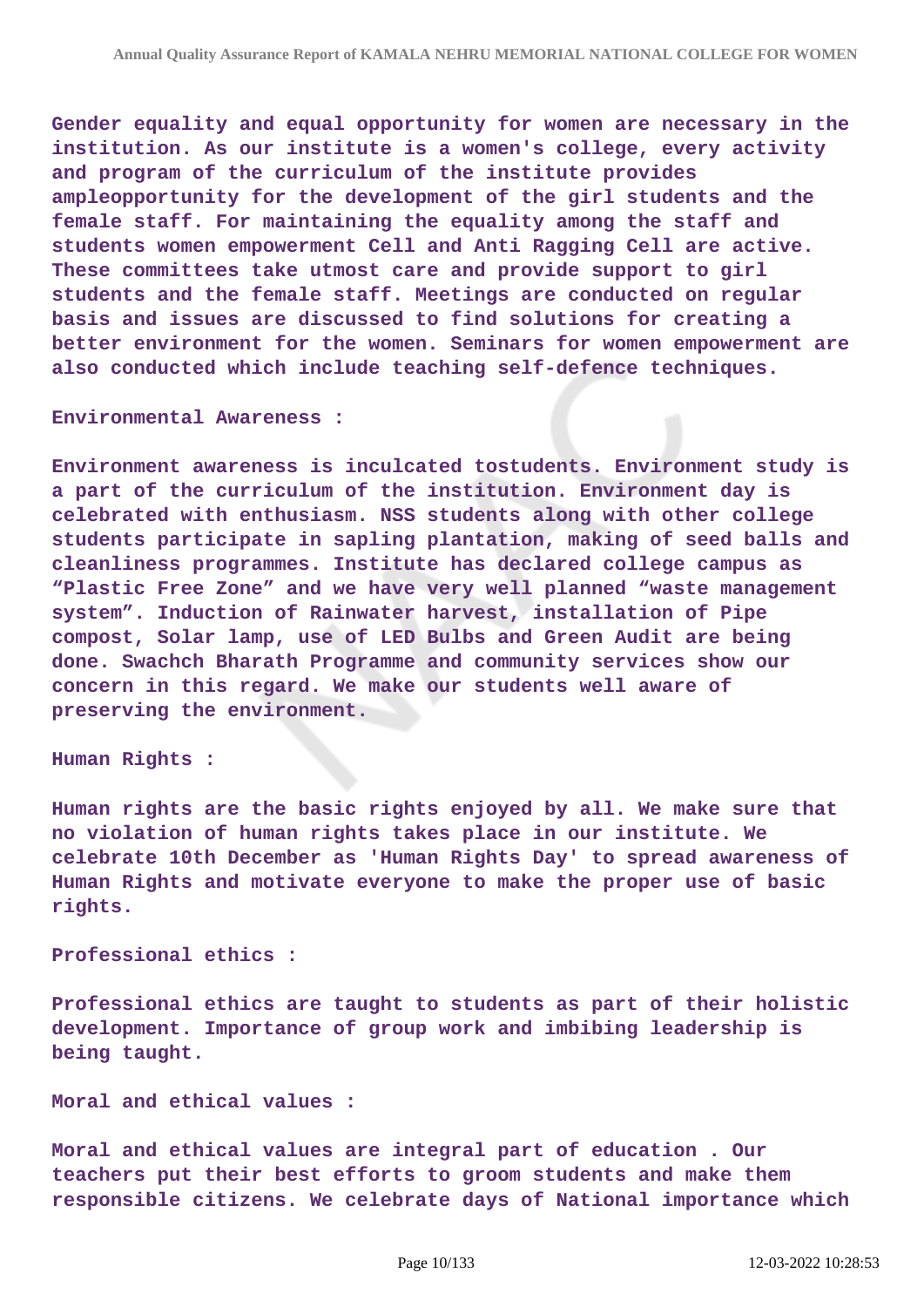**imbibe the higher values amongthe students. Independence day, Republic day, Gandhi jayanthi, Teachers' Day, Voters Awareness, Constitutional Day , International Yoga Day, World Environment Day, Youth Day and International Womens' Day are observed.**

| <b>File Description</b>                                                                                                                                                   | Documents        |
|---------------------------------------------------------------------------------------------------------------------------------------------------------------------------|------------------|
| Any additional information                                                                                                                                                | No File Uploaded |
| Upload the list and description of<br>courses which address the<br>Professional Ethics, Gender,<br>Human Values, Environment and<br>Sustainability into the<br>Curriculum | View File        |

# **1.3.2 - Number of courses that include experiential learning through project work/field work/internship during the year**

| P. |    |   |  |
|----|----|---|--|
|    |    |   |  |
|    |    |   |  |
|    | ۰. | c |  |

| <b>File Description</b>                                                                                                  | Documents        |
|--------------------------------------------------------------------------------------------------------------------------|------------------|
| Any additional information                                                                                               | No File Uploaded |
| Programme / Curriculum/<br>Syllabus of the courses                                                                       | No File Uploaded |
| Minutes of the Boards of Studies<br>Academic Council meetings with<br>approvals for these courses                        | No File Uploaded |
| MoU's with relevant<br>organizations for these courses, if<br>any                                                        | No File Uploaded |
| Number of courses that include<br>experiential learning through<br>project work/field<br>work/internship (Data Template) | No File Uploaded |

### **1.3.3 - Number of students undertaking project work/field work/ internships**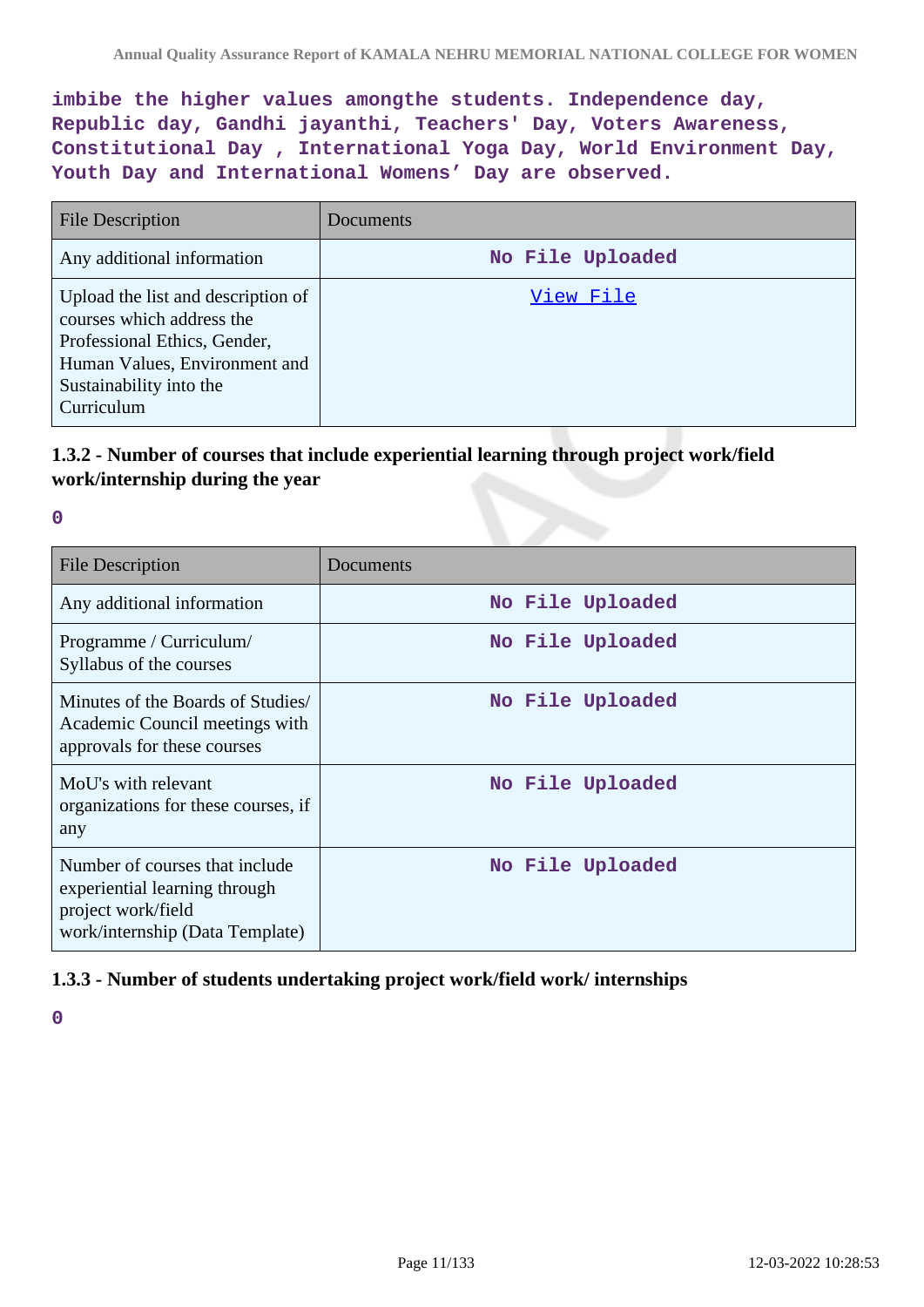| <b>File Description</b>                                                                                             | <b>Documents</b> |
|---------------------------------------------------------------------------------------------------------------------|------------------|
| Any additional information                                                                                          | No File Uploaded |
| List of programmes and number<br>of students undertaking project<br>work/field work//internships<br>(Data Template) | No File Uploaded |

## **1.4 - Feedback System**

#### **1.4.1 - Institution obtains feedback on the syllabus and its transaction at the institution from the following stakeholders Students Teachers Employers Alumni E. None of the above**

| <b>File Description</b>                                                                                                                                          | Documents        |
|------------------------------------------------------------------------------------------------------------------------------------------------------------------|------------------|
| URL for stakeholder feedback<br>report                                                                                                                           | No File Uploaded |
| Action taken report of the<br>Institution on feedback report as<br>stated in the minutes of the<br>Governing Council, Syndicate,<br>Board of Management (Upload) | No File Uploaded |
| Any additional<br>information(Upload)                                                                                                                            | No File Uploaded |

# **1.4.2 - Feedback process of the Institution may E. Feedback not collected be classified as follows**

| <b>File Description</b>              | Documents        |
|--------------------------------------|------------------|
| Upload any additional<br>information | No File Uploaded |
| URL for feedback report              | Nil              |

# **TEACHING-LEARNING AND EVALUATION**

# **2.1 - Student Enrollment and Profile**

### **2.1.1 - Enrolment Number Number of students admitted during the year**

### **2.1.1.1 - Number of sanctioned seats during the year**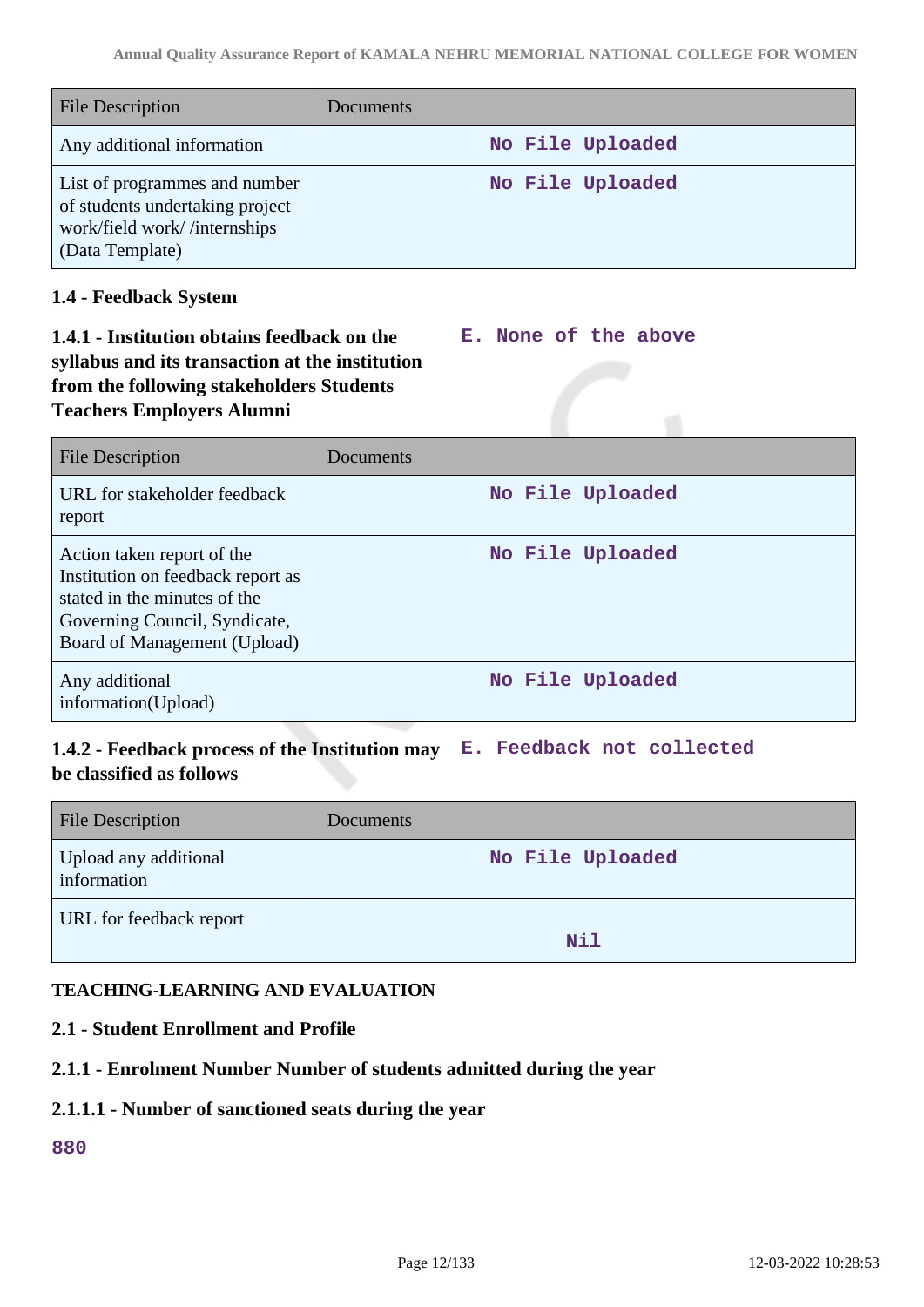| <b>File Description</b>                    | Documents        |
|--------------------------------------------|------------------|
| Any additional information                 | <u>View File</u> |
| Institutional data in prescribed<br>format | No File Uploaded |

**2.1.2 - Number of seats filled against seats reserved for various categories (SC, ST, OBC, Divyangjan, etc. as per applicable reservation policy during the year (exclusive of supernumerary seats)**

### **2.1.2.1 - Number of actual students admitted from the reserved categories during the year**

### **1035**

| <b>File Description</b>                                          | Documents        |
|------------------------------------------------------------------|------------------|
| Any additional information                                       | No File Uploaded |
| Number of seats filled against<br>seats reserved (Data Template) | View File        |

### **2.2 - Catering to Student Diversity**

2.2.1 - The institution assesses the learning levels of the students and organizes special Programmes for advanced learners and slow learners

**To encourage meritorious students, we have a Student Study Circle (for fast learners). This group is formed of top 10 students from each section of final year. They are provided with additional books from library, extra classes, group discussions and previous year question papers were discussed on regular basis. As a result the college is getting more ranks and all rank holders are from Study Circle.**

**Extra classes are conducted for the slow learners after the regular class hours. Slow learners are also asked to attend the Bridge Course. Meritorious students are asked to guide the slow learners. Extra assignments and books from the department library are issued to slow learners.**

| <b>File Description</b>              | <b>Documents</b> |
|--------------------------------------|------------------|
| Link for additional Information      | Nil              |
| Upload any additional<br>information | View File        |

**2.2.2 - Student- Full time teacher ratio (Data for the latest completed academic year)**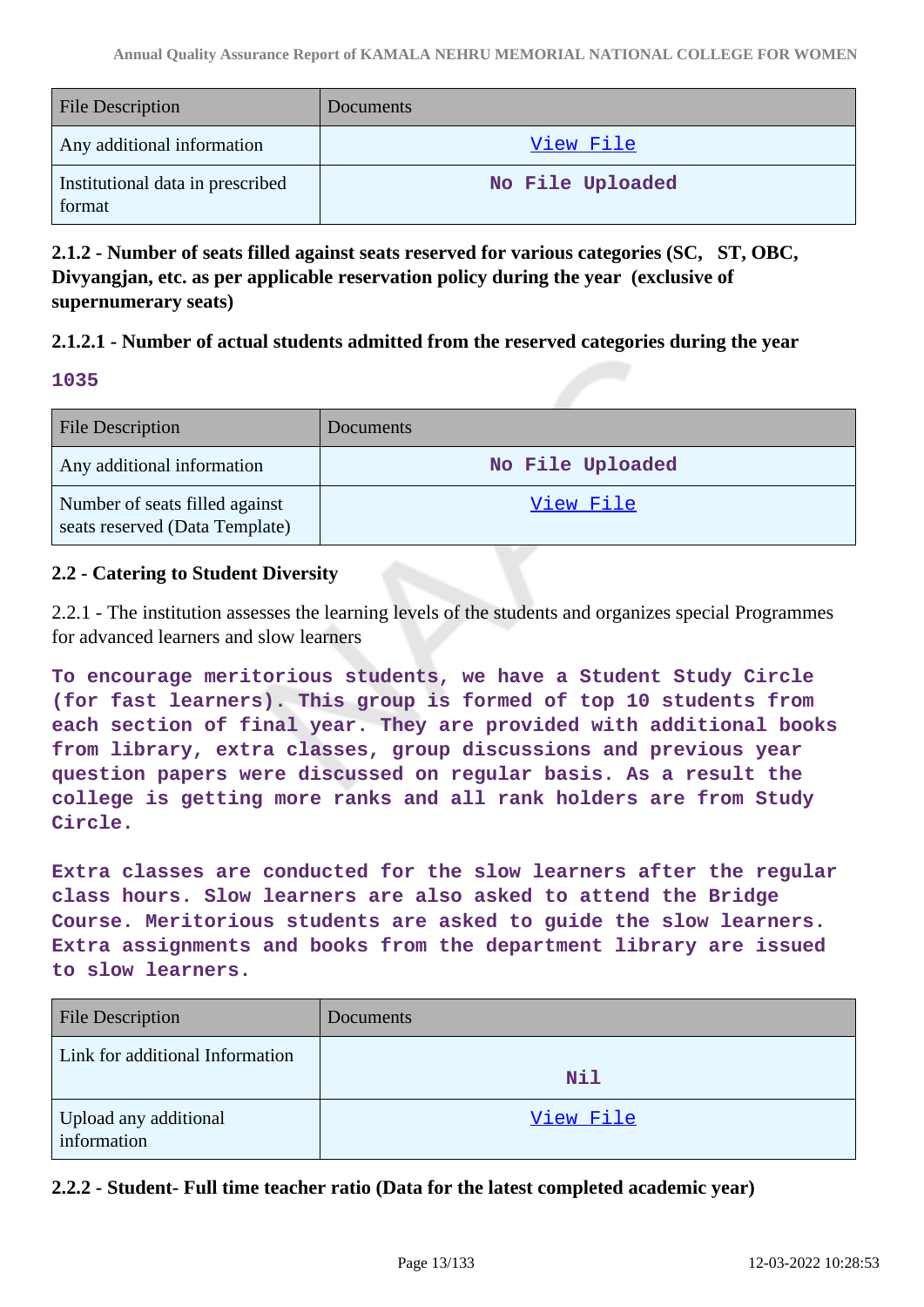| Number of Students         |           | Number of Teachers |
|----------------------------|-----------|--------------------|
| 1035                       |           | 27                 |
| <b>File Description</b>    | Documents |                    |
| Any additional information |           | View File          |

### **2.3 - Teaching- Learning Process**

2.3.1 - Student centric methods, such as experiential learning, participative learning and problem solving methodologies are used for enhancing learning experiences

**Experiential Learning:**

- **The students have been active in organizing varied cocurricular activities to learn the vivid facets of the subjects they study. They also take part in various competitions and fests conducted by other colleges to expose them to innovative and creative approaches to learning.**
- **Experts from various walks of life and achievers are invited to share their experiences and to guide the students. Eminent from art, literature, theatre, commerce, politics, films are invited to address the students on various occasions.**
- **Students are given assignments, asked to collect data, visit**  $\bullet$ **related work areas etc. to widen their knowledge and experience. This kind of firsthand experience helps the students to interact with their peers effectively. It also helps them to realize the crux of a situation.**
- **Students are taken to educational excursions and industrial visits. Text based theatre performances are done every year both in English and Kannada. Text based film screening enhances their understanding of the text. Students are also asked to make PPT Presentation on the topics which are prescribed in the syllabus.**
- **Senior students are also given opportunities to teach their juniors in the class room. This student - teacher concept gives them abundant academic inputs.**

**Participative Learning:-**

**Students are made into groups of 5-6 to prepare notes on the**  $\bullet$ **prescribed syllabus. Each group is given a topic and they work together to collect the information. They refer books, consult teachers and browse the net to prepare notes. They learn that the teaching is not one sided and they too have a role to**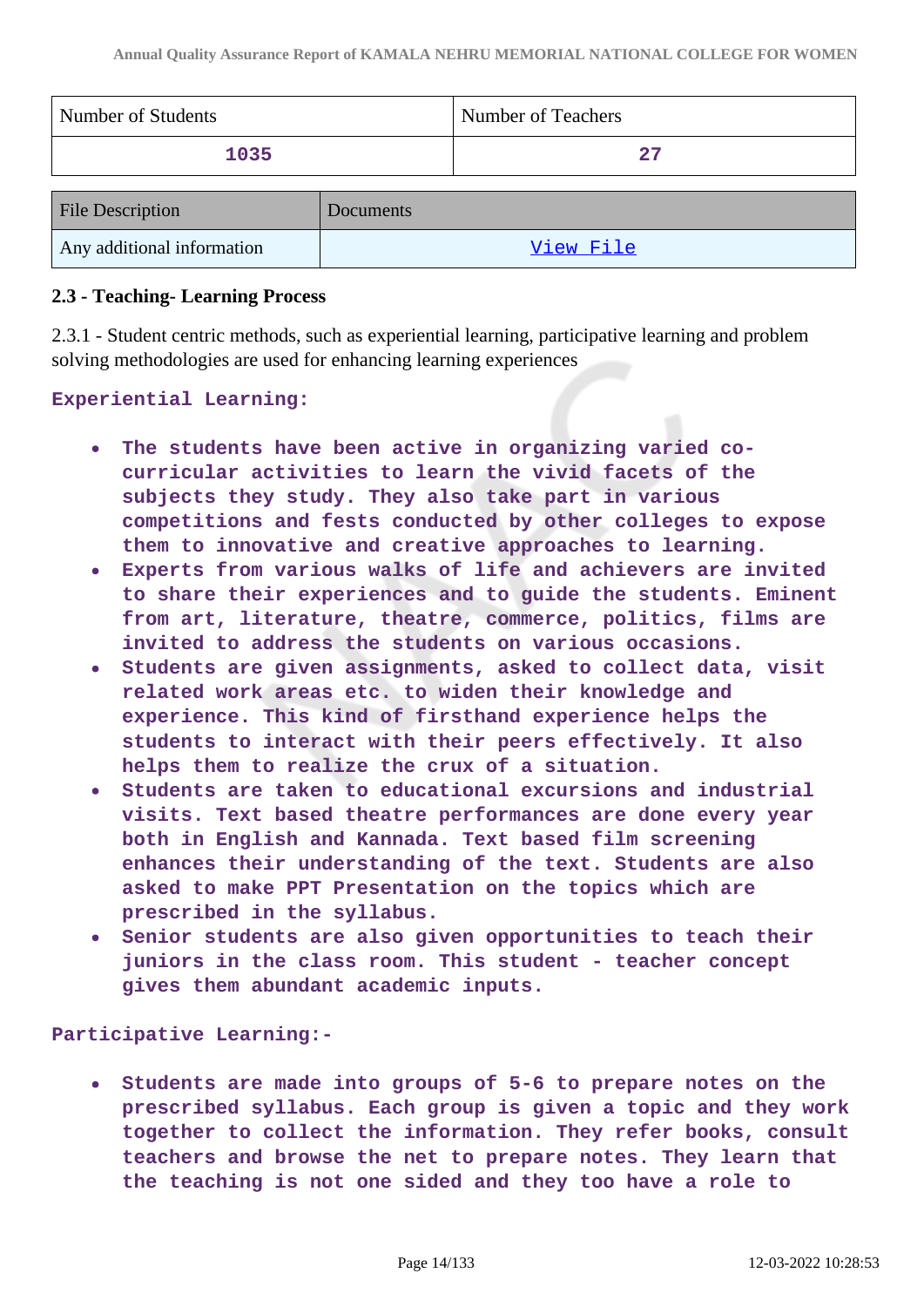**play. This group activity helps them to interact with each other and to share the notes and information with other groups.**

**The college follows the academic curriculum prescribed by the University. The curriculum encourages the student centered learning approaches which include usage of ICT, field surveys, seminars, group discussions, competitions, add on courses, stage performances etc.,**

**Problem Solving Methodologies:-**

- **Regular assignments, class seminars, objective type**  $\bullet$ **questionnaire, extra classes etc., held regularly keep the students lively and competitive.**
- **Special lectures / demonstration buildup their confidence and widen their capabilities.**
- **The academic calendar in issued by the University and the**  $\bullet$ **orientation programme at the beginning of the academic year clear many doubts and confusions. As a result they are aware of the upcoming events and keep themselves ready.**
- **The syllabus is prepared by the BOS appointed by the university and they revise and update the syllabus. Teachers get ready with the lesson plans and required notes. The daily progress is recorded in the work dairy and is verified by the principal.**

| <b>File Description</b>              | Documents        |
|--------------------------------------|------------------|
| Upload any additional<br>information | No File Uploaded |
| Link for additional information      | Nil              |

2.3.2 - Teachers use ICT enabled tools for effective teaching-learning process. Write description in maximum of 200 words

**The college is equipped with three rooms for ICT presentations. Teachers take the students to these ICT equipped class rooms and make presentation. These presentations often carry statistics, descriptions and video clippings. The presentations are made clear with description by the teachers.**

- **· Number of classrooms with LCD facilities : 03**
- **· Number of classrooms with Wi-Fi/LAN facilities : 02**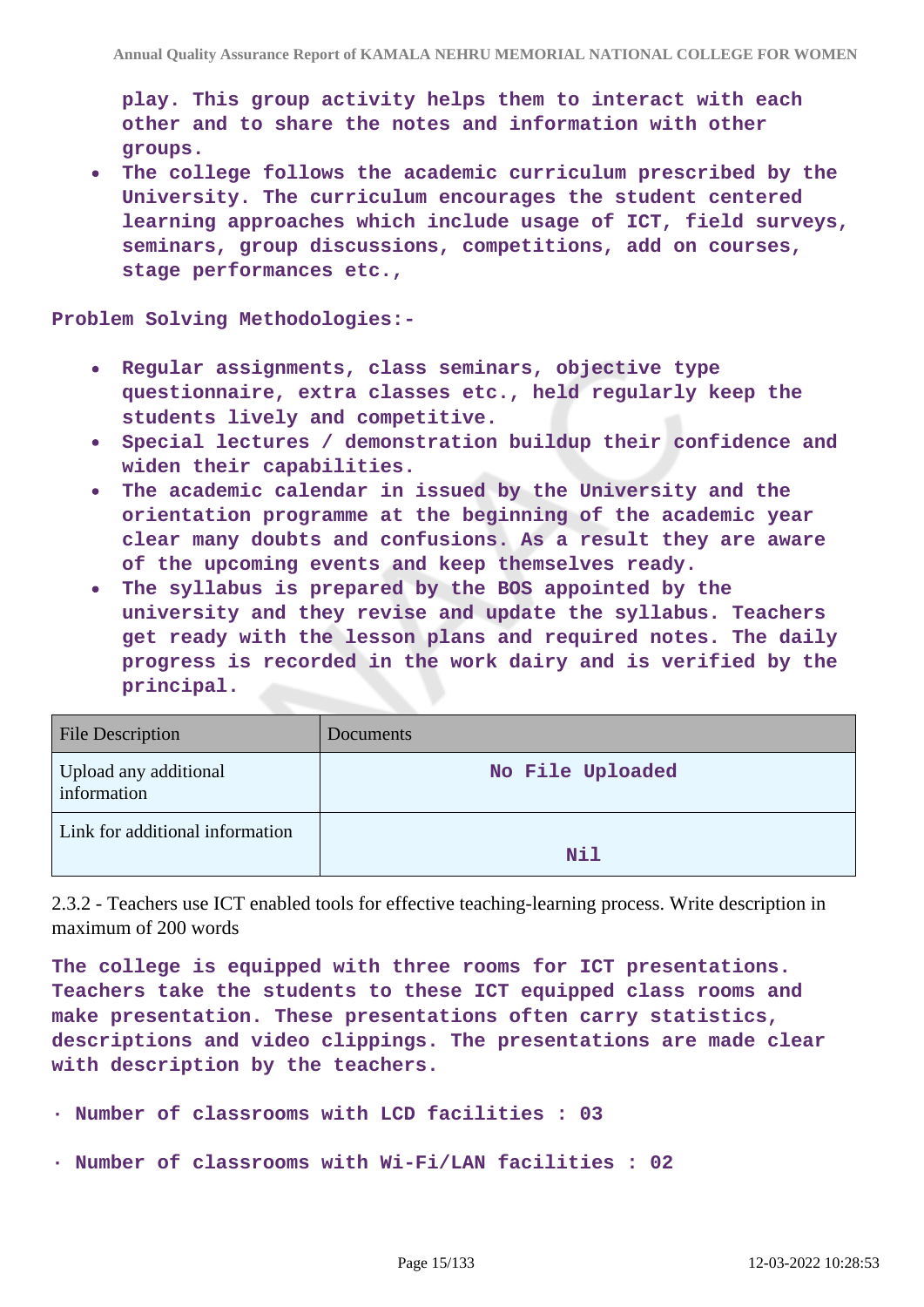- **· Number of smart classrooms : 03**
- **· Number of classrooms with LMS facilities : -**
- **· Number of seminar halls with ICT facilities : 01**

| <b>File Description</b>                                                                                    | Documents |
|------------------------------------------------------------------------------------------------------------|-----------|
| Upload any additional<br>information                                                                       | View File |
| Provide link for webpage<br>describing the ICT enabled tools<br>for effective teaching-learning<br>process | Nil       |

# **2.3.3 - Ratio of mentor to students for academic and other related issues (Data for the latest completed academic year )**

# **2.3.3.1 - Number of mentors**

**30**

| <b>File Description</b>                                                   | Documents        |
|---------------------------------------------------------------------------|------------------|
| Upload, number of students<br>enrolled and full time teachers on<br>roll. | View File        |
| Circulars pertaining to assigning<br>mentors to mentees                   | No File Uploaded |
| mentor/mentee ratio                                                       | No File Uploaded |

# **2.4 - Teacher Profile and Quality**

# **2.4.1 - Number of full time teachers against sanctioned posts during the year**

| <b>File Description</b>                                             | <b>Documents</b> |
|---------------------------------------------------------------------|------------------|
| Full time teachers and sanctioned<br>posts for year (Data Template) | No File Uploaded |
| Any additional information                                          | View File        |
| List of the faculty members<br>authenticated by the Head of HEI     | No File Uploaded |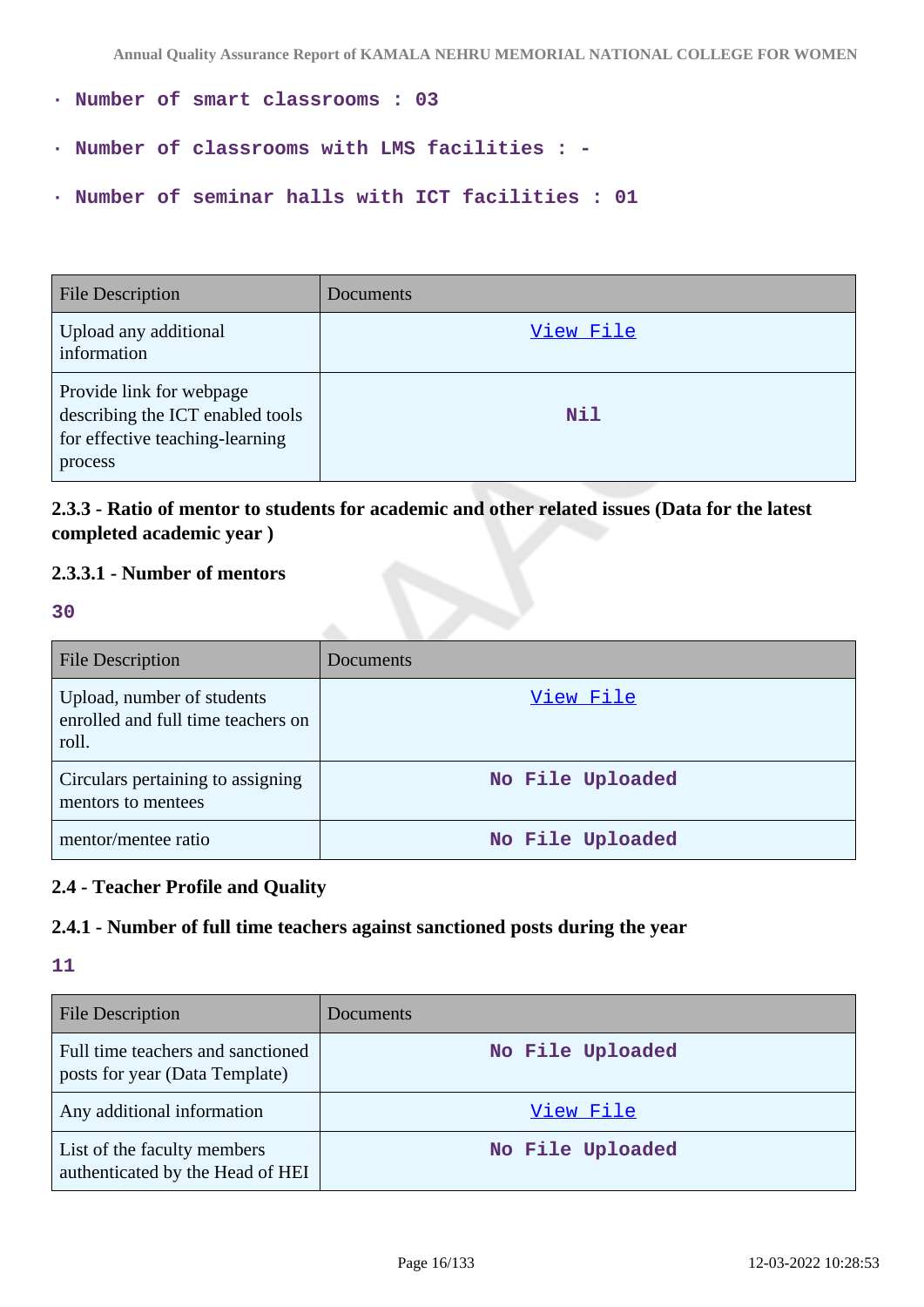**2.4.2 - Number of full time teachers with Ph. D. / D.M. / M.Ch. /D.N.B Superspeciality / D.Sc. / D.Litt. during the year (consider only highest degree for count)**

**2.4.2.1 - Number of full time teachers with Ph. D. / D.M. / M.Ch. /D.N.C Superspeciality / D.Sc. / D.Litt. during the year**

**0**

| <b>File Description</b>                                                                                                                                                              | Documents        |
|--------------------------------------------------------------------------------------------------------------------------------------------------------------------------------------|------------------|
| Any additional information                                                                                                                                                           | No File Uploaded |
| List of number of full time<br>teachers with Ph. D. $/$ D.M. $/$<br>M.Ch./ D.N.B Super specialty /<br>D.Sc. / D.Litt. and number of full<br>time teachers for year(Data<br>Template) | No File Uploaded |

**2.4.3 - Number of years of teaching experience of full time teachers in the same institution (Data for the latest completed academic year)**

- **2.4.3.1 Total experience of full-time teachers**
- **05**

| <b>File Description</b>                                                                                 | Documents        |
|---------------------------------------------------------------------------------------------------------|------------------|
| Any additional information                                                                              | No File Uploaded |
| List of Teachers including their<br>PAN, designation, dept. and<br>experience details(Data<br>Template) | View File        |

### **2.5 - Evaluation Process and Reforms**

2.5.1 - Mechanism of internal assessment is transparent and robust in terms of frequency and mode. Write description within 200 words.

**Mechanism of Internal Assessment (IA) is quite transparent.**

**The college follows the parameters set by the Kuvempu University in all subjects. The process of IA is made clear to all students during the orientation programme. An IA test committee is formed every year which looks after conducting the IA tests. Two IA tests are conducted, answer scripts are corrected and marks are awarded. Students write answers in the answer booklets supplied by the University. Each paper is thoroughly evaluated by the teachers and the valued answer booklets are given to students to go through their**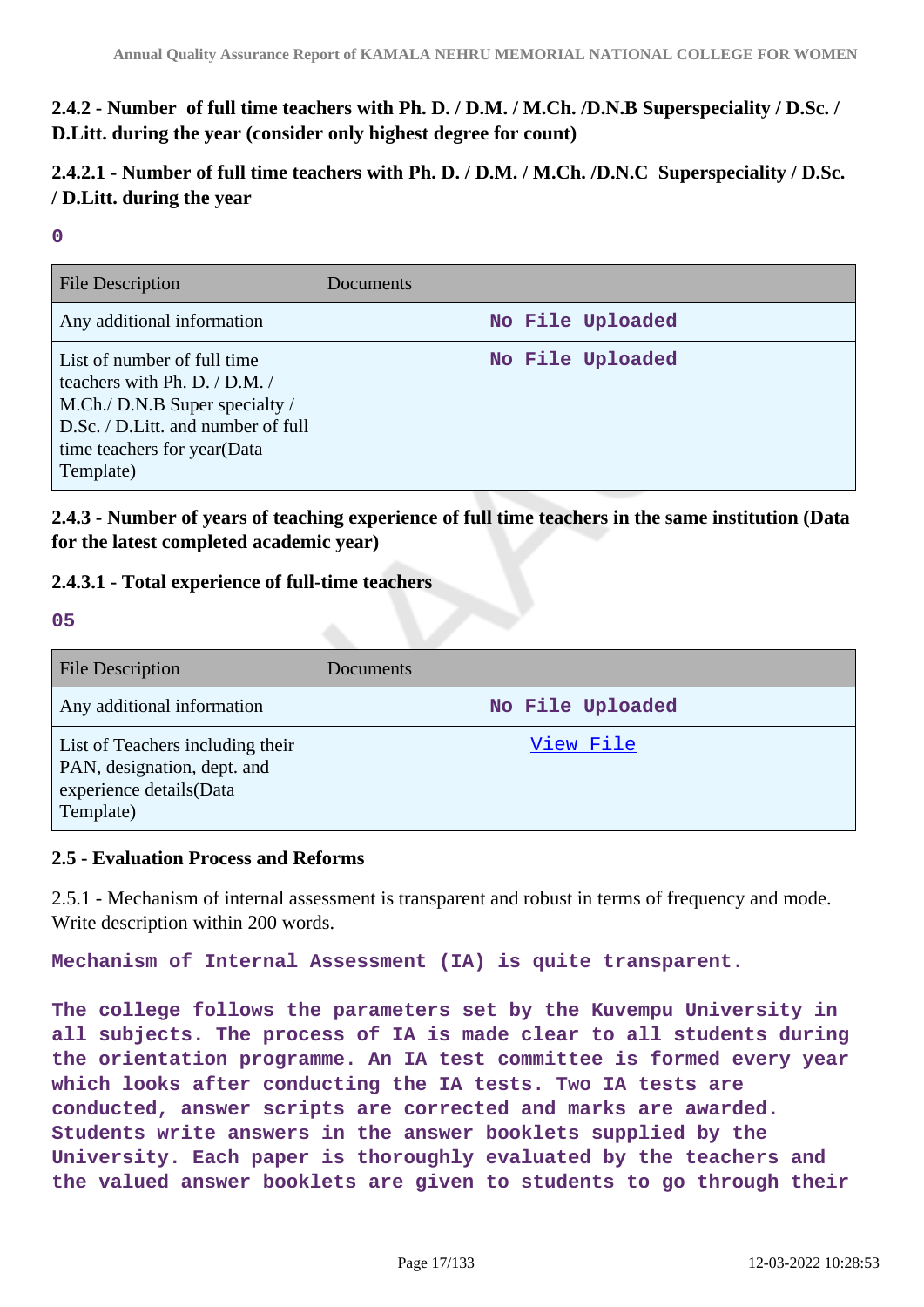**answer and marks awarded. Any mistake pointed out by the student in the valuation is corrected. Average marks of the two tests are displayed on the notice board and the students are asked to notice the marks and to intimate the concerned teachers/office staff if they find any mistake. Absentees with genuine reasons (like medical, participation in sports/cultural competitions) are given one more opportunity to write the IA test.**

**The IA test committee announces the test time table well in advance. In subjects like Economics, Sociology, English and Commerce IA marks are also awarded for assignments, submission of workbooks and skill development records. This is done as per the University orders.**

| <b>File Description</b>         | Documents |
|---------------------------------|-----------|
| Any additional information      | View File |
| Link for additional information | Nil       |

2.5.2 - Mechanism to deal with internal examination related grievances is transparent, time- bound and efficient

**The evaluation branch of the university sends a draft copy of the exam time table well in advance. Any grievance like clash of dates and subjects received by the students is communicated to the concerned authorities and set right the grievance.**

**Any information related to exams is displayed on the notice board. Change of dates or postponement of exams are communicated to students through SMS. There is a separate office establishment and personnel to look after the exam related activities. The exam committee in the college allots the exam duty to the staff and sees that the exams run smoothly. Sitting arrangements and invigilation duties are allotted as per the University guidelines. An external sitting observer and the visiting squads are appointed by the University to check any possible malpractice and to look after the hassle free and peaceful exam process.**

**IA Test Committee:-**

**The IA test committee conducts two IA tests in each semester and the third test is conducted for the absentees. The time table for the IA test is announced well in advance to give enough time for the students to get prepared. The IA test committee also acts as internal squad to check any possible malpractice. The evaluation work is quite transparent wherein the valued scripts are given to**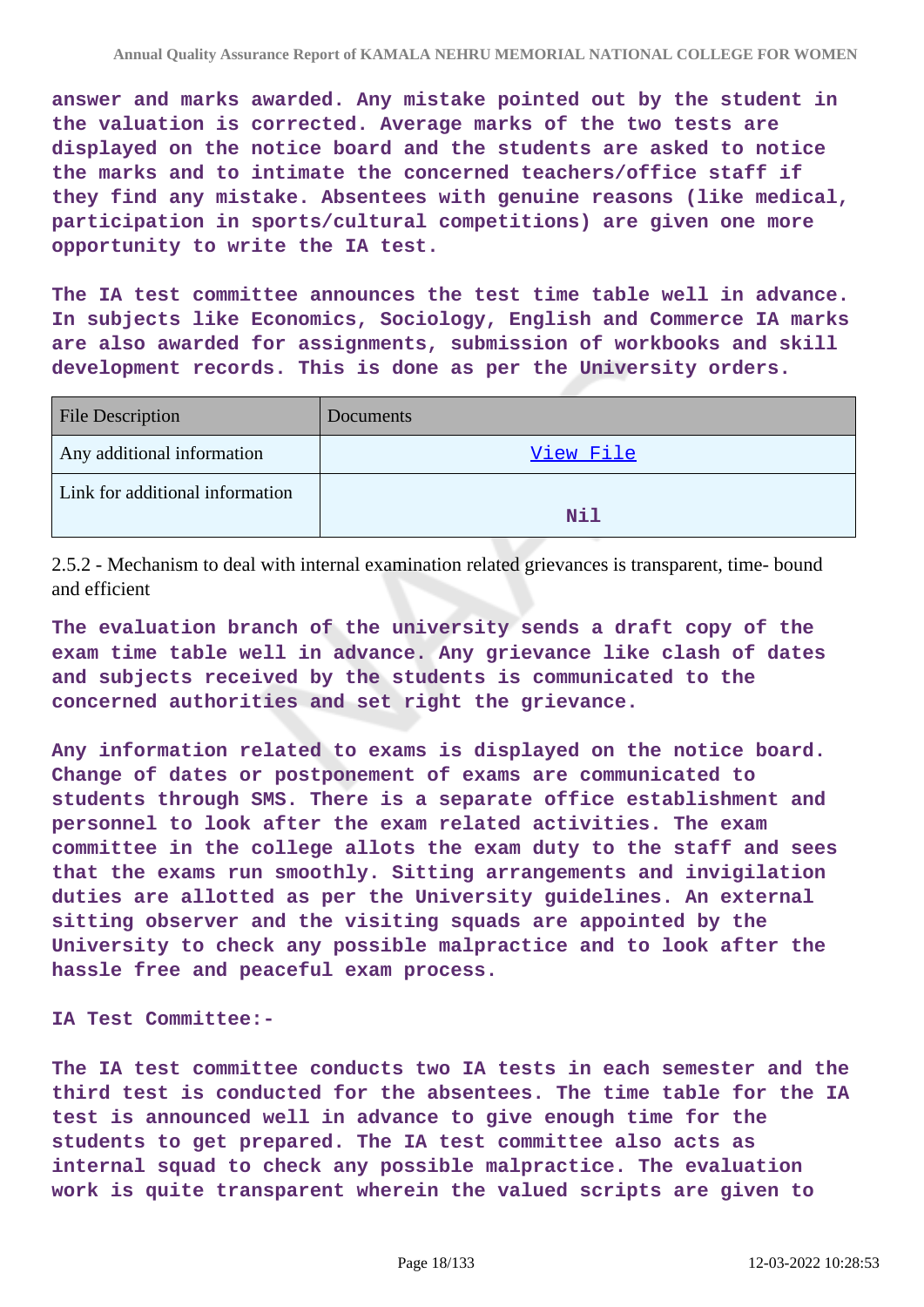**concerned students to verify the marks awarded. Any mistake in the valuation is brought to the notice of teacher and set right the mistakes.**

**The IA tests are conducted with all seriousness, just like the University exam. Students of different subjects and streams are mixed in the sitting arrangement to avoid any possible malpractice.**

**University Exams:-**

**The University after the valuation process, announces the result through the website. Any discrepancy in the marks card is informed to the university and set right the discrepancies.**

**Subject and paper wise analysis of the results are made and copies are sent to the Management to bring to their notice. Any fall in the result percentage is brought to the notice of the concerned faculty. They in turn look into the problem and change the strategy to improve the results.**

| Documents |
|-----------|
| View File |
| Nil       |
|           |

#### **2.6 - Student Performance and Learning Outcomes**

2.6.1 - Teachers and students are aware of the stated Programme and course outcomes of the Programmes offered by the institution.

#### **Course outcomes**

**These are the statements which helps the learner to understand the reason for persuing the course and help them to identify what they will be able to do at the end of the course. This aim at integrating the knowledge and skills which they acquire in a perticular unit of course. Further this kind of knowledge and skills help them to communicate their needs for comfort and trust relationships with other. They openly express their feeling and ideas in their interactions with others in society. The course enhanced employement opportunities and also inculcate the ethics among the learners.**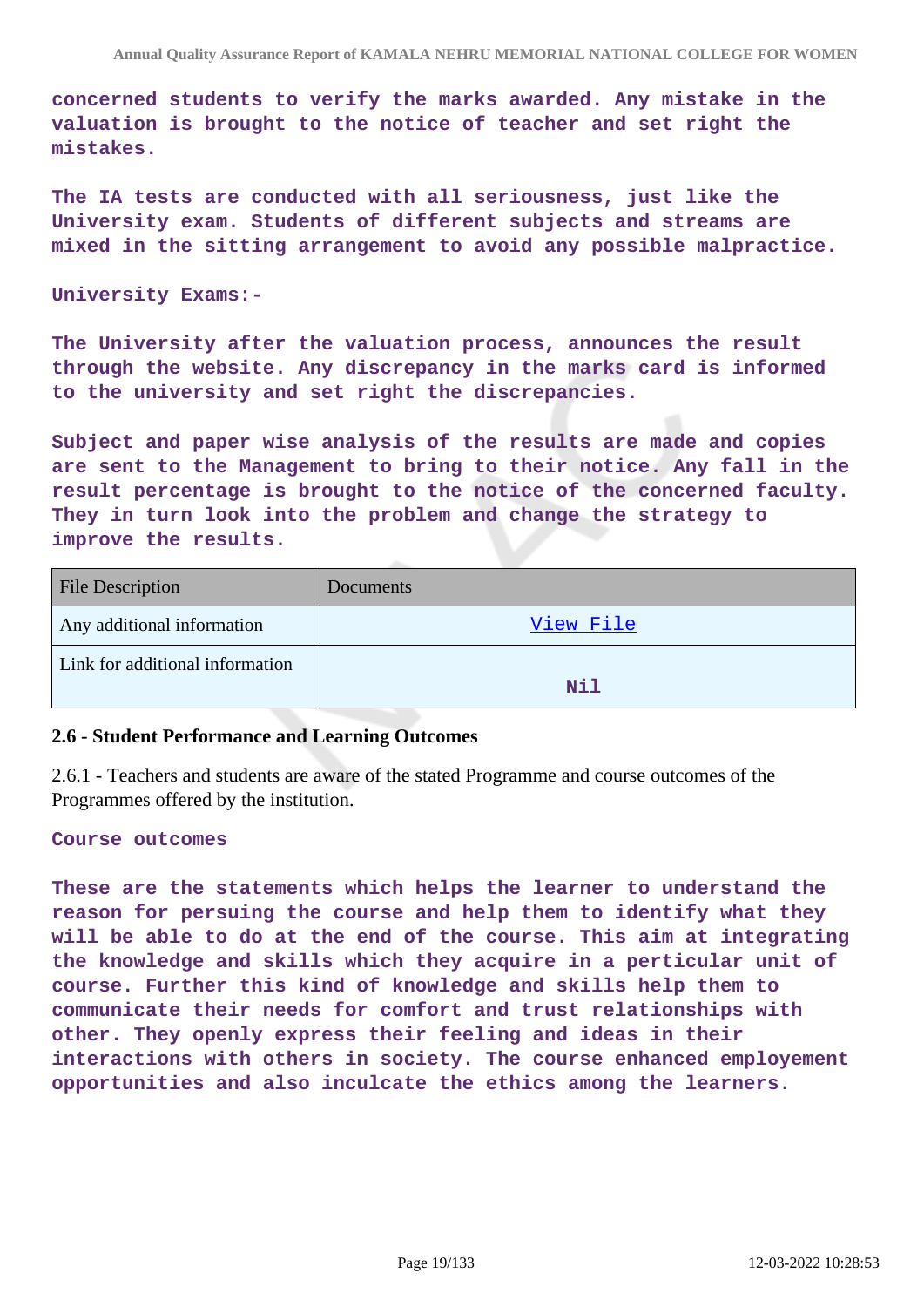| <b>File Description</b>                                 | Documents        |
|---------------------------------------------------------|------------------|
| Upload any additional<br>information                    | View File        |
| Paste link for Additional<br>information                | Nil              |
| Upload COs for all courses<br>(exemplars from Glossary) | No File Uploaded |

2.6.2 - Attainment of Programme outcomes and course outcomes are evaluated by the institution.

#### **NATIONAL SEVICE SCHEME**

**After the completion of NSS, the students will be able to**

- **1. Gain skills in mobilizing community participation.**
- **2. Acquire leadership qualities of democratic attitudes.**
- **3. Develop capacity to meet emergencies and natural disasters.**
- **4. Practice national integration and social harmony.**
- **5. Understand the community in which the students work.**
- **6. Understand themselves in relation to their community.**
- **7. Develop among themselves a sense of social and civic responsibility.**
- **8. Identify the needs and problems of the community and involve them in the solution of problems.**
- **9. Utilize their knowledge in finding practical solution to individual and community problems.**
- **10. Develop competence required for collective existence and sharing of responsibilities.**
- **11. Gain skills in mobilizing community participation.**
- **12. Acquire leadership qualities and democratic attitude.**
- **13. Develop capacity to meet emergencies and natural disasters.**
- **14. Practice national integration and social harmony.**

#### **Rovers and Rangers**

- **1. It helps in all round development of the personality of the youth.**
- **2. Inculcate the good manners and ideals of disciplined living.**
- **3. Consideration for Govt. Jobs (Awardees of Rajya Puraskar and Rasthrapathi Puraskar)**
- **4. Awarding marks as per the guidelines of University**
- **5. It is a way of life based on the law and promise.**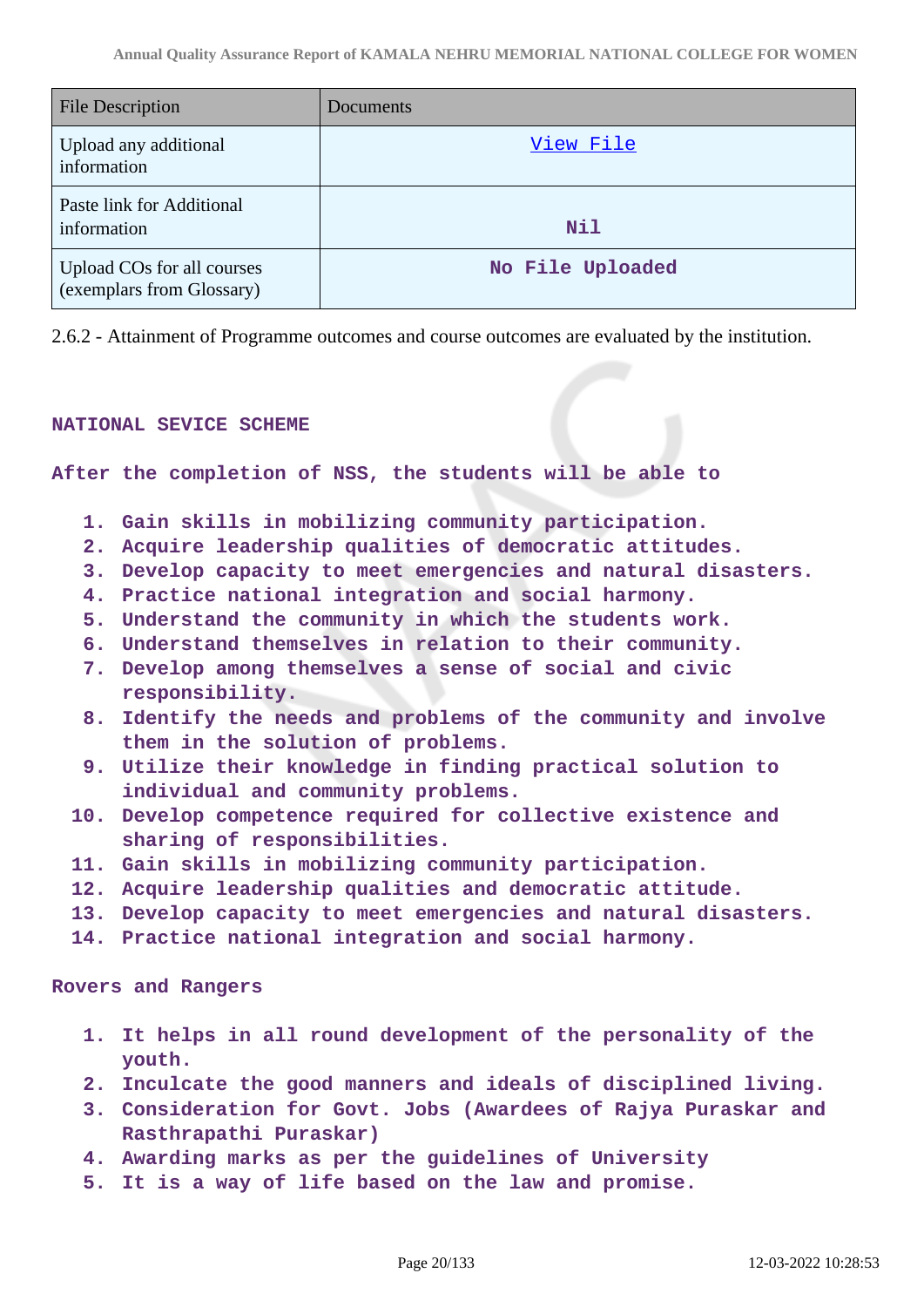- **6. Rovers/Rangers are going to be responsible citizens, in the near future.**
- **7. This Rovering/Rangering provides them a chance to take up the responsibility as a challenge with confidence through training in citizenship.**
- **8. Thus he/she develops his/her self into a man/woman, a responsible husband/wife, strong in character, healthy in body and alert in mind with an attitude of helpfulness to others, one Rover/Ranger may obtain Rastrapati award/Governor award basing on his/her performance.**

### **RED CROSS**

- **1. Promoting a culture of non-violence and peace...**
- **2. Volunteers at the core of promoting non-violence and peace…**
- **3. Tackling sexual and gender-based violence…**
- **4. Preventing and mitigating violence (including child protection)**
- **5. Strengthening National Society capacities and ensuring sustained and relevant Red Cross and Red Crescent presence in communities:**
- **Support National Societies to become more accountable and sustainable organizations.**
- **Strengthen the identity, role and mandate of National Societies**
- **Programmatic support of National Societies.**
- **Knowledge brokering and innovation within the IFRC.**
- **1. Ensuring effective International disaster management, including.**
- **Coordination of international disaster response**
- **Movement cooperation and coordination.**
- **1. Influencing others as leading strategic partners in humanitarian action and community resilience, including:**
- **Research, advocacy and communication**
- **Strategic and practical partnerships.**
- **1. Ensuring a strong IFRC that is effective, credible and accountable, including:**
- **A credible and effective IFRC**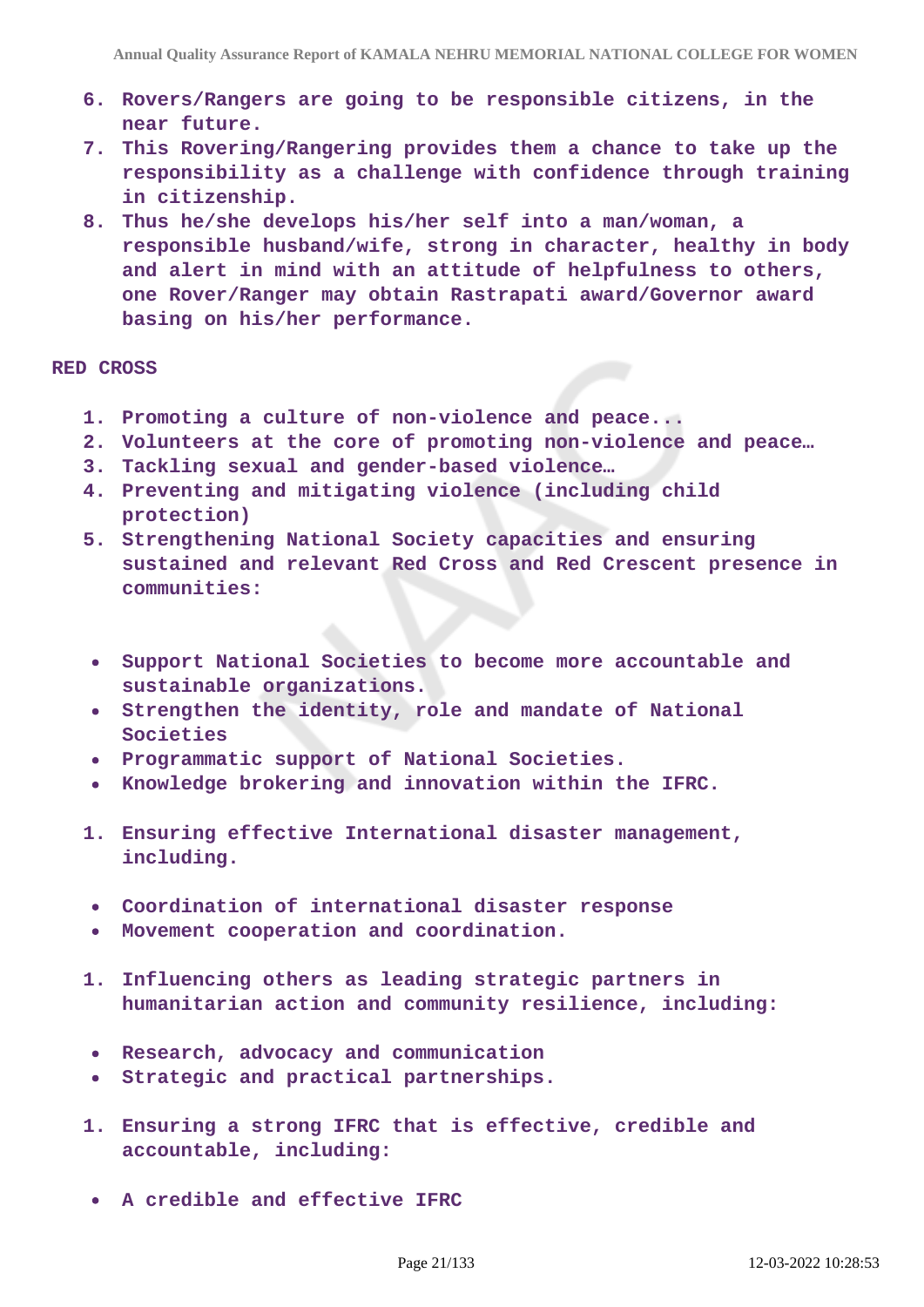**Support provided to govermance**

#### **Electoral literacy club**

- **1. Electoral Literacy Club is a platform to engage school students through interesting activities and hands-on experience to sensitize them on their electoral rights.**
- **2. Familiarize them with the electoral process of registration and voting.**
- **3. Activities and Games are designed to stimulate and motivate students provoking them to think and ask questions.**
- **4. Through ELC, Election Commission of India, aims at strengthening the culture of electoral participation among young and future voters.**
- **5. Students after they gain the right to vote will be able to exercise their power of castking their vote rightfully**

**Human rights committee**

- **1. The Cell focuses not only to the matters of human rights but also about the rights of children, women, elderly and differently abled.**
- **2. The Human Rights Day reminds students about those rights that are still being violated and cannot be taken for granted.**
- **3. Strengthening of respect for human rights and fundamental freedoms.**
- **4. Educating students about equality and human rights compowers students with learning they can use far beyond the classroom**
- **5. In fact they will take it out into the school corridors and playground, into their homes and beyond into the wider community.**
- **6. The respect and tolerance it teaches will help you and your students to create a healthier, happier, fairer school culture, and could lead to reductions in buollying and other negative behavior, and improvements in attainment and aspirations.**

**These are all essential outcomes that support the Government strong focus on improving pupil behavior and safety, tacking bullying and helping pupils achieve.**

#### **INNOVATION CLUB**

**1. Innovation club would help to engage students in innovative and creative activities apart from providing opportunities for**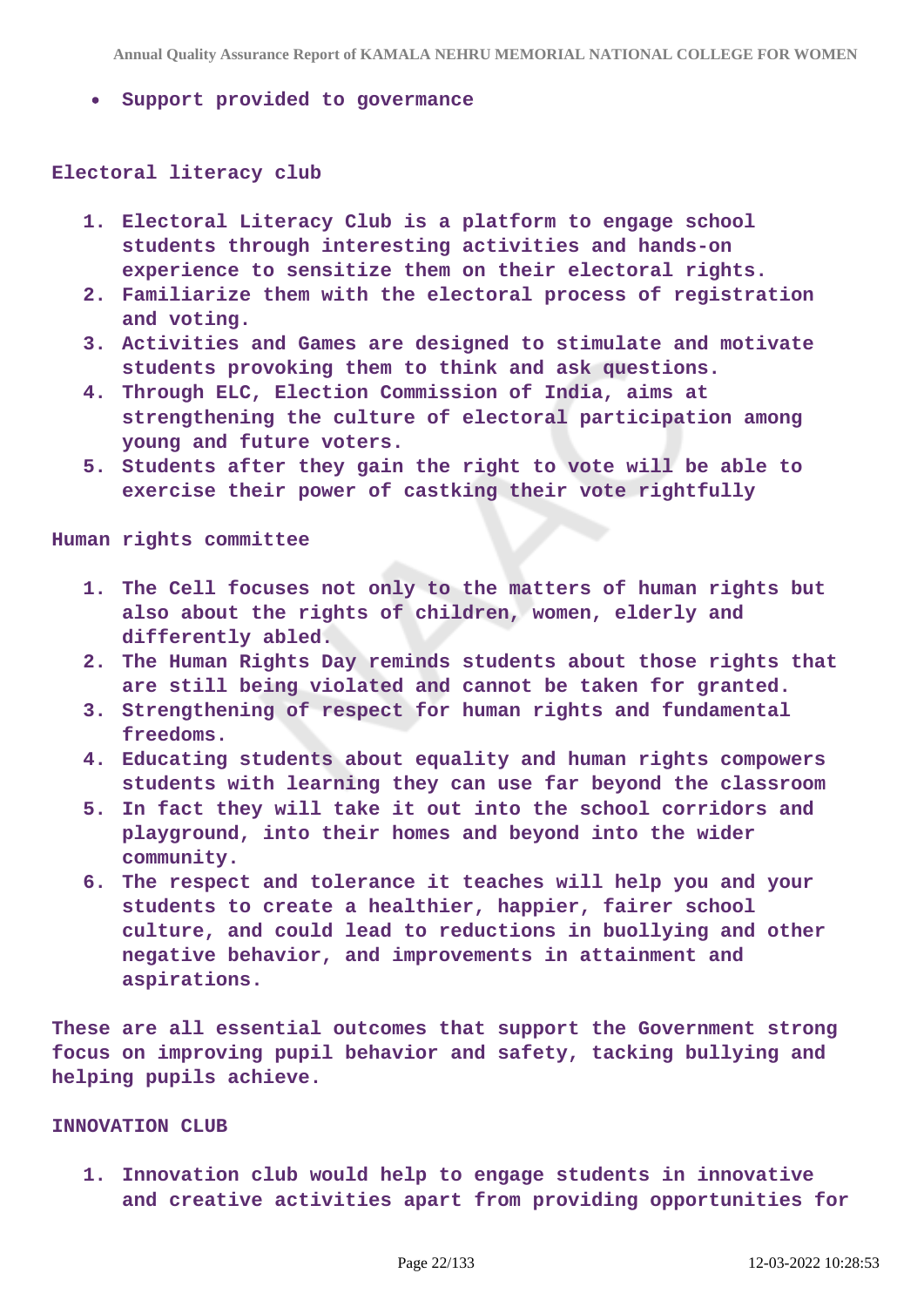**hands on activities.**

- **2. The innovation club reates awareness, educate, nurture and inculcate a culture of innovation amongst students and to enable them to generate new ideas and become more innovative.**
- **3. The club inculcates the following skills in the students.**

**Creativity and Innovation**

**Critical Thinking**

**Decision Making**

**Ethical Leadership**

**Presentation Skills**

**Entrepreneurial Capacity**

| <b>File Description</b>                  | <b>Documents</b> |
|------------------------------------------|------------------|
| Upload any additional<br>information     | View File        |
| Paste link for Additional<br>information | Nil              |

### **2.6.3 - Pass percentage of Students during the year**

|      | 2.6.3.1 - Total number of final year students who passed the university examination during the |  |  |  |
|------|------------------------------------------------------------------------------------------------|--|--|--|
| vear |                                                                                                |  |  |  |

| <b>File Description</b>                                                                                                     | Documents |
|-----------------------------------------------------------------------------------------------------------------------------|-----------|
| Upload list of Programmes and<br>number of students passed and<br>appeared in the final year<br>examination (Data Template) | View File |
| Upload any additional<br>information                                                                                        | View File |
| Paste link for the annual report                                                                                            | Nil       |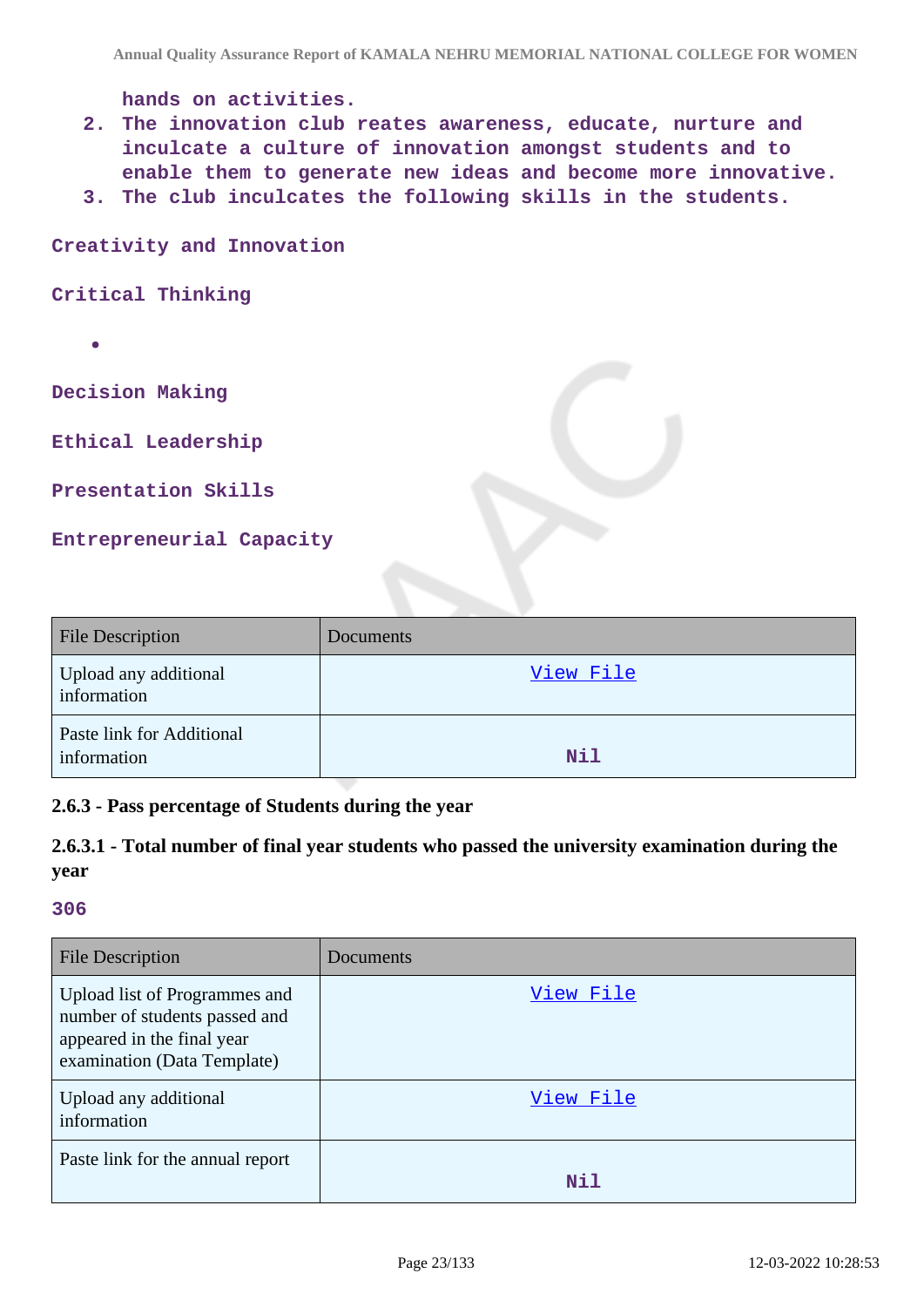## **2.7 - Student Satisfaction Survey**

# **2.7.1 - Student Satisfaction Survey (SSS) on overall institutional performance (Institution may design its own questionnaire) (results and details need to be provided as a weblink)**

[https://www.knmnc.edu.in/IQAC/\\_STUDENTS\\_SATISFACTION\\_SURVEY\\_\\_2.7\\_.pd](https://www.knmnc.edu.in/IQAC/_STUDENTS_SATISFACTION_SURVEY__2.7_.pdf) [f](https://www.knmnc.edu.in/IQAC/_STUDENTS_SATISFACTION_SURVEY__2.7_.pdf)

### **RESEARCH, INNOVATIONS AND EXTENSION**

### **3.1 - Resource Mobilization for Research**

**3.1.1 - Grants received from Government and non-governmental agencies for research projects / endowments in the institution during the year (INR in Lakhs)**

**3.1.1.1 - Total Grants from Government and non-governmental agencies for research projects / endowments in the institution during the year (INR in Lakhs)**

**0**

| File Description                                                                     | Documents        |
|--------------------------------------------------------------------------------------|------------------|
| Any additional information                                                           | No File Uploaded |
| e-copies of the grant award<br>letters for sponsored research<br>projects/endowments | No File Uploaded |
| List of endowments / projects<br>with details of grants(Data<br>Template)            | No File Uploaded |

**3.1.2 - Number of departments having Research projects funded by government and non government agencies during the year**

# **3.1.2.1 - Number of departments having Research projects funded by government and nongovernment agencies during the year**

| File Description                                                 | Documents        |
|------------------------------------------------------------------|------------------|
| List of research projects and<br>funding details (Data Template) | No File Uploaded |
| Any additional information                                       | No File Uploaded |
| Supporting document from<br><b>Funding Agency</b>                | No File Uploaded |
| Paste link to funding agency<br>website                          | Nil              |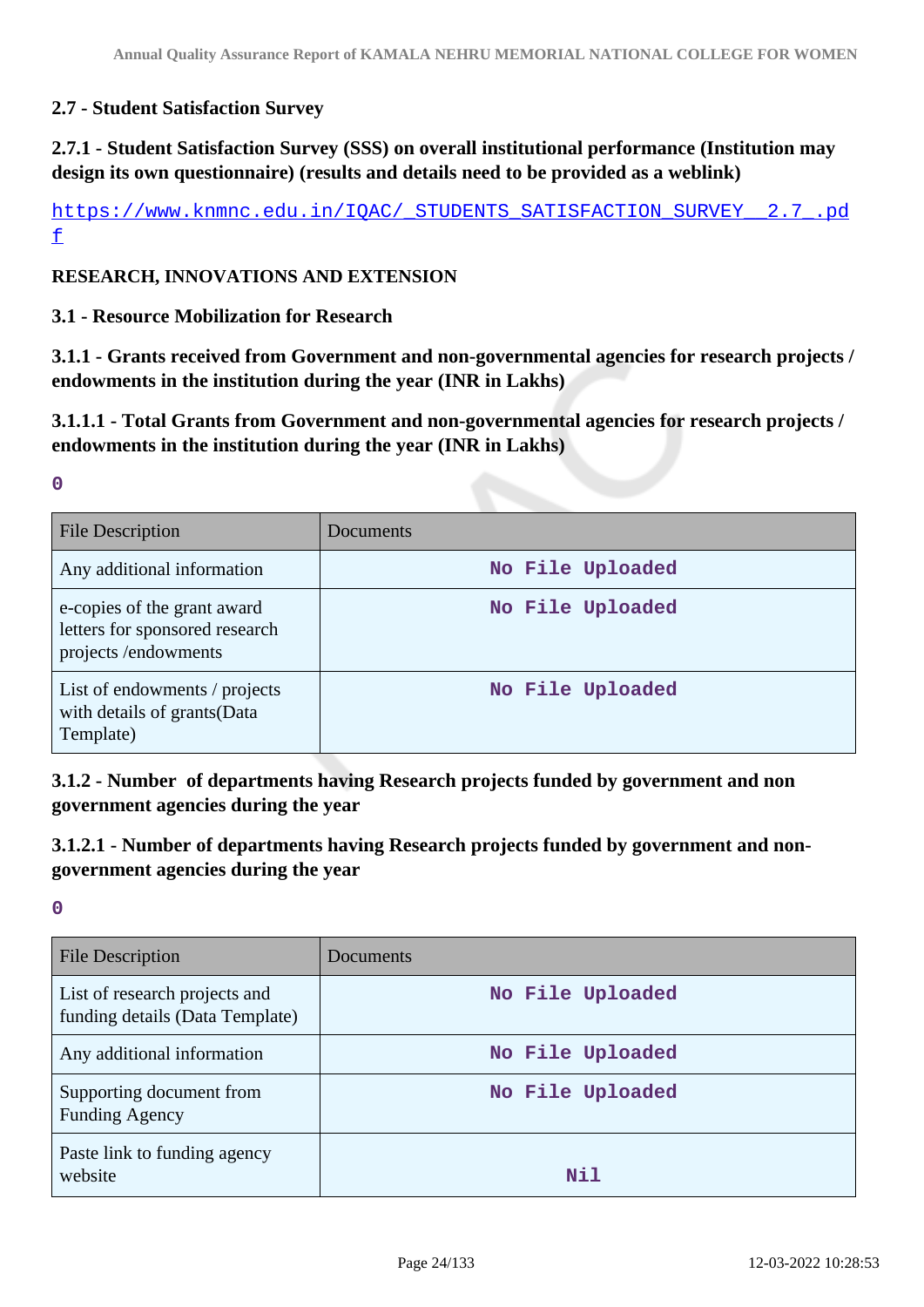# **3.1.3 - Number of Seminars/conferences/workshops conducted by the institution during the year**

# **3.1.3.1 - Total number of Seminars/conferences/workshops conducted by the institution during the year**

### **0**

| <b>File Description</b>                                              | Documents        |
|----------------------------------------------------------------------|------------------|
| Report of the event                                                  | No File Uploaded |
| Any additional information                                           | No File Uploaded |
| List of workshops/seminars<br>during last 5 years (Data<br>Template) | No File Uploaded |

### **3.2 - Research Publications and Awards**

**3.2.1 - Number of papers published per teacher in the Journals notified on UGC website during the year**

# **3.2.1.1 - Number of research papers in the Journals notified on UGC website during the year**

**4**

| <b>File Description</b>                                                                                     | Documents        |
|-------------------------------------------------------------------------------------------------------------|------------------|
| Any additional information                                                                                  | View File        |
| List of research papers by title,<br>author, department, name and<br>year of publication (Data<br>Template) | No File Uploaded |

**3.2.2 - Number of books and chapters in edited volumes/books published and papers published in national/ international conference proceedings per teacher during the year**

**3.2.2.1 - Total number of books and chapters in edited volumes/books published and papers in national/ international conference proceedings during the year**

**0**

| <b>File Description</b>                                                      | Documents        |
|------------------------------------------------------------------------------|------------------|
| Any additional information                                                   | No File Uploaded |
| List books and chapters edited<br>volumes/books published (Data<br>Template) | No File Uploaded |

## **3.3 - Extension Activities**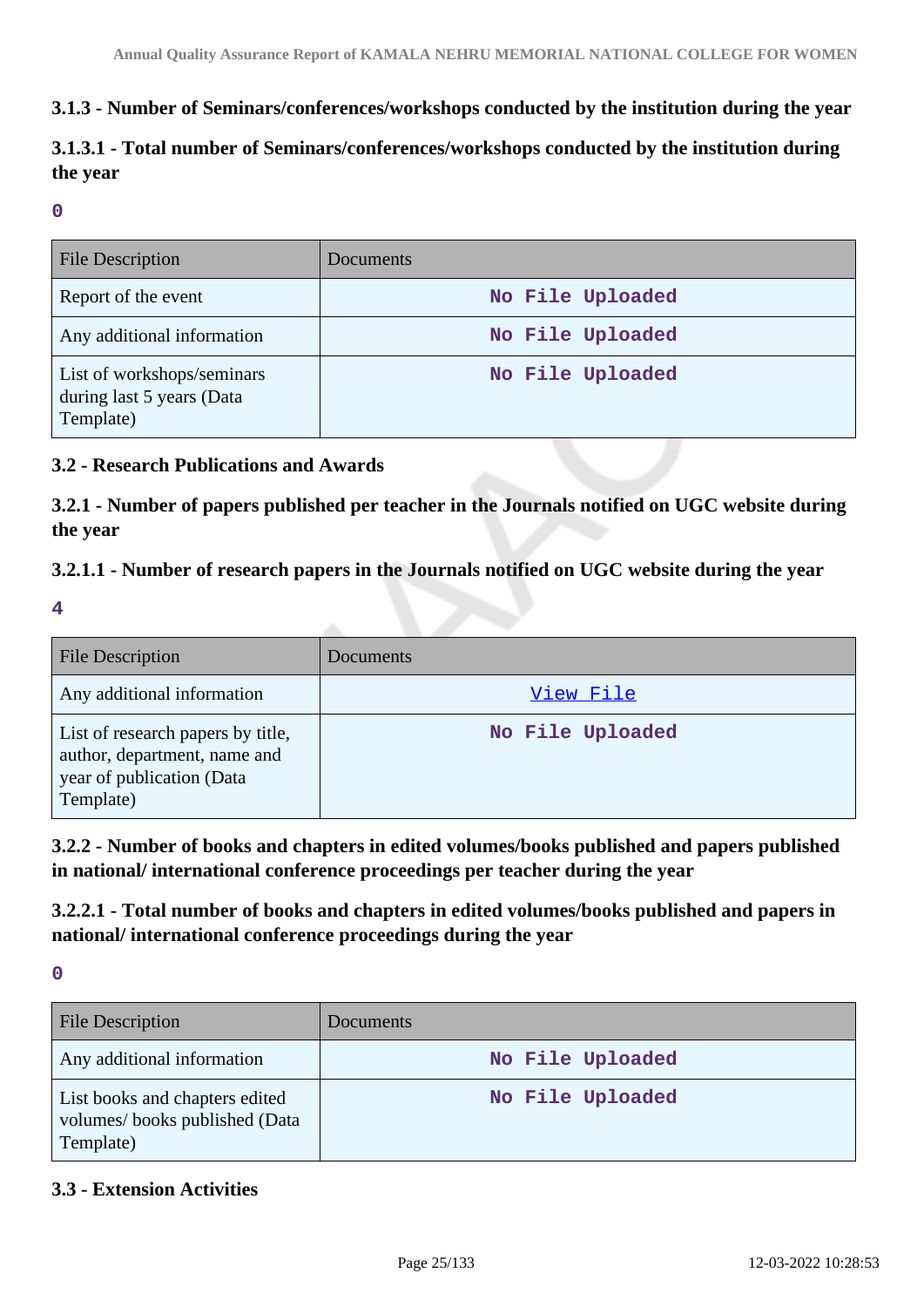3.3.1 - Extension activities are carried out in the neighborhood community, sensitizing students to social issues, for their holistic development, and impact thereof during the year

**Extension activities have beencarried out by our NSS Units in and arround the college compus. Even though Covid-19 Pendamic restricted us to conduct various progammes, We have been able to conduct about 24 programmes. The main programmes are creating awareness among the rural folk regarding Covid-19 and Anti intoxication, againest child marriage, infanticide ect.**

| <b>File Description</b>                  | Documents |
|------------------------------------------|-----------|
| Paste link for additional<br>information | Nil       |
| Upload any additional<br>information     | View File |

**3.3.2 - Number of awards and recognitions received for extension activities from government / government recognized bodies during the year**

**3.3.2.1 - Total number of awards and recognition received for extension activities from Government/ government recognized bodies during the year**

**0**

| <b>File Description</b>                                                       | Documents        |
|-------------------------------------------------------------------------------|------------------|
| Any additional information                                                    | No File Uploaded |
| Number of awards for extension<br>activities in last 5 year(Data<br>Template) | No File Uploaded |
| e-copy of the award letters                                                   | No File Uploaded |

**3.3.3 - Number of extension and outreach programs conducted by the institution through NSS/NCC/Red cross/YRC etc., ( including the programmes such as Swachh Bharat, AIDS awareness, Gender issues etc. and/or those organized in collaboration with industry, community and NGOs ) during the year**

**3.3.3.1 - Number of extension and outreach Programs conducted in collaboration with industry, community and Non- Government Organizations through NSS/ NCC/ Red Cross/ YRC etc., during the year**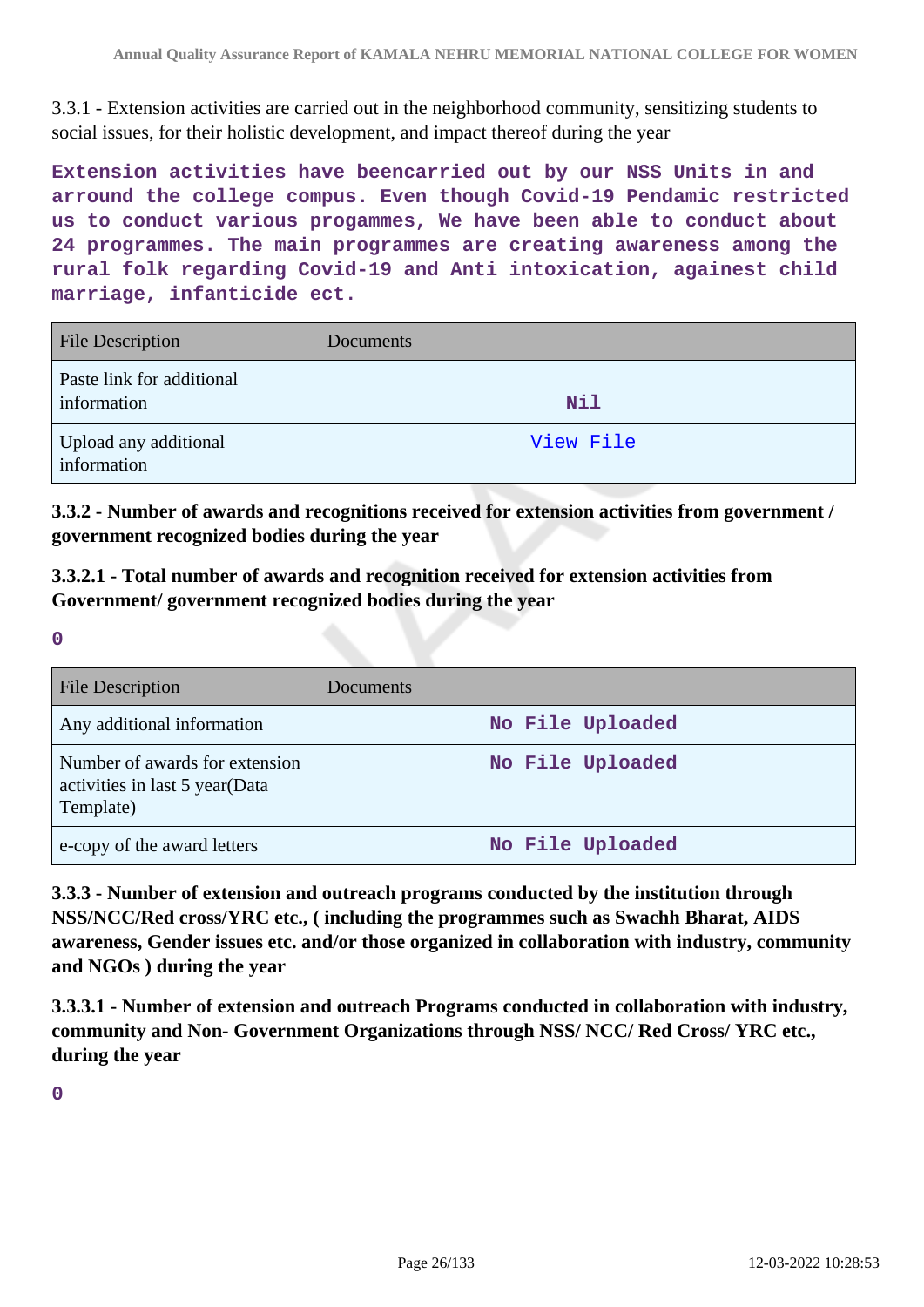| <b>File Description</b>                                                                                                       | Documents        |
|-------------------------------------------------------------------------------------------------------------------------------|------------------|
| Reports of the event organized                                                                                                | No File Uploaded |
| Any additional information                                                                                                    | No File Uploaded |
| Number of extension and<br>outreach Programmes conducted<br>with industry, community etc for<br>the last year (Data Template) | No File Uploaded |

**3.3.4 - Number of students participating in extension activities at 3.3.3. above during the year**

**3.3.4.1 - Total number of Students participating in extension activities conducted in collaboration with industry, community and Non- Government Organizations through NSS/ NCC/ Red Cross/ YRC etc., during the year**

**0**

| <b>File Description</b>                                                                              | Documents        |
|------------------------------------------------------------------------------------------------------|------------------|
| Report of the event                                                                                  | No File Uploaded |
| Any additional information                                                                           | No File Uploaded |
| Number of students participating<br>in extension activities with Govt.<br>or NGO etc (Data Template) | No File Uploaded |

### **3.4 - Collaboration**

**3.4.1 - The Institution has several collaborations/linkages for Faculty exchange, Student exchange, Internship, Field trip, On-the- job training, research etc during the year**

**0**

| <b>File Description</b>                                                               | Documents        |
|---------------------------------------------------------------------------------------|------------------|
| e-copies of linkage related<br>Document                                               | No File Uploaded |
| Details of linkages with<br>institutions/industries for<br>internship (Data Template) | No File Uploaded |
| Any additional information                                                            | No File Uploaded |

**3.4.2 - Number of functional MoUs with national and international institutions, universities, industries, corporate houses etc. during the year**

**3.4.2.1 - Number of functional MoUs with Institutions of national, international importance, other universities, industries, corporate houses etc. during the year**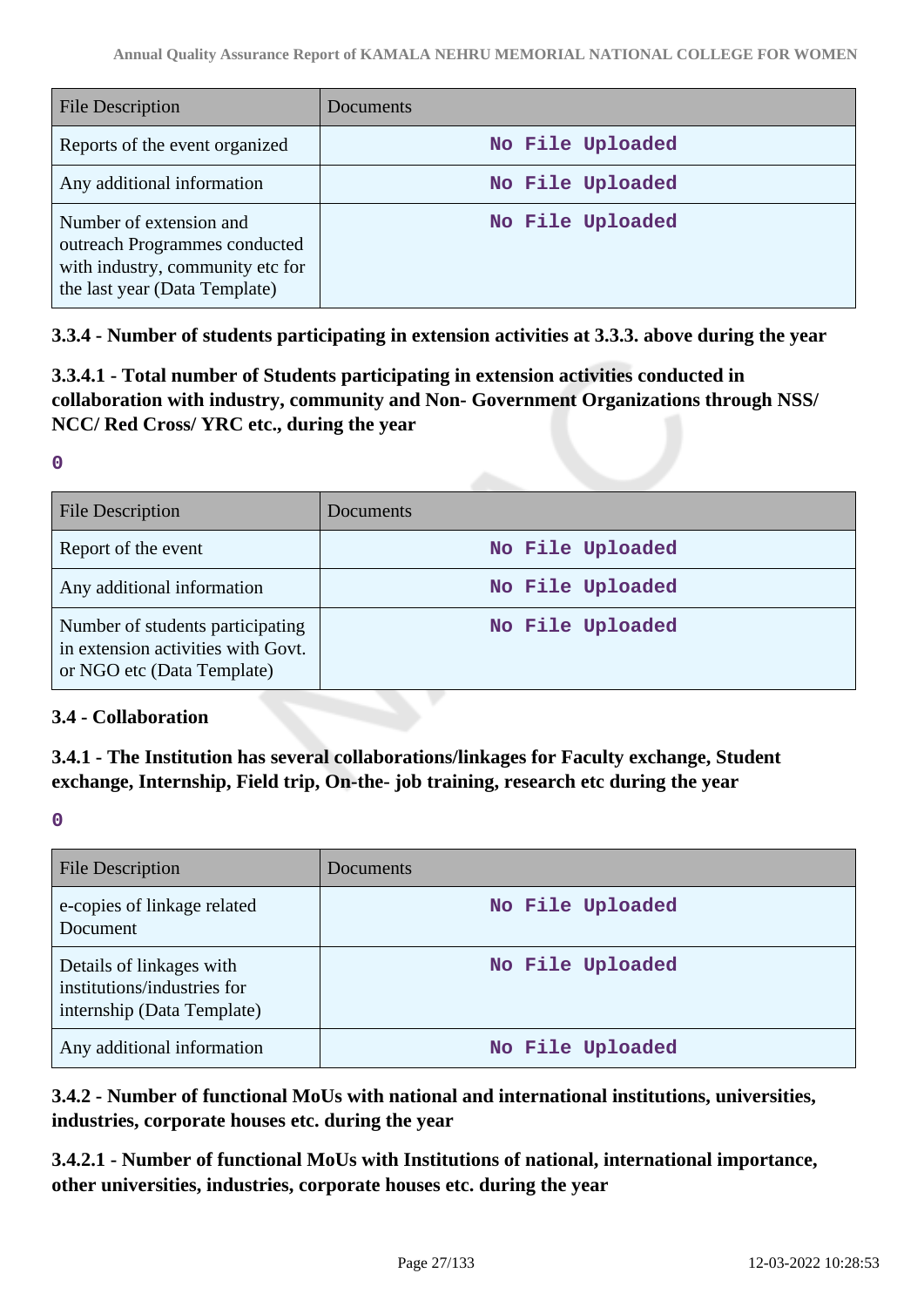**0**

| <b>File Description</b>                                                                                                             | Documents        |
|-------------------------------------------------------------------------------------------------------------------------------------|------------------|
| e-Copies of the MoUs with<br>institution./industry/corporate<br>houses                                                              | No File Uploaded |
| Any additional information                                                                                                          | No File Uploaded |
| Details of functional MoUs with<br>institutions of national,<br>international importance, other<br>universities etc during the year | No File Uploaded |

### **INFRASTRUCTURE AND LEARNING RESOURCES**

### **4.1 - Physical Facilities**

4.1.1 - The Institution has adequate infrastructure and physical facilities for teaching- learning. viz., classrooms, laboratories, computing equipment etc.

**National Education Society is a registered body, established in 1946 by the freedom fighters and philanthropist of Shimoga District. The selfless dedication, vision and concerns of these personalities found expression, especially, in the field of education. Their services and contributions in the field of education have earned them a formidable but a well-deserved reputation as educators par excellence.**

**"If you educate a boy, you educate an individual, but if you educate a girl, you educate a family".**

**True to this saying, Kamala Nehru College for women was the first institution of its kind in the entire district at the degree level when it was established in 1965 and the college is affiliated to Kuvempu University.**

**With just 26 Students in the beginning, the college has grown, today, to a total strength of about 1167 students.**

**The vision of the college is to provide need based quality education to girls of the society. Over the years, the college has evolved in to one of the most proactive institution in Karnataka. The college has been playing a valuable role in moulding the students personality.**

**Academically, the college has been maintaining an excellent record; even in the co-curricular activities and sports, the college girls**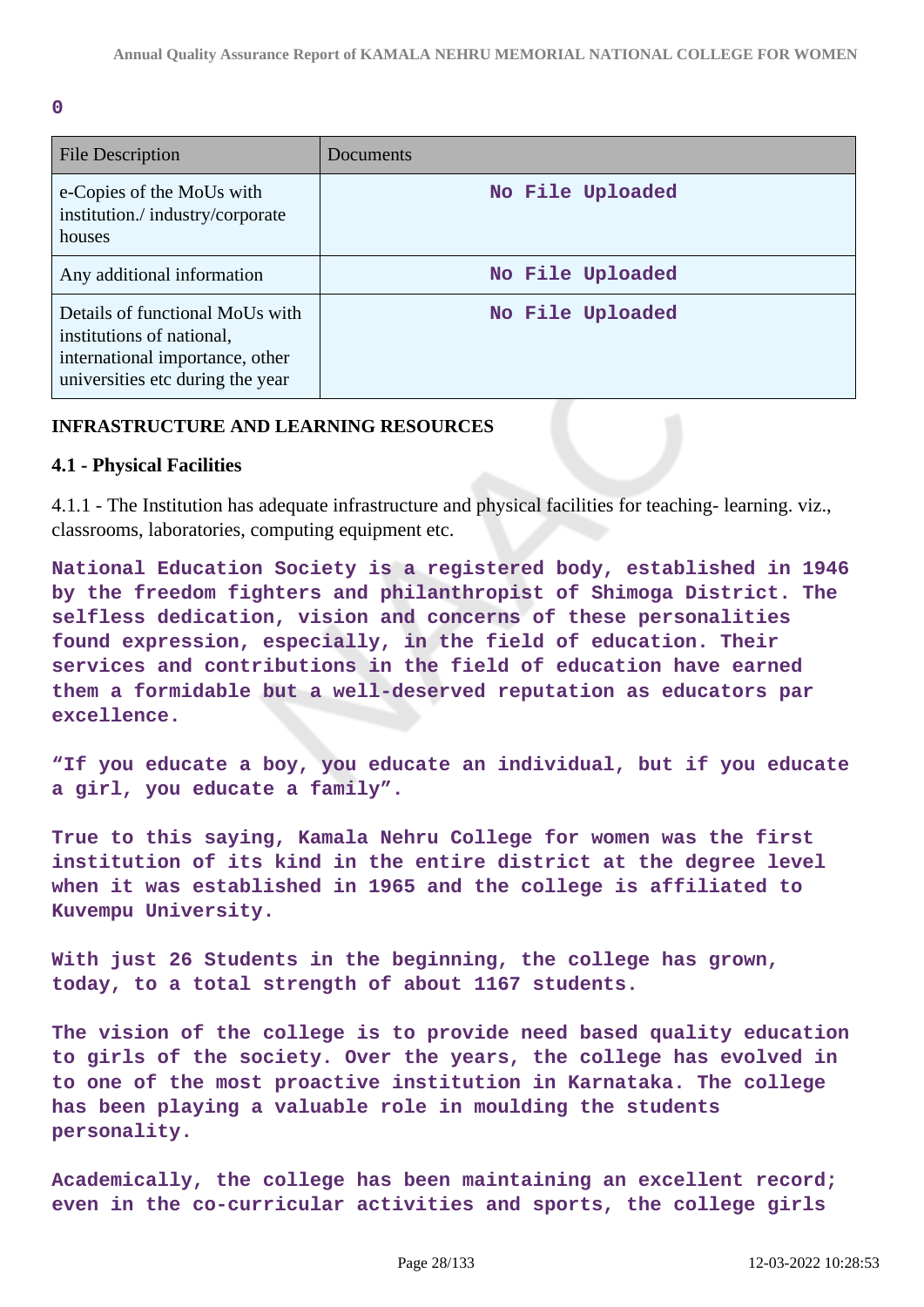**have been rewriting records. The college has been designing student centered unique programmes, interactive sessions with achievers, seminars and workshop for updating both learning and teaching skills.**

**The college is situated in the heart of the city with a campus area of 417.06 Sq.mts of land with the built up area of 38,150 Sq.ft. There are 18 class rooms with the carpet area of 21,875 Sq.ft. Apart from class rooms,**

**Principal room = 700 Sq.ft.**

**Office room = 1400 Sq.ft.**

**Staff room = 2450 Sq.ft.**

**Students' rest room = 1050 Sq.ft.**

**Record room = 1050 Sq.ft.**

**Tailoring lecture room = 1050 Sq.ft.**

**Kuvempu Hall = 2100 Sq.ft.**

**Computer Hall = 1400 Sq.ft.**

**Canteen = 1050 Sq.ft.**

**Table tennis ,Chess ,Carrom, Gym / fitness center facilities are provided. Canteen facility is provided in the campus. Yoga and meditation activities are organized in the campus.**

| <b>File Description</b>                  | Documents |
|------------------------------------------|-----------|
| Upload any additional<br>information     | View File |
| Paste link for additional<br>information | Nil       |

4.1.2 - The Institution has adequate facilities for cultural activities, sports, games (indoor, outdoor), gymnasium, yoga centre etc.

**Apart from academic facilities, the college has also exhibited its commitment to provide facilities and training for sports and cultural activities".**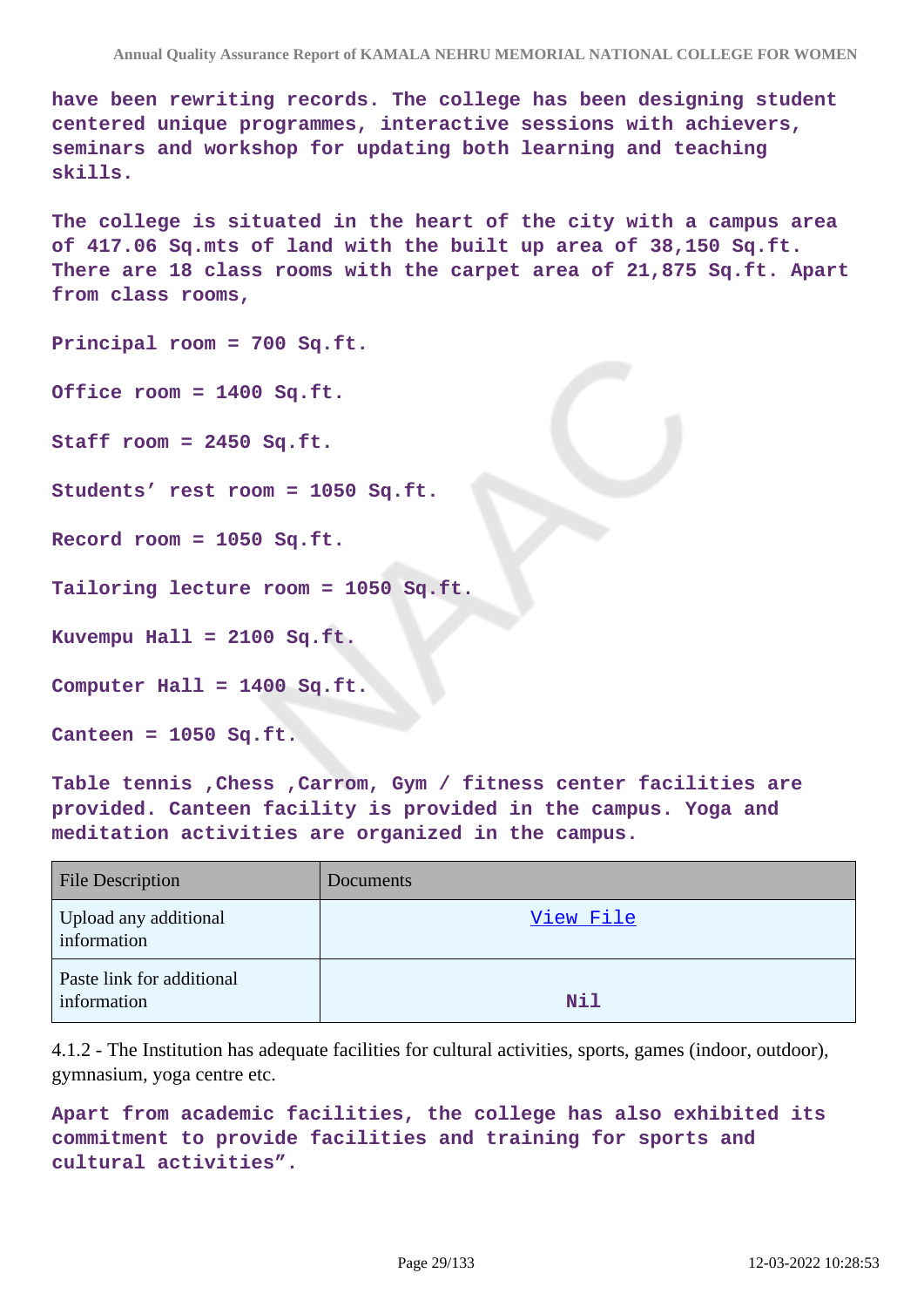**. Gym covering an area of 2100 Sq.ft. is provided. To strengthen and enrich sports activities separate sports room is provided for games like Table Tennis, Chess and Carrom.**

**Students represent the college in different sports competitions at district, University, Regional, Zonal, State, National and International Levels. Students also take part in the Dasara Sports Meet. Students practise regularly after class hours in the college campus and are given proper guidance and coaching by the Physical Director. Apart from the existing practice area, the college Management has also provided a large play ground to practise. As a result, the college has been bagging several prizes, recognitions and trophies at various levels of competitions.**

**Sports winghas a separate Gym section meant for the use of students, faculty and the public. Smt. Mamatha.P.N, who has taken a special training in Nutrition and Fitness, is engaging fitness classes for sports students and others..**

**The college is a strong promoter of culture and tradition in the Malnad region. The college is often called 'the cultural hub'. The institution is recognized as a unique one in cultural activities. Two Co-ordinators from teaching faculty, co-ordinate the cultural activities. Every year students participate in cultural activities at various levels and have been winning many prizes.**

| <b>File Description</b>                  | Documents |
|------------------------------------------|-----------|
| Upload any additional<br>information     | View File |
| Paste link for additional<br>information | Nil       |

**4.1.3 - Number of classrooms and seminar halls with ICT- enabled facilities such as smart class, LMS, etc.**

#### **03**

### **4.1.3.1 - Number of classrooms and seminar halls with ICT facilities**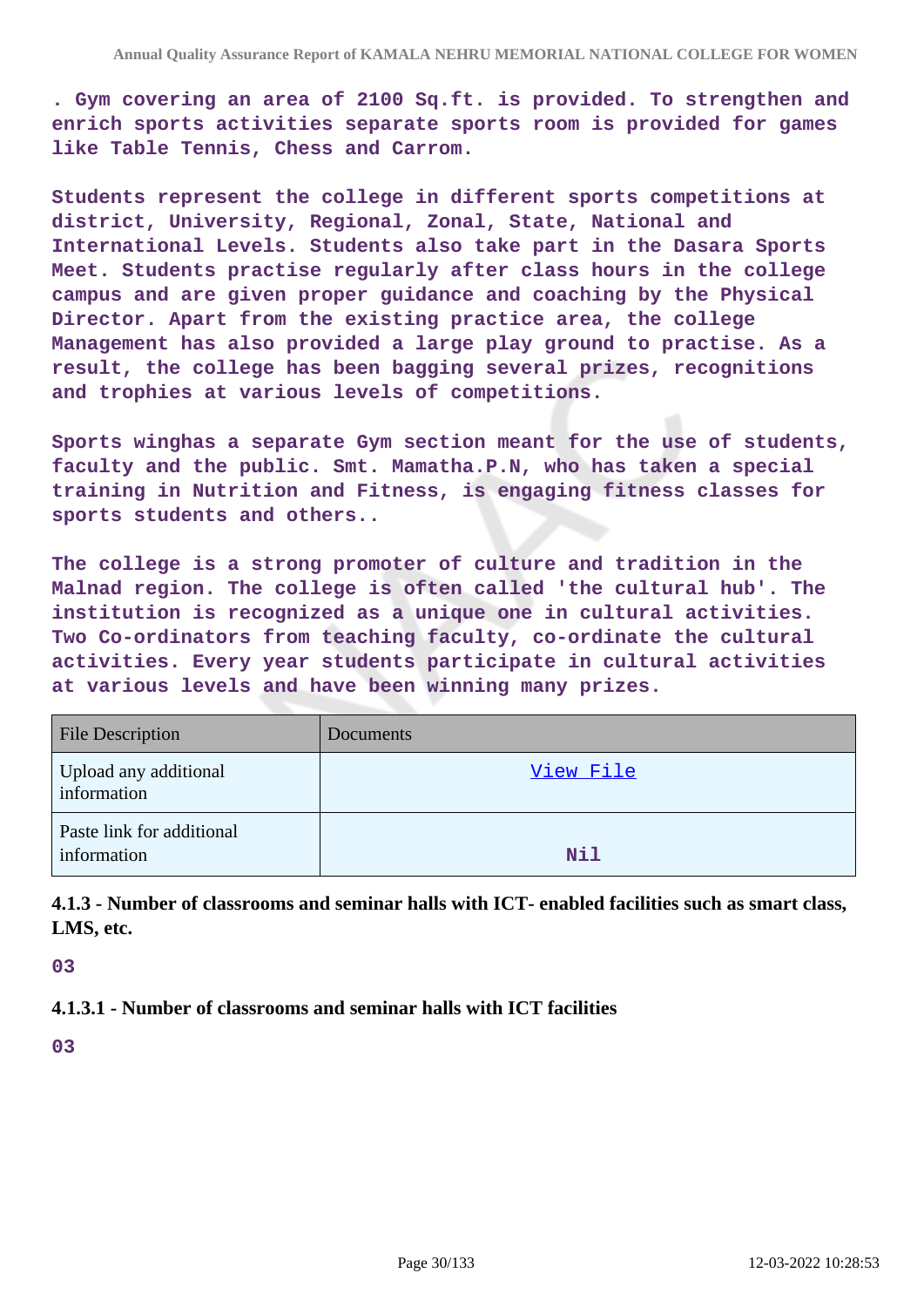| <b>File Description</b>                                                                                   | Documents        |
|-----------------------------------------------------------------------------------------------------------|------------------|
| Upload any additional<br>information                                                                      | View File        |
| Paste link for additional<br>information                                                                  | <b>Nil</b>       |
| <b>Upload Number of classrooms</b><br>and seminar halls with ICT<br>enabled facilities (Data<br>Template) | No File Uploaded |

**4.1.4 - Expenditure, excluding salary for infrastructure augmentation during the year (INR in Lakhs)**

**4.1.4.1 - Expenditure for infrastructure augmentation, excluding salary during the year (INR in lakhs)**

### **11426160**

| <b>File Description</b>                                                                            | Documents        |
|----------------------------------------------------------------------------------------------------|------------------|
| Upload any additional<br>information                                                               | No File Uploaded |
| Upload audited utilization<br>statements                                                           | View File        |
| <b>Upload Details of budget</b><br>allocation, excluding salary<br>during the year (Data Template) | No File Uploaded |

### **4.2 - Library as a Learning Resource**

4.2.1 - Library is automated using Integrated Library Management System (ILMS)

- **· Name of ILMS software : E.LIB**
- **· Nature of automation (fully or partially) : Fully**
- **· Version : English**
- **· Year of Automation : 2001**

**We have a fully automated library which is named after Rastra Kavi (poet laureate) Kuvempu.**

**The library functions as the primary information resource centre and is a store house of books, journals, magazines, newspaper for staff and students. Apart from textbooks, library houses a growing**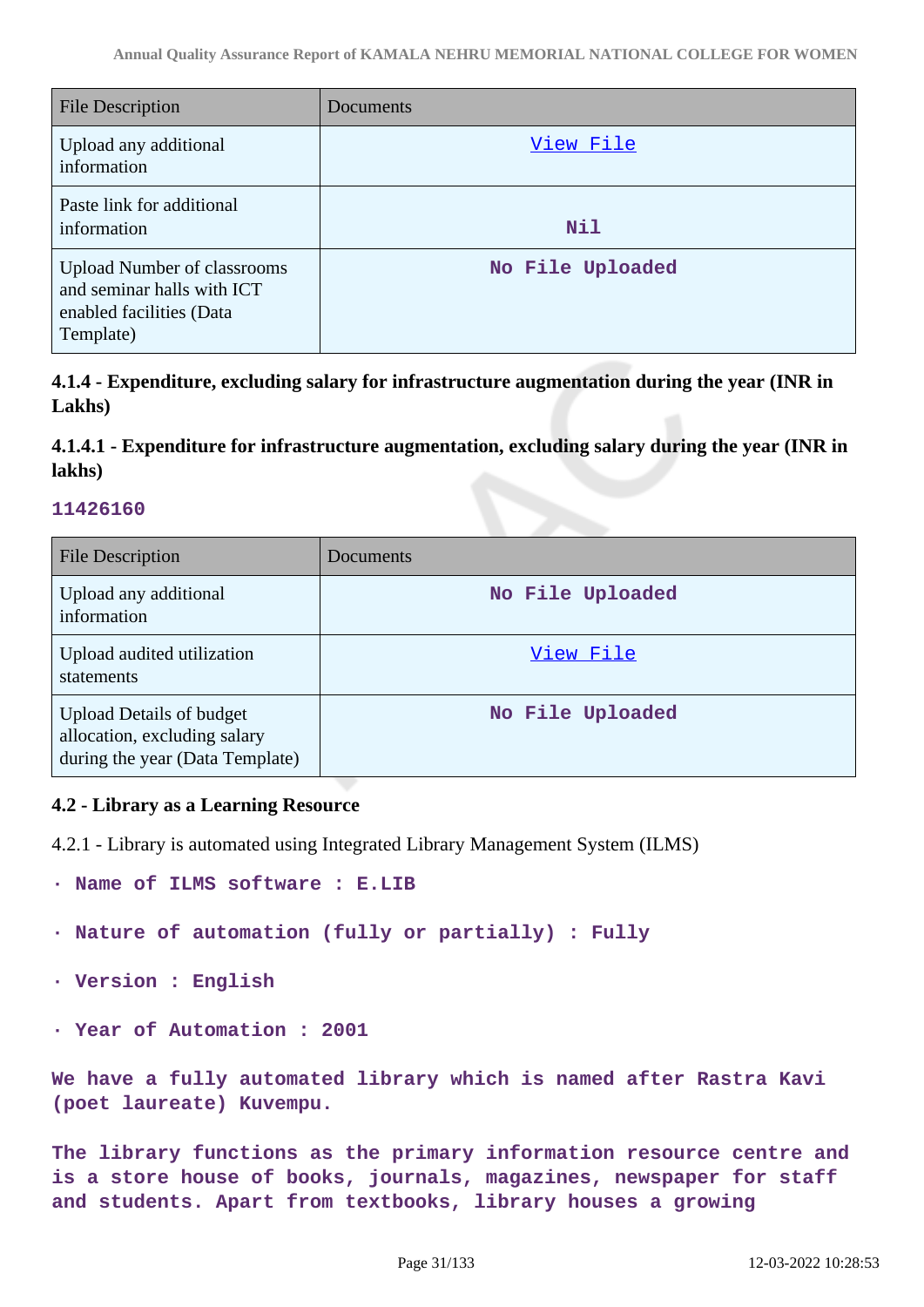**collection of reference books, materials, journals, dictionaries, encyclopedias, important books e-material.**

**At present 34459 titles, 5 journals, 44 magazines and 12 newspapers are available in the library.**

**Kamala Nehru Memorial National College for Women, Shivamogga.**

#### **Vision:**

**To Prepare students to :**

**\* Cope with the technological and social transformation That are taking place at break-neck speed.**

**\* Empower women students with-entrepreneurial skills, Rational and divergent thinking and creativity, in the walks of life.**

**\* Be builders of the family and nation on the strong foundations Of moral, spiritual, ethical and cultural values.**

- **\* To make them responsible world citizens with a global outlook.**
- **\* Make the institution a trend setter in women's education.**

**Kamala Nehru Memorial National College for Women, Shivamogga Mission :** 

**Towards realizing our noble vision, our mission is to:**

**\* Combine competence and virtue.**

**\* Prepare skilled and intellectually equipped students who are able to contribute solidly to the progress of the nation.**

**\* Provide academic and research environment and. extension services in the pursuit of excellence.**

**\* Create a supporting system for a bold and dynamic leadership.**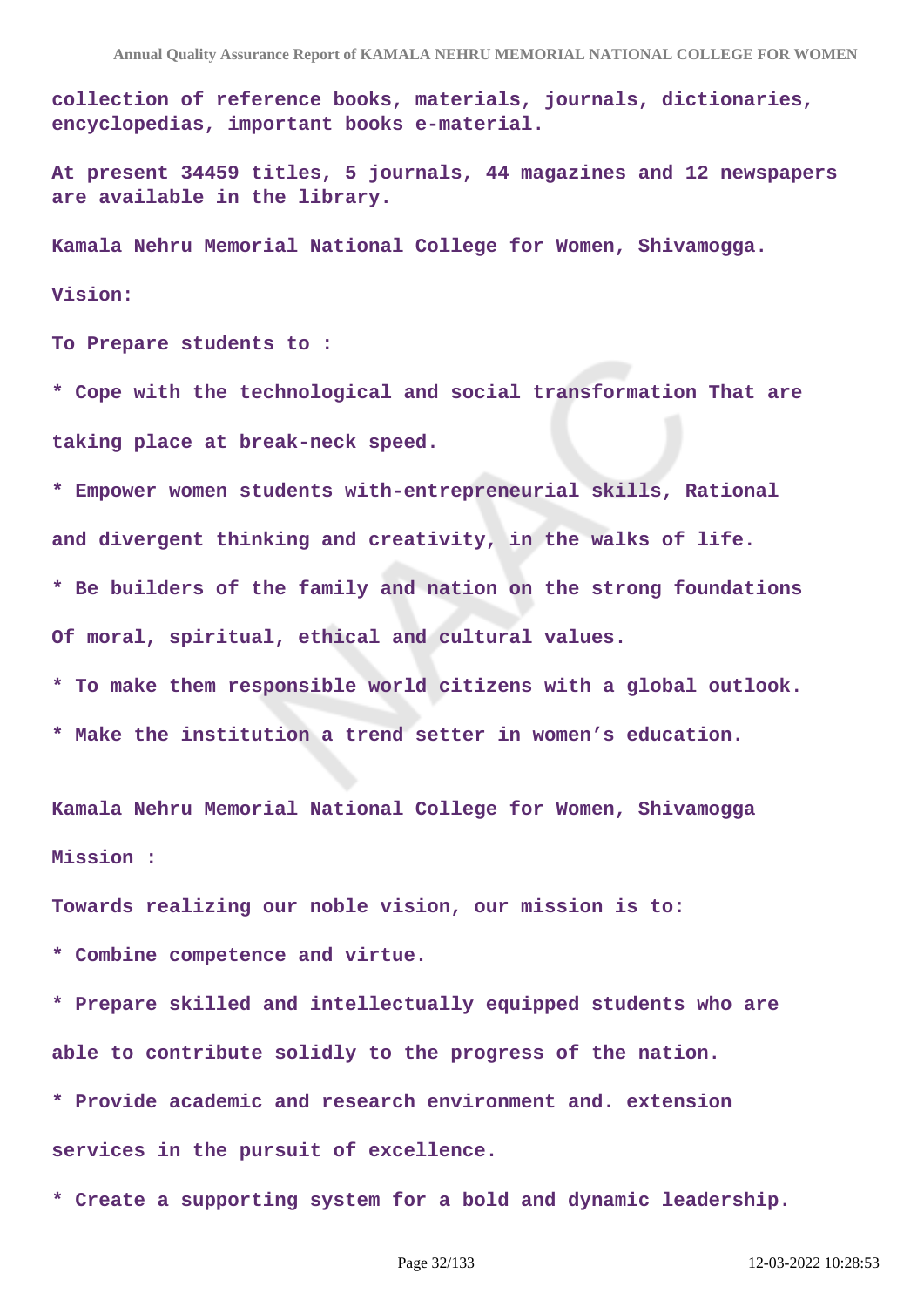### **Inculcate in students innovativeness, creativity, versatility and**

### **team ethics.**

#### **\* Create awareness and employment.**

| <b>File Description</b>                  | Documents |
|------------------------------------------|-----------|
| Upload any additional<br>information     | View File |
| Paste link for Additional<br>Information | Nil       |

#### **4.2.2 - The institution has subscription for the following e-resources e-journals e-ShodhSindhu Shodhganga Membership ebooks Databases Remote access toe-resources D. Any 1 of the above**

| <b>File Description</b>                                                                                       | Documents        |
|---------------------------------------------------------------------------------------------------------------|------------------|
| Upload any additional<br>information                                                                          | View File        |
| Details of subscriptions like e-<br>journals, e-Shodh Sindhu,<br>Shodhganga Membership etc<br>(Data Template) | No File Uploaded |

**4.2.3 - Expenditure for purchase of books/e-books and subscription to journals/e- journals during the year (INR in Lakhs)**

**4.2.3.1 - Annual expenditure of purchase of books/e-books and subscription to journals/ejournals during the year (INR in Lakhs)**

#### **91429**

| <b>File Description</b>                                                                                                       | <b>Documents</b> |
|-------------------------------------------------------------------------------------------------------------------------------|------------------|
| Any additional information                                                                                                    | No File Uploaded |
| Audited statements of accounts                                                                                                | View File        |
| Details of annual expenditure for<br>purchase of books/e-books and<br>journals/e- journals during the<br>year (Data Template) | No File Uploaded |

**4.2.4 - Number per day usage of library by teachers and students ( foot falls and login data for online access) (Data for the latest completed academic year)**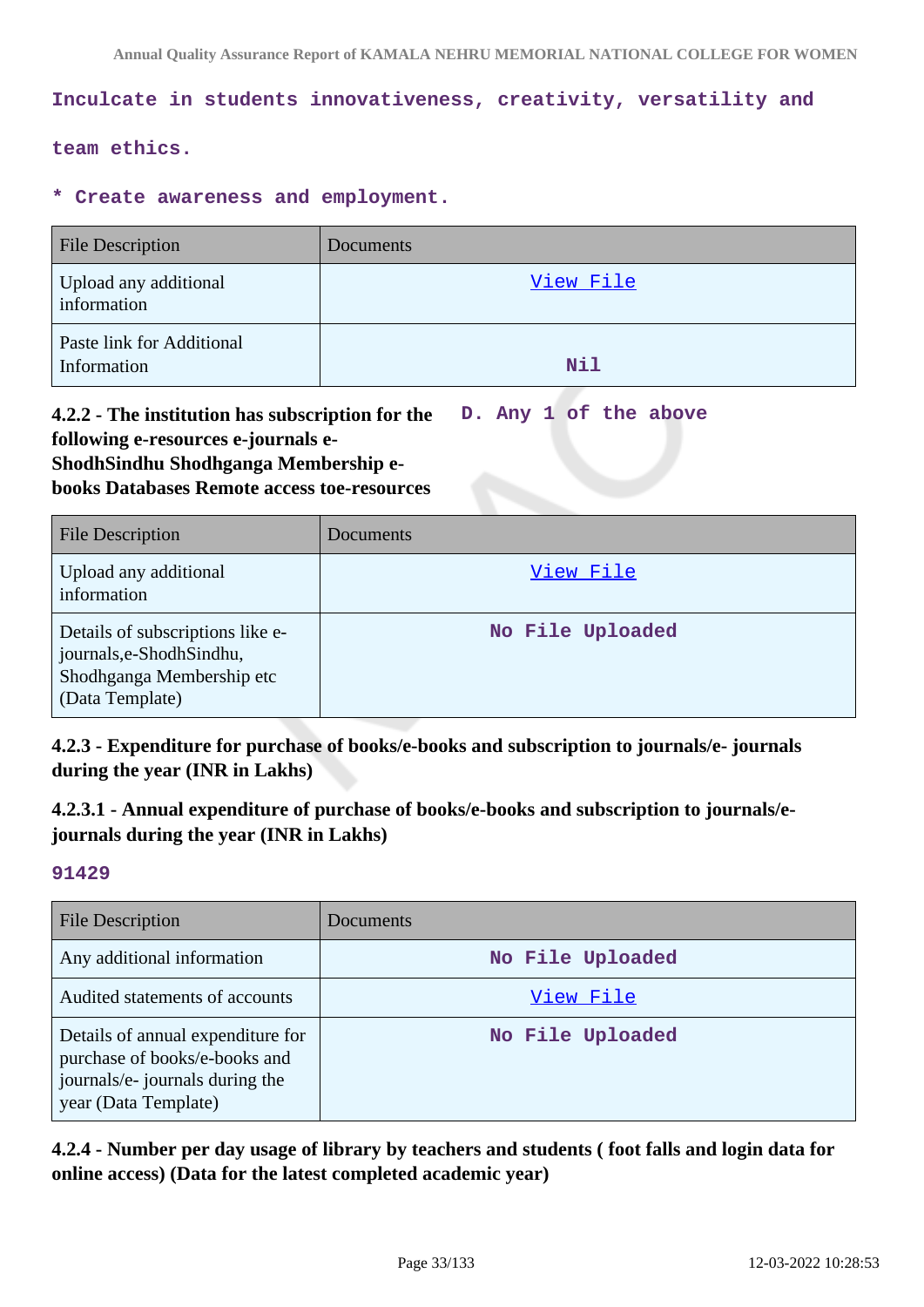## **4.2.4.1 - Number of teachers and students using library per day over last one year**

### **6 100**

| <b>File Description</b>                              | <b>Documents</b> |
|------------------------------------------------------|------------------|
| Any additional information                           | No File Uploaded |
| Details of library usage by<br>teachers and students | View File        |

### **4.3 - IT Infrastructure**

4.3.1 - Institution frequently updates its IT facilities including Wi-Fi

**In order to gear up with the transformation that is happening across the globe in all walks of life including education sector, UG premises of Kamala Nehru College is armed with adequate ICT Infrastructure to facilitate teaching –learning activities for its stakeholders. To reach the students of digital age, the campus isdigitally well equipped for effective class room delivery, focused information sharing and knowledge assimilation. To ensure this, good number of class rooms are equipped with 'plug and play' facility in the college. 3 class rooms out of 18 are ICT enabled.**

**The seminar hall is fully equipped with acoustics with PLUG and PLAY facilities. It gives enriching learning experience during guest lectures, seminars and student club/ Forum activities etc. Auditorium made with cutting edge technology fulfills the academic appetite of the students during conferences, symposiums etc.**

**Library has student information centre where students are allowed to access internet at free of cost. Apart from digital library facility with access to good number of journals and magazines, students are greatly facilitated to understand inventory of huge books for day to day use with the help of 'Easy Lib Software'.**

**Departments are given Desktops for its faculty. All departments are connected with internet and accessories like pen drives, external hard disk licensed antivirus from Quick heal, K7 and Avast to block unnecessary content, monitor and track the student activities.**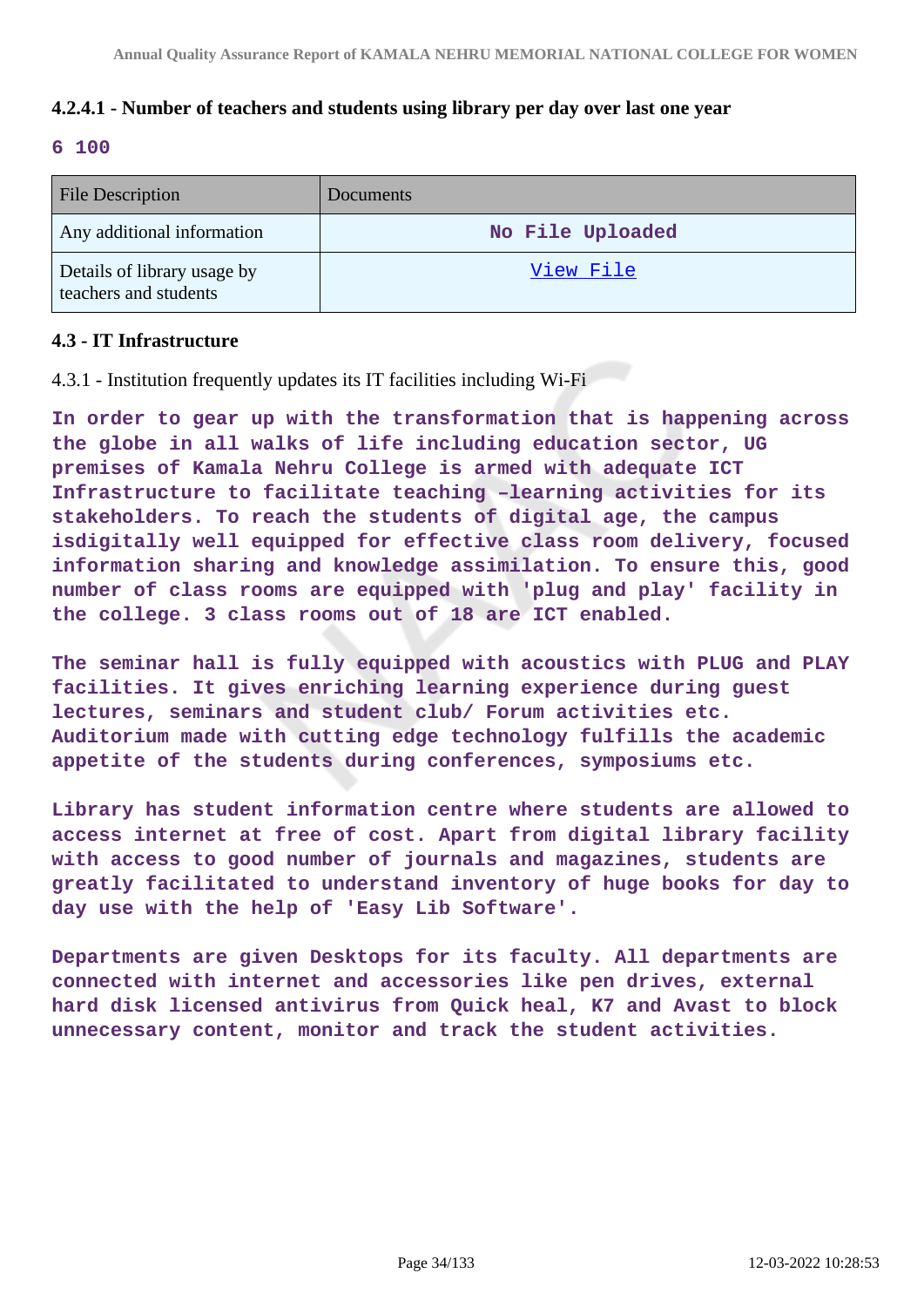| <b>File Description</b>                  | Documents  |
|------------------------------------------|------------|
| Upload any additional<br>information     | View File  |
| Paste link for additional<br>information | <b>Nil</b> |

# **4.3.2 - Number of Computers**

**47**

| <b>File Description</b>              | <b>Documents</b> |
|--------------------------------------|------------------|
| Upload any additional<br>information | View File        |
| Student – computer ratio             | No File Uploaded |

#### **4.3.3 - Bandwidth of internet connection in the Institution A. ? 50MBPS**

| <b>File Description</b>                                                        | Documents        |
|--------------------------------------------------------------------------------|------------------|
| Upload any additional<br>Information                                           | No File Uploaded |
| Details of available bandwidth of<br>internet connection in the<br>Institution | No File Uploaded |

# **4.4 - Maintenance of Campus Infrastructure**

**4.4.1 - Expenditure incurred on maintenance of infrastructure (physical and academic support facilities) excluding salary component during the year (INR in Lakhs)**

**4.4.1.1 - Expenditure incurred on maintenance of infrastructure (physical facilities and academic support facilities) excluding salary component during the year (INR in lakhs)**

| <b>File Description</b>                                                                                                        | Documents        |
|--------------------------------------------------------------------------------------------------------------------------------|------------------|
| Upload any additional<br>information                                                                                           | No File Uploaded |
| Audited statements of accounts.                                                                                                | View File        |
| Details about assigned budget<br>and expenditure on physical<br>facilities and academic support<br>facilities (Data Templates) | No File Uploaded |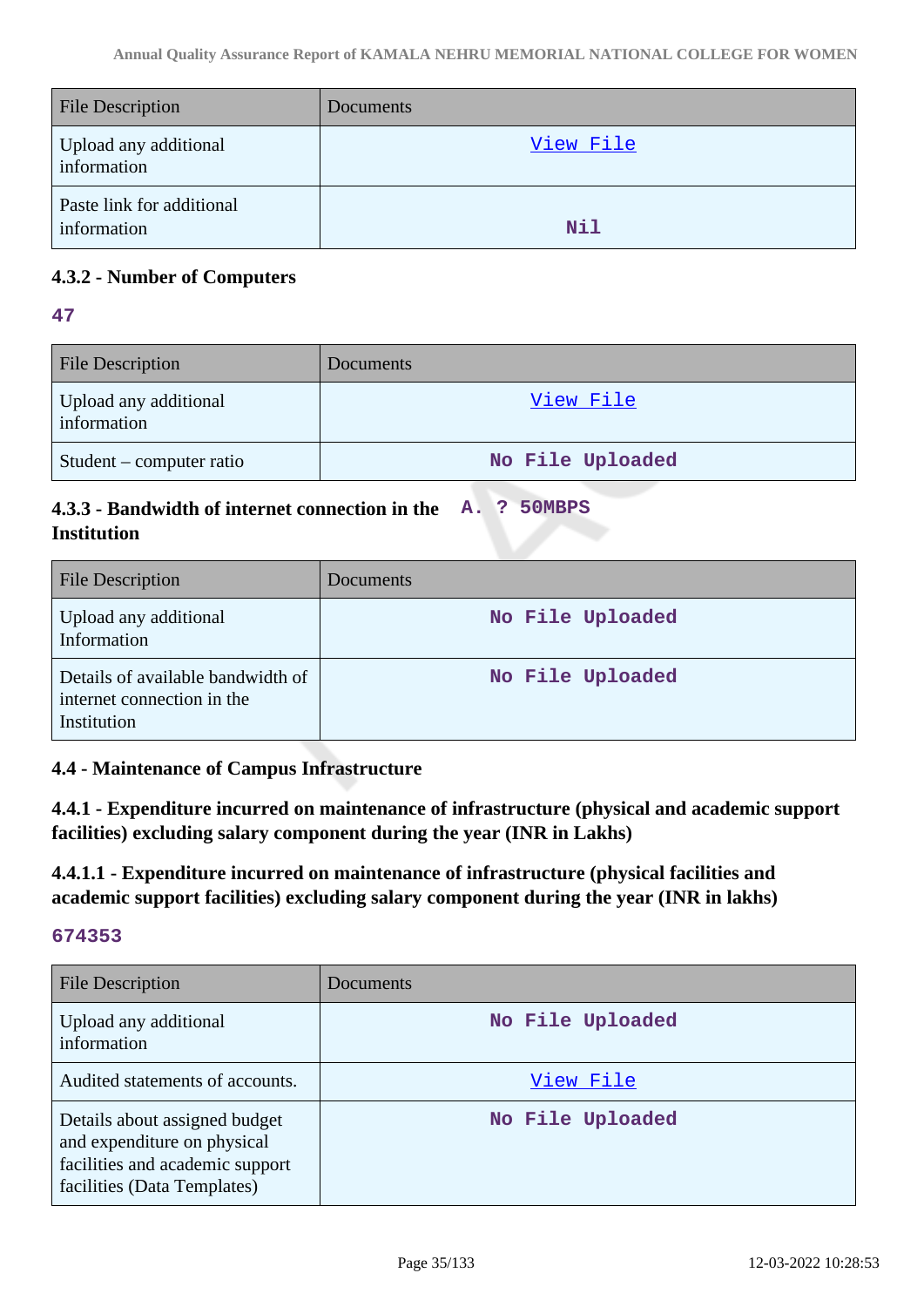4.4.2 - There are established systems and procedures for maintaining and utilizing physical, academic and support facilities - laboratory, library, sports complex, computers, classrooms etc.

**The Policy of the college is to fulfill and upgrade the infrastructural requirements as and when the need arises. Various Committees are constituted to plan and ensure that the available infrastructure is in line with its academic growth and is optimally utilized. The Committees are:**

- **1. NAAC: IQAC & ICT**
- **2. Academic Calendar Committee.**
- **3. Admission Committee**
- **4. Time Table Committee**
- **5. Test and Examination Committee**
- **6. UGC Committee**
- **7. HRM Nodal Officer**
- **8. Student Welfare Committee (Margadarshi)**
- **a) Anti Sexual Harassment Cell**
- **b) Anti Ragging Cell**
- **c) Legal awareness cell**
- **d) Student Counseling cell**
	- **1. Cultural Club**
	- **2. Sports Committee**
	- **3. National Service Scheme (NSS)**
	- **4. Career Guidance & Placement Cell**
	- **5. Ranger Unit**
	- **6. Youth Red Cross**
	- **7. Rotract Club**
	- **8. Magazine Committee**
	- **9. Parent Teacher Association**
	- **10. Women Empowerment Cell**
	- **11. Kamala Nehru Women's College Hostel Committee**
	- **12. Arogya Patha Committee**
	- **13. Alumni Association**
	- **14. Heritage Club**
	- **15. Campus Maintenance Committee**
	- **16. Stock Verification committee**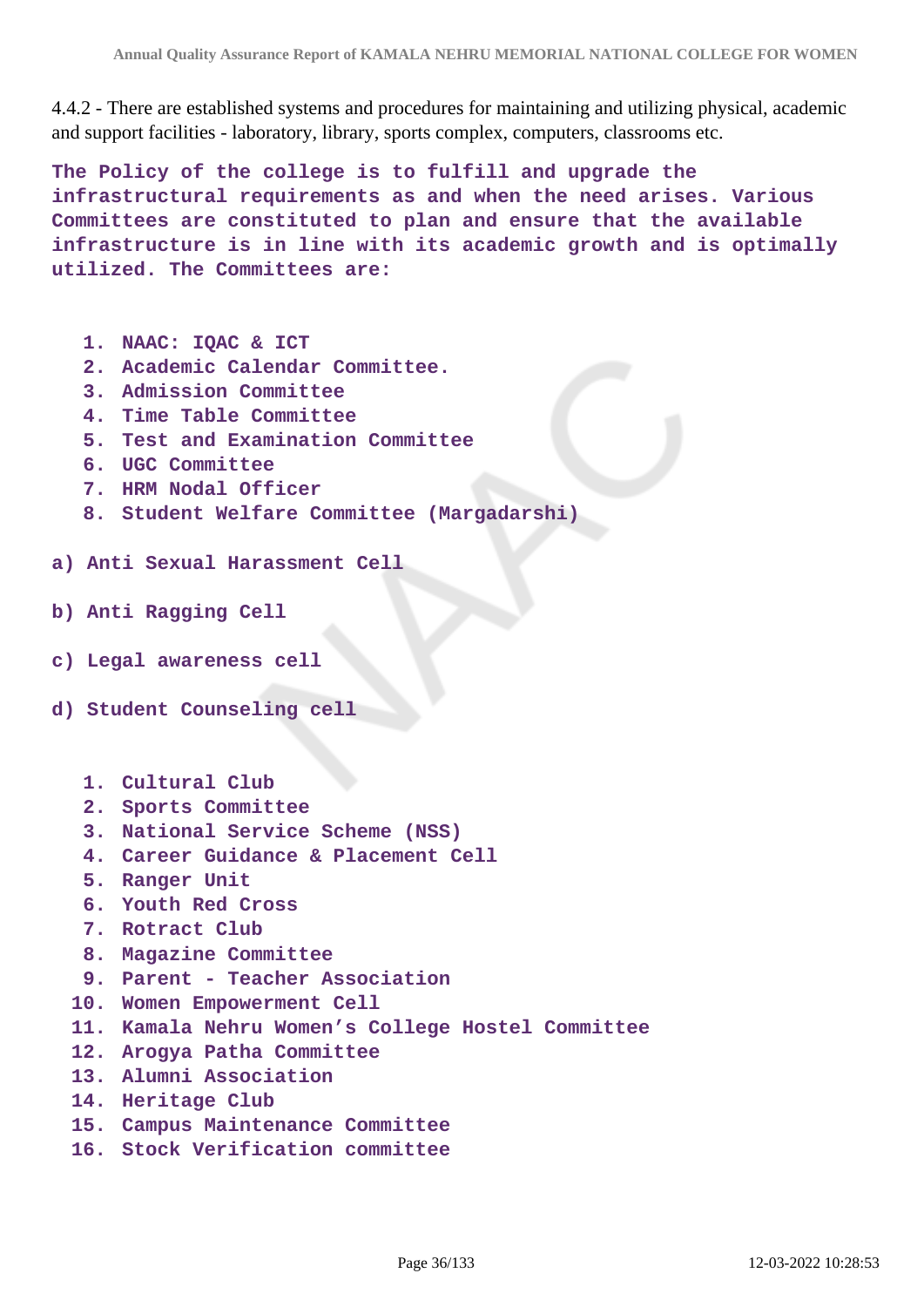**Each Committee consists of permanent and Guest Faculty and they perform their duties efficiently in the interest of the college. Each Committee conducts meetings at regular intervals to discuss the matters which are relatedto the overall deveelopmentof the college.**

#### **PROCEDURE FOR MAINTENANCE OF FACILITIES:**

**Every year Governing Council meeting is conducted to discuss the important matters related to the development of the college. The college ensures regular maintenance and keep up all infrastructural facilities. The campus maintenance work is carried out by the staff of the college as well as by the member. Furniture and equipments are purchased on regular basis as per requirements. The cleanliness, hygiene, sanitation, water supply, electricity, security and stationery requirements are brought to the notice of the Principal.**

**The college has appointed two Computer Operators to provide regular support services.**

#### **PROCEDURE FOR UTILISATION OF FACILITIES:**

**The decisions in respect to the proposals for initiating new programmes in the college are taken in the staff meetings. The time table Committee evaluates the possibilities of rational and optimal use of the time and the space available. Rooms of different sizes are allotted in accordance with the size of the classes. They make recommendations periodically about the need for utilising the existing space. In addition to the above, suggestions are made for the most efficient use of the time frame, keeping in mind the need to balance academics, co-curricular andactivities.**

#### **SPORTS:**

**Gym covering an area of 2100 Sq.ft. has been provided. Facilities To strengthen and enrich sports activities, separate sports room is maintained for games like Table Tennis, Chess and Carrom .**

**Students represent the college in different sports competitions at district, University, Regional, Zonal, State, National and International Levels. Students also take part in the Dasara Sports Meet. Students practise regularly after class hours in the college campus and are given proper guidance and coaching by the Physical Director. Apart from the existing practice area, the college**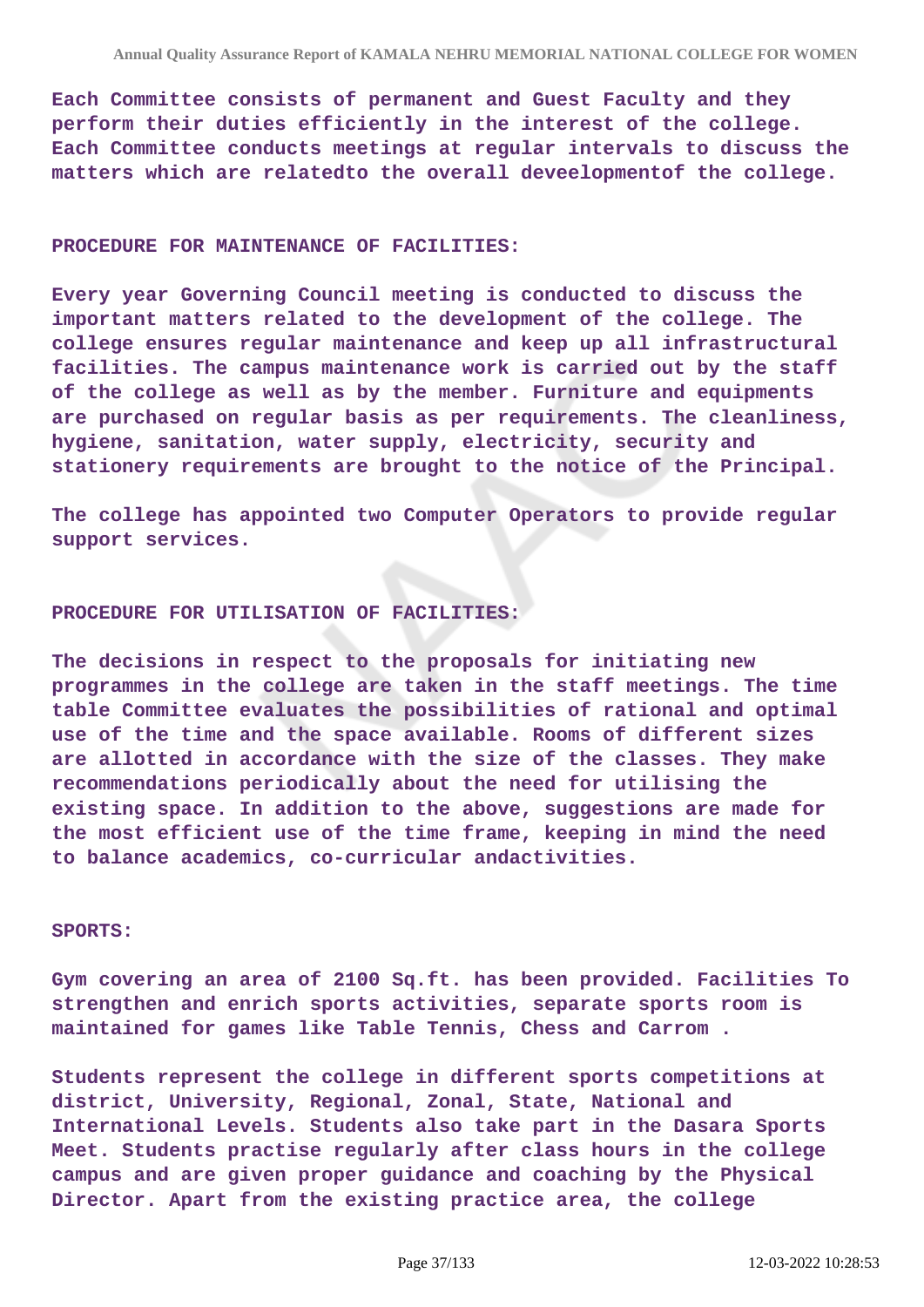**Management has also provided a large play ground to practise outdoor games and athletics.As a result, the college has been bagging several prizes, recognitions and trophies at various levels of competitions**

**Sports section has a separate Gym section meant for the use of students, faculty and the public. Smt. Mamatha.P.N, who has taken a special training in Nutrition and Fitness, is engaging the fitness class for sports students and others.**

#### **COMPUTER:**

**There are 31 computers in the computer lab. Nearly 40 students in a batch are utilizing the lab at a time. Daily classes are conducted in 3 batches. All repairs and maintenance expenses are borne by the college**

**All departments have separate computer with internet and wi-fi facility.**

#### **LIBRARY: FULLY AUTOMATED COMPUTER SYSTEM (DIGITAL LIBRARY):**

**The college Library has the Open Access System. All books are barcoded. Books are issued to students, faculty members, Alumni and the public (needy persons). 2 books are given to each student for 15 days. Apart from this, two more books are given to the students for each semester under the Book Bank Scheme. In addition to the above, books are also given to SC and ST students for their studies. Old students and students pursuing higher education are allowed to use the library for reference. The books are issued to both teachers and students through manual and computer system. Every year nearly books worth Rs.1,00,000/- is added to the library. Separate registers are maintained for students and faculty members. Old students, faculty, public and retired college staff donate book shelves and books to the library. In addition to the above, the books are used by the candidates who are appearing for various Competitive Examinations, like IAS, KAS, PSI, PDO, FDA, SDA, etc.,**

**Other facilities such as Xerox, computers with wi-fi and internet, suggestion box etc., are available in the library. Previous question papers are properly maintained. News papers (both in Kannada and English,) Journals, bounded journals, books for competitive examinations, University News, etc., are also available in the Library. Library is property maintained by the staff.**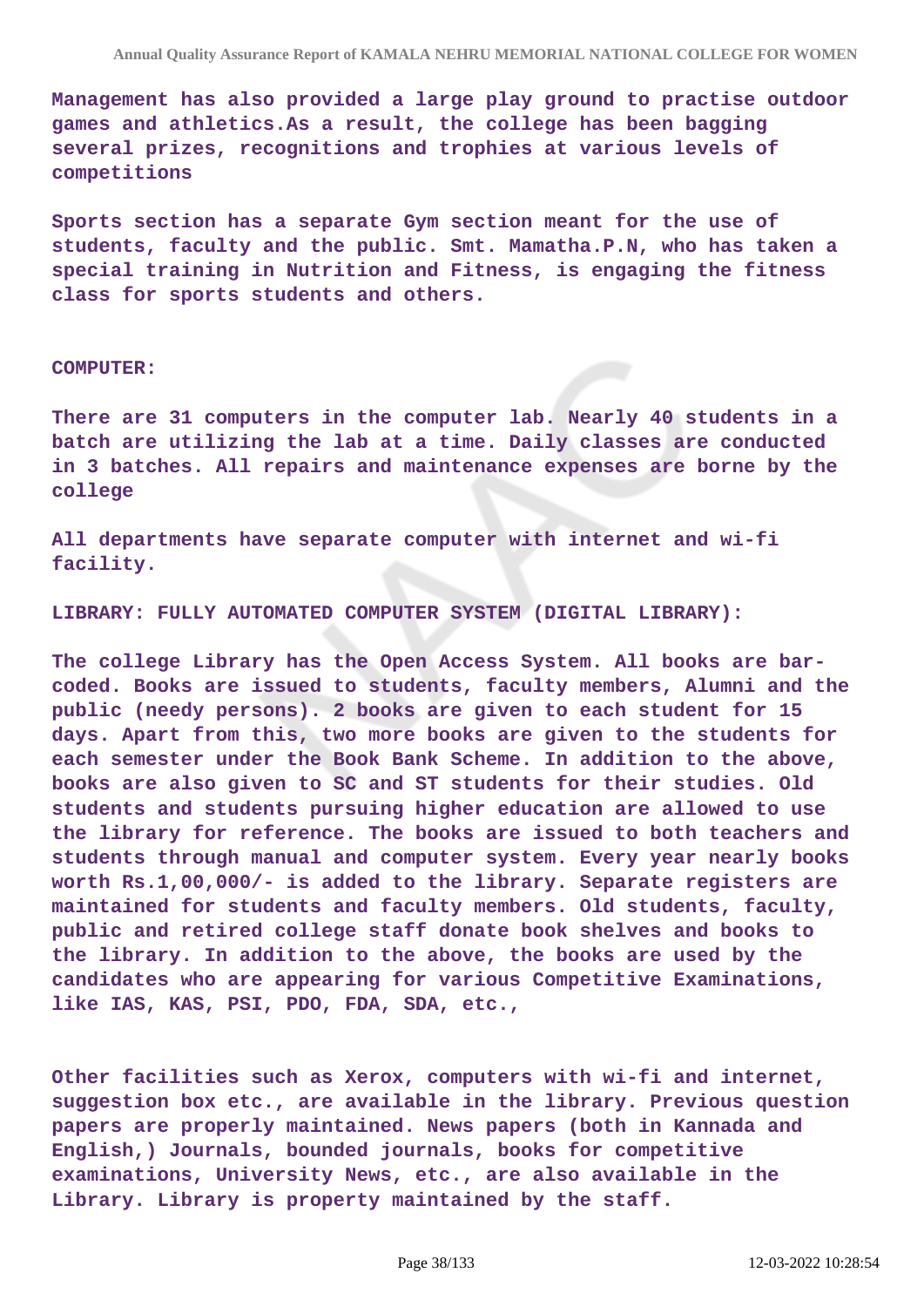**Along with these facilities, many Departments are maintaining Department Library to help the students (existing and old) for their general reading and examinations.**

### **CLASS ROOMS:**

**There are 18 class rooms in the college other than Fashion Design Class, Computer Lab, Sports Section, Waiting Room, Examination Section, IQAC Room, Canteen, Staff Room, Principal Chamber, etc., A few of them are smart class rooms. Rest of them are green board class rooms.**

| <b>File Description</b>                  | Documents |
|------------------------------------------|-----------|
| Upload any additional<br>information     | View File |
| Paste link for additional<br>information | Nil       |

### **STUDENT SUPPORT AND PROGRESSION**

### **5.1 - Student Support**

**5.1.1 - Number of students benefited by scholarships and free ships provided by the Government during the year**

**5.1.1.1 - Number of students benefited by scholarships and free ships provided by the Government during the year**

#### **568**

| <b>File Description</b>                                                                                                         | Documents |
|---------------------------------------------------------------------------------------------------------------------------------|-----------|
| Upload self attested letter with<br>the list of students sanctioned<br>scholarship                                              | View File |
| Upload any additional<br>information                                                                                            | View File |
| Number of students benefited by<br>scholarships and free ships<br>provided by the Government<br>during the year (Data Template) | View File |

**5.1.2 - Number of students benefitted by scholarships, free ships etc. provided by the institution / non- government agencies during the year**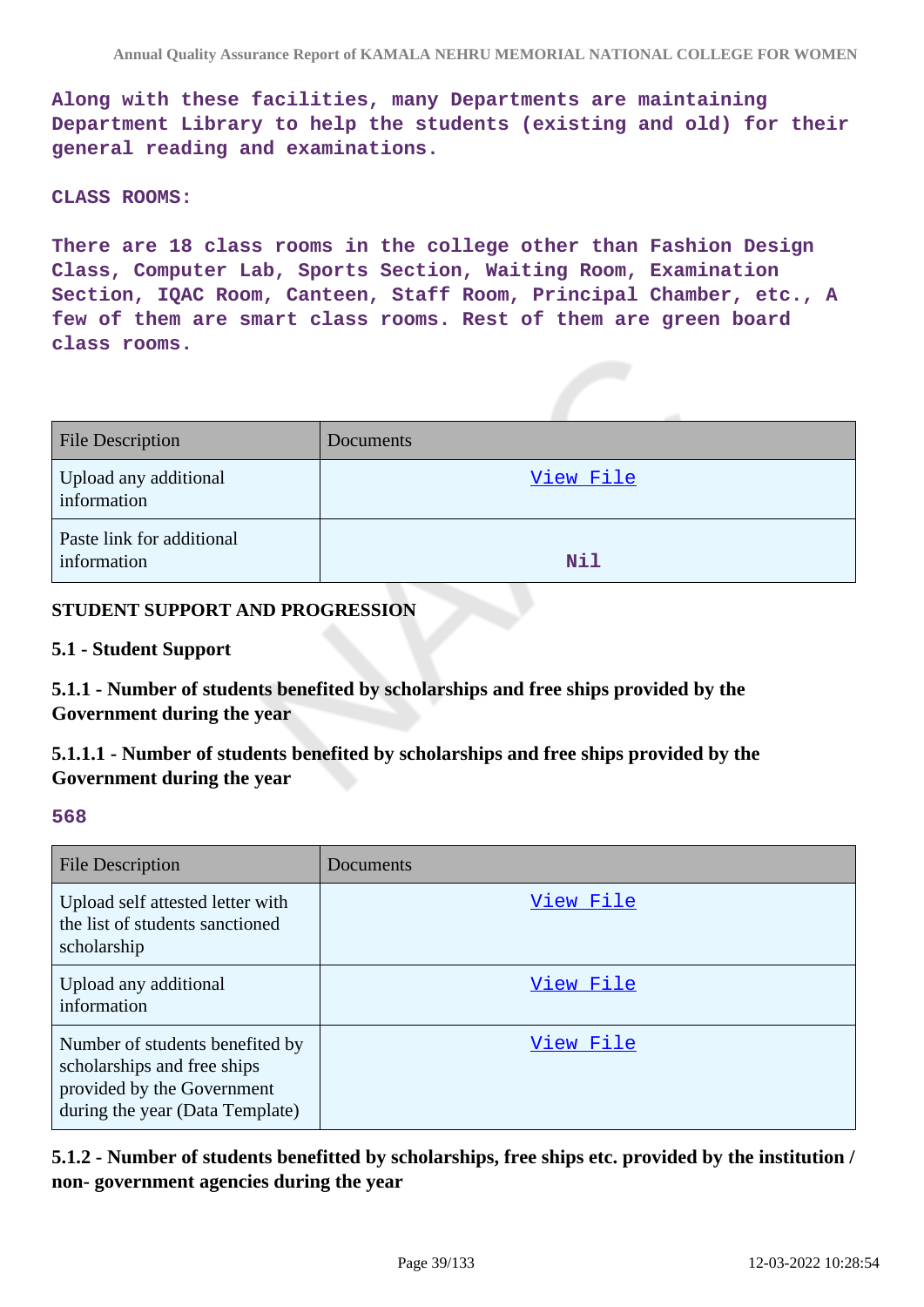# **5.1.2.1 - Total number of students benefited by scholarships, free ships, etc provided by the institution / non- government agencies during the year**

**52**

| File Description                                                                                                                              | Documents |
|-----------------------------------------------------------------------------------------------------------------------------------------------|-----------|
| Upload any additional<br>information                                                                                                          | View File |
| Number of students benefited by<br>scholarships and free ships<br>institution / non-government<br>agencies in last 5 years (Date<br>Template) | View File |

**5.1.3 - Capacity building and skills enhancement initiatives taken by the institution include the following: Soft skills Language and communication skills Life skills (Yoga, physical fitness, health and hygiene) A. All of the above**

**ICT/computing skills**

| <b>File Description</b>                                                                 | Documents |
|-----------------------------------------------------------------------------------------|-----------|
| Link to institutional website                                                           | Nil       |
| Any additional information                                                              | View File |
| Details of capability building and<br>skills enhancement initiatives<br>(Data Template) | View File |

**5.1.4 - Number of students benefitted by guidance for competitive examinations and career counseling offered by the institution during the year**

**1469**

**5.1.4.1 - Number of students benefitted by guidance for competitive examinations and career counseling offered by the institution during the year**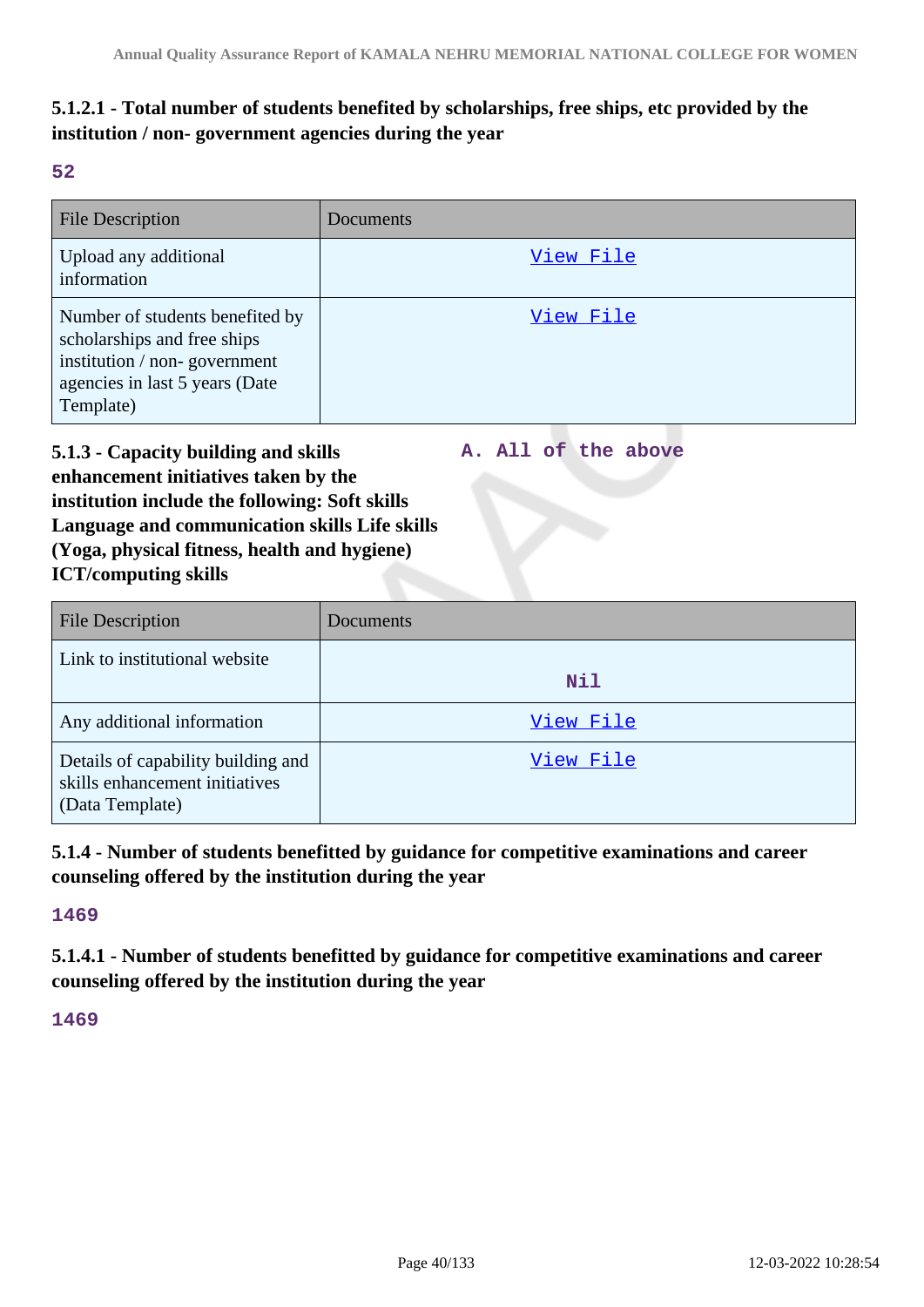| <b>File Description</b>                                                                                                                 | Documents |
|-----------------------------------------------------------------------------------------------------------------------------------------|-----------|
| Any additional information                                                                                                              | View File |
| Number of students benefited by<br>guidance for competitive<br>examinations and career<br>counseling during the year (Data<br>Template) | View File |

**5.1.5 - The Institution has a transparent mechanism for timely redressal of student grievances including sexual harassment and ragging cases Implementation of guidelines of statutory/regulatory bodies Organization wide awareness and undertakings on policies with zero tolerance Mechanisms for submission of online/offline students' grievances Timely redressal of the grievances through appropriate committees**

### **A. All of the above**

| <b>File Description</b>                                                                                                                  | Documents        |
|------------------------------------------------------------------------------------------------------------------------------------------|------------------|
| Minutes of the meetings of<br>student redressal committee,<br>prevention of sexual harassment<br>committee and Anti Ragging<br>committee | View File        |
| Upload any additional<br>information                                                                                                     | View File        |
| Details of student grievances<br>including sexual harassment and<br>ragging cases                                                        | No File Uploaded |

# **5.2 - Student Progression**

# **5.2.1 - Number of placement of outgoing students during the year**

# **5.2.1.1 - Number of outgoing students placed during the year**

| <b>File Description</b>                  | Documents |
|------------------------------------------|-----------|
| Self-attested list of students<br>placed | View File |
| Upload any additional<br>information     | View File |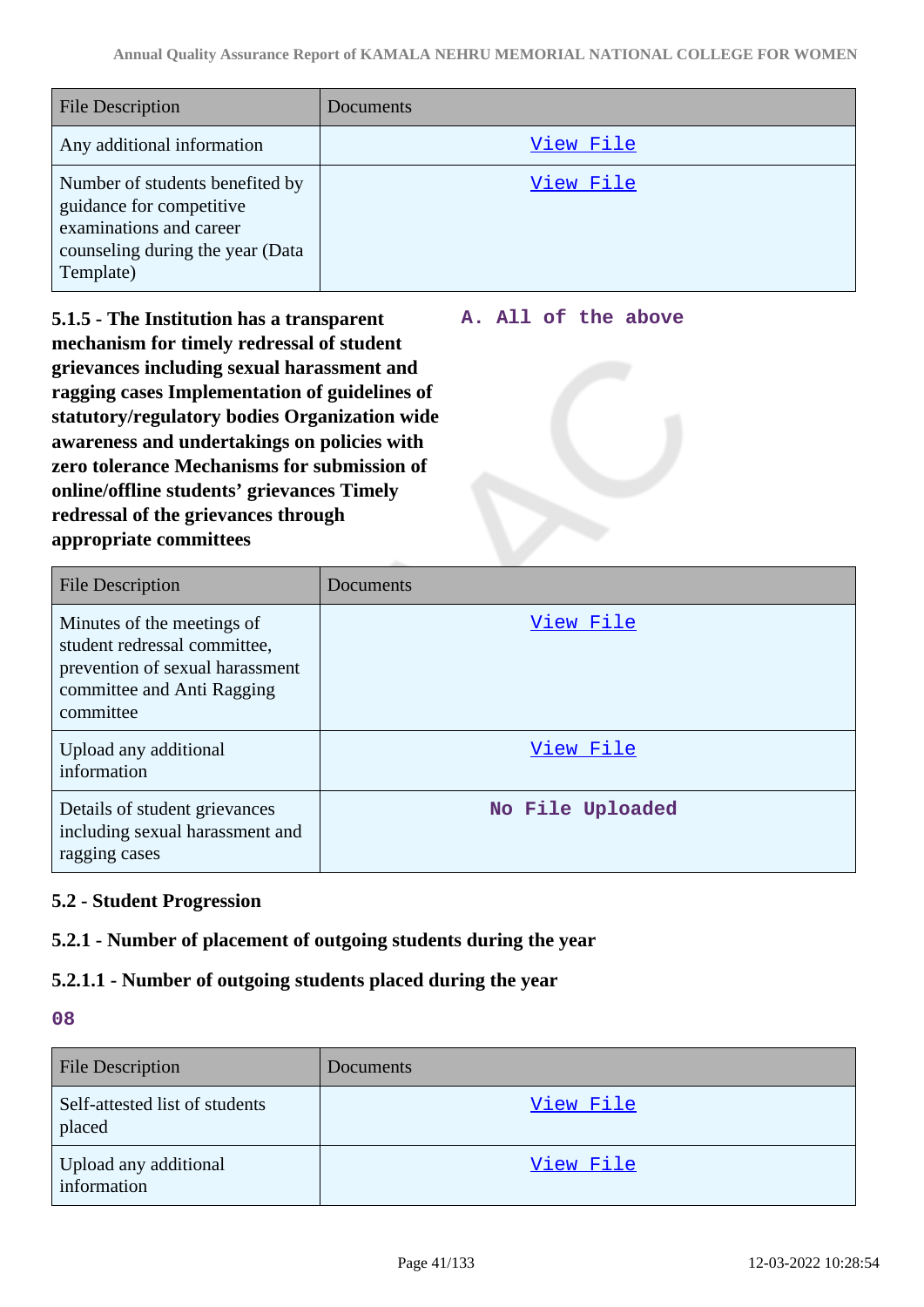# **5.2.2 - Number of students progressing to higher education during the year**

## **5.2.2.1 - Number of outgoing student progression to higher education**

**37**

| <b>File Description</b>                               | Documents |
|-------------------------------------------------------|-----------|
| Upload supporting data for<br>student/alumni          | View File |
| Any additional information                            | View File |
| Details of student progression to<br>higher education | View File |

**5.2.3 - Number of students qualifying in state/national/ international level examinations during the year (eg: JAM/CLAT/GATE/ GMAT/CAT/GRE/ TOEFL/ Civil Services/State government examinations)**

**5.2.3.1 - Number of students qualifying in state/ national/ international level examinations (eg: JAM/CLAT/NET/ SLET/ GATE/ GMAT/CAT/GRE/ TOEFL/ Civil Services/ State government examinations) during the year**

**0**

| <b>File Description</b>                | Documents |
|----------------------------------------|-----------|
| Upload supporting data for the<br>same | View File |
| Any additional information             | View File |

### **5.3 - Student Participation and Activities**

**5.3.1 - Number of awards/medals for outstanding performance in sports/cultural activities at university/state/national / international level (award for a team event should be counted as one) during the year**

**5.3.1.1 - Number of awards/medals for outstanding performance in sports/cultural activities at university/state/ national / international level (award for a team event should be counted as one) during the year.**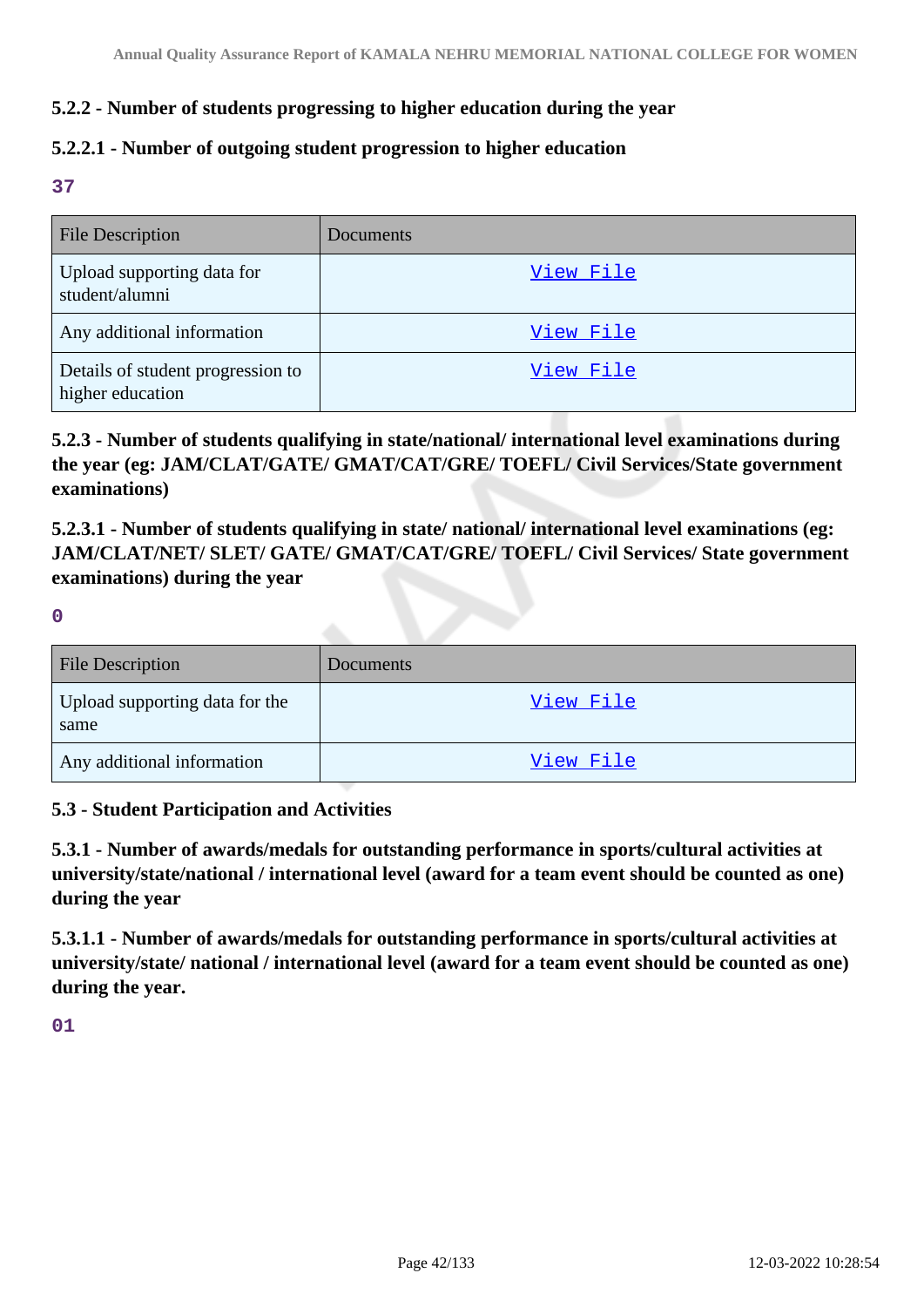| <b>File Description</b>                                                                                                                                                              | Documents        |
|--------------------------------------------------------------------------------------------------------------------------------------------------------------------------------------|------------------|
| e-copies of award letters and<br>certificates                                                                                                                                        | View File        |
| Any additional information                                                                                                                                                           | No File Uploaded |
| Number of awards/medals for<br>outstanding performance in<br>sports/cultural activities at univer<br>sity/state/national/international<br>level (During the year) (Data<br>Template) | View File        |

5.3.2 - Institution facilitates students' representation and engagement in various administrative, cocurricular and extracurricular activities (student council/ students representation on various bodies as per established processes and norms )

**The student council after its formal inauguration organizes and conducts various activities and competitions such as Fresher's day, Teachers day, Traditional day etc. as well as various cultural competitions as part of college annual day programme. The association office bearers and member themselves design and plan these programmes and coordinate the activities under the guidance of faculty advisors. The association ensures active participation of all the students in all these activities. Two student's representatives are included in the IQAC of the college, actively taking part in all the discussions of making valuable suggestions for quality improvement. Students are also co-opted as members (usually 1 each from BA & B.Com programmes) on different administrative committees like library, Anti- ragging committee, admission committee, magazine committee, cultural committee and sports committee.**

- **Students' contributions account for nearly 90% of contents of the college magazine every year.**
- **Students organize & operate a help desk to assist & guide prospective applicants in filling up application etc., at the time of their admissions to the college.**
- **The student representatives mobilize voluntary contributions**  $\bullet$ **from students for CM's Flood Relief fund & such other charitable and humanitarian causes.**
- **The volunteer to assist and help the students in emergencies, physical and emotional distress by seeking faculty intervention.**
- **The activities of different department forums are steered by concerned students of the dept from planning to execution.**
- **The wall magazines being brought out by few depts. Of our**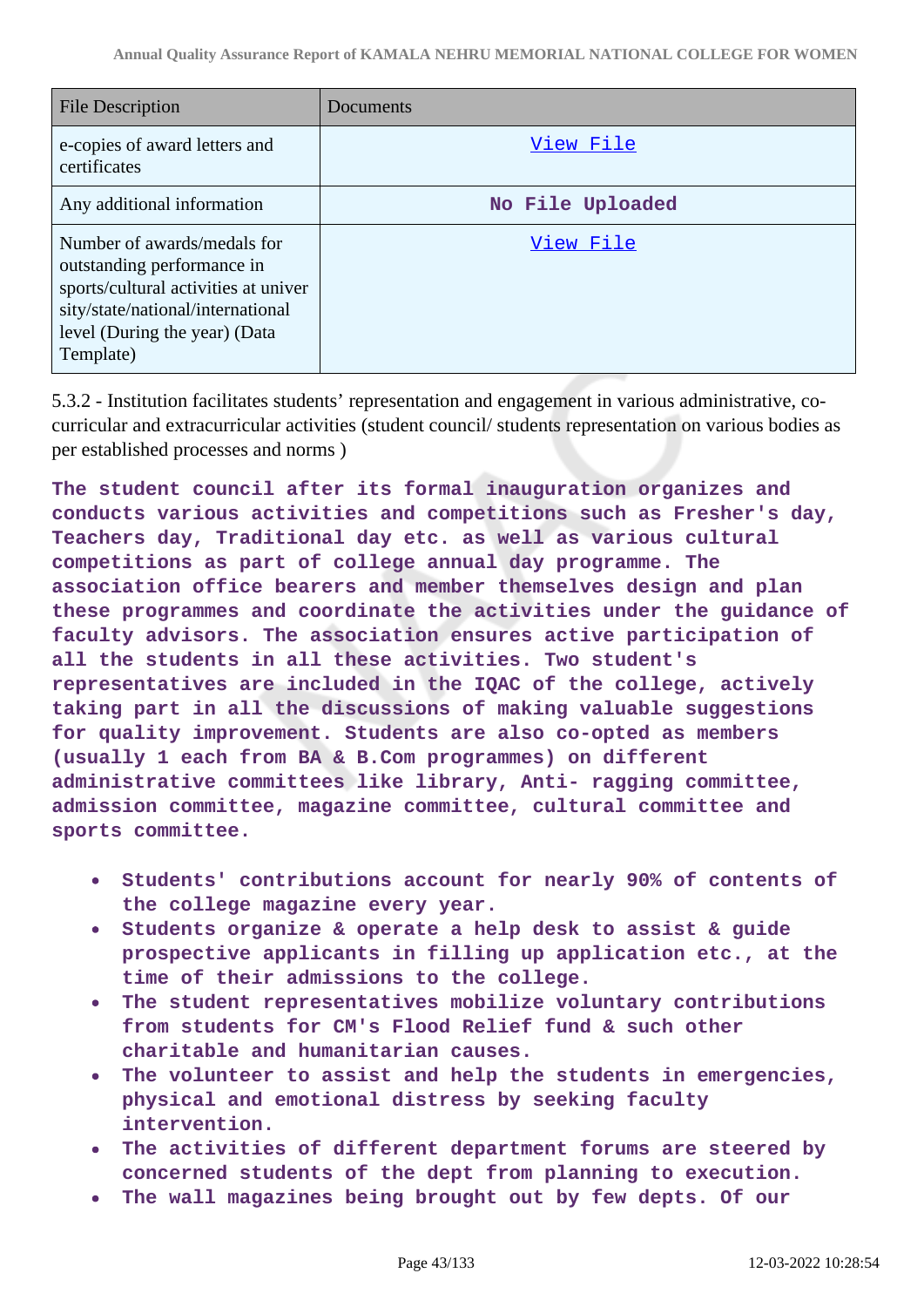**college are compiled, edited and published by the students themselves.**

- **Students actively take part in campus cleaning exercises for a clean and green campus.**
- **Students of fashion designing dept regularly organize exhibition of their creative design.**
- **Students make all arrangements for the celebration of all the**  $\bullet$ **national festival in the college.**
- **Students were also taking part in distributing the mid-day mealto the beneficiary students.**
- **As members of library committee, students recommend text books and reference books to be processed at the beginning of every semester.**

**Further they make suggestions to the library as to issue section and reference section timings and procedures to be suitably modified for students' convenience during lunch time and examination time.**

**As members of sports committee they assist the Physical Education Director in conducting sports matches and competitions as part of sports day programme.**

**They also co-ordinate arrangements for conducting students' excussions and tours.**

| <b>File Description</b>                  | Documents  |
|------------------------------------------|------------|
| Paste link for additional<br>information | <b>Nil</b> |
| Upload any additional<br>information     | View File  |

**5.3.3 - Number of sports and cultural events/competitions in which students of the Institution participated during the year (organized by the institution/other institutions)**

**5.3.3.1 - Number of sports and cultural events/competitions in which students of the Institution participated during the year**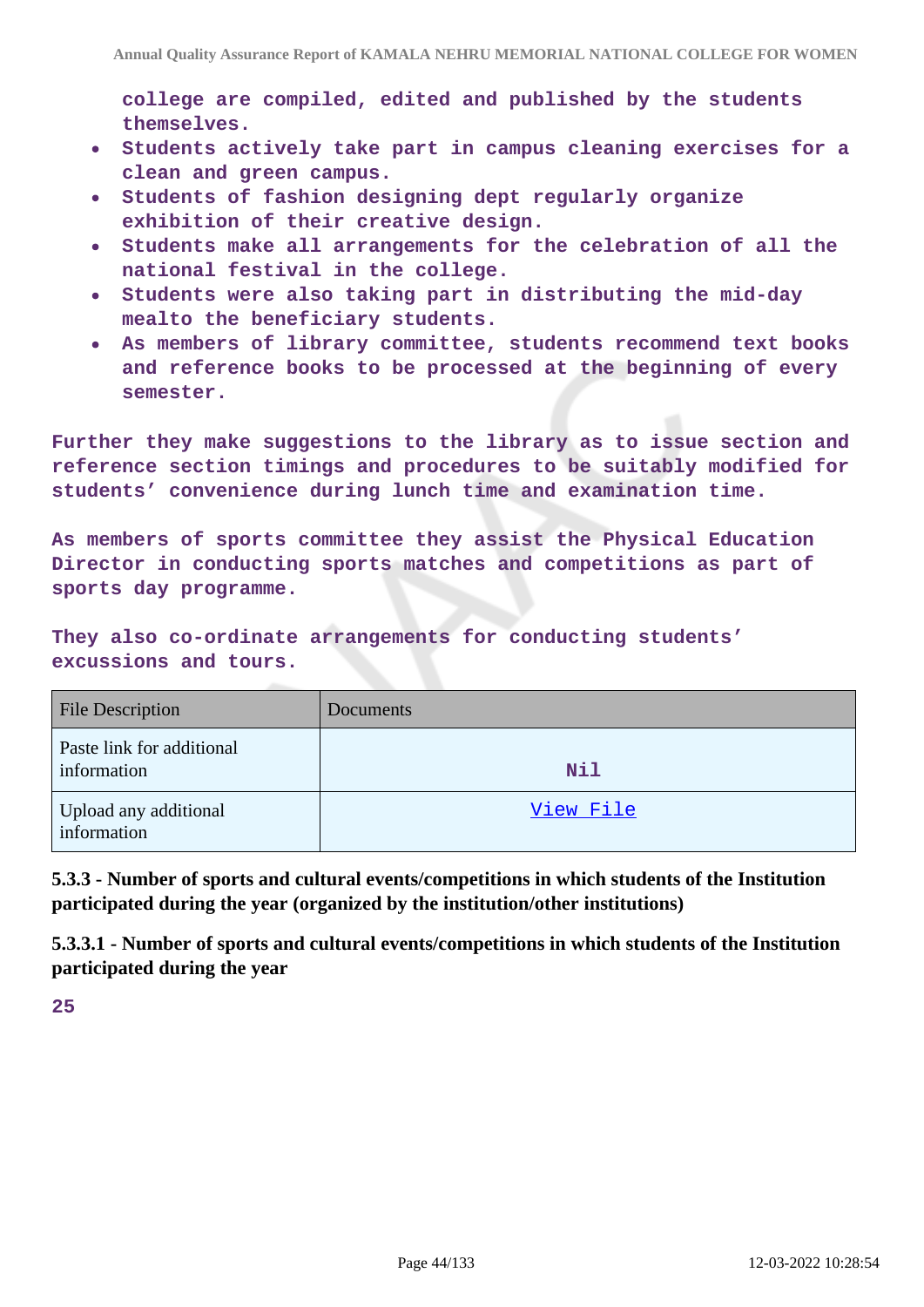| <b>File Description</b>                                                                                                                                                                                | Documents |
|--------------------------------------------------------------------------------------------------------------------------------------------------------------------------------------------------------|-----------|
| Report of the event                                                                                                                                                                                    | View File |
| Upload any additional<br>information                                                                                                                                                                   | View File |
| Number of sports and cultural<br>events/competitions in which<br>students of the Institution<br>participated during the year<br>(organized by the<br>institution/other institutions<br>(Data Template) | View File |

### **5.4 - Alumni Engagement**

5.4.1 - There is a registered Alumni Association that contributes significantly to the development of the institution through financial and/or other support services

**Alumni association**

```
Kamala Nehru College has its own register alumni association
"Niranthara - old student's association"
```
**The college hasbeen encouraging an active association of its alumni with their institution rights from inception. However the alumni were formed into an association much later. However, all along, the alumni of the college have had good support with the institution, participating in and contributing to overall institutional development.**

**All the members of the association pay a onetime membership fee of Rs 100, the membership fees isthe main source of revenue for the association's activities.**

**The association has the college principal as its President and its office bearers include vice president, secretary, joint secretary and Treasurer and Directors who areelected (nominated) once in two or three years.**

**The association meets regularly two to three times a year, to review the activities conducted during the previous periods, plan and approved proposal for coming period, its funding, securing contributions from alumni enrollment of new members, etc.,**

**The association has its own bank account at Canara Bank. All the collection from alumni is deposited into the account and expenses**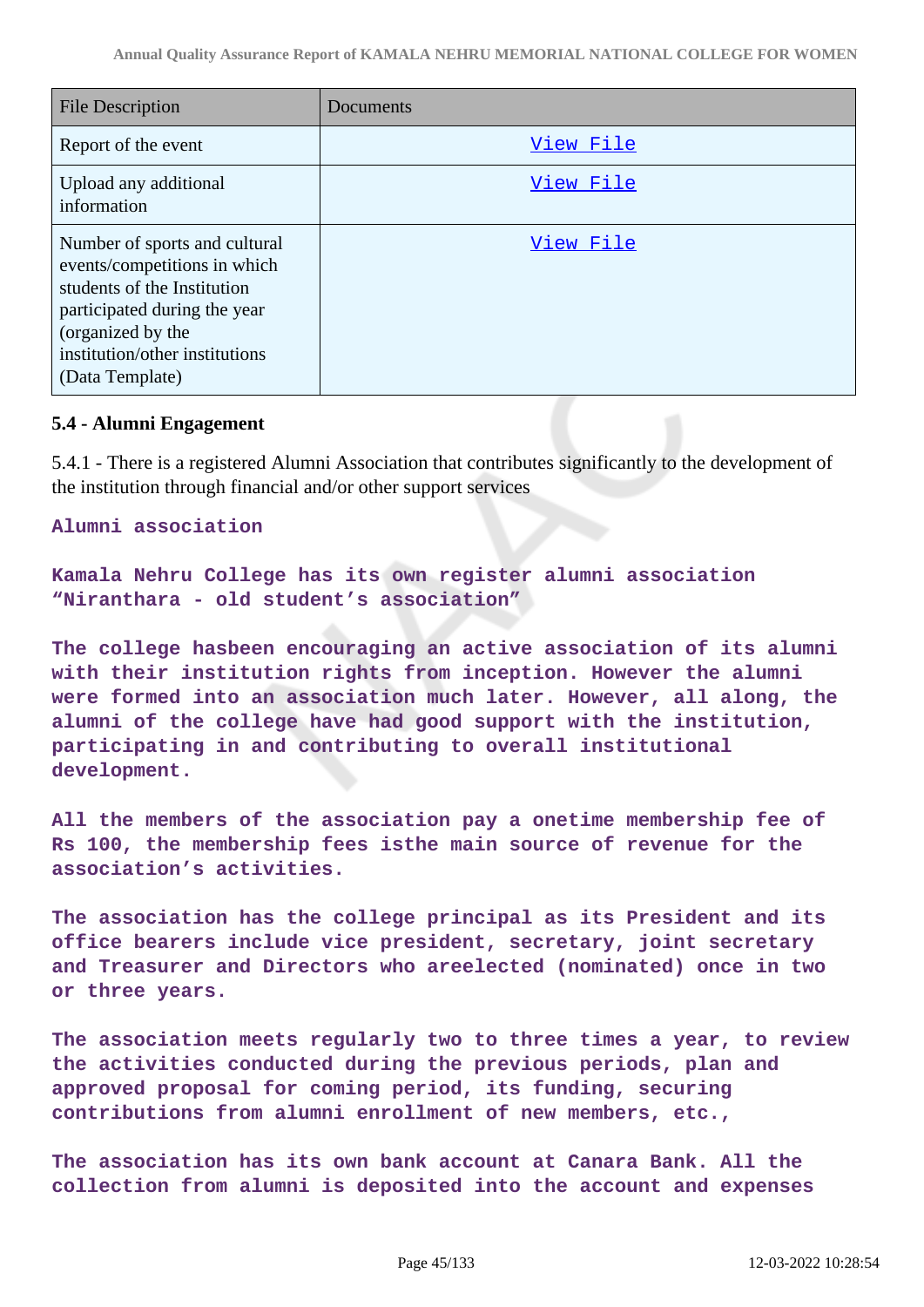**are facilitated through the same.**

**The Alumni have a strong bandage with the college and regularly visit the institutions. They share their experiences with respect to their career, guide Students about competitive exams as well as higher education programs.**

**The association holds informal meeting from time to time with alumni and solicit their suggestions about academics, student habits, exam preparations, skill development, career planning, add on courses, useful hobbies and interest, importance of curriculum activity, communication and public speaking, usage of social media.**

**The alumni have also been sensitizing the students about current women- related issues such as women empowerment, sexual harassment, work-life balance, workplace etiquettes etc,.**

**A few leads have also been received from the alumni about vacancies in their respective organizations, which were shared with students.**

**A few alumni also lent their explain expertise and services in training our student for management, sports and cultural festival festivals (external) participating as a judges at competitions conducted by the college.**

| <b>File Description</b>                  | Documents |
|------------------------------------------|-----------|
| Paste link for additional<br>information | Nil       |
| Upload any additional<br>information     | View File |

#### **5.4.2 - Alumni contribution during the year (INR in Lakhs) E. <1Lakhs**

| <b>File Description</b>              | Documents |
|--------------------------------------|-----------|
| Upload any additional<br>information | View File |

# **GOVERNANCE, LEADERSHIP AND MANAGEMENT**

### **6.1 - Institutional Vision and Leadership**

6.1.1 - The governance of the institution is reflective of and in tune with the vision and mission of the institution

**Kamala Nehru Memorial National College for Women a pioneer of women**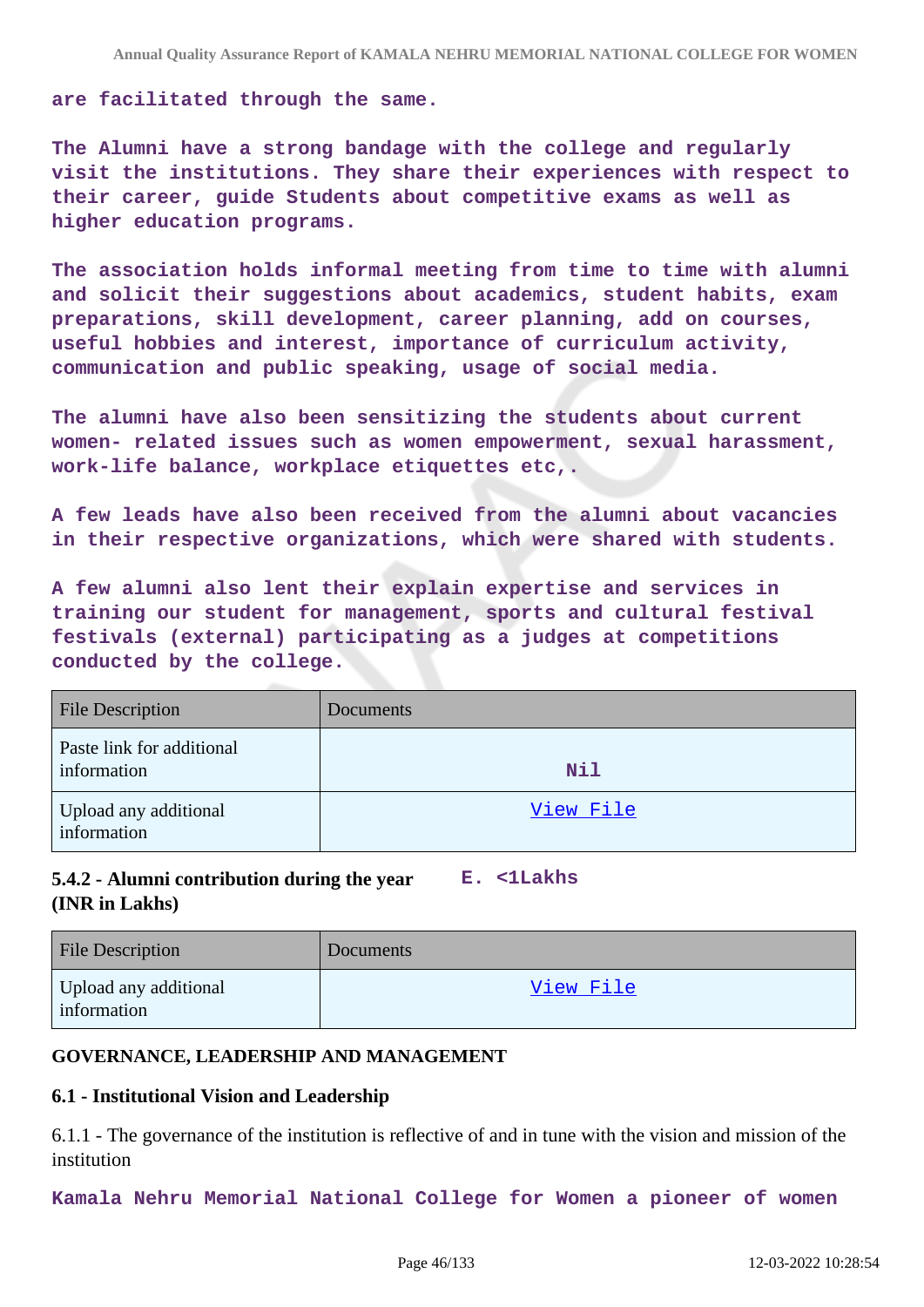**higher education, has been driven by its Vision & Mission for more than fifty years.**

**Vision:**

**To Prepare students to :**

**\* Cope with the technological and social transformation that are taking place at**

**break-neck speed.**

**\* Empower women students with-entrepreneurial skills, rational and divergent**

**thinking and creativity, in all walks of life.**

**\* Be builders of the family and nation on the strong foundations of moral,**

**spiritual, ethical and cultural values.**

**\* To make them responsible world citizens with a global outlook.**

**\* Make the institution a trend setter in women's education.**

**Mission :** 

**Towards realizing our noble vision, our mission is to:**

**\* Combine competence and virtue.**

**\* Prepare skilled and intellectually equipped students who are able to contribute**

**solidly to the progress of the nation.**

**\* Provide academic and research environment and extension services in the**

**pursuit of excellence.**

**\* Create a supporting system for a bold and dynamic leadership and to inculcate in**

**students innovative spirit, creativity, versatility and team ethics.**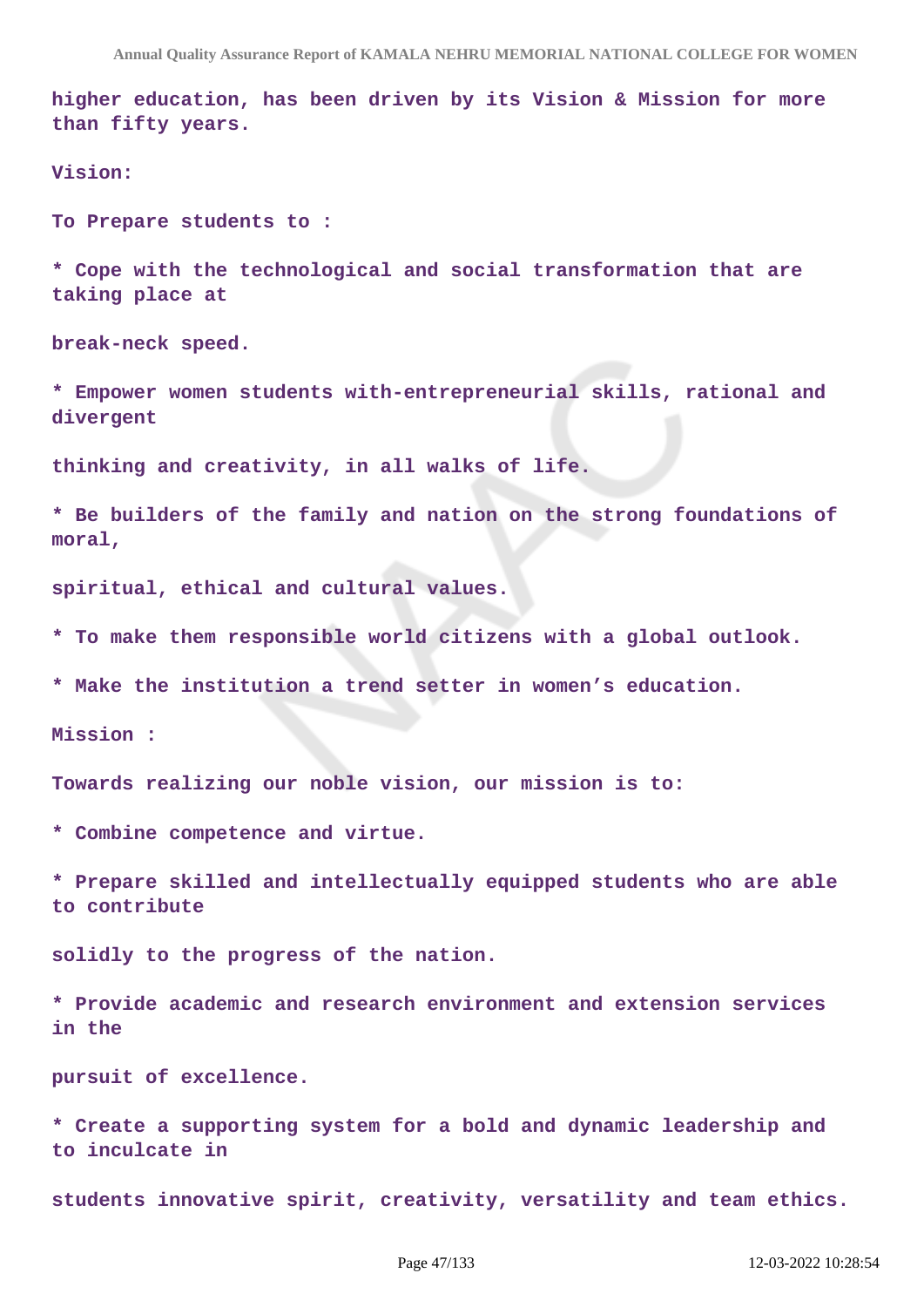**\* Create awareness about employment opportunities.**

**Mission of our institution is to train, mould and equip the students to contribute to the progress of the nation.**

**With this Vision & Mission the institution works to achieve the goal with the following objectives :-**

**\* To provide holistic and career oriented women education by combining contemporary technical excellence, human values, contemporary social skills to the stake holders.**

**\* To provide access to higher education for the marginalized and unprivileged students.**

**\* To provide access to education for physically challenged students.**

**\* To promote and to motivate innovative activities with societal relevance.**

**\* To empower women to establish contact and collaborate with the University and other institutions of higher education.**

**\* To provide knowledge about community reach out programmes.**

**The objectives of governance and leadership have been implemented in the institution since its inception.The principle of decentralization and participative management is implemented. The governance structure has the Board of Management, which reviews the functions of the institution in its quality measurements through executive council. The Principal and the staff of the college both teaching and non-teaching strive to implement the Vision and Mission components of the institution whole heartedly.**

**The college promotes participative management by constituting committees with both teacher and student members. Committees are framed in order to create a conducive environment in every aspect of learning, teaching, administration, cultural, sports and overall development of the stake holders.**

**The student participation in extensive community reach out programs, awareness drive through walkathons of the students community demonstrates the efficiency governance.**

**The role of teachers in decision making bodies.**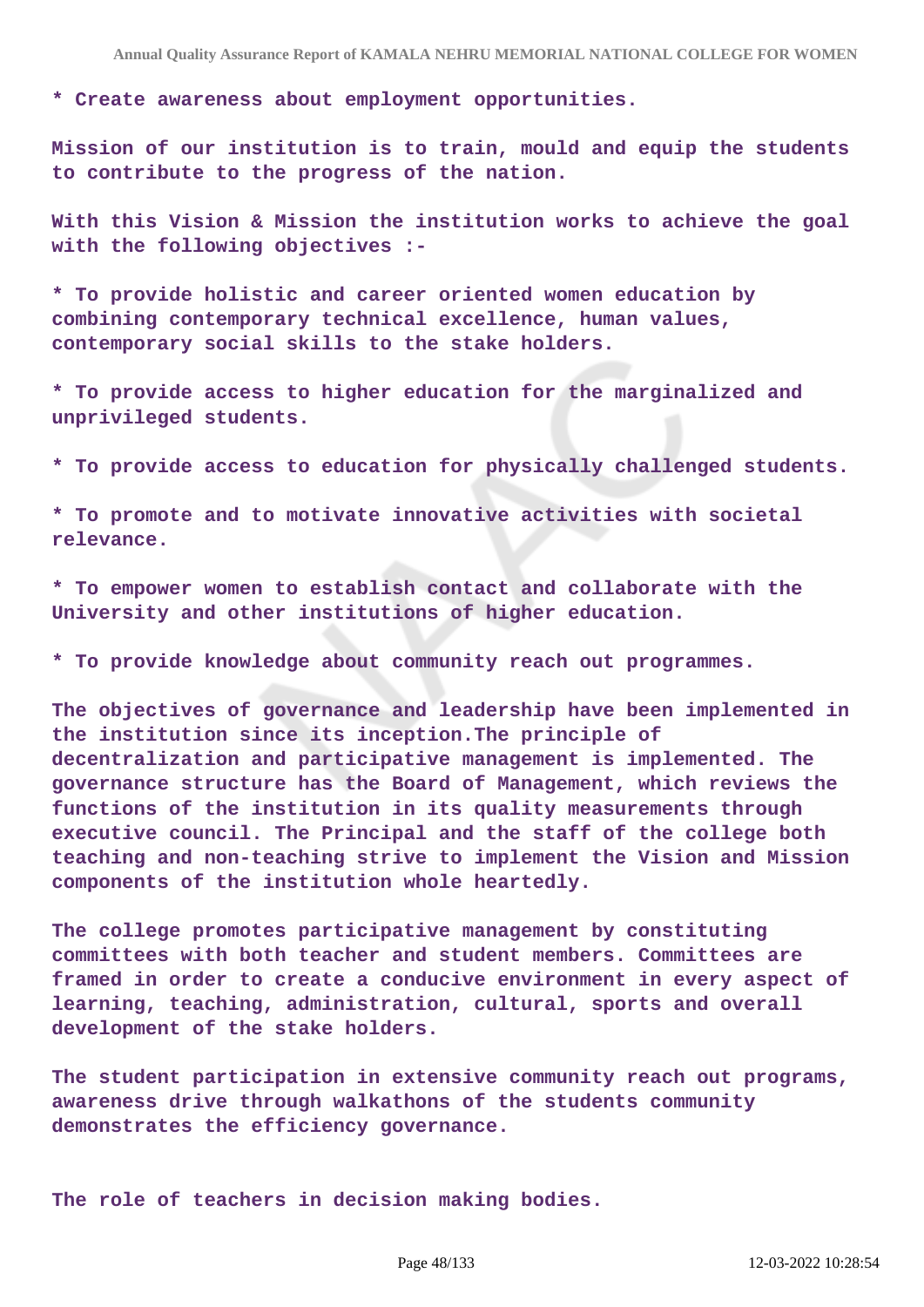**Teachers are members of IQAC, and all the committees of institution, beginning from deciding the work plan, conducting of certificate courses, life skills programmes. Teachers have been given the liberty to introduce various personality development programmes and activities. Thus participative involvement in decision making leads to achieve institutional excellence.**

**Progressive plans & steps of institution:-**

**\* To specify and intensify activities for the societal, moral and holistic improvement of stake holders by the well designed extension programmes.**

**\* To Strengthen National values, NSS, Scout & Guide(Rangers) and Red cross wings are actively involved and to create awareness about the contemporary social issues, ie. "Beti Bachao, Beti padao", Swachch Bharath, Pariksha pe charcha, etc.**

**\* To raise voice in support to the women empowerment activities, including the elimination of Sexual harassment and to strengthen grievance and redressal cell.**

**With more than 55 years of continuous & holistic service in promoting quality education, the institution is offering different skill based certificate courses.**

| <b>File Description</b>                  | Documents  |
|------------------------------------------|------------|
| Paste link for additional<br>information | <b>Nil</b> |
| Upload any additional<br>information     | View File  |

6.1.2 - The effective leadership is visible in various institutional practices such as decentralization and participative management.

**Decentralization & Participative Management.**

**The institution has adopted the policy of decentralization and participative management in its organizational behavior. The functions are segmented into administration, academics, examination, evaluationand they are monitored by the Board of Management, Governing Council, Principal, IQAC Co-ordinator, various committees, Faculty membersand stakeholders. The Principal is the head of the institution and implements all the decisions of Board of Management and Governing Council. The IQAC has the responsibility to develop**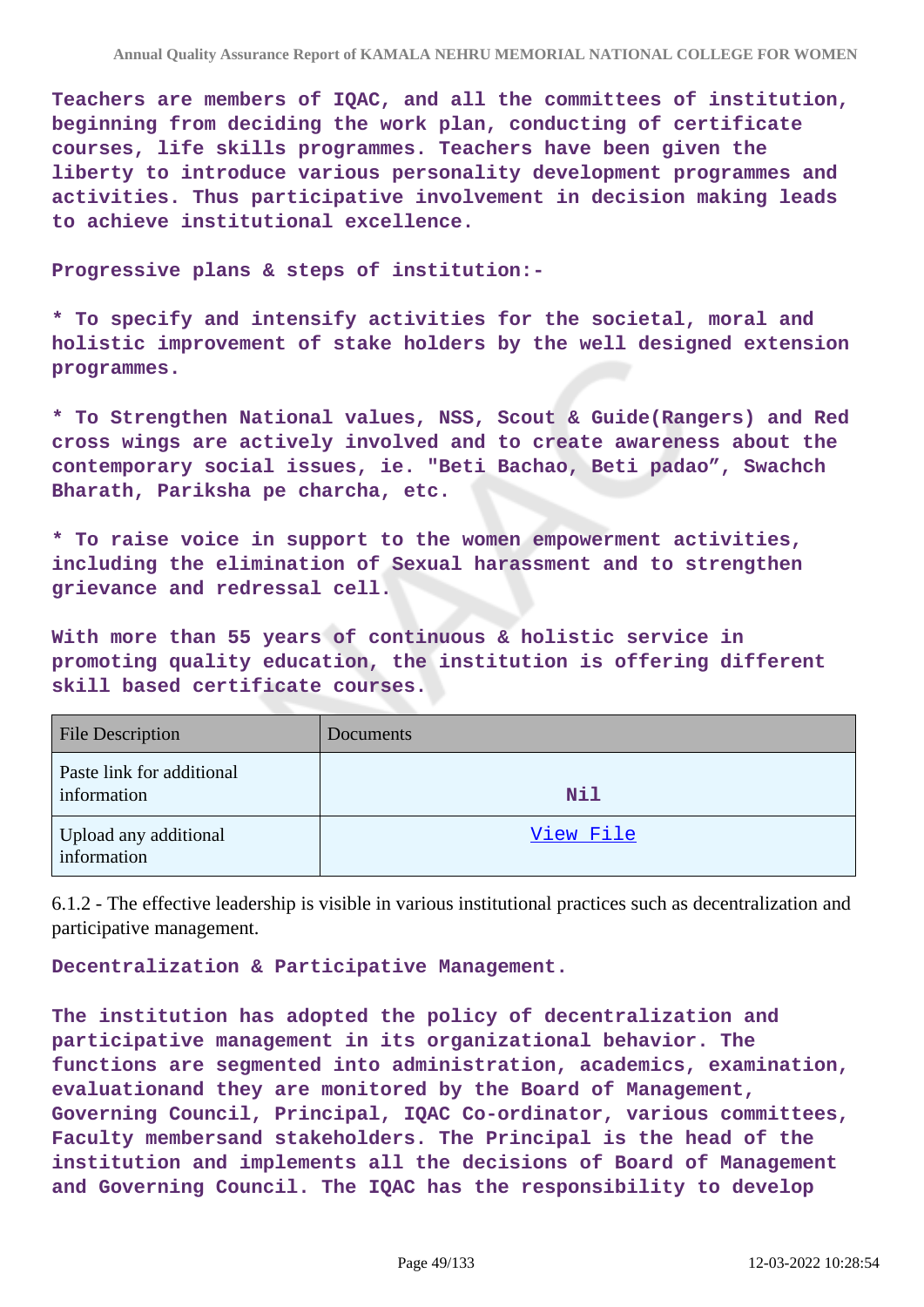**the quality system and well designed programmes to improve the academic and administrative activities of the college.**

**The faculty in-charge of all the Seven Criteria takesresponsibilityfor the programming and functioning of the college. Many committees are formed in order to meet the goals of the institution. Each committee is headed by the co-ordinator in which staff and students are the members. And they gather periodically to meet the objectives. Heads of the departments take responsibilityfor co-ordinating all the academic functions.**

**Whole programming of the college is distributed and decentralized by constituting various Committees. Staff and students involve actively in all activities.**

| <b>File Description</b>                  | <b>Documents</b> |
|------------------------------------------|------------------|
| Paste link for additional<br>information | <b>Nil</b>       |
| Upload any additional<br>information     | View File        |

### **6.2 - Strategy Development and Deployment**

### 6.2.1 - The institutional Strategic/ perspective plan is effectively deployed

**The regular and gradual progress in all segments of under graduate education by framing hallmark is the key motto of our institution. Different perspectives programmes are designed at the Management and Governing Council meetings and they are enforced by the IQAC.**

### **1. Introduction of certificate courses**

**The formal mechanism was established for the introduction and conduct of certificate courses in the college. The relevant courses are introduced after considering their value to the students.**

**The following quality initiatives were taken to enhance quality.** 

- **The Job Oriented, Tailoring and Fashion Designing Course has been introduced since the year 2015,**
- **In the academic year 2018-19 a certificate course in Basic computer application for 32 students of about 60 hours was successfully conducted.**
- **In the academic year 2019-20 a Spoken English course for 60 students of about 30 hours was successfully conducted.**
- **In the academic year 2019-20 –a certificate course in Basic**  $\bullet$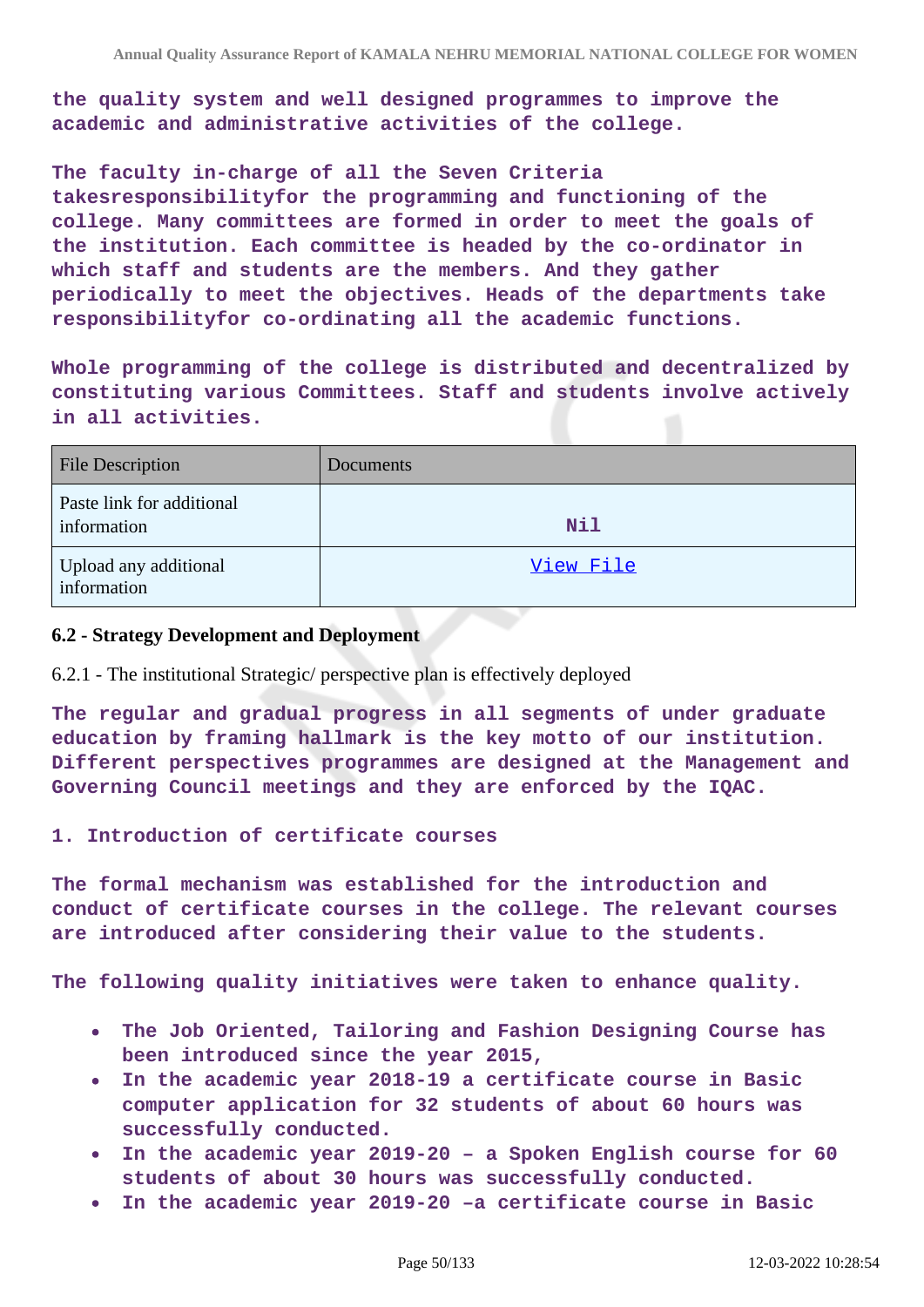**computer application for 60 students of about 86 hours was successfully conducted.**

- **In the academic year 2019-20- a 'Mehendi art' certificate**  $\bullet$ **course for 31 students of about 30 hours was successfully conducted.**
- **In the academic year 2019-20-a 'Self grooming' certificate course for 58 students of about 30 hours was successfully conducted.**
- **In the academic year 2019-20-a 'Hand Embroidery' certificate course for 12 students of about 30 hours was successfully conducted.**
- **In the academic year 2019-20-a certificate course on 'Organic**  $\bullet$ **phenyl and soap making' for 15 students of about 30 hours was successfully conducted.**

### **2. Intensified Extension activities**

**The Extension activities of the institution are planned and implemented by the NSS units. The impact of the extension activities on every student will help in developing leadership qualities, discipline, community participation, developing the sense of civic responsibility & understanding of National integrity, patriotism, safeguarding of public property and torespect our Constitution.**

| <b>File Description</b>                                   | Documents        |
|-----------------------------------------------------------|------------------|
| Strategic Plan and deployment<br>documents on the website | View File        |
| Paste link for additional<br>information                  | <b>Nil</b>       |
| Upload any additional<br>information                      | No File Uploaded |

6.2.2 - The functioning of the institutional bodies is effective and efficient as visible from policies, administrative setup, appointment and service rules, procedures, etc.

### **Describe the organo gram of the institution**

**The Kamala Nehru Memorial National College for Women is a well defined organization. The college is managed by the National Education Society.(R.) The management reviews and evaluates the academic progress, administrative processes and co-curricular and extension activities of the college. The Governing council steers the organization's management system. The Governing council reviews the academic and administrative programming of the College.**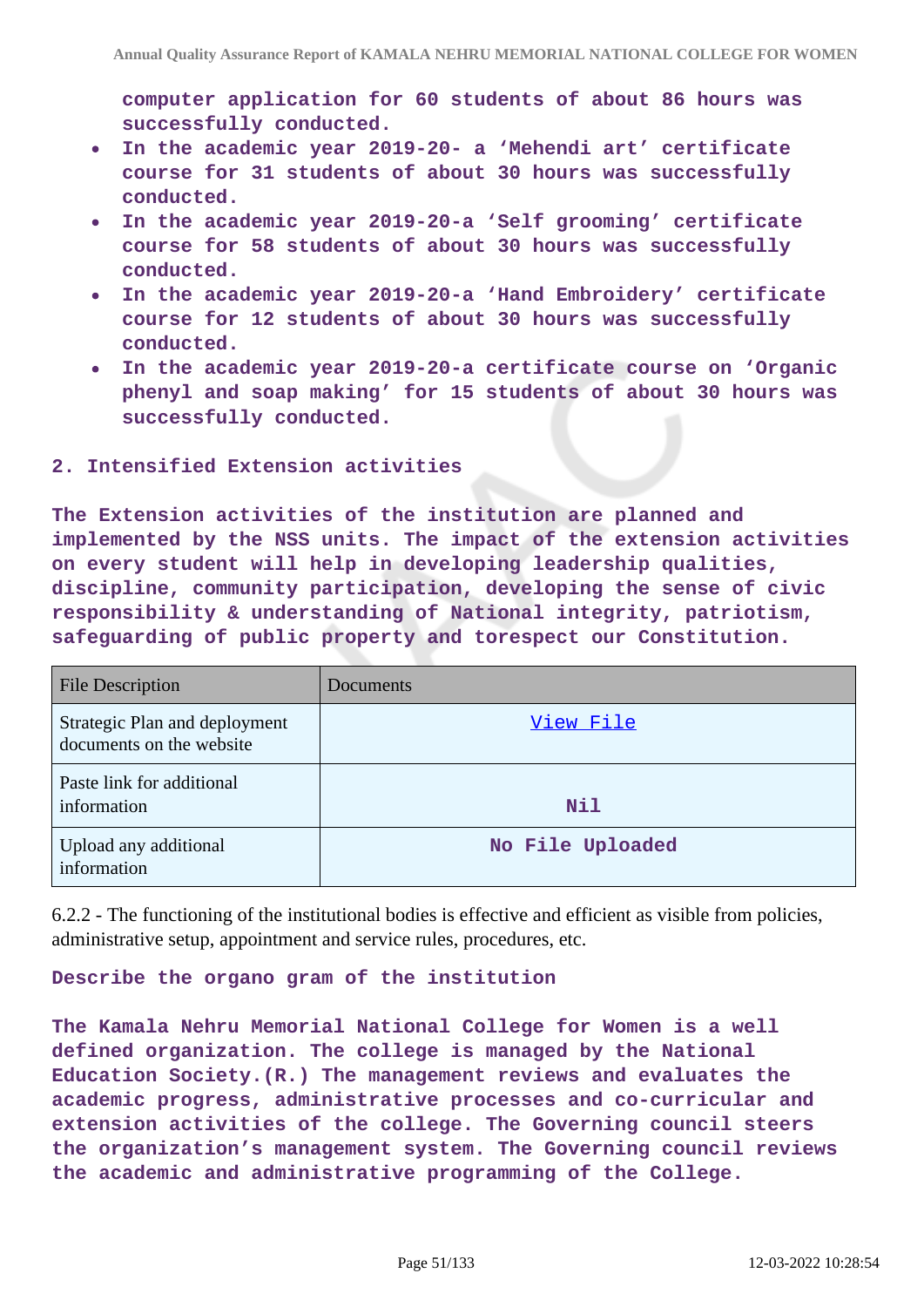**The principal is the head of the Institution. He/She takeresponsibilityfor the college functioning and growth including administrative, academic, Co- curricular, extra-curricular and extension programmes. The IQAC is involved in developing a quality system in the college. The IQAC is responsible for the functioning of the entire activities of the college.**

**At the department level, the Heads of the Department are responsible for co-ordinating all departmental programmes. The faculty takes responsibilityfor the academic and curricular development of the students. For the smooth and effective functioning of the college programmes and activities, 25 committees are formulated and each committee consists of a Co-ordinator , staff members and student members.**

**As it is an Aided institution, the Joint Director, Department of Collegiate Education of Karnataka reviews and evaluates the academic progress and conducts academic audit of the institution.**

**Service Rules:- (Administrative and service manual)**

**Kamala Nehru Memorial National College for women is an Aided institution. According to the Government rules of the KCSR 1966, all the Staff members are directed by the administrative and service manual available in the institution. Faculty are oriented about the conditions of services, rules and responsibilities, discharge of duties, increments, kinds of leave, code of conduct and incentive for achieving academic excellence.**

**The Recruitment (Administrative and Service Manual)**

**As for as age limit is concerned, Government rules are follwed for recruitment.The qualification, teaching experience and other eligibility Criteria are looked into for recruitment. These are followed as prescribed by the State Govt / UGC / AICTE. The selection of the candidate shall be made by the selection committee.**

**Promotion (administrative and service manual)**

**The promotion is on the basis of the Government and UGC norms with the consent of the management.**

#### **Grievance Redressal Mechanism**

**The institution addresses genuine complaints, issues and problems of the stakeholders at individual as well as college level. The**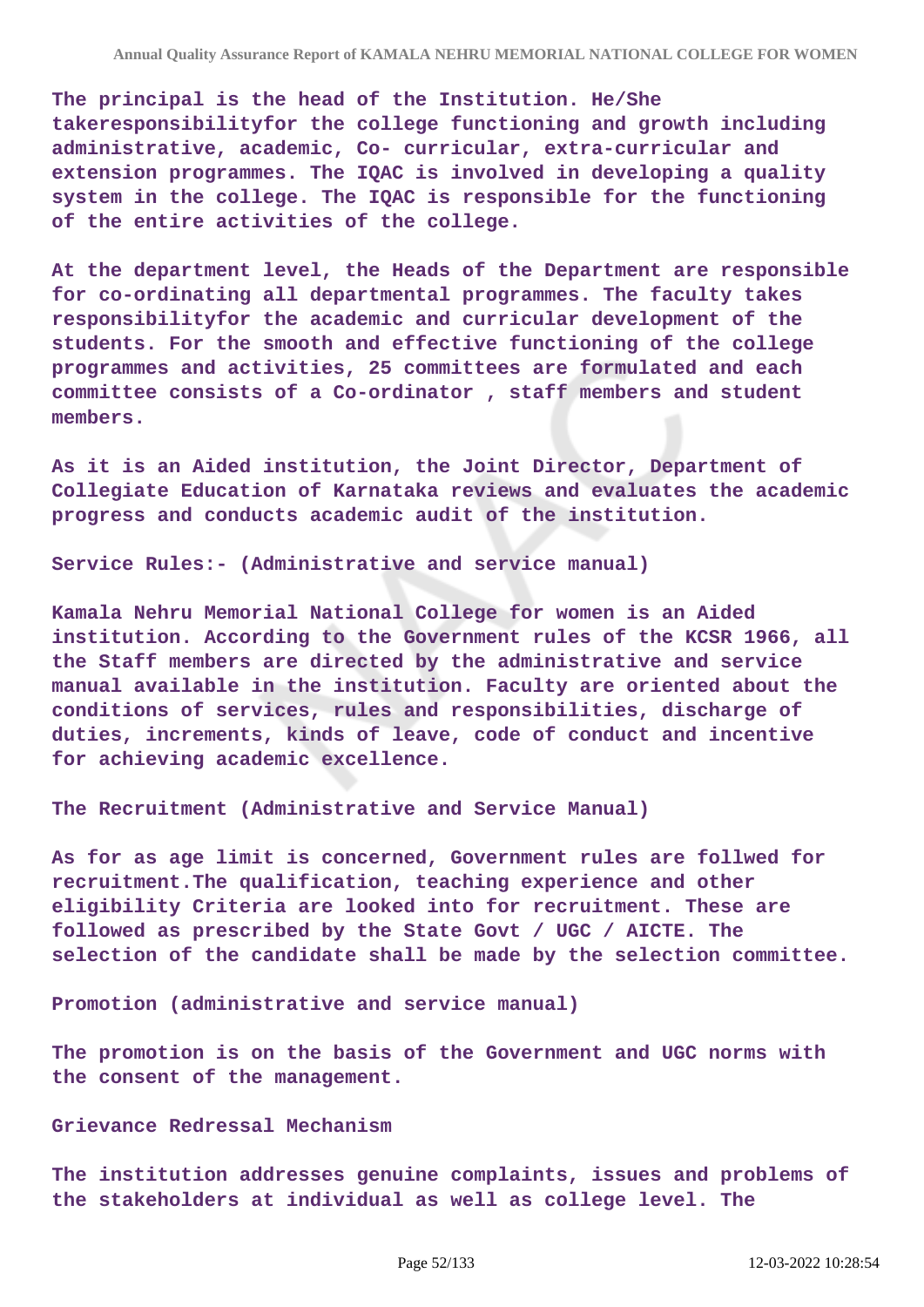**students are encouraged to use the Suggestion / Feedback Methods to express constructive suggestions and grievances. The grievance redressal committee resolves the complaints / grievances with sensitivity and confidentiality.**

| <b>File Description</b>                          | <b>Documents</b> |
|--------------------------------------------------|------------------|
| Paste link for additional<br>information         | Nil              |
| Link to Organogram of the<br>Institution webpage | Nil              |
| Upload any additional<br>information             | View File        |

#### **6.2.3 - Implementation of e-governance in areas of operation Administration Finance and Accounts Student Admission and Support Examination B. Any 3 of the above**

| <b>File Description</b>                                                                                       | Documents        |
|---------------------------------------------------------------------------------------------------------------|------------------|
| ERP (Enterprise Resource)<br>Planning)Document                                                                | View File        |
| Screen shots of user interfaces                                                                               | No File Uploaded |
| Any additional information                                                                                    | View File        |
| Details of implementation of e-<br>governance in areas of operation,<br>Administration etc (Data<br>Template) | No File Uploaded |

### **6.3 - Faculty Empowerment Strategies**

6.3.1 - The institution has effective welfare measures for teaching and non- teaching staff

### **Teaching :**

**1. Accident Benefits, family welfare Benefits and Group Insurance**

- **2. Annual and Special increments are sanctioned on total emoluments.**
- **3. Pension and Gratuity benefits.**
- **4. Leave facilityfor teaching staff:**
- **\* Casual leave and earned leave**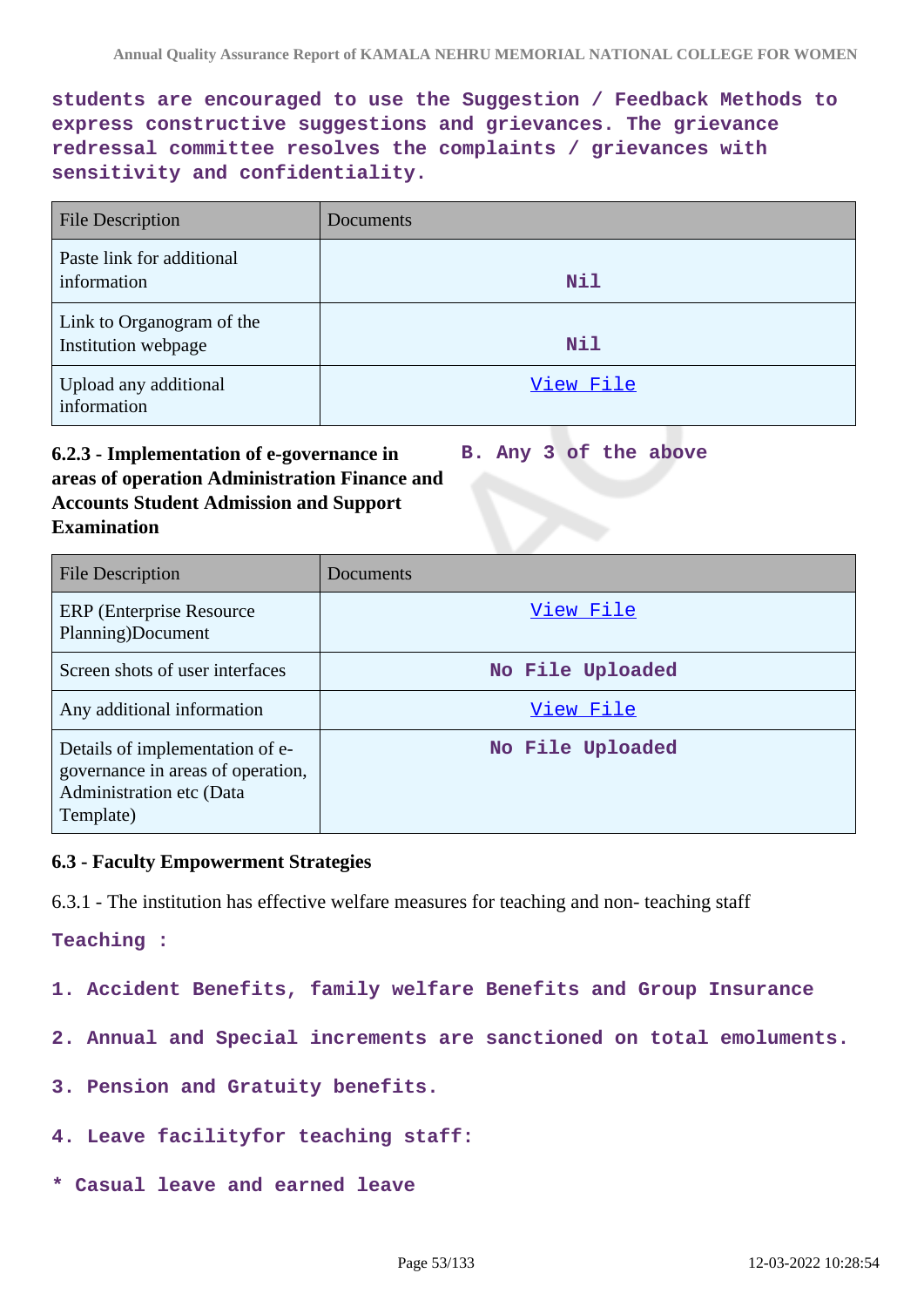**Annual Quality Assurance Report of KAMALA NEHRU MEMORIAL NATIONAL COLLEGE FOR WOMEN**

- **\* Maternity leave and paternity leave**
- **\* Study leave for Faculty Development Programs (FDP)**
- **5. Leave Encashment is provided for unavailed earned leaves.**
- **6. Gymnasium facility.**

```
Non-Teaching :
```
- **1. Accident benefits**
- **2. Family welfare benefits**
- **3. Annual and Special increments are sanctioned on total emoluments.**
- **4. Pension and Gratuity Benefits.**
- **5. Leave facility.**
- **\* Casual leave and earned leave**
- **\* Maternity and paternity leave**
- **6. Leave Encashment is provided .**
- **7. Gymnasium facility.**

| <b>File Description</b>                  | Documents  |
|------------------------------------------|------------|
| Paste link for additional<br>information | <b>Nil</b> |
| Upload any additional<br>information     | View File  |

**6.3.2 - Number of teachers provided with financial support to attend conferences/ workshops and towards membership fee of professional bodies during the year**

**6.3.2.1 - Number of teachers provided with financial support to attend conferences/workshops and towards membership fee of professional bodies during the year**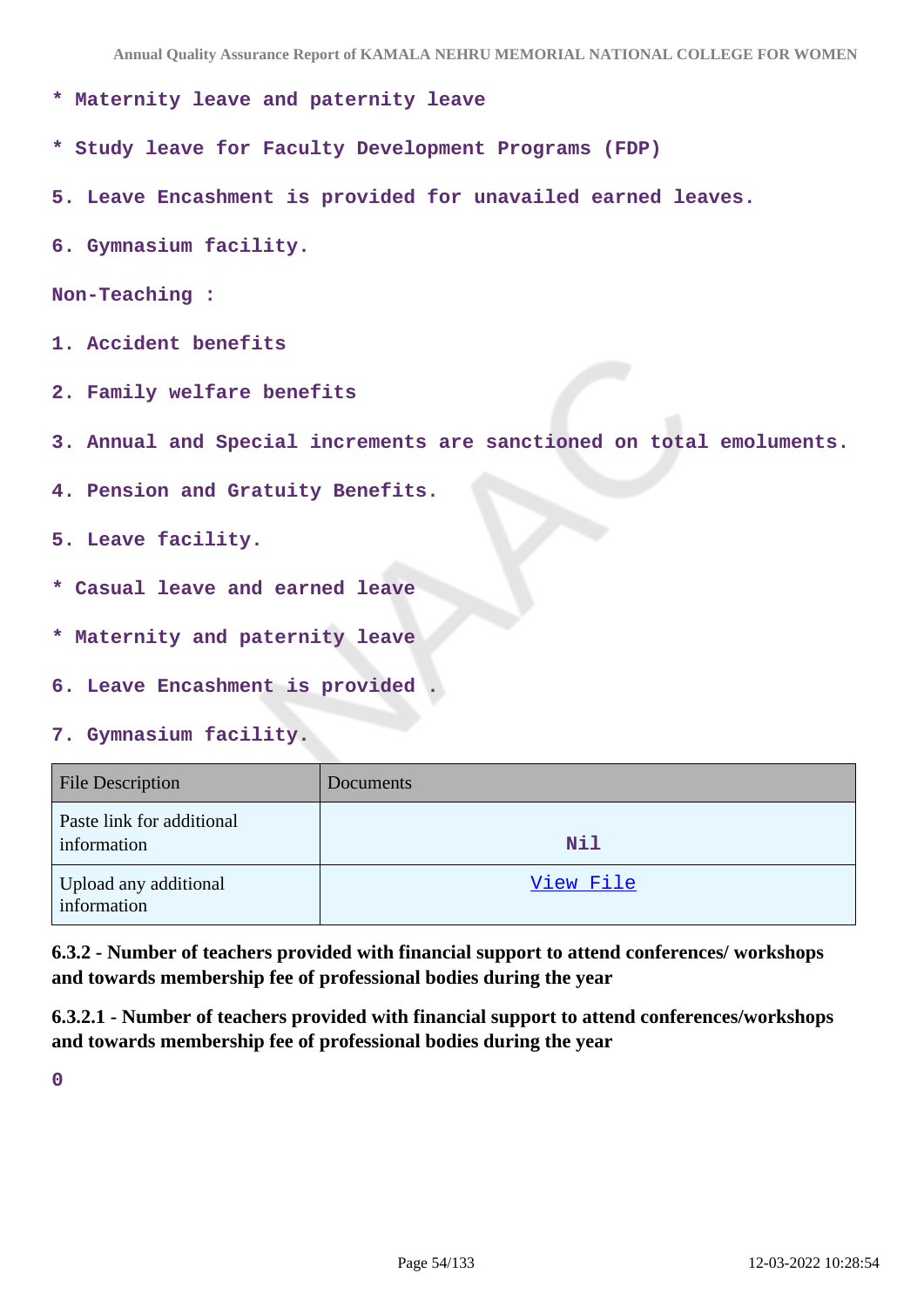| <b>File Description</b>                                                                                                          | <b>Documents</b> |
|----------------------------------------------------------------------------------------------------------------------------------|------------------|
| Upload any additional<br>information                                                                                             | No File Uploaded |
| Details of teachers provided with<br>financial support to attend<br>conference, workshops etc during<br>the year (Data Template) | No File Uploaded |

**6.3.3 - Number of professional development /administrative training programs organized by the institution for teaching and non-teaching staff during the year**

**6.3.3.1 - Total number of professional development /administrative training Programmes organized by the institution for teaching and non teaching staff during the year**

| ٠<br>۰. | ı |  |
|---------|---|--|
|         |   |  |

| <b>File Description</b>                                                                                                                                                 | Documents        |
|-------------------------------------------------------------------------------------------------------------------------------------------------------------------------|------------------|
| Reports of the Human Resource<br>Development Centres (UGCASC<br>or other relevant centres).                                                                             | No File Uploaded |
| <b>Reports of Academic Staff</b><br>College or similar centers                                                                                                          | No File Uploaded |
| Upload any additional<br>information                                                                                                                                    | No File Uploaded |
| Details of professional<br>development / administrative<br>training Programmes organized<br>by the University for teaching<br>and non teaching staff (Data<br>Template) | No File Uploaded |

**6.3.4 - Number of teachers undergoing online/face-to-face Faculty development Programmes (FDP) during the year (Professional Development Programmes, Orientation / Induction Programmes, Refresher Course, Short Term Course etc.)**

**6.3.4.1 - Total number of teachers attending professional development Programmes viz., Orientation / Induction Programme, Refresher Course, Short Term Course during the year**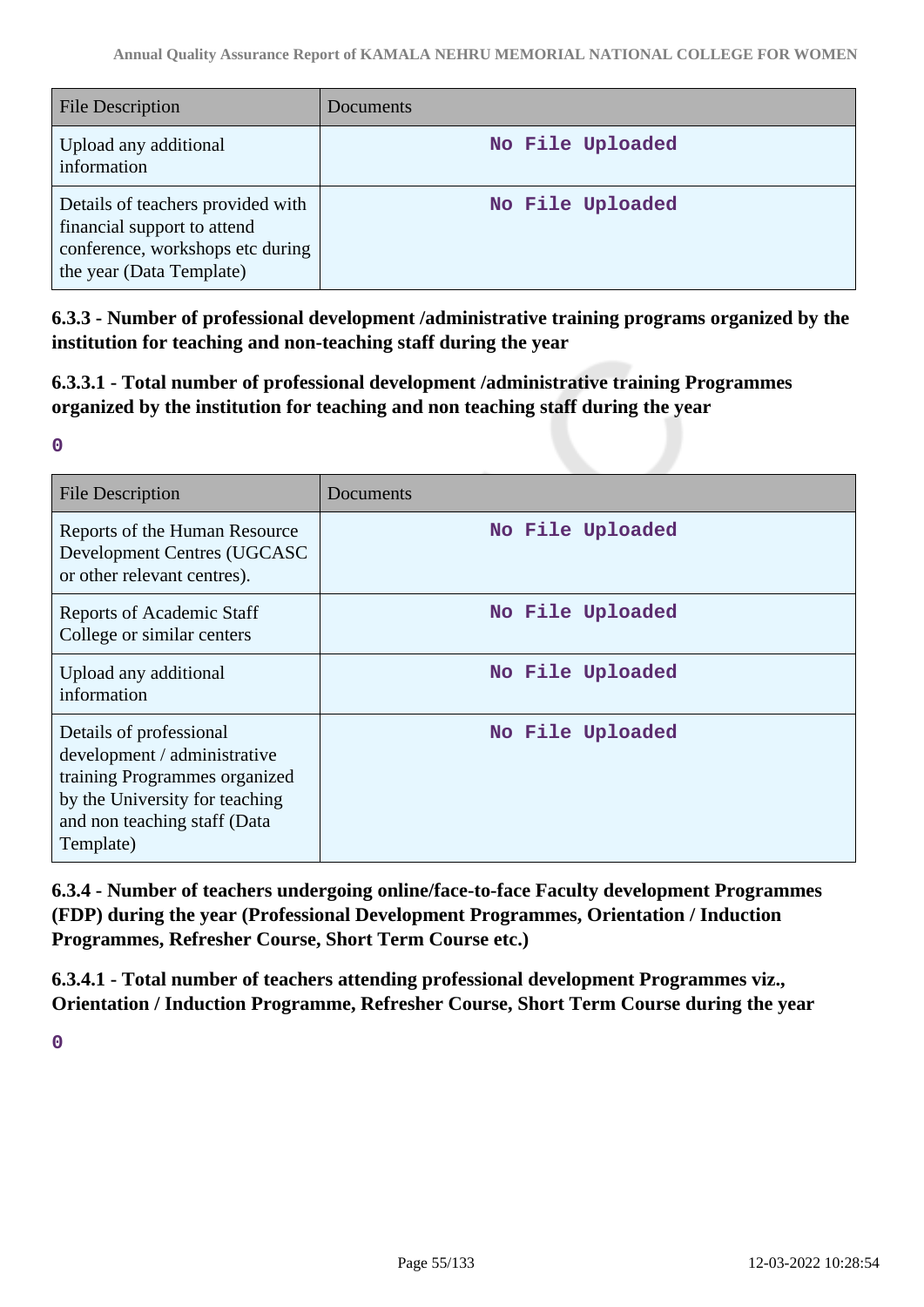| <b>File Description</b>                                                                                    | Documents        |
|------------------------------------------------------------------------------------------------------------|------------------|
| <b>IQAC</b> report summary                                                                                 | No File Uploaded |
| Reports of the Human Resource<br>Development Centres (UGCASC<br>or other relevant centers)                 | No File Uploaded |
| Upload any additional<br>information                                                                       | No File Uploaded |
| Details of teachers attending<br>professional development<br>programmes during the year<br>(Data Template) | No File Uploaded |

6.3.5 - Institutions Performance Appraisal System for teaching and non- teaching staff

- **The Institution has a performance appraisal system for itsstaff. Teaching and non-teaching staff haveto submit selfappraisal form to the Principal at the end of the academic year.**
- **Performance of teaching faculty is reviewed based on student result, punctuality, commitment, teaching skills, number of papers presented, number of conferences and workshops attended, research projects undertaken and involvement in other college activities.**
- **Non-teaching staff is assessed by the Principal based on their attitude towards public, co-workers, staff, students. They are also assessed based on their commitment and involvement in discharging their responsibilities.**
- **Faculty performance is also assessed by the Principal and Management.**

| <b>File Description</b>                  | Documents  |
|------------------------------------------|------------|
| Paste link for additional<br>information | <b>Nil</b> |
| Upload any additional<br>information     | View File  |

# **6.4 - Financial Management and Resource Mobilization**

6.4.1 - Institution conducts internal and external financial audits regularly Enumerate the various internal and external financial audits carried out during the year with the mechanism for settling audit objections within a maximum of 200 words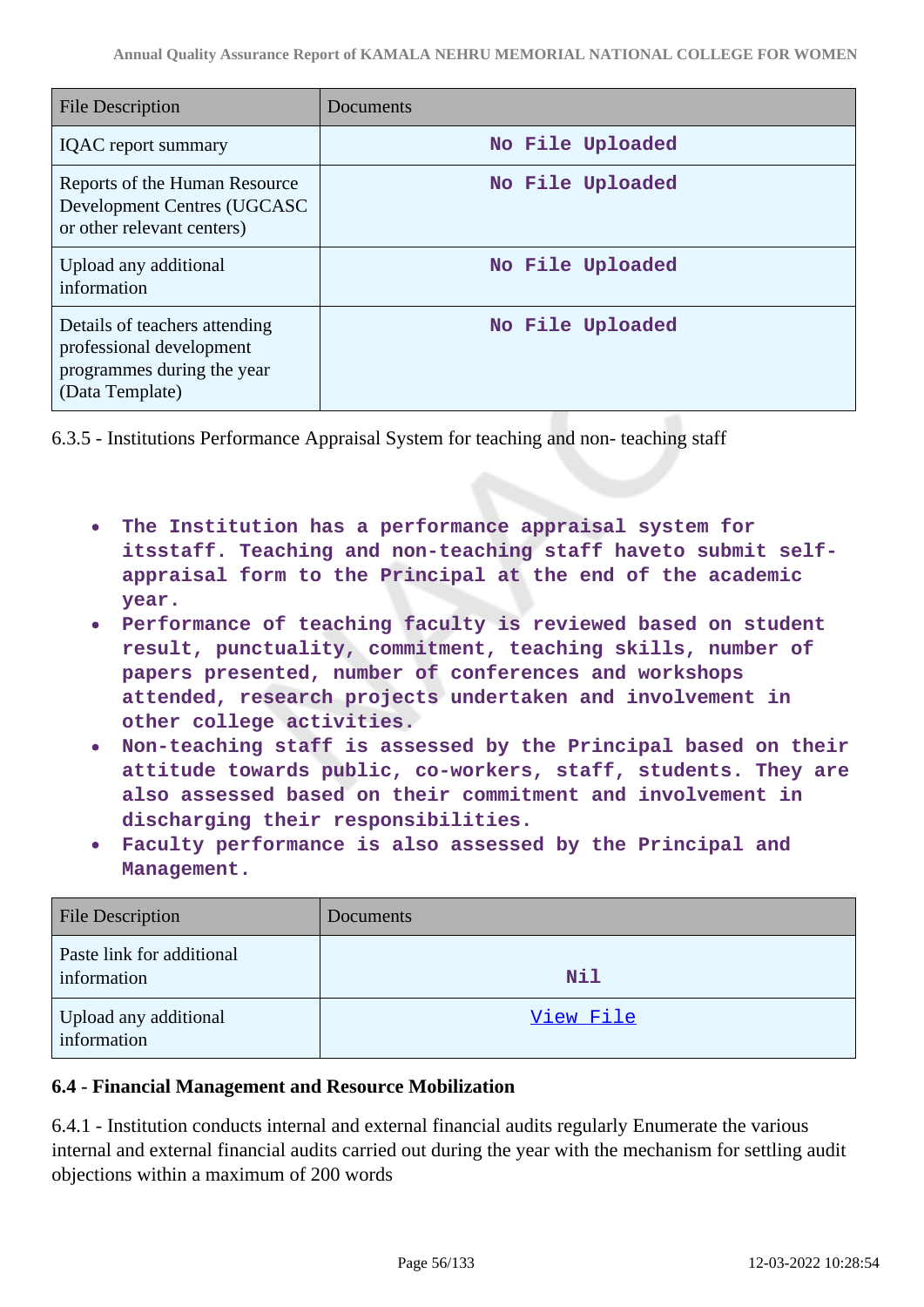**Every year the Management conducts internal and external financial audits. In addition to this, the office of the Joint Director of Collegiate Education Shivamogga also conducts internal financial audit twice a year.**

| <b>File Description</b>                  | Documents |
|------------------------------------------|-----------|
| Paste link for additional<br>information | Nil       |
| Upload any additional<br>information     | View File |

**6.4.2 - Funds / Grants received from non-government bodies, individuals, philanthropers during the year (not covered in Criterion III)**

**6.4.2.1 - Total Grants received from non-government bodies, individuals, Philanthropers during the year (INR in Lakhs)**

**0**

| File Description                                                                                                                               | Documents        |
|------------------------------------------------------------------------------------------------------------------------------------------------|------------------|
| Annual statements of accounts                                                                                                                  | No File Uploaded |
| Any additional information                                                                                                                     | No File Uploaded |
| Details of Funds / Grants<br>received from of the non-<br>government bodies, individuals,<br>Philanthropers during the year<br>(Data Template) | No File Uploaded |

6.4.3 - Institutional strategies for mobilization of funds and the optimal utilization of resources

**The Institution mobilizes the fund through the Management in the form of Management Fee (Development fee). In return Management refunds the same amount for the overall development of the institution. i.e., infrastructure, Guest / Management staff remuneration, free mid-day meal and financial assistance for economically backward students.**

**1. Infrastructure Expenditure:-**

**2020-21 - 11426160.00**

**2. Library Expenditure:-** 

**2020-21 - 119421**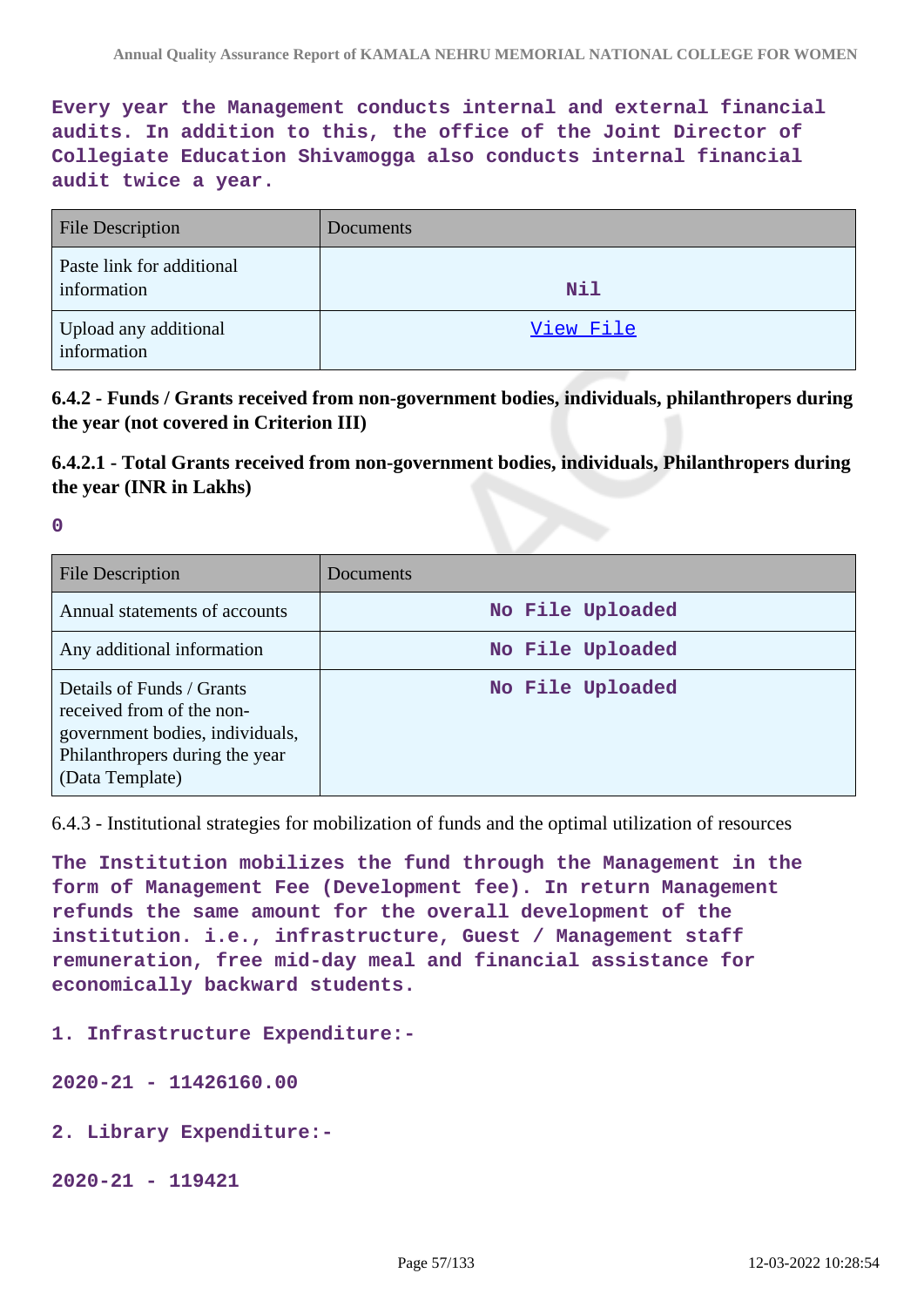```
3. Mid-day meal scheme:-
```

```
2020-21 - NIL
```

```
4. Expenditure on Academic Facilities:-
```
**2020-21 - 1840826.00**

**5. Financial assistance for economically backward students:-**

#### **2020-21 - Rs. 4500/- per student, for 10 Students**

| <b>File Description</b>                  | Documents  |
|------------------------------------------|------------|
| Paste link for additional<br>information | <b>Nil</b> |
| Upload any additional<br>information     | View File  |

### **6.5 - Internal Quality Assurance System**

6.5.1 - Internal Quality Assurance Cell (IQAC) has contributed significantly for institutionalizing the quality assurance strategies and processes

```
Best Practice-1 "Annapoorna Yojane":-
```
**Many students of our college are from distant rural areas belong to and economically backward section of the society. To encourage them to take part in both curricular and co-curricular activities the institution is providing them free mid-day meal. The management is providing the financial assistance for the scheme.**

```
Best Practice-2 "Study Circle":-
```
**To encourage meritorious students, student study circle is formed.Top 10 students from each section of final year are selected.They are provided with additional books from the library. Extra classes and group discussions are often held.The previous year question papers are discussed on regular basis.The outcome is quite encouraging and the rank holders are often from the Study Circle.**

| <b>File Description</b>                  | Documents |
|------------------------------------------|-----------|
| Paste link for additional<br>information | Nil       |
| Upload any additional<br>information     | View File |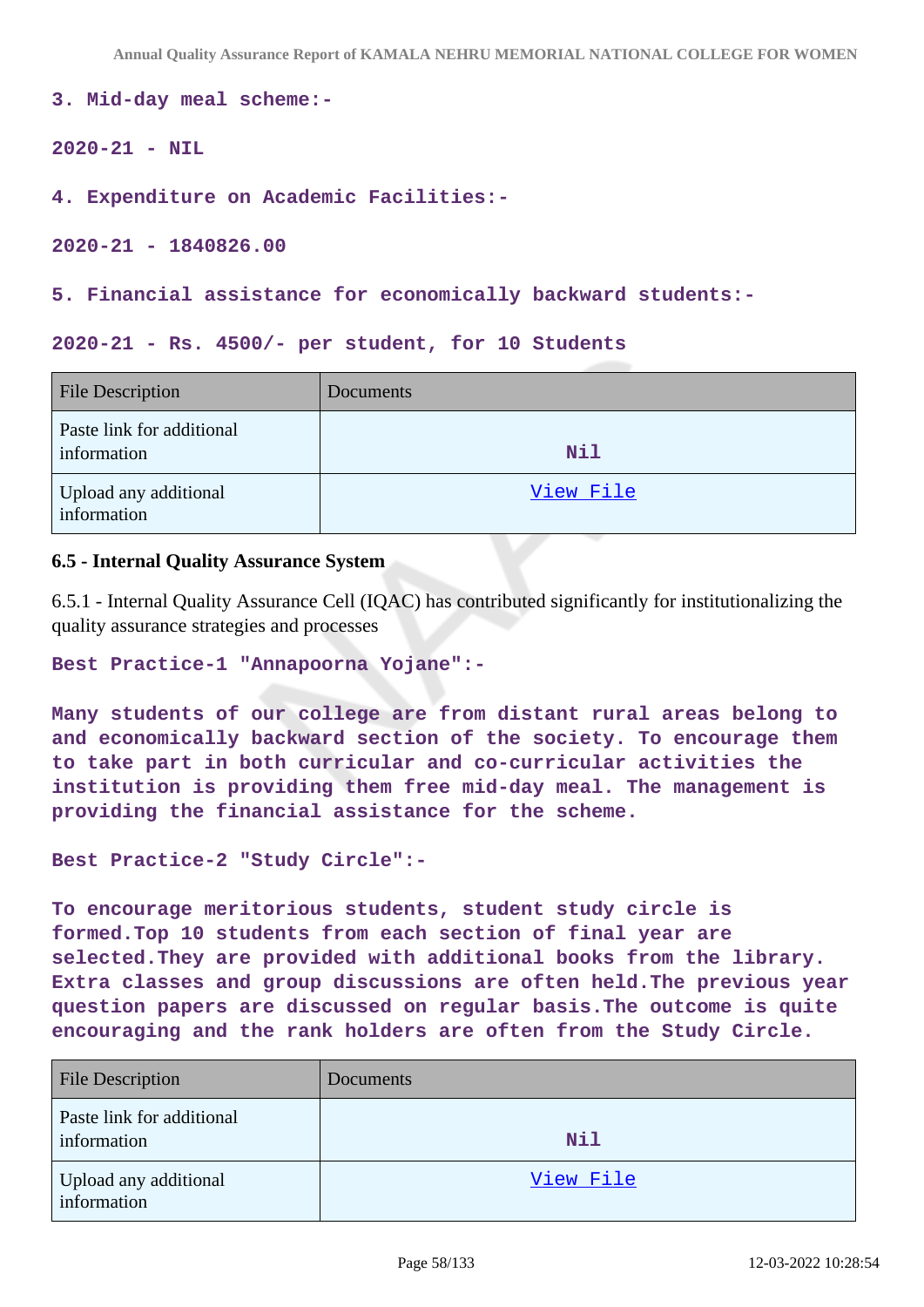6.5.2 - The institution reviews its teaching learning process, structures & methodologies of operations and learning outcomes at periodic intervals through IQAC set up as per norms and recorded the incremental improvement in various activities

### **Due to Covid-19 no activities cunducted**

| <b>File Description</b>                  | <b>Documents</b> |
|------------------------------------------|------------------|
| Paste link for additional<br>information | <b>Nil</b>       |
| Upload any additional<br>information     | No File Uploaded |

**B. Any 3 of the above**

**6.5.3 - Quality assurance initiatives of the institution include: Regular meeting of Internal Quality Assurance Cell (IQAC); Feedback collected, analyzed and used for improvements Collaborative quality initiatives with other institution(s) Participation in NIRF any other quality audit recognized by state, national or international agencies (ISO Certification, NBA)**

| <b>File Description</b>                                                                         | Documents                                            |
|-------------------------------------------------------------------------------------------------|------------------------------------------------------|
| Paste web link of Annual reports<br>of Institution                                              | https://www.knmnc.edu.in/AQAR Report-2019-20<br>.pdf |
| Upload e-copies of the<br>accreditations and certifications                                     | No File Uploaded                                     |
| Upload any additional<br>information                                                            | View File                                            |
| <b>Upload details of Quality</b><br>assurance initiatives of the<br>institution (Data Template) | View File                                            |

### **INSTITUTIONAL VALUES AND BEST PRACTICES**

### **7.1 - Institutional Values and Social Responsibilities**

7.1.1 - Measures initiated by the Institution for the promotion of gender equity during the year

**1.18.02.2020 Workshop on 'Sex and Sexuality was conducted. Dr. Narayan, Dr Sandya Kaveri, Dr Veena Bhat and Prof Krishnamurthy were**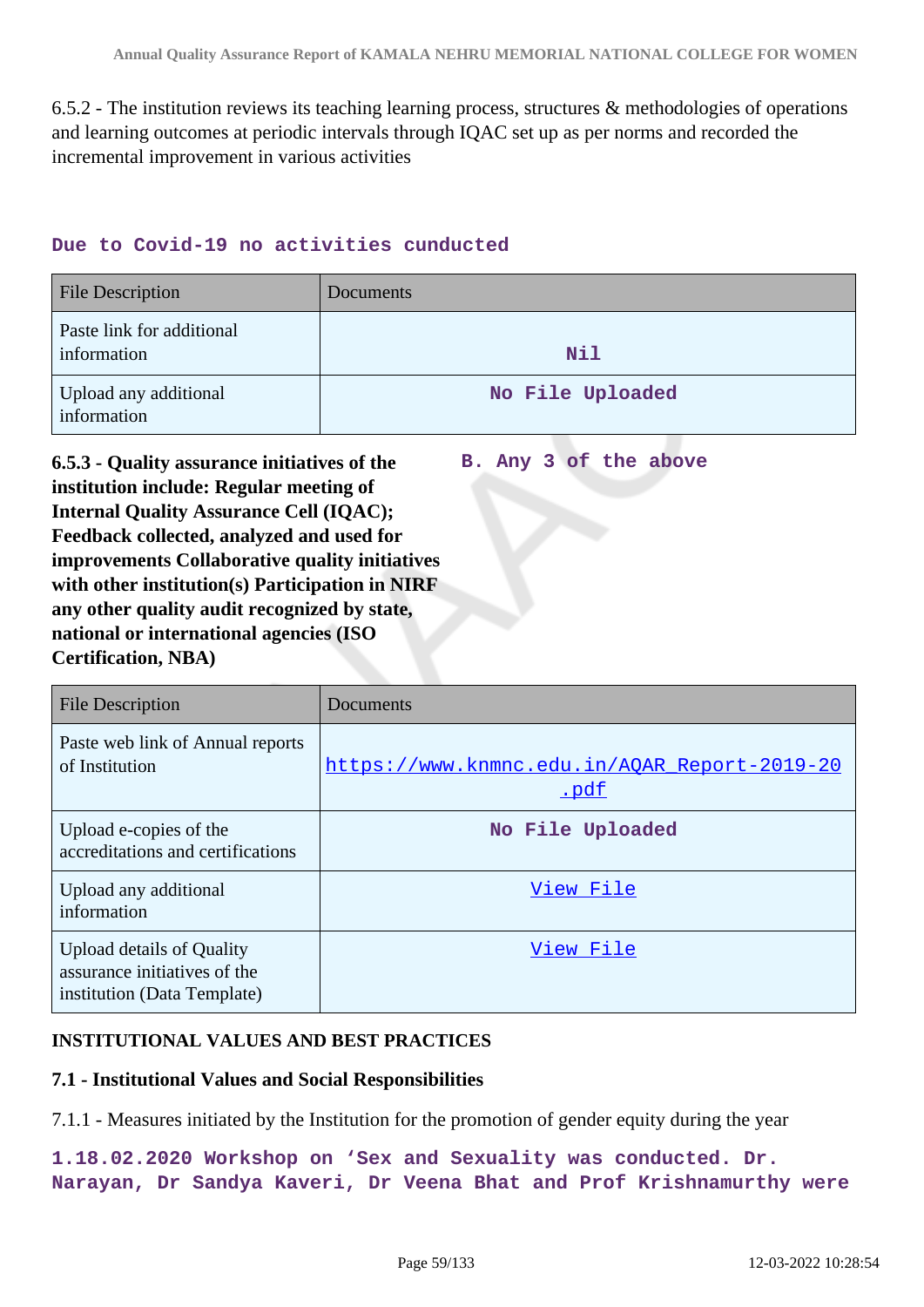**the resource persons. Youth Red Cross**

**2.Visit to 'Surabhi Ujwal' - Centre for privention of Human Trafficking , rescue and rehabilitation by Red Cross Unit of the College On 27.08.2021.**

**3. Talk on Reproductive Health - 'Know Your Body' by Dr. Veena Bhat, Gynaecologist, Bhadravathi by Red Cross Unit and Health Forum on 29.09.2021**

| <b>File Description</b>                                                                                                                                                                         | Documents                                                                                                                                                                                                                                                                                                                                                                                                                                                                                                   |
|-------------------------------------------------------------------------------------------------------------------------------------------------------------------------------------------------|-------------------------------------------------------------------------------------------------------------------------------------------------------------------------------------------------------------------------------------------------------------------------------------------------------------------------------------------------------------------------------------------------------------------------------------------------------------------------------------------------------------|
| Annual gender sensitization<br>action plan                                                                                                                                                      | 1.18.02.2020-Workshop on 'Sex and Sexuality<br>was conducted. Dr. Narayan, Dr Sandya<br>Kaveri, Dr Veena Bhat and Prof Krishnamurthy<br>were the resource persons. - Youth Red Cross<br>2. 287.08.2021- Visit to 'Surabhi Ujwal'<br>Centere for prevention of Women Trafficking,<br>Rescue and Rehabilitation. - Youth Red Cross<br>& Health Forum 2.29.09.2021- Talk by Dr.<br>Veena Bhat on 'Know your body' -<br>Reproductive Health- Youth Red Cross                                                    |
| Specific facilities provided for<br>women in terms of: a. Safety and<br>security b. Counseling c.<br>Common Rooms d. Day care<br>center for young children e. Any<br>other relevant information | 1. Anti Sexual Harassment Cell is in the<br>college. 2. A watchmen for day and night is<br>appointed. 3. CC Camera are fixed in the<br>campus.4. 'Margadarshi ' provides<br>counselling service to the needy students.<br>5.A rest room attached with washroom is<br>provided to the students, First Aid Box is<br>also made available to the students. Any<br>other Relevant Information- 1. Bad vending<br>and bad burning machines are installed in<br>the rest room for the benefit of the<br>students. |

**7.1.2 - The Institution has facilities for alternate sources of energy and energy conservation measures Solar energy Biogas plant Wheeling to the Grid Sensorbased energy conservation Use of LED bulbs/ power efficient equipment** 

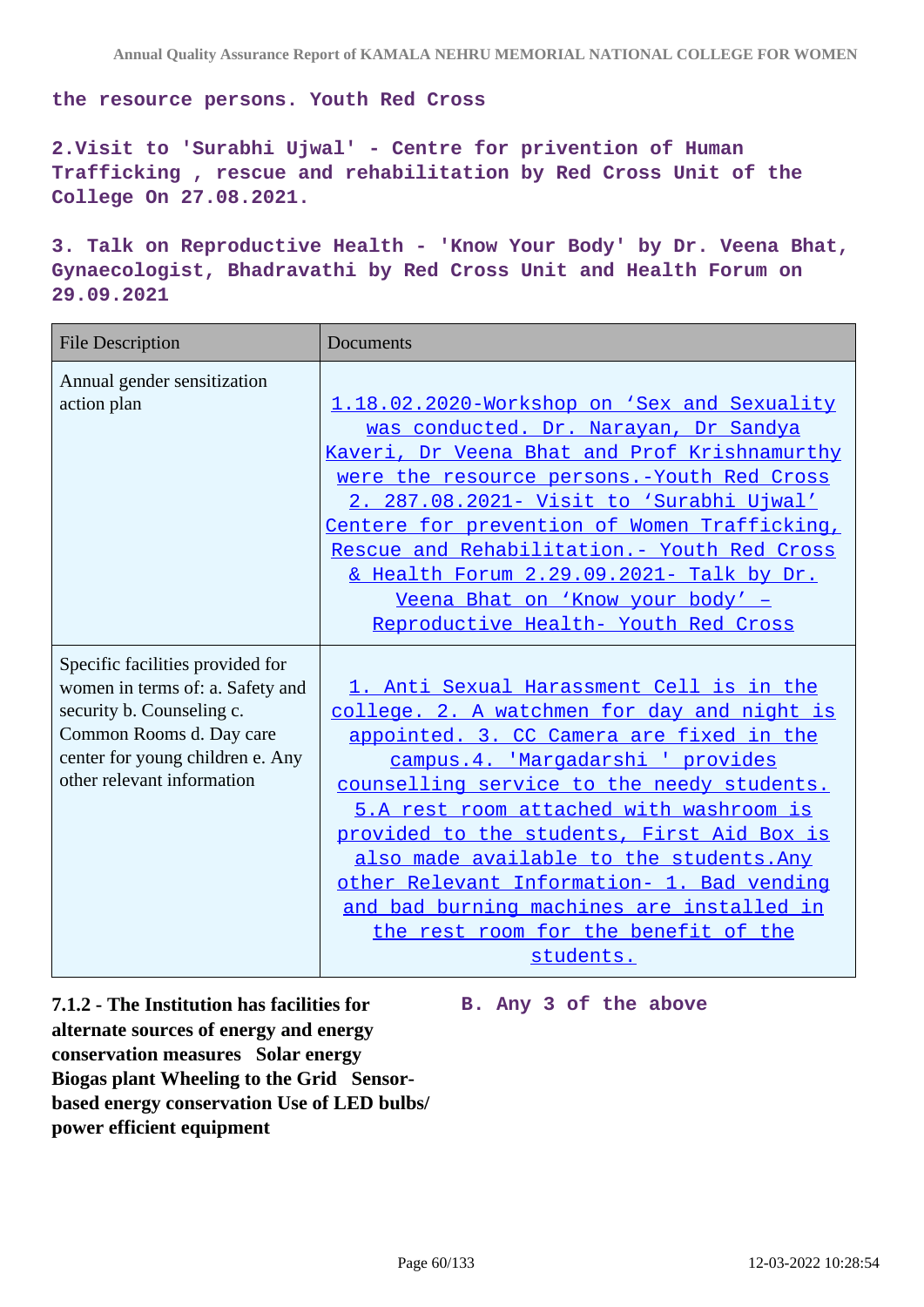| <b>File Description</b>        | Documents        |
|--------------------------------|------------------|
| Geo tagged Photographs         | View File        |
| Any other relevant information | No File Uploaded |

7.1.3 - Describe the facilities in the Institution for the management of the following types of degradable and non-degradable waste (within 200 words) Solid waste management Liquid waste management Biomedical waste management E-waste management Waste recycling system Hazardous chemicals and radioactive waste management

# **As our college having only Arts and Commerce Department the above points are not applicable to us.**

| File Description                                                                             | Documents        |
|----------------------------------------------------------------------------------------------|------------------|
| Relevant documents like<br>agreements/MoUs with<br>Government and other approved<br>agencies | No File Uploaded |
| Geo tagged photographs of the<br>facilities                                                  | <b>Nil</b>       |
| Any other relevant information                                                               | No File Uploaded |

**7.1.4 - Water conservation facilities available in the Institution: Rain water harvesting Bore well /Open well recharge Construction of tanks and bunds Waste water recycling Maintenance of water bodies and distribution system in the campus C. Any 2 of the above**

| <b>File Description</b>                              | <b>Documents</b> |
|------------------------------------------------------|------------------|
| Geo tagged photographs / videos<br>of the facilities | <u>View File</u> |
| Any other relevant information                       | No File Uploaded |

**C. Any 2 of the above**

# **7.1.5 - Green campus initiatives include**

# **7.1.5.1 - The institutional initiatives for greening the campus are as follows:**

- **1.Restricted entry of automobiles**
- **2.Use of Bicycles/ Battery powered vehicles**
- **3.Pedestrian Friendly pathways**
- **4.Ban on use of Plastic**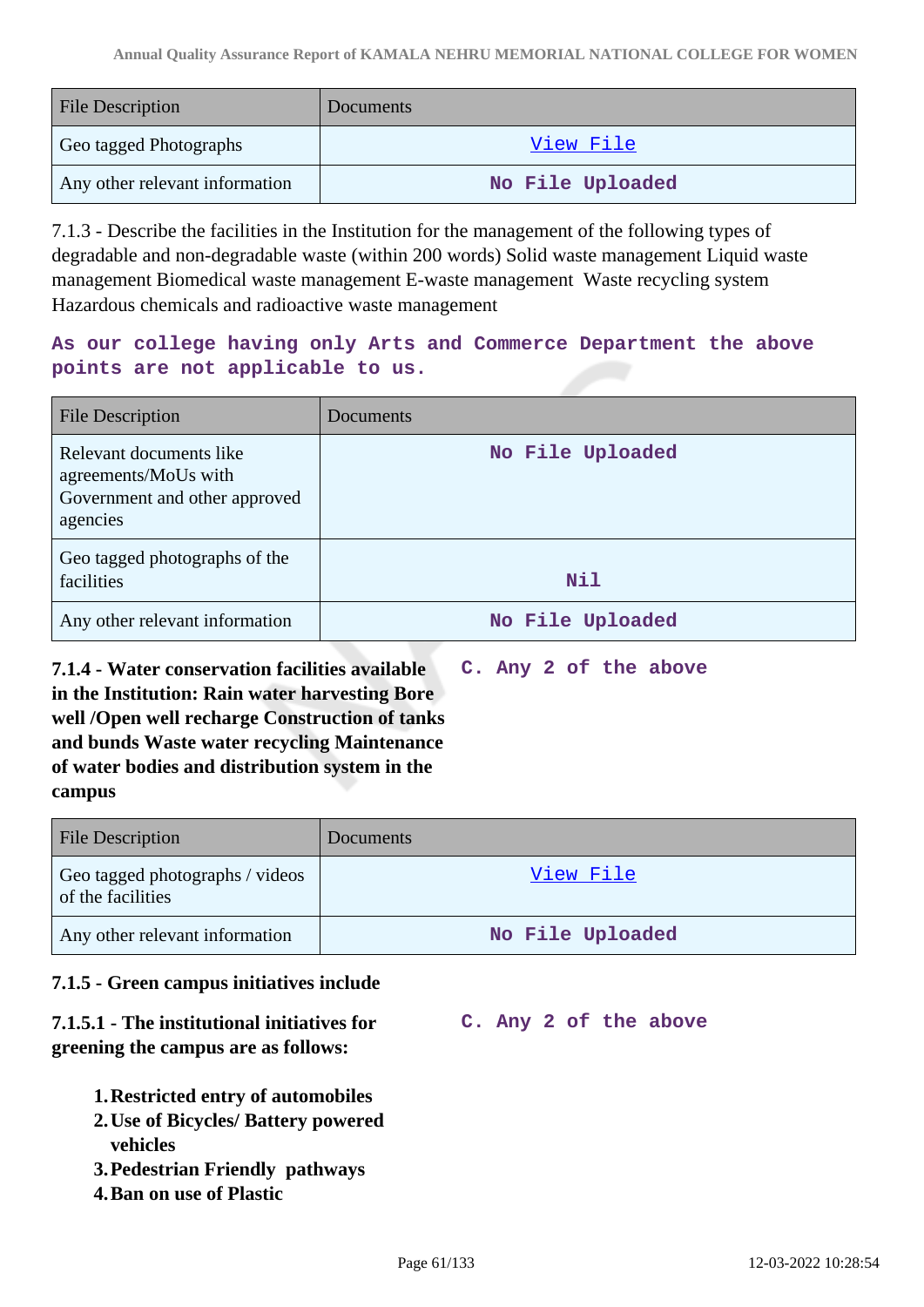# **5.landscaping with trees and plants**

| <b>File Description</b>                         | Documents        |
|-------------------------------------------------|------------------|
| Geo tagged photos / videos of the<br>facilities | View File        |
| Any other relevant documents                    | No File Uploaded |

# **7.1.6 - Quality audits on environment and energy are regularly undertaken by the institution**

**7.1.6.1 - The institutional environment and energy initiatives are confirmed through the following 1.Green audit 2. Energy audit 3.Environment audit 4.Clean and green campus recognitions/awards 5. Beyond the campus environmental promotional activities**

| <b>File Description</b>                                                         | Documents        |
|---------------------------------------------------------------------------------|------------------|
| Reports on environment and<br>energy audits submitted by the<br>auditing agency | View File        |
| Certification by the auditing<br>agency                                         | View File        |
| Certificates of the awards<br>received                                          | No File Uploaded |
| Any other relevant information                                                  | No File Uploaded |

**7.1.7 - The Institution has disabled-friendly, barrier free environment Built environment with ramps/lifts for easy access to classrooms. Disabled-friendly washrooms Signage including tactile path, lights, display boards and signposts Assistive technology and facilities for persons with disabilities (Divyangjan) accessible website, screenreading software, mechanized equipment 5. Provision for enquiry and information : Human assistance, reader, scribe, soft copies of reading material, screen reading** 

**D. Any 1 of the above**

**B. Any 3 of the above**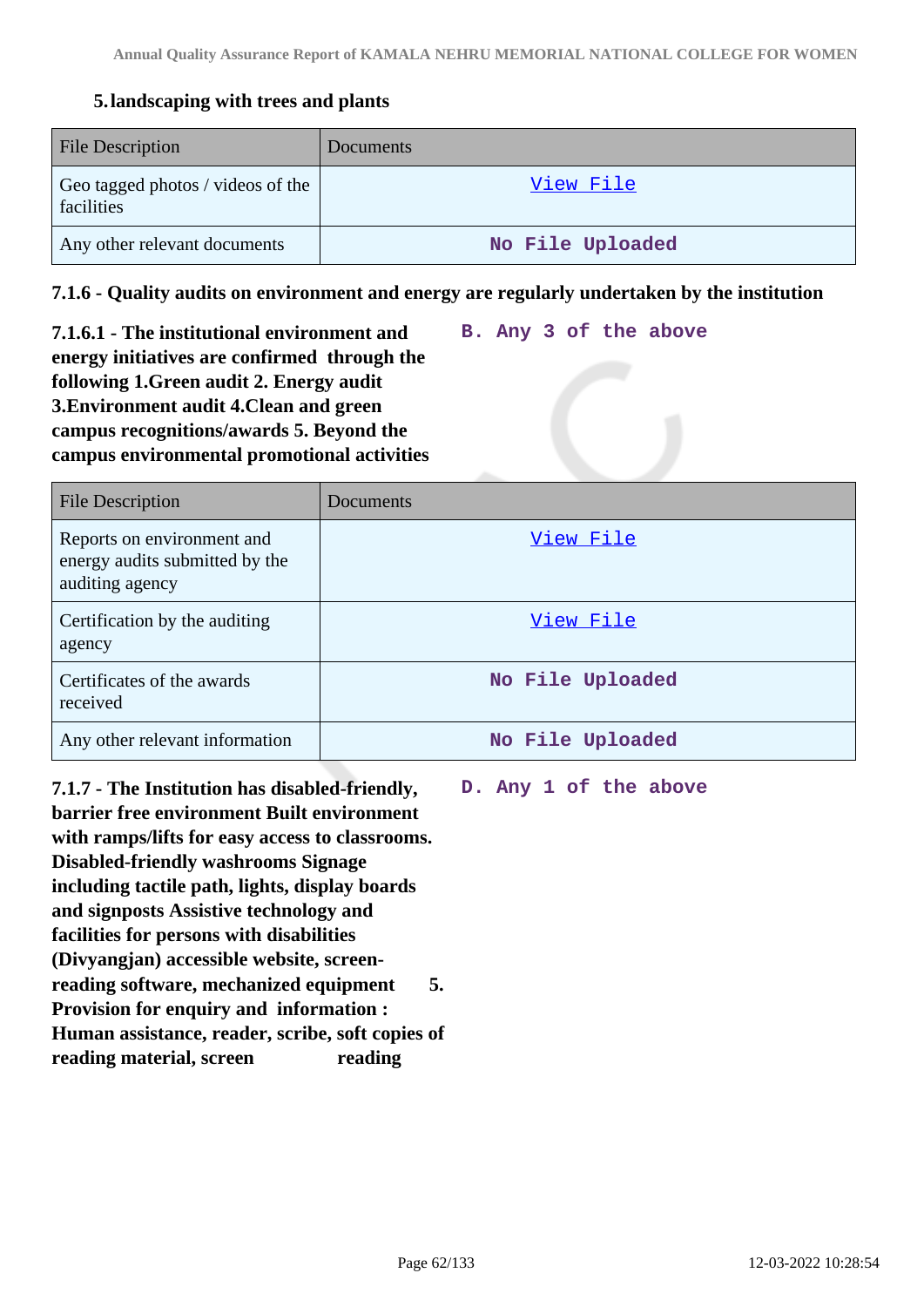| <b>File Description</b>                                                        | Documents        |
|--------------------------------------------------------------------------------|------------------|
| Geo tagged photographs / videos<br>of the facilities                           | View File        |
| Policy documents and<br>information brochures on the<br>support to be provided | No File Uploaded |
| Details of the Software procured<br>for providing the assistance               | No File Uploaded |
| Any other relevant information                                                 | No File Uploaded |

7.1.8 - Describe the Institutional efforts/initiatives in providing an inclusive environment i.e., tolerance and harmony towards cultural, regional, linguistic, communal socioeconomic and other diversities (within 200 words).

### **01**

**31.01.2020**

**Visit to Agriculture and Horticulture University, Navale, Shivamogga**

**Dept. of Economics**

**50**

**02**

**14.02.2020**

**Analysis of Central Budget by Prof. Nasirkhan, Bhadravathi**

**Dept. of Economics**

```
100
```
### **03**

**28.02.2020**

**Visit to District Co-oparative Bank, Shivamogga**

**Dept. of Economics**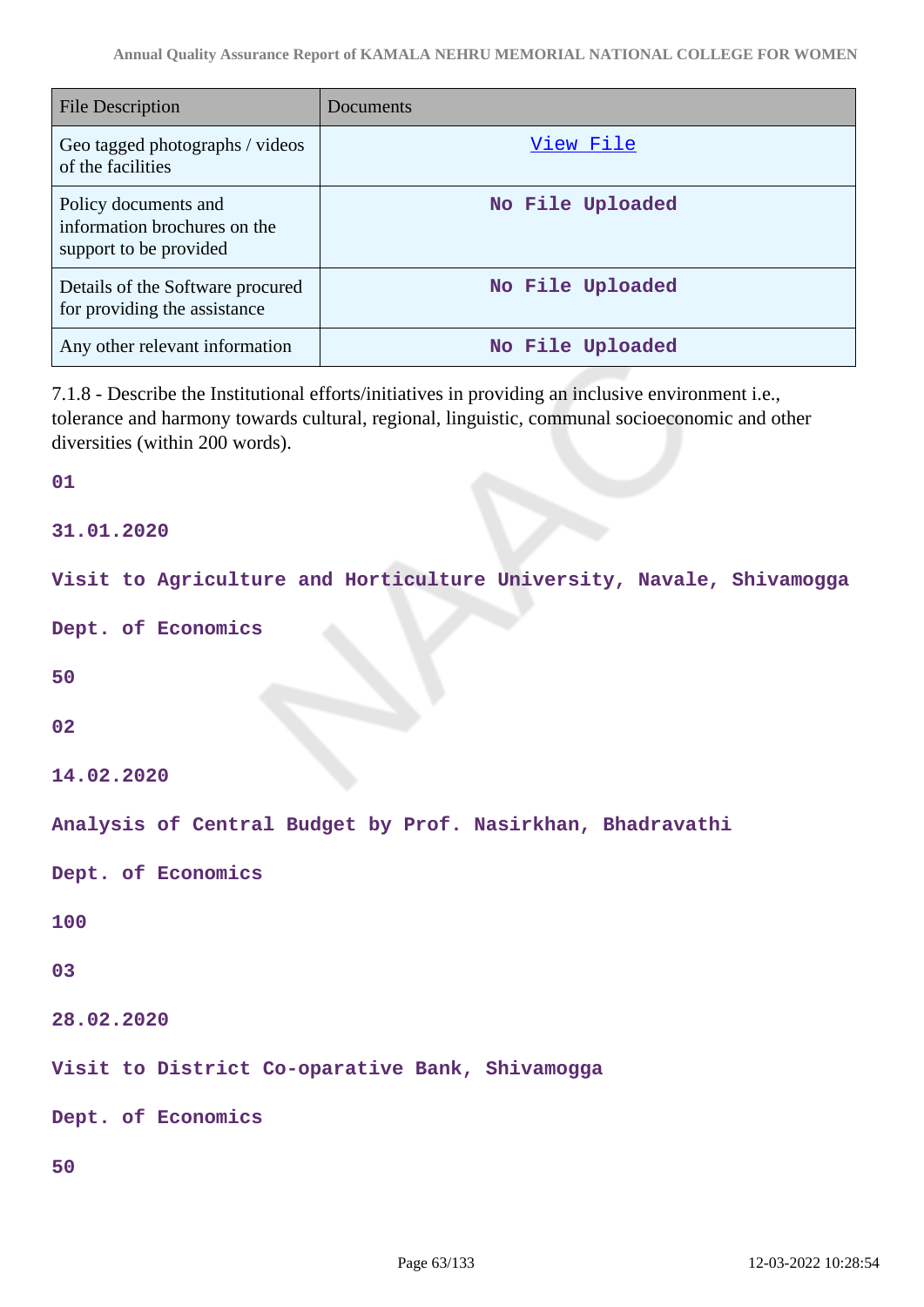| <b>File Description</b>                                                                                                                      | <b>Documents</b> |
|----------------------------------------------------------------------------------------------------------------------------------------------|------------------|
| Supporting documents on the<br>information provided (as<br>reflected in the administrative<br>and academic activities of the<br>Institution) | View File        |
| Any other relevant information                                                                                                               | No File Uploaded |

7.1.9 - Sensitization of students and employees of the Institution to the constitutional obligations: values, rights, duties and responsibilities of citizens

- **On 18.01.2020 ourvisited District Court**
- **On 24.01.2020 Voter Pedge Programme was conducted in the college for the students.**
- **On 25.01.2020 Celebrate a National Voters day.**
- **On 27.01.2020 Celebration of Vigilence Awareness Week in the college.**
- **On 26.01.2020 Celebrated Constitutional Day.**
- **10.12.2020 Celebrated World Human Rights Day.**  $\bullet$

| <b>File Description</b>                                                                                    | <b>Documents</b> |
|------------------------------------------------------------------------------------------------------------|------------------|
| Details of activities that inculcate<br>values; necessary to render<br>students in to responsible citizens | View File        |
| Any other relevant information                                                                             | No File Uploaded |

**7.1.10 - The Institution has a prescribed code of conduct for students, teachers, administrators and other staff and conducts periodic programmes in this regard. The Code of Conduct is displayed on the website There is a committee to monitor adherence to the Code of Conduct Institution organizes professional ethics programmes for students, teachers, administrators and other staff 4. Annual awareness programmes on Code of Conduct are organized**

**D. Any 1 of the above**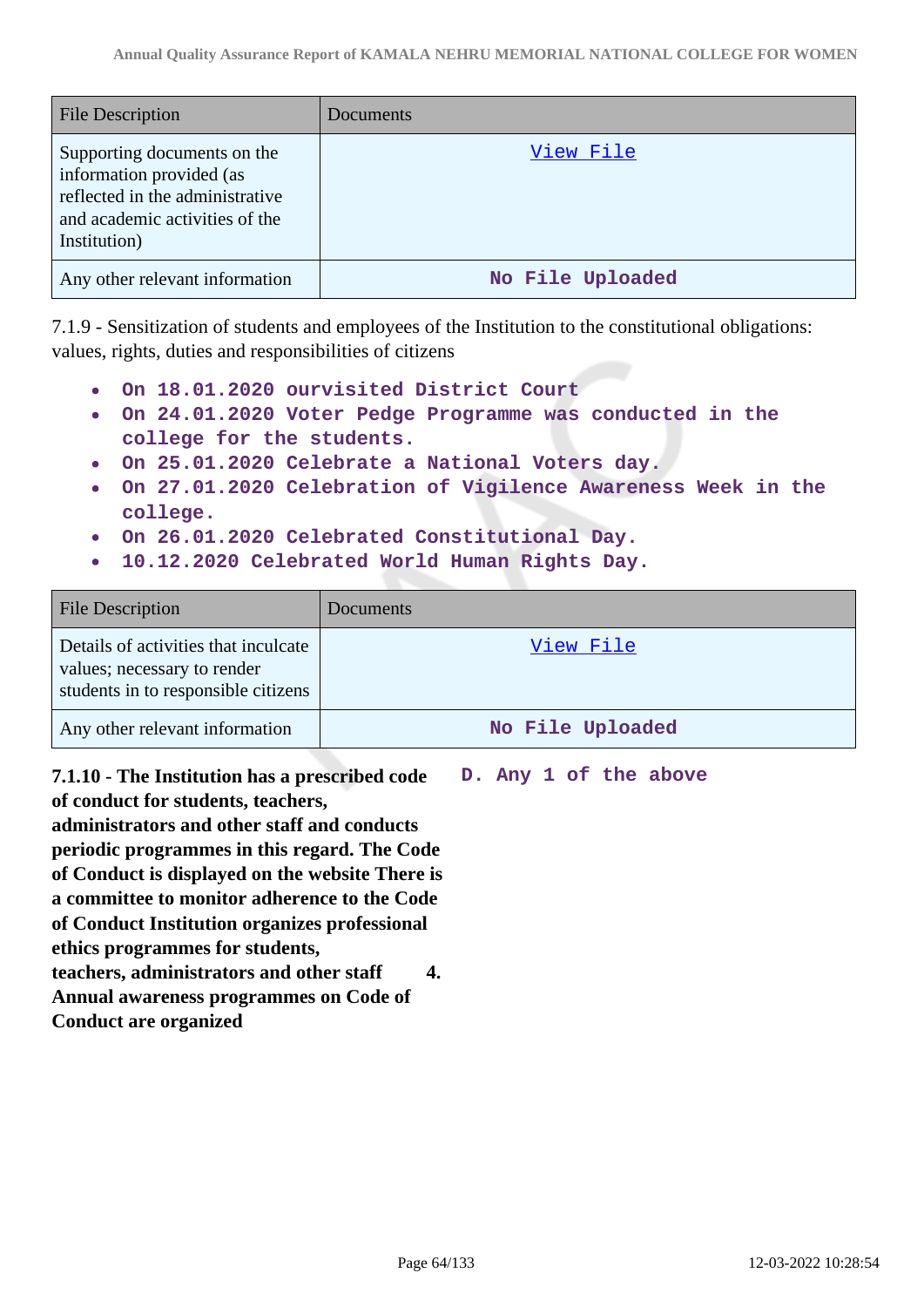| <b>File Description</b>                                                                                                                                                                                | Documents        |
|--------------------------------------------------------------------------------------------------------------------------------------------------------------------------------------------------------|------------------|
| Code of ethics policy document                                                                                                                                                                         | View File        |
| Details of the monitoring<br>committee composition and<br>minutes of the committee<br>meeting, number of programmes<br>organized, reports on the various<br>programs etc., in support of the<br>claims | No File Uploaded |
| Any other relevant information                                                                                                                                                                         | No File Uploaded |

7.1.11 - Institution celebrates / organizes national and international commemorative days, events and festivals

- **On 24.01.2020 Voter Pedge Programme was conducted in the college for the students.**
- **On 25.01.2020 Celebrate a National Voters day.**
- **On 27.01.2020 Celebration of Vigilence Awareness Week in the college.**
- **On 26.01.2020 Celebrated Constitutional Day.**
- **10.12.2020 Celebrated World Human Rights Day.**

| <b>File Description</b>                                                                         | Documents        |
|-------------------------------------------------------------------------------------------------|------------------|
| Annual report of the celebrations<br>and commemorative events for<br>the last (During the year) | View File        |
| Geo tagged photographs of some<br>of the events                                                 | No File Uploaded |
| Any other relevant information                                                                  | No File Uploaded |

# **7.2 - Best Practices**

7.2.1 - Describe two best practices successfully implemented by the Institution as per NAAC format provided in the Manual.

**Best Practice- 1 Title of the Practice- College Wall Magazines by Students.**

**2. Obejectives - a) To create general awareness among the students on various issues like current affairs, literature, socio-economic changes etc.**

**b) To inculcate writing habits and create a platform to express there ideas and views about contemporary issues.**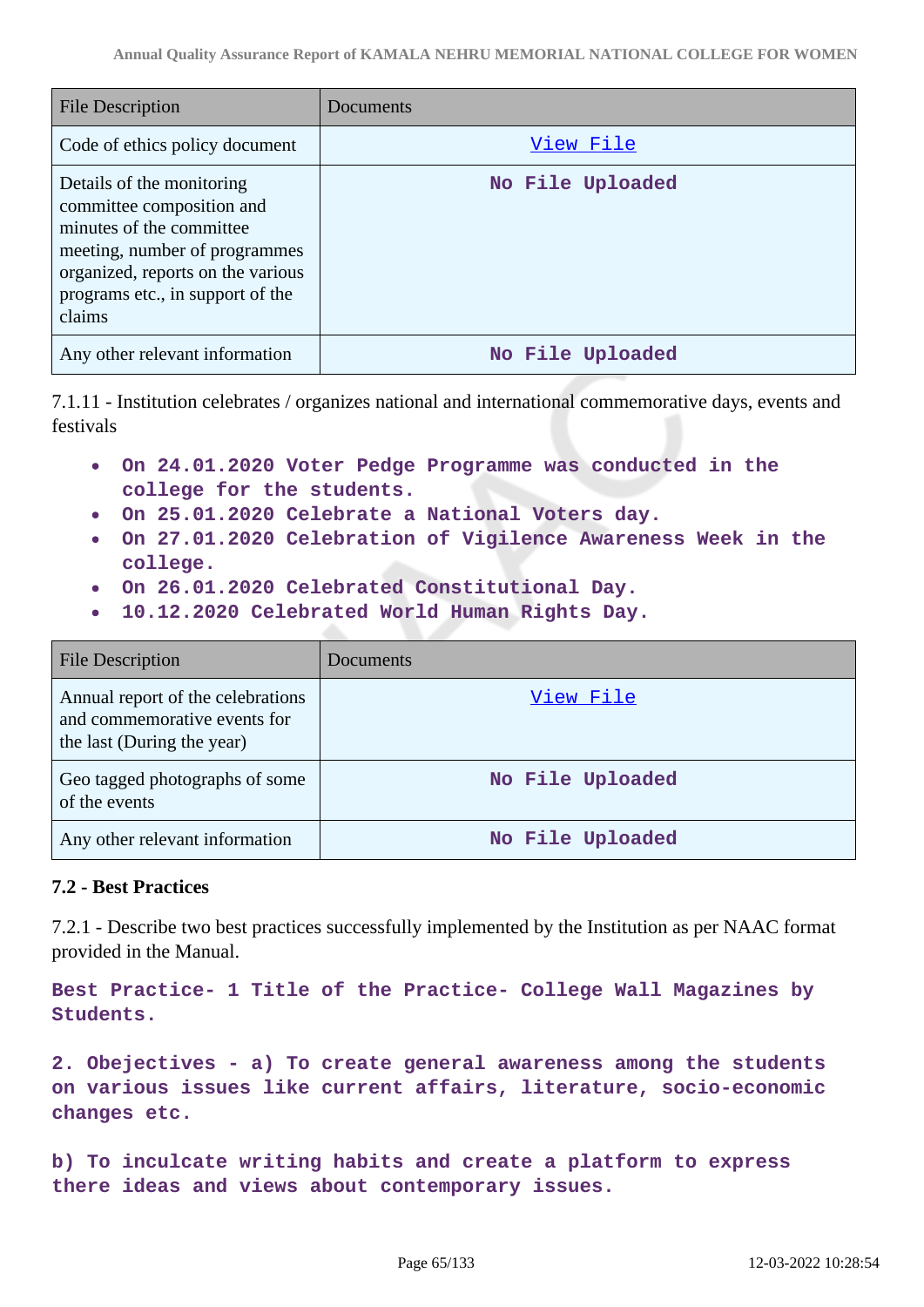**c) To bring out and promote creative talents of students in various fields like drawing, photography, painting etc.**

**d) To promote knowledge about various disciplines like literature, economics, history and politics.**

**e) To develop systematic approach in the study of various disciplines and to improve analytical ability of students.**

**3. The context – Challenges –**

**a) Motivating the students to write the articles regularly.**

**b) Maintaining the quality of articles**

**c) Difficulty in obtaining original write ups.**

**4. The practice - Wall magazines brought out regularly by the students of Economics, English and Kannada departments at fortnightly intervals they on managed and edited completely by students under the concerned teachers guidance.**

**5. Evidence of success – It is heartening to note that all the students are eagerly waiting for the new edition. Majority of the students are participating in the activity.**

**Best Practice-2**

**1. Title of the Practice -"Study Circle for students"**

**2. Objectives of the practice.**

**a) To bring to the knowledge of the students their hidden**

**strengths and talents.**

**b) To encourage them to study systematically by preparing**

**regular time tables**

**c) To guide them about the question pattern and previous**

**question papers**

**d) To improve their communication and writing skills by**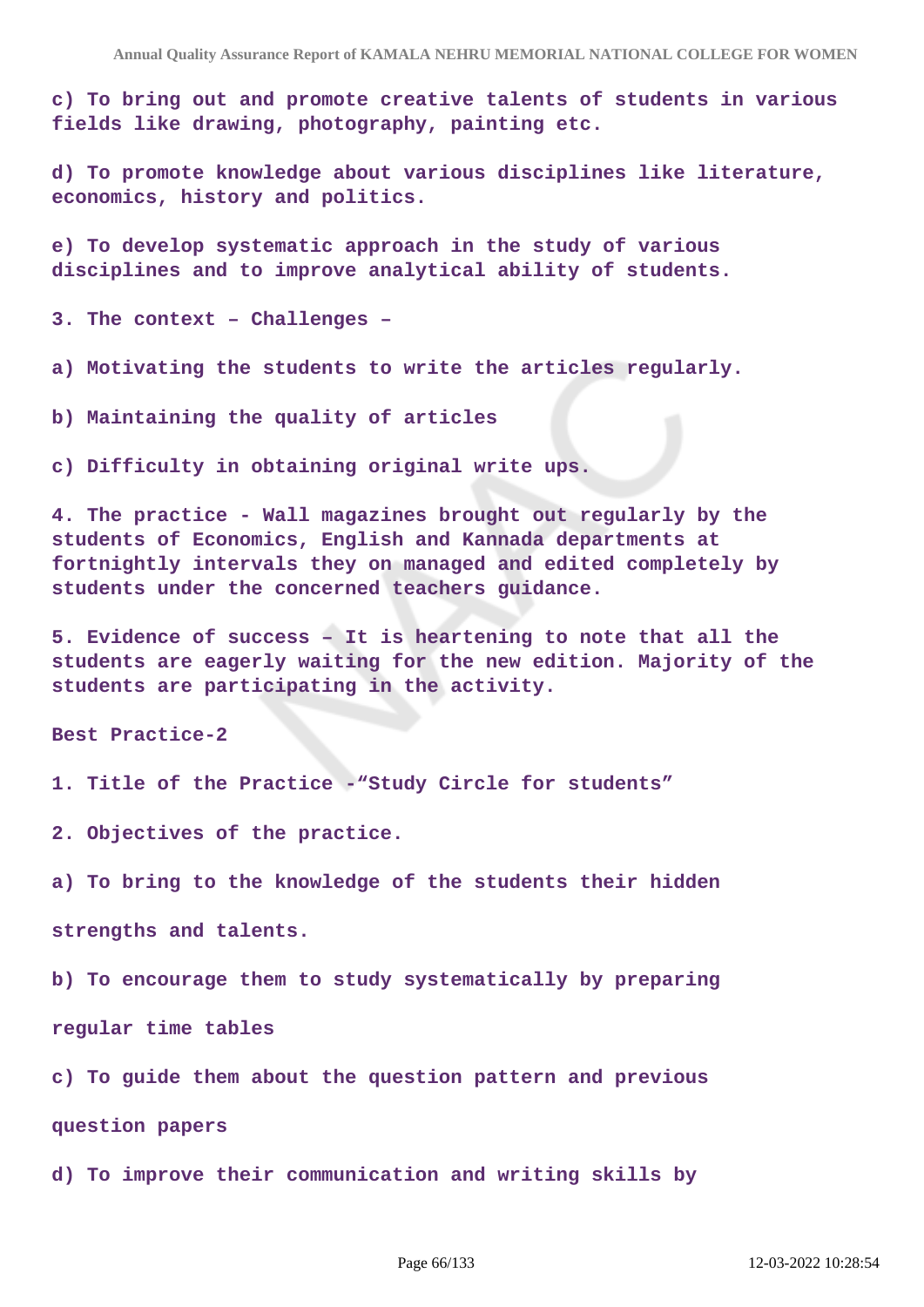**conducting seminars and group discussions.**

**e) Preparing them to attend for competitive examinations and**

#### **interviews**

**3. The context - Being unaware of the importance of the Study Circle, initially students were hesitant to join the circle. After knowing the benefits, slowly they began to participate actively. No major challenging issues came across.**

**4. The practice – Top ten students from each section of final year classes were selected. They were provided with additional books from library, extra classes, group discussions and previous question papers were discussed on regular basis**

**5. Evidence of success – Our results were constantly improving over the years. Many of them have secured ranks at University level examinations. Their communication and writing skills have been improved considerably. They used to attend the classes with sufficient preparations of topics to be discussed. All the above facts are indicative of the overall improvement in the performance of the students.**

| <b>File Description</b>                         | Documents        |
|-------------------------------------------------|------------------|
| Best practices in the Institutional<br>web site | View File        |
| Any other relevant information                  | <u>View File</u> |

#### **7.3 - Institutional Distinctiveness**

7.3.1 - Portray the performance of the Institution in one area distinctive to its priority and thrust within 200 words

**National Education Society is a registered body, established in 1946 by the freedom fighters and philanthropists of shimoga District. The selfless dedication, vision and concerns of these personalities found expression, especially, in the field of education.Their services and contribution in the field of education have earned them a formidable but a well-deserved reputation as educators par excellence.**

**"If you educate a boy, you educate an individual, but if you educate a girl, you educate a family".**

**True to this saying, Kamala Nehru College for Women was the first**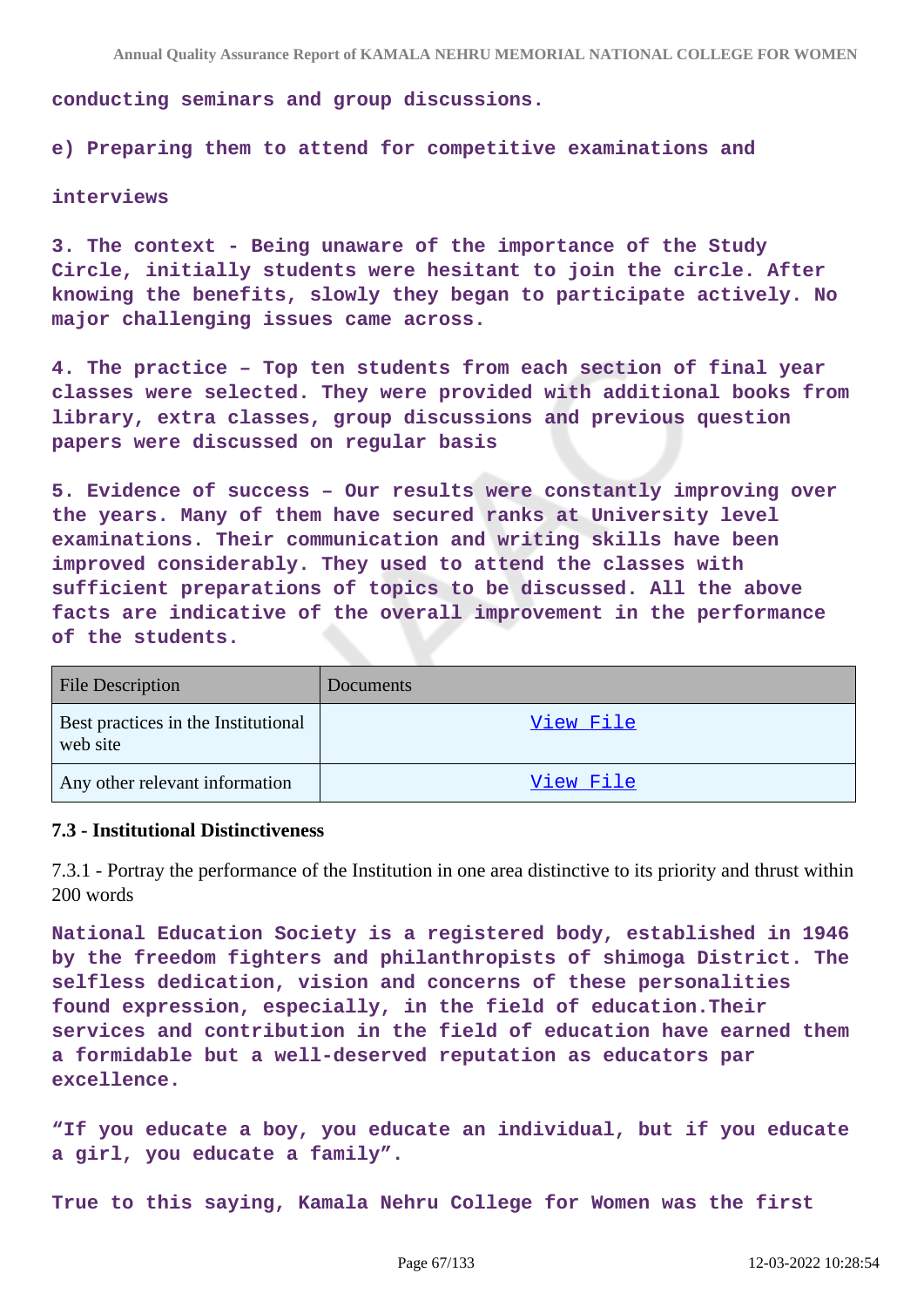**institution of its kind in the entire district at the degree level when it was established in 1965 and the college is affiliated to Kuvempu University.**

**With just 26 students in the beginning, the college has grown, today, to a total strength of about 1167 students.**

**The vision of the college is to provide need-based quality education to the girls of the society. Over the years, the college has evolved into one of the most proactive institutions in Karnataka. The college has been playing a valuable role in motivating the students to build their career and future life.**

**Academically, the college has been maintaining an excellent record; even in the co-curricular activities and sports, the college girls have been rewriting records. The college has been designing studentcentered unique programmes, interactive sessions with achievers, seminars and workshop for updating both learning and teaching skills.**

**We feel proud to inform you that Kamala Nehru Memorial College for Women is the first women's college in the District and one of the oldest Women's Colleges in the State. As far as the student strength is concerned, women of the city and the surrounding Taluks and Districts seek admission for their BA and B Com degrees. The reservation is maintained during the admission process. In addition to that girls from minority community and other backward class seek admission.**

**The programmes that we conduct create awareness about the gender issues.This awareness has certainly helped the beneficiaries to raise their voice about gender rights outside the college.The out going students are well equipped with the knowledge, awareness and motivation about gender issues.The University curriculum , humanities and literature, particularly havetopics related to gender issues and gender equity and equality. These topics are discussed in relation to the current trend in our Society.**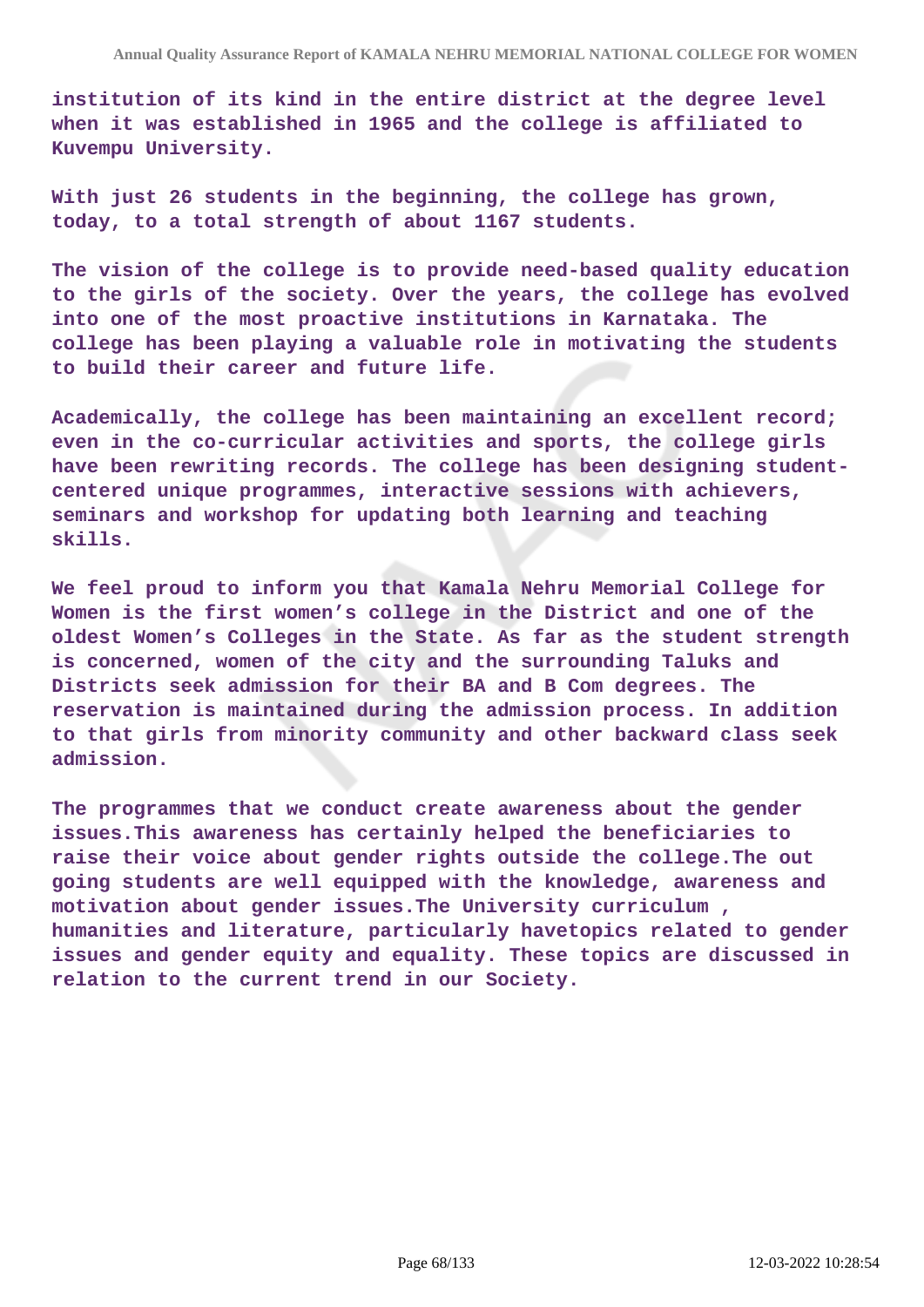# **Part B**

# **CURRICULAR ASPECTS**

# **1.1 - Curricular Planning and Implementation**

1.1.1 - The Institution ensures effective curriculum delivery through a well planned and documented process

**The institution follows curriculum and academic calendar prescribed by the Kuvempu University. The institution, however, represents itself in the curriculum development process through active faculty participation in the development of the affiliated university. The college continuously interacts with the Chairman, BOS's and Heads of related Departments of Kuvempu University. Many faculty members are the members of BOS who prepare the university curriculum. The institution also consults Academic experts, Alumni and prospective employers for improving the quality and updating the curriculum. The college develops action plans taking into account the objectives of the curriculum. The time table committee plans and ensures effective and timely implementation of the curriculum. In addition to the prescribed curriculum, several certificate, job oriented, skill enhancement programs are offered to the students. For example, Calligraphy, Basic Computer Applications, Spoken English Course, Tailoring and Fashion Designing Course, Study Tour, Internship etc,. In addition workshops, seminars and conferences are also organized to enrich the curriculum.**

### **Procedure followed**

- **The syllabus of the institutions is set by the Kuvempu University.**
- **Calendar of Events is prepared as per the Kuvempu University guidelines. Academic schedule and the action plan for the department is planned accordingly.**
- **Annual Calendar of events is prepared by the committee instituted for the said purpose.**
- **Academic calendar is prepared to fulfill the objectives of the curriculum delivery.**
- **Time-Table and Calendar of Events Committee of the college are in charge of Time table and Calendar of Events.**
- **Regular meetings of the committee to evaluate the effectiveness after each semester are conducted.**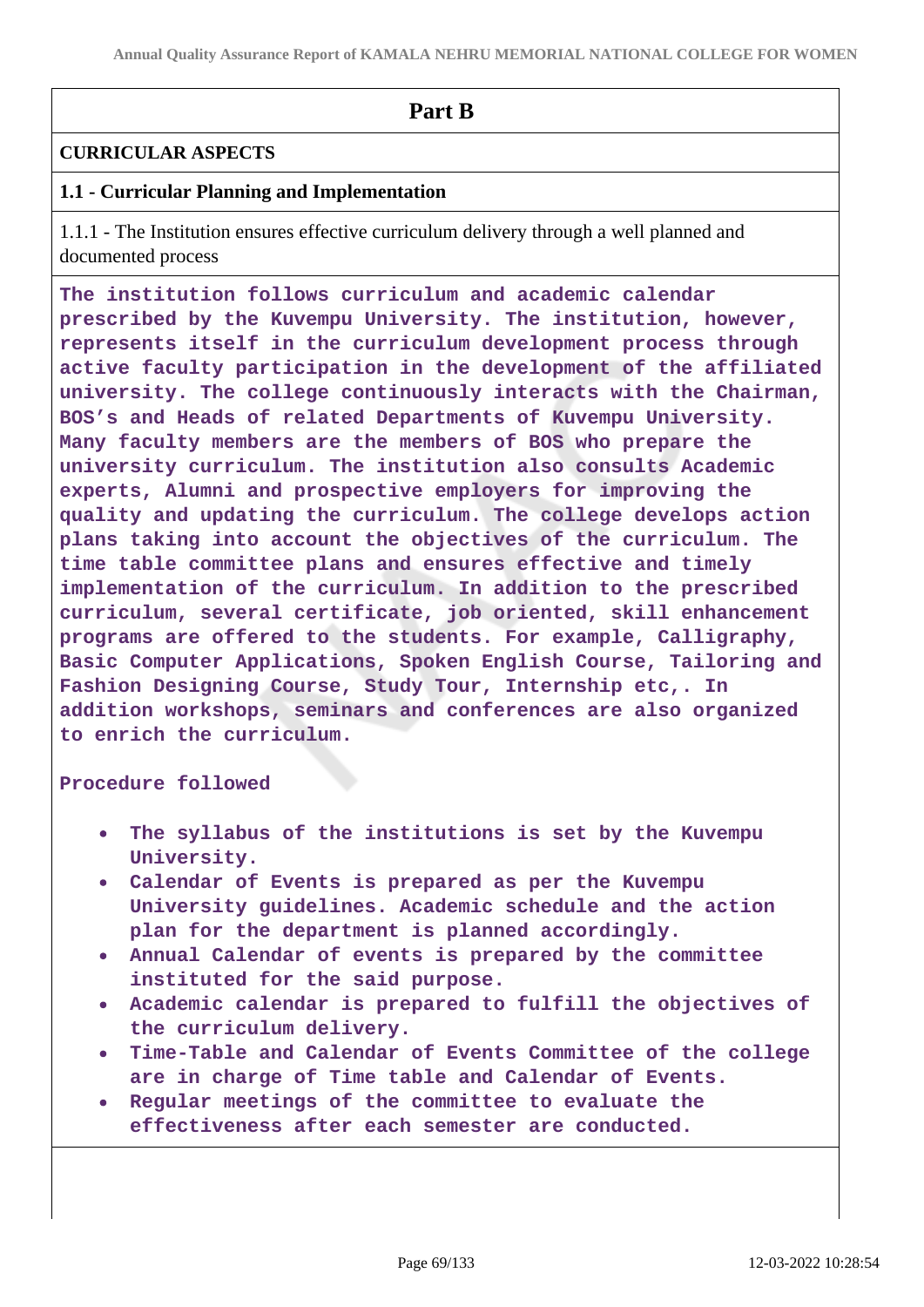| File Description                       | Documents        |
|----------------------------------------|------------------|
| Upload relevant supporting<br>document | No File Uploaded |
| Link for Additional information        | Nil              |

1.1.2 - The institution adheres to the academic calendar including for the conduct of Continuous Internal Evaluation (CIE)

**The institute has a well-defined academic calendar. The academic calendar shows the beginning and end of each semester stating various activities to be conducted. The internal evaluation schedule and the tentative schedule of external evaluation are also included. The academic calendar helps as a source of information for students, faculty, staff, and other stakeholders of the institute. It encompasses all the processes of the institute such as, the student selection, administrative, academic, curricular and co-curricular activities.**

**Academic calendar lays down a very strong foundation for the academic delivery. It further propagates the Institute's Vision and Mission. Preparation of the Academic calendar begins well before the commencement of the academic year. The Academic calendar is designed in line with the Kuvempu University's Academic calendar which takes into consideration the holidays and vacation.**

**The academic committee ensures the strict implementation of the academic calendar by monitoring activities.**

| <b>File Description</b>                                                                                                                                                                                                                                                                                                             | Documents                                                    |
|-------------------------------------------------------------------------------------------------------------------------------------------------------------------------------------------------------------------------------------------------------------------------------------------------------------------------------------|--------------------------------------------------------------|
| Upload relevant supporting<br>documents                                                                                                                                                                                                                                                                                             | View File                                                    |
| Link for Additional information                                                                                                                                                                                                                                                                                                     | https://www.knmnc.edu.in/IQAC/Academic cal<br>endar 2020.pdf |
| 1.1.3 - Teachers of the Institution participate<br>in following activities related to curriculum<br>development and assessment of the affiliating<br>University and/are represented on the<br>following academic bodies during the year.<br><b>Academic council/BoS of Affiliating</b><br>University Setting of question papers for | B. Any 3 of the above                                        |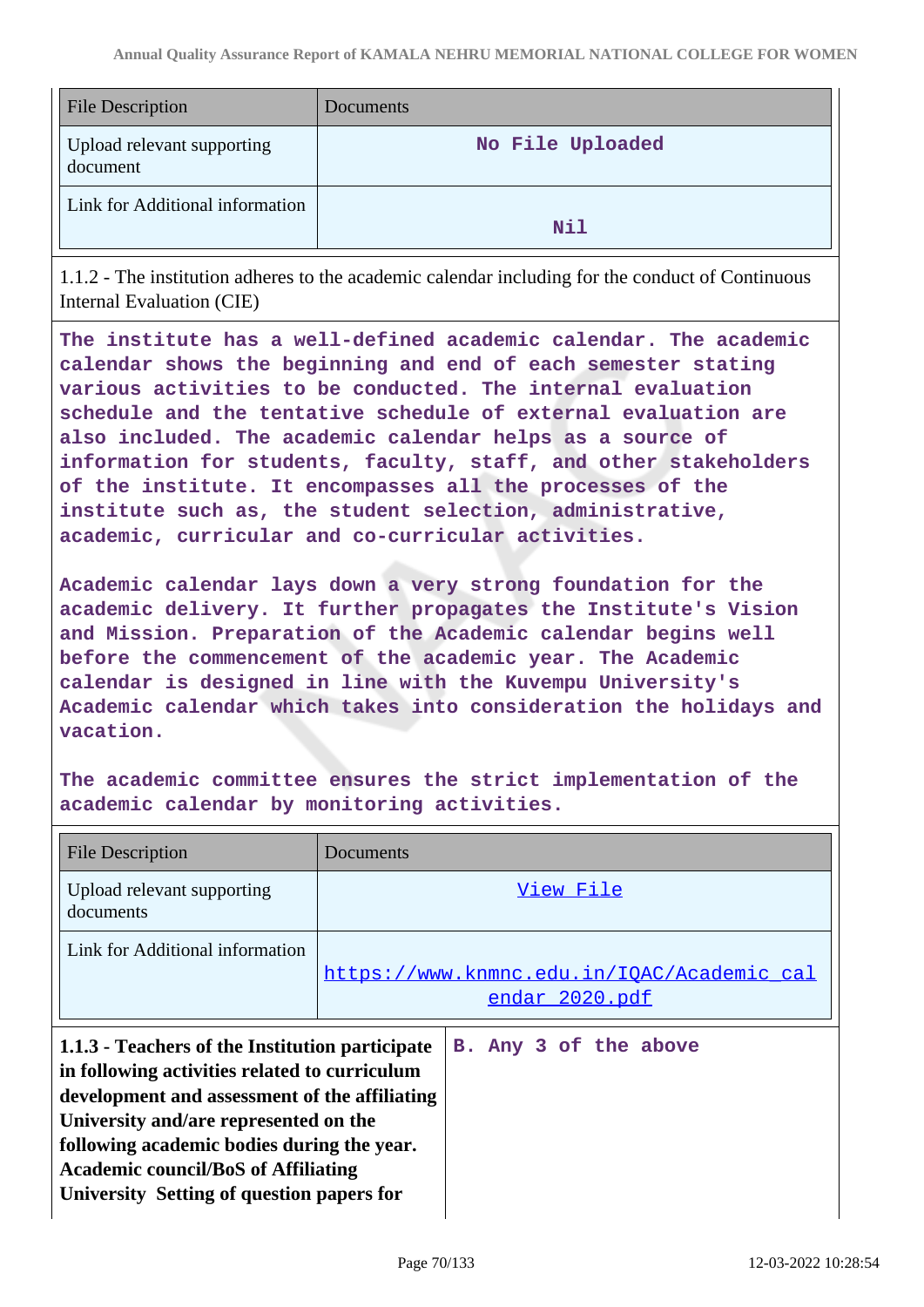# **UG/PG programs Design and Development of Curriculum for Add on/ certificate/ Diploma Courses Assessment /evaluation process of the affiliating University**

| <b>File Description</b>                                                                                         | Documents        |
|-----------------------------------------------------------------------------------------------------------------|------------------|
| Details of participation of<br>teachers in various<br>bodies/activities provided as a<br>response to the metric | View File        |
| Any additional information                                                                                      | No File Uploaded |

# **1.2 - Academic Flexibility**

**1.2.1 - Number of Programmes in which Choice Based Credit System (CBCS)/ elective course system has been implemented**

# **1.2.1.1 - Number of Programmes in which CBCS/ Elective course system implemented**

**0**

| <b>File Description</b>                                    | Documents        |
|------------------------------------------------------------|------------------|
| Any additional information                                 | No File Uploaded |
| Minutes of relevant Academic<br>Council/BOS meetings       | No File Uploaded |
| Institutional data in prescribed<br>format (Data Template) | No File Uploaded |

# **1.2.2 - Number of Add on /Certificate programs offered during the year**

# **1.2.2.1 - How many Add on /Certificate programs are added during the year. Data requirement for year: (As per Data Template)**

**0**

| <b>File Description</b>                                                       | Documents        |
|-------------------------------------------------------------------------------|------------------|
| Any additional information                                                    | No File Uploaded |
| Brochure or any other<br>document relating to Add on<br>/Certificate programs | No File Uploaded |
| List of Add on /Certificate<br>programs (Data Template)                       | No File Uploaded |

# **1.2.3 - Number of students enrolled in Certificate/ Add-on programs as against the total**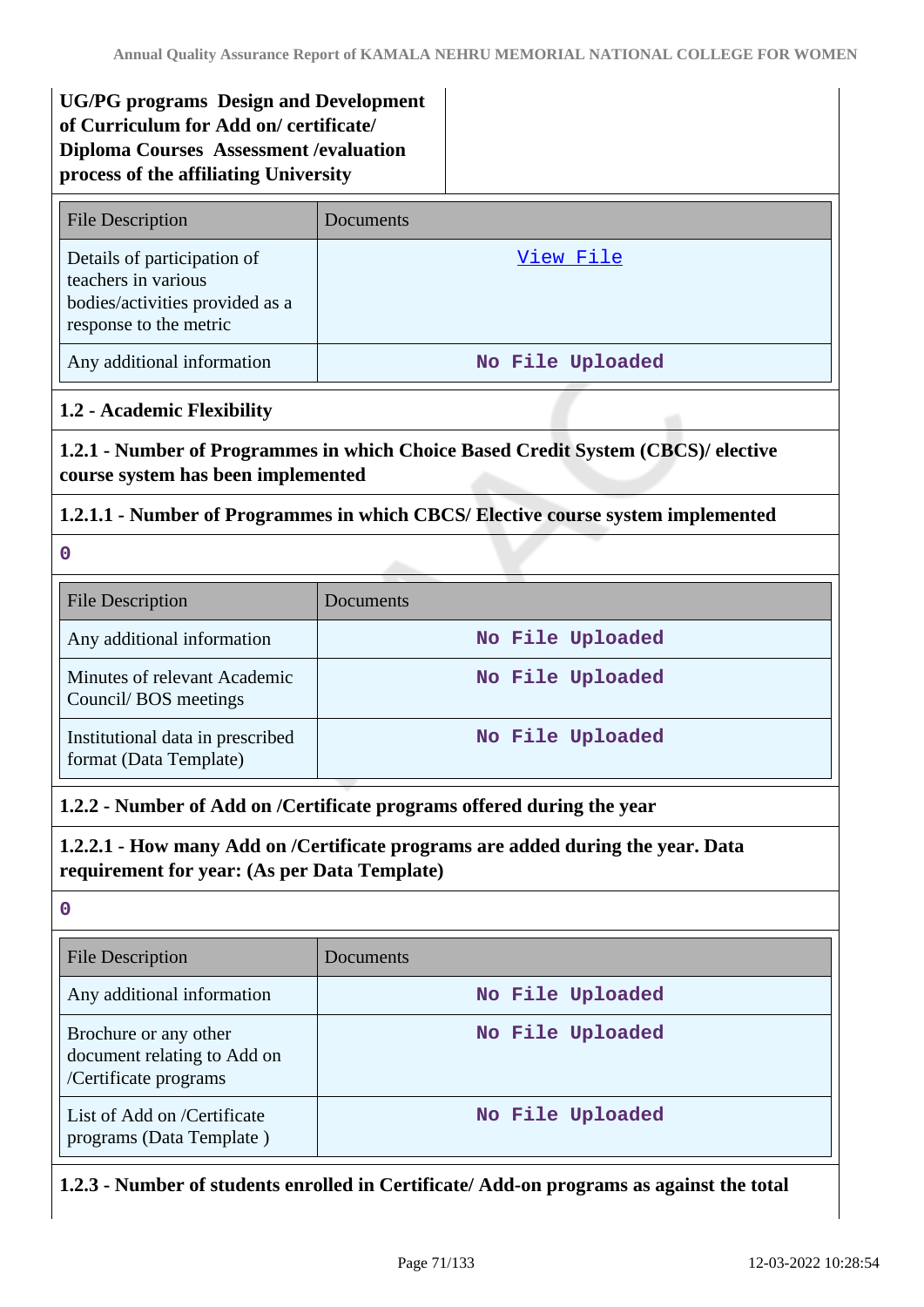### **number of students during the year**

### **0**

**1.2.3.1 - Number of students enrolled in subject related Certificate or Add-on programs during the year**

### **0**

| <b>File Description</b>                                                                   | <b>Documents</b> |
|-------------------------------------------------------------------------------------------|------------------|
| Any additional information                                                                | No File Uploaded |
| Details of the students enrolled<br>in Subjects related to<br>certificate/Add-on programs | No File Uploaded |

### **1.3 - Curriculum Enrichment**

1.3.1 - Institution integrates crosscutting issues relevant to Professional Ethics, Gender, Human Values, Environment and Sustainability into the Curriculum

**Gender Equality :** 

**Gender equality and equal opportunity for women are necessary in the institution. As our institute is a women's college, every activity and program of the curriculum of the institute provides ampleopportunity for the development of the girl students and the female staff. For maintaining the equality among the staff and students women empowerment Cell and Anti Ragging Cell are active. These committees take utmost care and provide support to girl students and the female staff. Meetings are conducted on regular basis and issues are discussed to find solutions for creating a better environment for the women. Seminars for women empowerment are also conducted which include teaching self-defence techniques.**

**Environmental Awareness :**

**Environment awareness is inculcated tostudents. Environment study is a part of the curriculum of the institution. Environment day is celebrated with enthusiasm. NSS students along with other college students participate in sapling plantation, making of seed balls and cleanliness programmes. Institute has declared college campus as "Plastic Free Zone" and we have very well planned "waste management system". Induction of Rainwater harvest, installation of Pipe compost, Solar lamp, use of LED Bulbs and Green Audit are being done. Swachch Bharath Programme**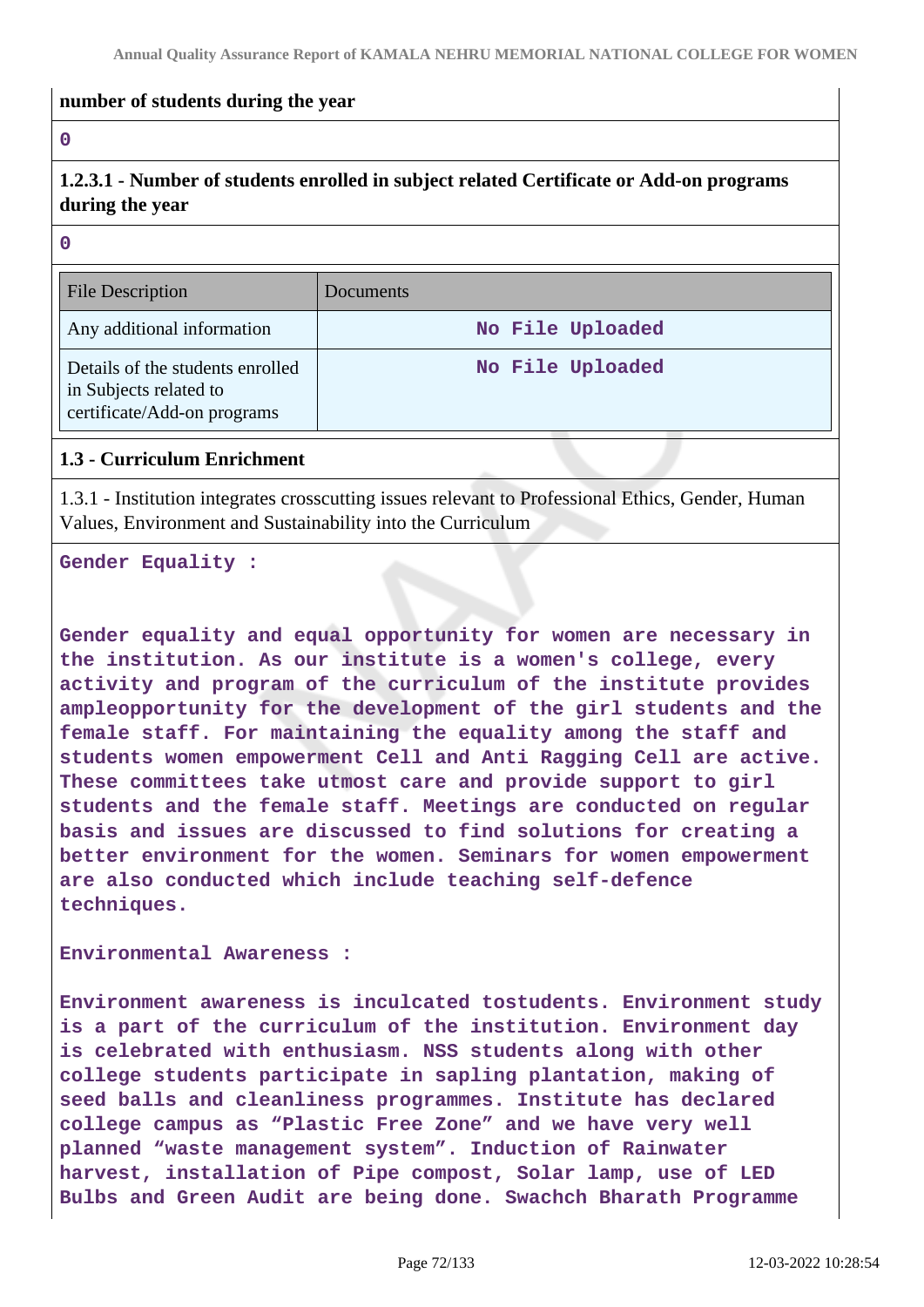**and community services show our concern in this regard. We make our students well aware of preserving the environment.**

#### **Human Rights :**

**Human rights are the basic rights enjoyed by all. We make sure that no violation of human rights takes place in our institute. We celebrate 10th December as 'Human Rights Day' to spread awareness of Human Rights and motivate everyone to make the proper use of basic rights.**

**Professional ethics :**

**Professional ethics are taught to students as part of their holistic development. Importance of group work and imbibing leadership is being taught.**

**Moral and ethical values :**

**Moral and ethical values are integral part of education . Our teachers put their best efforts to groom students and make them responsible citizens. We celebrate days of National importance which imbibe the higher values amongthe students. Independence day, Republic day, Gandhi jayanthi, Teachers' Day, Voters Awareness, Constitutional Day , International Yoga Day, World Environment Day, Youth Day and International Womens' Day are observed.**

| <b>File Description</b>                                                                                                                                                   | Documents        |
|---------------------------------------------------------------------------------------------------------------------------------------------------------------------------|------------------|
| Any additional information                                                                                                                                                | No File Uploaded |
| Upload the list and description<br>of courses which address the<br>Professional Ethics, Gender,<br>Human Values, Environment<br>and Sustainability into the<br>Curriculum | View File        |

**1.3.2 - Number of courses that include experiential learning through project work/field work/internship during the year**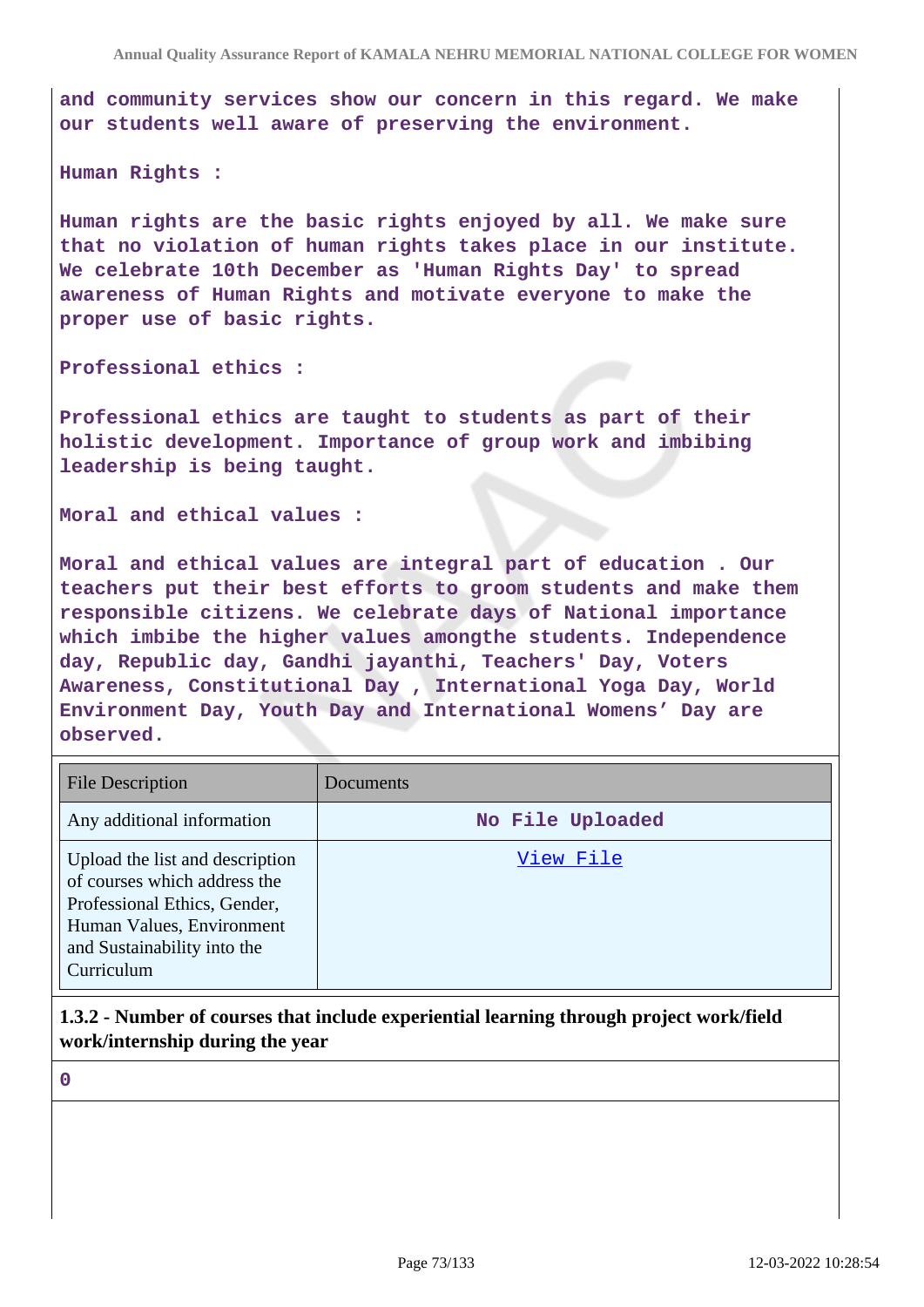| <b>File Description</b>                                                                                                     | Documents        |
|-----------------------------------------------------------------------------------------------------------------------------|------------------|
| Any additional information                                                                                                  | No File Uploaded |
| Programme / Curriculum/<br>Syllabus of the courses                                                                          | No File Uploaded |
| Minutes of the Boards of<br>Studies/Academic Council<br>meetings with approvals for<br>these courses                        | No File Uploaded |
| MoU's with relevant<br>organizations for these courses,<br>if any                                                           | No File Uploaded |
| Number of courses that include<br>experiential learning through<br>project work/field<br>work/internship (Data<br>Template) | No File Uploaded |

# **1.3.3 - Number of students undertaking project work/field work/ internships**

**0**

| <b>File Description</b>                                                                                             | <b>Documents</b> |
|---------------------------------------------------------------------------------------------------------------------|------------------|
| Any additional information                                                                                          | No File Uploaded |
| List of programmes and number<br>of students undertaking project<br>work/field work//internships<br>(Data Template) | No File Uploaded |

# **1.4 - Feedback System**

| 1.4.1 - Institution obtains feedback on the     |  |  | E. None of the above |  |
|-------------------------------------------------|--|--|----------------------|--|
| syllabus and its transaction at the institution |  |  |                      |  |
| from the following stakeholders Students        |  |  |                      |  |
| <b>Teachers Employers Alumni</b>                |  |  |                      |  |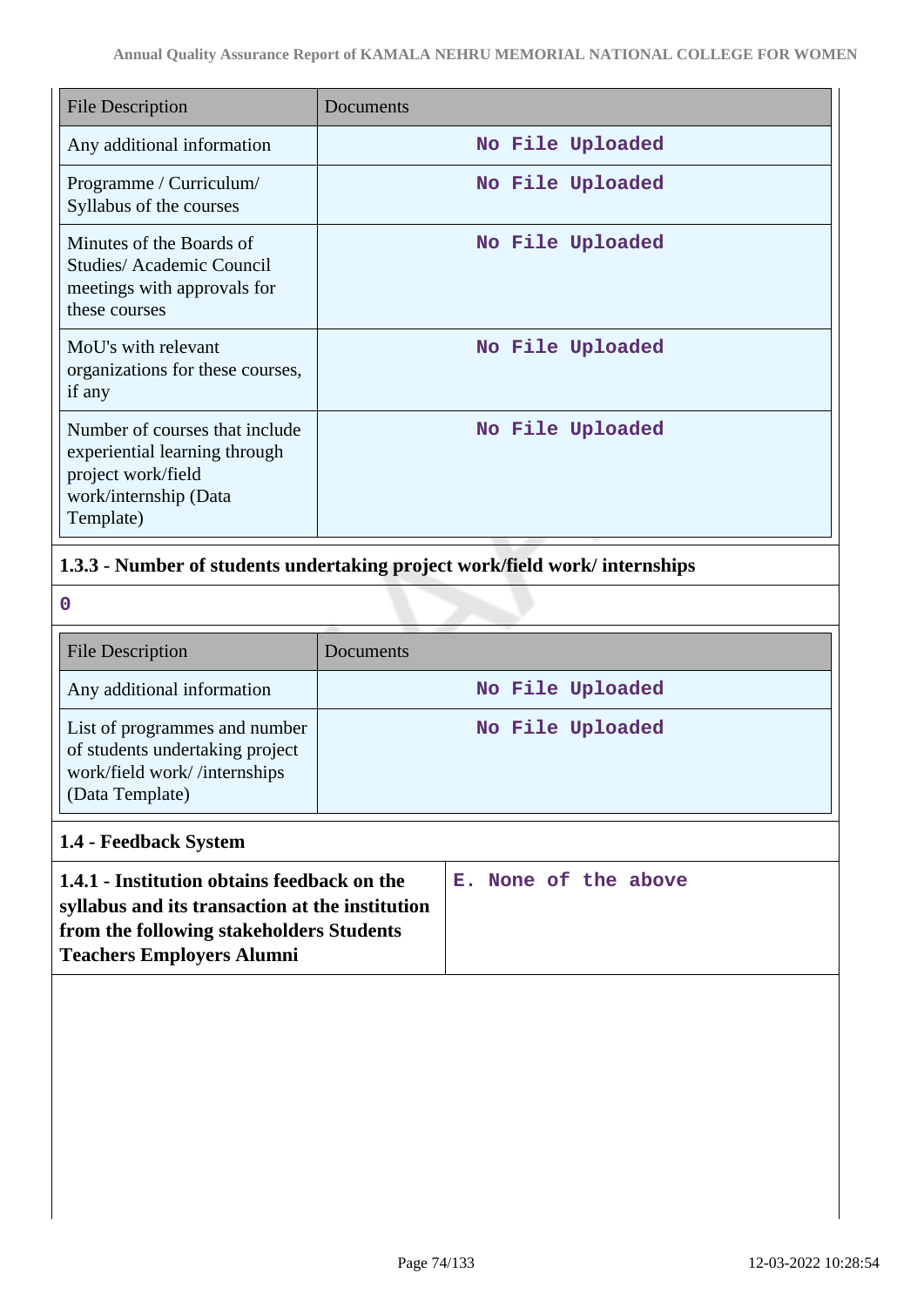| <b>File Description</b>                                                                                                                                                                                   | Documents                                                                                 |  |  |  |
|-----------------------------------------------------------------------------------------------------------------------------------------------------------------------------------------------------------|-------------------------------------------------------------------------------------------|--|--|--|
| URL for stakeholder feedback<br>report                                                                                                                                                                    | No File Uploaded                                                                          |  |  |  |
| Action taken report of the<br>Institution on feedback report as<br>stated in the minutes of the<br>Governing Council, Syndicate,<br>Board of Management (Upload)                                          | No File Uploaded                                                                          |  |  |  |
| Any additional<br>information(Upload)                                                                                                                                                                     | No File Uploaded                                                                          |  |  |  |
| Feedback not collected<br>1.4.2 - Feedback process of the Institution<br>Е.<br>may be classified as follows                                                                                               |                                                                                           |  |  |  |
| <b>File Description</b>                                                                                                                                                                                   | Documents                                                                                 |  |  |  |
| Upload any additional<br>information                                                                                                                                                                      | No File Uploaded                                                                          |  |  |  |
| URL for feedback report                                                                                                                                                                                   | Nil                                                                                       |  |  |  |
| <b>TEACHING-LEARNING AND EVALUATION</b>                                                                                                                                                                   |                                                                                           |  |  |  |
| 2.1 - Student Enrollment and Profile                                                                                                                                                                      |                                                                                           |  |  |  |
|                                                                                                                                                                                                           | 2.1.1 - Enrolment Number Number of students admitted during the year                      |  |  |  |
| 2.1.1.1 - Number of sanctioned seats during the year                                                                                                                                                      |                                                                                           |  |  |  |
| 880                                                                                                                                                                                                       |                                                                                           |  |  |  |
| <b>File Description</b>                                                                                                                                                                                   | Documents                                                                                 |  |  |  |
| Any additional information                                                                                                                                                                                | <u>View File</u>                                                                          |  |  |  |
| Institutional data in prescribed<br>format                                                                                                                                                                | No File Uploaded                                                                          |  |  |  |
| 2.1.2 - Number of seats filled against seats reserved for various categories (SC, ST, OBC,<br>Divyangjan, etc. as per applicable reservation policy during the year (exclusive of<br>supernumerary seats) |                                                                                           |  |  |  |
|                                                                                                                                                                                                           | 2.1.2.1 - Number of actual students admitted from the reserved categories during the year |  |  |  |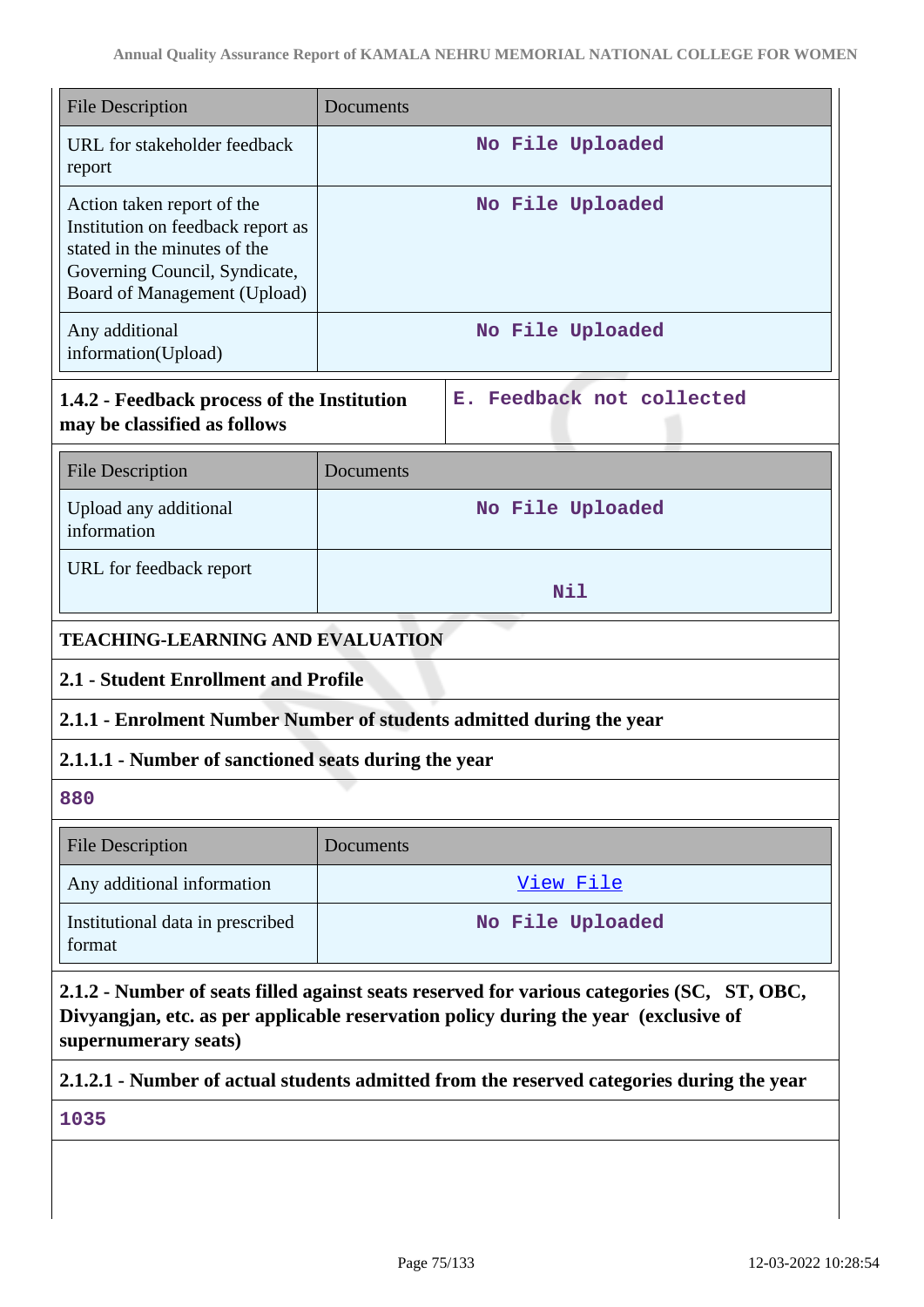| <b>File Description</b>                                          | Documents        |
|------------------------------------------------------------------|------------------|
| Any additional information                                       | No File Uploaded |
| Number of seats filled against<br>seats reserved (Data Template) | View File        |

### **2.2 - Catering to Student Diversity**

2.2.1 - The institution assesses the learning levels of the students and organizes special Programmes for advanced learners and slow learners

**To encourage meritorious students, we have a Student Study Circle (for fast learners). This group is formed of top 10 students from each section of final year. They are provided with additional books from library, extra classes, group discussions and previous year question papers were discussed on regular basis. As a result the college is getting more ranks and all rank holders are from Study Circle.**

**Extra classes are conducted for the slow learners after the regular class hours. Slow learners are also asked to attend the Bridge Course. Meritorious students are asked to guide the slow learners. Extra assignments and books from the department library are issued to slow learners.**

| <b>File Description</b>              | Documents |
|--------------------------------------|-----------|
| Link for additional Information      | Nil       |
| Upload any additional<br>information | View File |

### **2.2.2 - Student- Full time teacher ratio (Data for the latest completed academic year)**

| Number of Students | Number of Teachers |
|--------------------|--------------------|
| 1035               | די כי              |

| <b>File Description</b>    | <b>Documents</b> |
|----------------------------|------------------|
| Any additional information | View File        |

### **2.3 - Teaching- Learning Process**

2.3.1 - Student centric methods, such as experiential learning, participative learning and problem solving methodologies are used for enhancing learning experiences

**Experiential Learning:**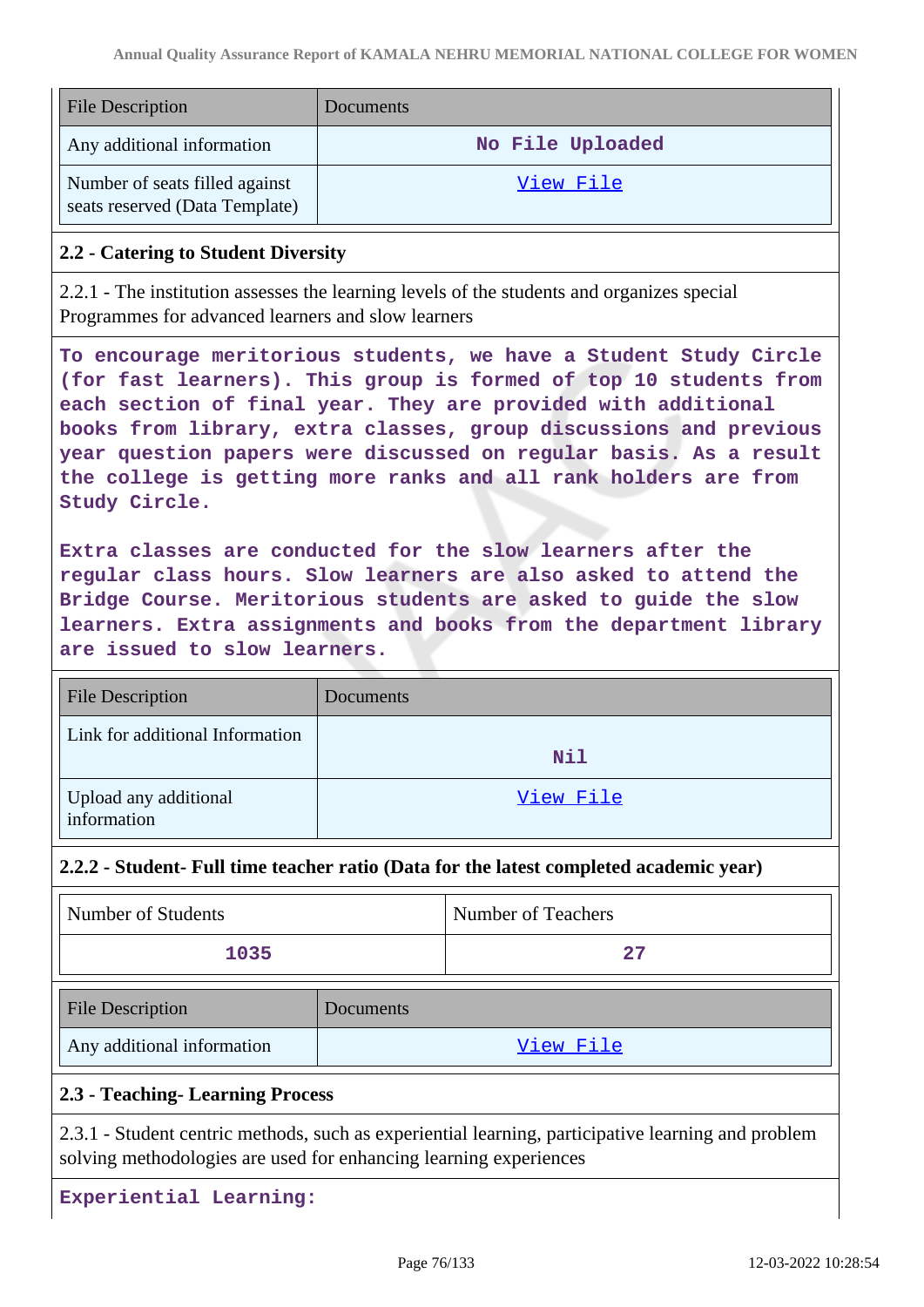- **The students have been active in organizing varied cocurricular activities to learn the vivid facets of the subjects they study. They also take part in various competitions and fests conducted by other colleges to expose them to innovative and creative approaches to learning.**
- **Experts from various walks of life and achievers are invited to share their experiences and to guide the students. Eminent from art, literature, theatre, commerce, politics, films are invited to address the students on various occasions.**
- **Students are given assignments, asked to collect data, visit related work areas etc. to widen their knowledge and experience. This kind of firsthand experience helps the students to interact with their peers effectively. It also helps them to realize the crux of a situation.**
- **Students are taken to educational excursions and industrial visits. Text based theatre performances are done every year both in English and Kannada. Text based film screening enhances their understanding of the text. Students are also asked to make PPT Presentation on the topics which are prescribed in the syllabus.**
- **Senior students are also given opportunities to teach their juniors in the class room. This student - teacher concept gives them abundant academic inputs.**

**Participative Learning:-**

- **Students are made into groups of 5-6 to prepare notes on the prescribed syllabus. Each group is given a topic and they work together to collect the information. They refer books, consult teachers and browse the net to prepare notes. They learn that the teaching is not one sided and they too have a role to play. This group activity helps them to interact with each other and to share the notes and information with other groups.**
- **The college follows the academic curriculum prescribed by the University. The curriculum encourages the student centered learning approaches which include usage of ICT, field surveys, seminars, group discussions, competitions, add on courses, stage performances etc.,**

**Problem Solving Methodologies:-**

**Regular assignments, class seminars, objective type questionnaire, extra classes etc., held regularly keep the**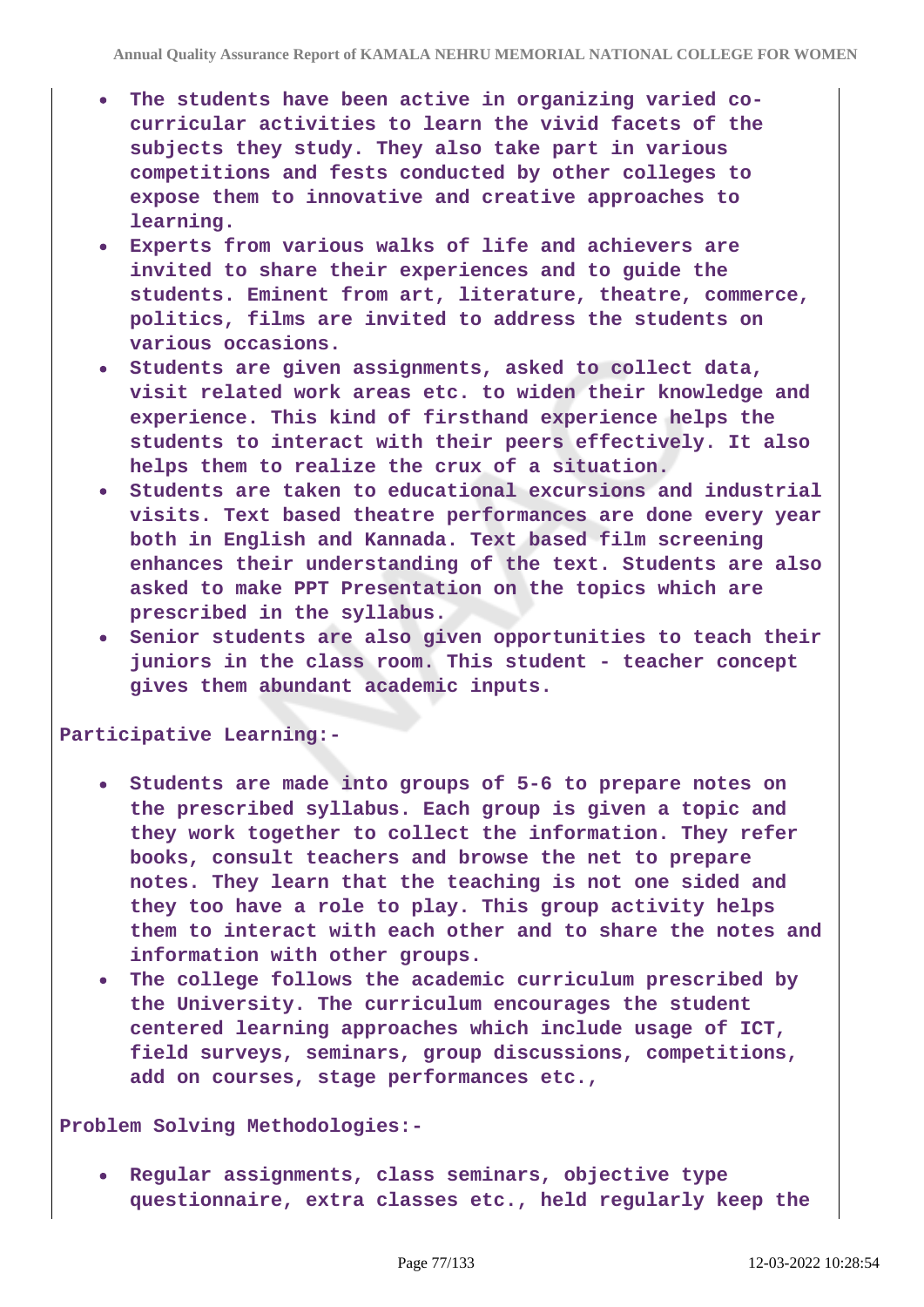**students lively and competitive.**

- **Special lectures / demonstration buildup their confidence and widen their capabilities.**
- **The academic calendar in issued by the University and the orientation programme at the beginning of the academic year clear many doubts and confusions. As a result they are aware of the upcoming events and keep themselves ready.**
- **The syllabus is prepared by the BOS appointed by the university and they revise and update the syllabus. Teachers get ready with the lesson plans and required notes. The daily progress is recorded in the work dairy and is verified by the principal.**

| <b>File Description</b>              | Documents        |
|--------------------------------------|------------------|
| Upload any additional<br>information | No File Uploaded |
| Link for additional information      | Nil              |

2.3.2 - Teachers use ICT enabled tools for effective teaching-learning process. Write description in maximum of 200 words

**The college is equipped with three rooms for ICT presentations. Teachers take the students to these ICT equipped class rooms and make presentation. These presentations often carry statistics, descriptions and video clippings. The presentations are made clear with description by the teachers.**

- **· Number of classrooms with LCD facilities : 03**
- **· Number of classrooms with Wi-Fi/LAN facilities : 02**
- **· Number of smart classrooms : 03**
- **· Number of classrooms with LMS facilities : -**
- **· Number of seminar halls with ICT facilities : 01**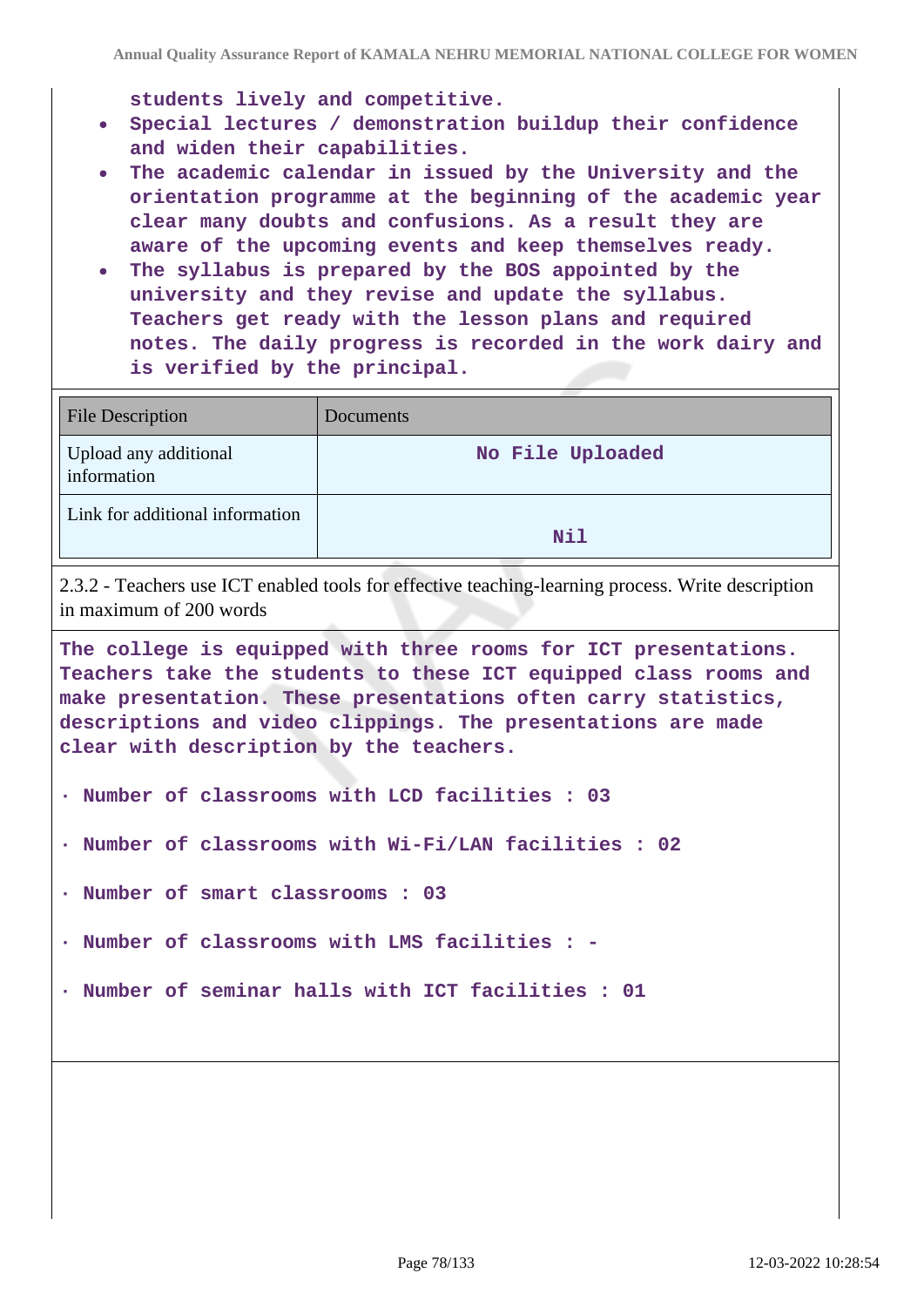| <b>File Description</b>                                                                                     | Documents  |
|-------------------------------------------------------------------------------------------------------------|------------|
| Upload any additional<br>information                                                                        | View File  |
| Provide link for webpage<br>describing the ICT enabled<br>tools for effective teaching-<br>learning process | <b>Nil</b> |

# **2.3.3 - Ratio of mentor to students for academic and other related issues (Data for the latest completed academic year )**

# **2.3.3.1 - Number of mentors**

| ×                        |        |  |
|--------------------------|--------|--|
| ×<br>۰,                  |        |  |
| $\overline{\phantom{a}}$ | $\sim$ |  |

| <b>File Description</b>                                                   | Documents        |
|---------------------------------------------------------------------------|------------------|
| Upload, number of students<br>enrolled and full time teachers<br>on roll. | View File        |
| Circulars pertaining to<br>assigning mentors to mentees                   | No File Uploaded |
| mentor/mentee ratio                                                       | No File Uploaded |

# **2.4 - Teacher Profile and Quality**

# **2.4.1 - Number of full time teachers against sanctioned posts during the year**

**11**

| <b>File Description</b>                                                   | Documents        |
|---------------------------------------------------------------------------|------------------|
| Full time teachers and<br>sanctioned posts for year (Data<br>Template)    | No File Uploaded |
| Any additional information                                                | View File        |
| List of the faculty members<br>authenticated by the Head of<br><b>HEI</b> | No File Uploaded |

**2.4.2 - Number of full time teachers with Ph. D. / D.M. / M.Ch. /D.N.B Superspeciality / D.Sc. / D.Litt. during the year (consider only highest degree for count)**

**2.4.2.1 - Number of full time teachers with Ph. D. / D.M. / M.Ch. /D.N.C Superspeciality / D.Sc. / D.Litt. during the year**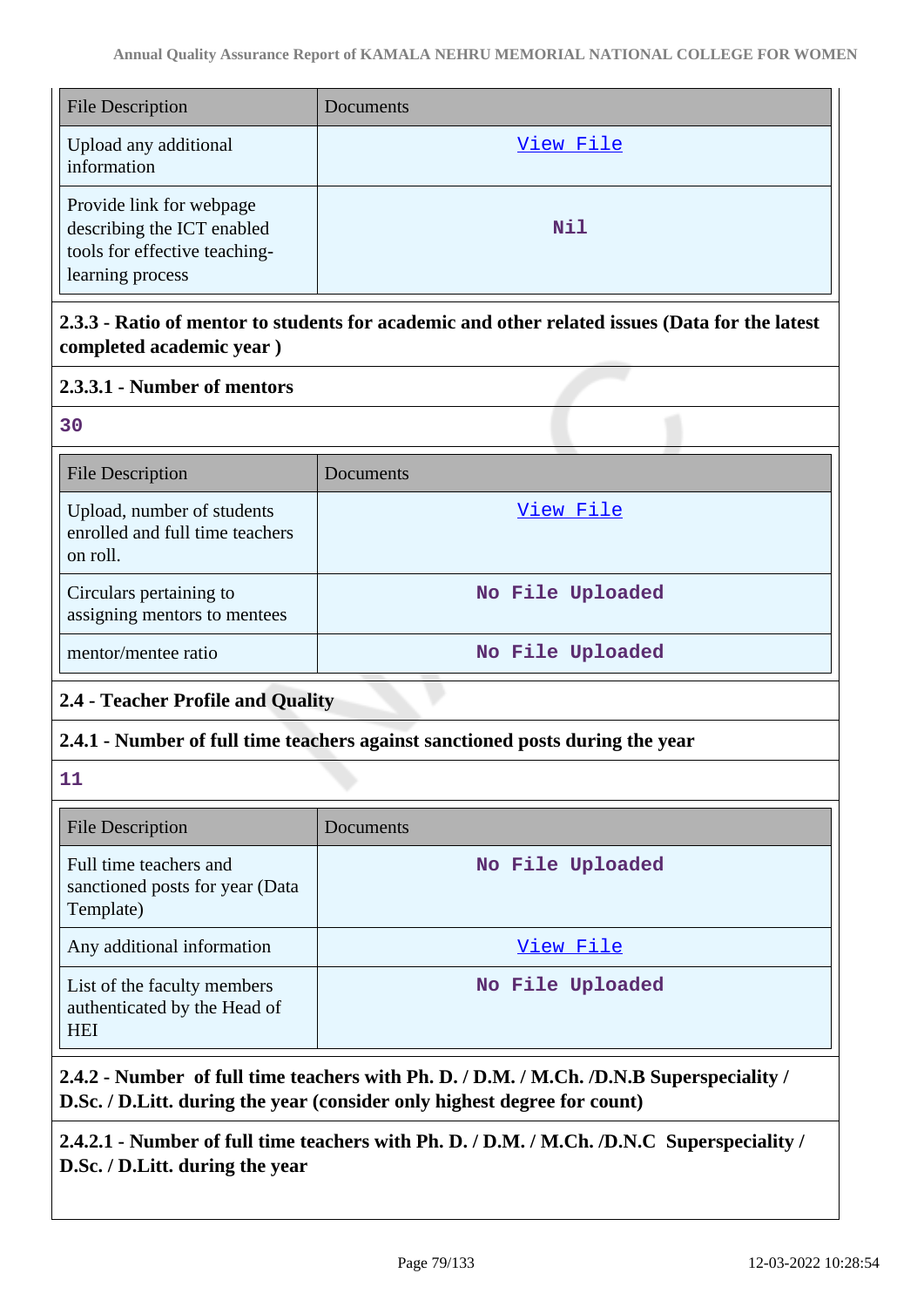| $\mathbf 0$                                                                                                                                                                      |                  |
|----------------------------------------------------------------------------------------------------------------------------------------------------------------------------------|------------------|
| <b>File Description</b>                                                                                                                                                          | Documents        |
| Any additional information                                                                                                                                                       | No File Uploaded |
| List of number of full time<br>teachers with Ph. D. / D.M. /<br>M.Ch./ D.N.B Super specialty /<br>D.Sc. / D.Litt. and number of<br>full time teachers for year(Data<br>Template) | No File Uploaded |

**2.4.3 - Number of years of teaching experience of full time teachers in the same institution (Data for the latest completed academic year)**

#### **2.4.3.1 - Total experience of full-time teachers**

**05**

| <b>File Description</b>                                                                                 | Documents        |
|---------------------------------------------------------------------------------------------------------|------------------|
| Any additional information                                                                              | No File Uploaded |
| List of Teachers including their<br>PAN, designation, dept. and<br>experience details(Data<br>Template) | View File        |

### **2.5 - Evaluation Process and Reforms**

2.5.1 - Mechanism of internal assessment is transparent and robust in terms of frequency and mode. Write description within 200 words.

**Mechanism of Internal Assessment (IA) is quite transparent.**

**The college follows the parameters set by the Kuvempu University in all subjects. The process of IA is made clear to all students during the orientation programme. An IA test committee is formed every year which looks after conducting the IA tests. Two IA tests are conducted, answer scripts are corrected and marks are awarded. Students write answers in the answer booklets supplied by the University. Each paper is thoroughly evaluated by the teachers and the valued answer booklets are given to students to go through their answer and marks awarded. Any mistake pointed out by the student in the valuation is corrected. Average marks of the two tests are displayed on the notice board and the students are asked to notice the marks and to intimate the concerned teachers/office staff if they find any mistake. Absentees with genuine reasons (like medical, participation in**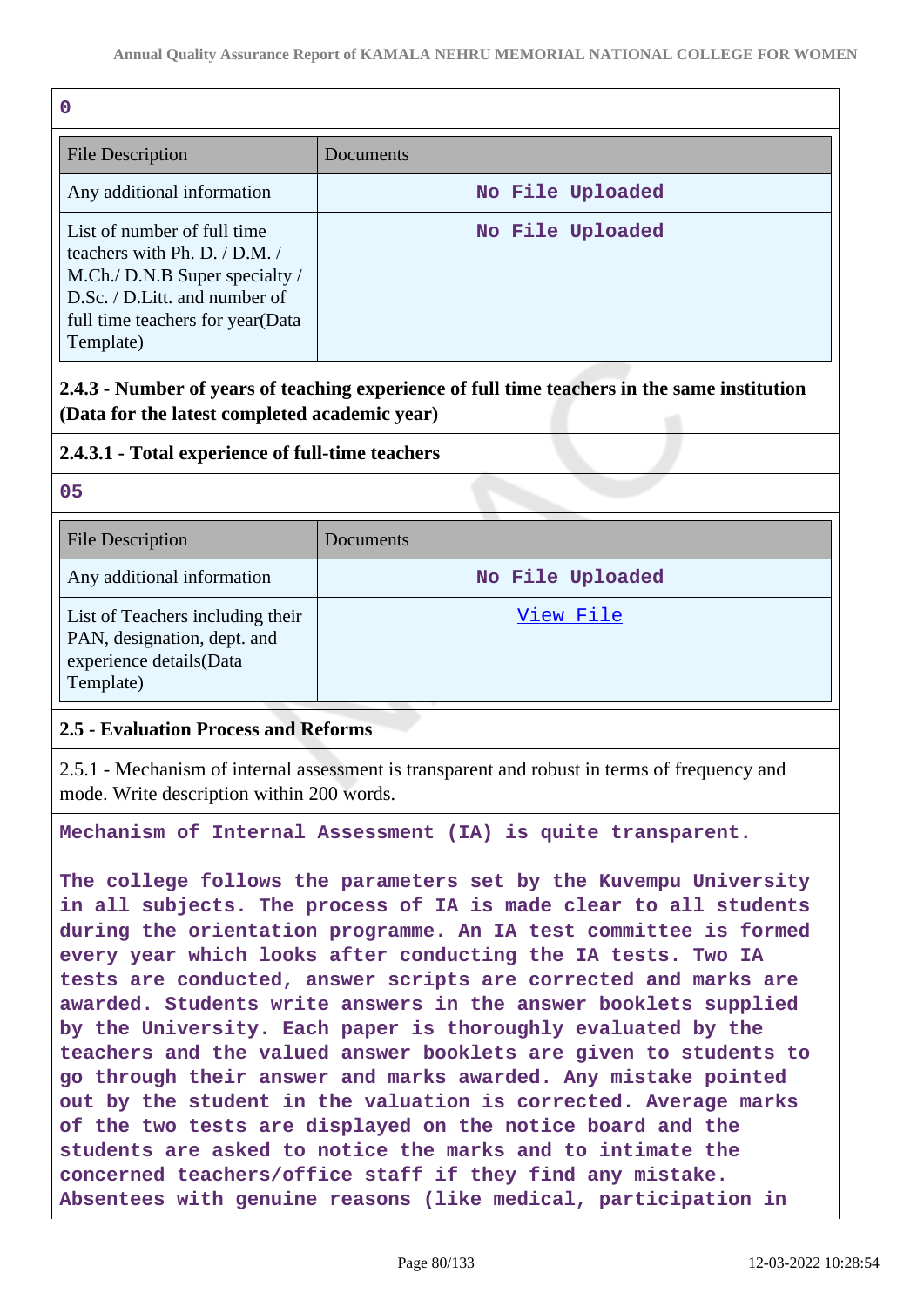**sports/cultural competitions) are given one more opportunity to write the IA test.**

**The IA test committee announces the test time table well in advance. In subjects like Economics, Sociology, English and Commerce IA marks are also awarded for assignments, submission of workbooks and skill development records. This is done as per the University orders.**

| <b>File Description</b>         | <b>Documents</b> |
|---------------------------------|------------------|
| Any additional information      | View File        |
| Link for additional information | Nil              |

2.5.2 - Mechanism to deal with internal examination related grievances is transparent, time- bound and efficient

**The evaluation branch of the university sends a draft copy of the exam time table well in advance. Any grievance like clash of dates and subjects received by the students is communicated to the concerned authorities and set right the grievance.**

**Any information related to exams is displayed on the notice board. Change of dates or postponement of exams are communicated to students through SMS. There is a separate office establishment and personnel to look after the exam related activities. The exam committee in the college allots the exam duty to the staff and sees that the exams run smoothly. Sitting arrangements and invigilation duties are allotted as per the University guidelines. An external sitting observer and the visiting squads are appointed by the University to check any possible malpractice and to look after the hassle free and peaceful exam process.**

**IA Test Committee:-**

**The IA test committee conducts two IA tests in each semester and the third test is conducted for the absentees. The time table for the IA test is announced well in advance to give enough time for the students to get prepared. The IA test committee also acts as internal squad to check any possible malpractice. The evaluation work is quite transparent wherein the valued scripts are given to concerned students to verify the marks awarded. Any mistake in the valuation is brought to the notice of teacher and set right the mistakes.**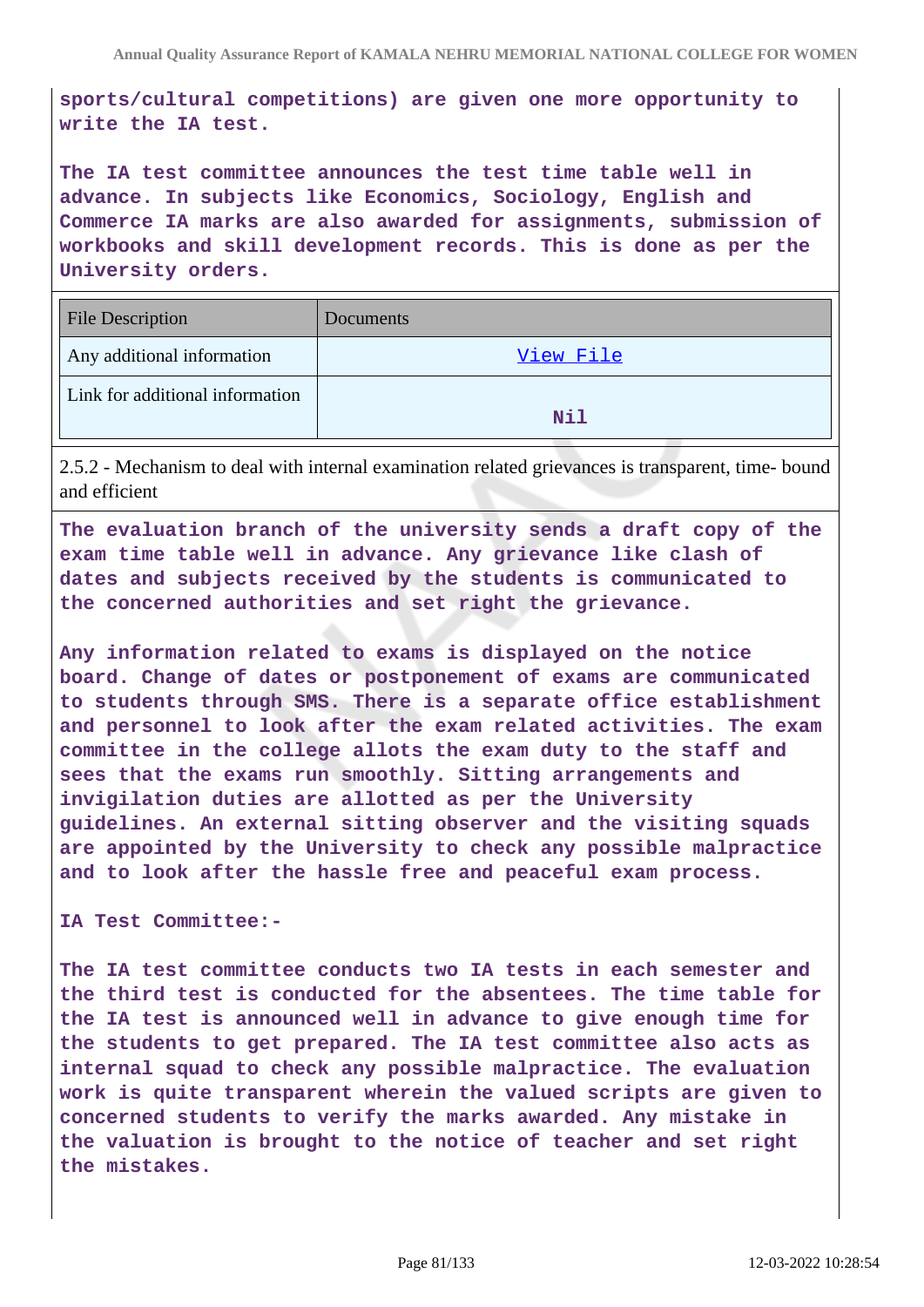**The IA tests are conducted with all seriousness, just like the University exam. Students of different subjects and streams are mixed in the sitting arrangement to avoid any possible malpractice.**

#### **University Exams:-**

**The University after the valuation process, announces the result through the website. Any discrepancy in the marks card is informed to the university and set right the discrepancies.**

**Subject and paper wise analysis of the results are made and copies are sent to the Management to bring to their notice. Any fall in the result percentage is brought to the notice of the concerned faculty. They in turn look into the problem and change the strategy to improve the results.**

| <b>File Description</b>         | <b>Documents</b> |
|---------------------------------|------------------|
| Any additional information      | View File        |
| Link for additional information | Nil              |

#### **2.6 - Student Performance and Learning Outcomes**

2.6.1 - Teachers and students are aware of the stated Programme and course outcomes of the Programmes offered by the institution.

**Course outcomes**

**These are the statements which helps the learner to understand the reason for persuing the course and help them to identify what they will be able to do at the end of the course. This aim at integrating the knowledge and skills which they acquire in a perticular unit of course. Further this kind of knowledge and skills help them to communicate their needs for comfort and trust relationships with other. They openly express their feeling and ideas in their interactions with others in society. The course enhanced employement opportunities and also inculcate the ethics among the learners.**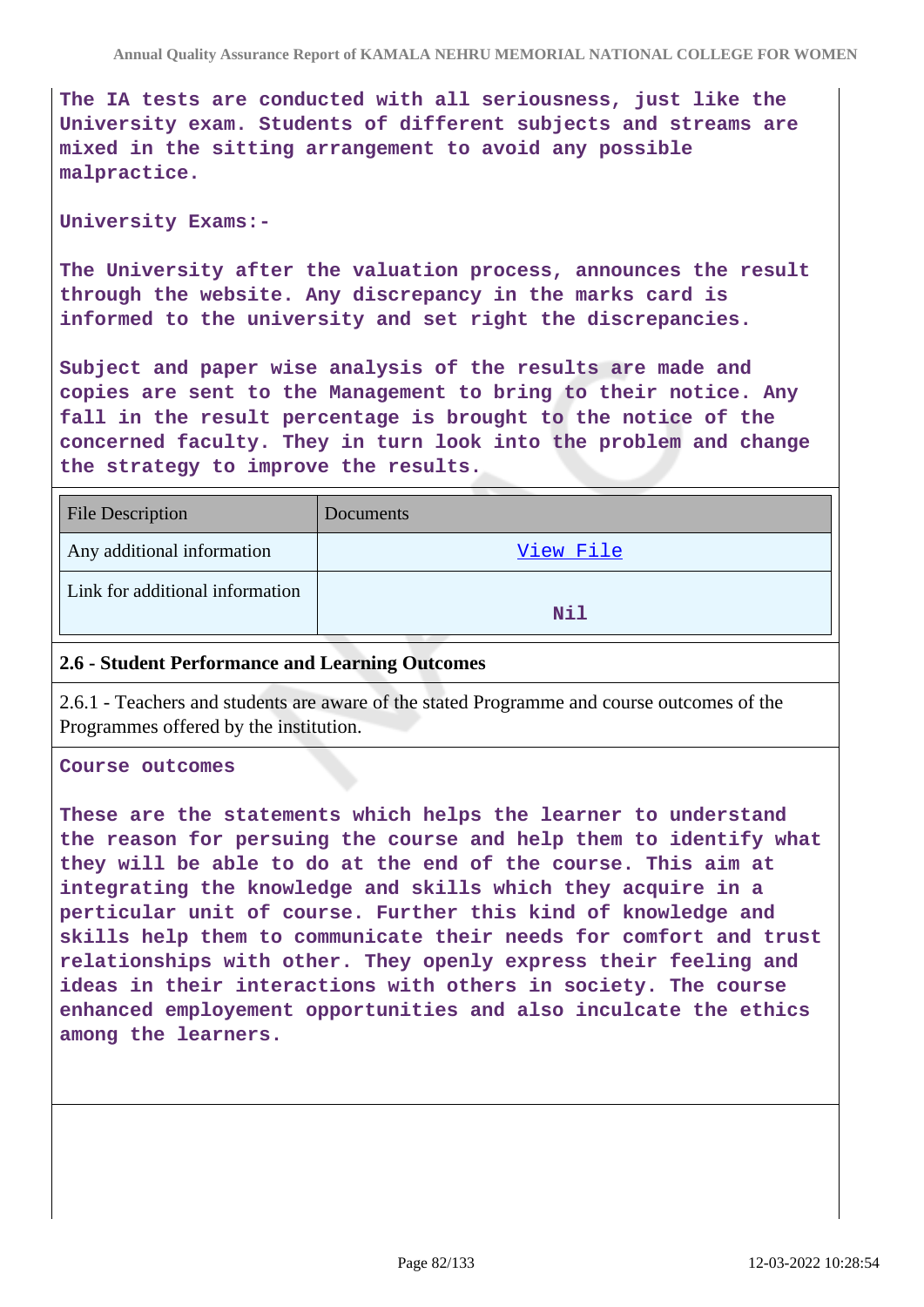| <b>File Description</b>                                 | Documents        |
|---------------------------------------------------------|------------------|
| Upload any additional<br>information                    | View File        |
| Paste link for Additional<br>information                | <b>Nil</b>       |
| Upload COs for all courses<br>(exemplars from Glossary) | No File Uploaded |

2.6.2 - Attainment of Programme outcomes and course outcomes are evaluated by the institution.

#### **NATIONAL SEVICE SCHEME**

**After the completion of NSS, the students will be able to**

- **1. Gain skills in mobilizing community participation.**
- **2. Acquire leadership qualities of democratic attitudes.**
- **3. Develop capacity to meet emergencies and natural disasters.**
- **4. Practice national integration and social harmony.**
- **5. Understand the community in which the students work.**
- **6. Understand themselves in relation to their community.**
- **7. Develop among themselves a sense of social and civic responsibility.**
- **8. Identify the needs and problems of the community and involve them in the solution of problems.**
- **9. Utilize their knowledge in finding practical solution to individual and community problems.**
- **10. Develop competence required for collective existence and sharing of responsibilities.**
- **11. Gain skills in mobilizing community participation.**
- **12. Acquire leadership qualities and democratic attitude.**
- **13. Develop capacity to meet emergencies and natural disasters.**
- **14. Practice national integration and social harmony.**

**Rovers and Rangers**

- **1. It helps in all round development of the personality of the youth.**
- **2. Inculcate the good manners and ideals of disciplined living.**
- **3. Consideration for Govt. Jobs (Awardees of Rajya Puraskar and Rasthrapathi Puraskar)**
- **4. Awarding marks as per the guidelines of University**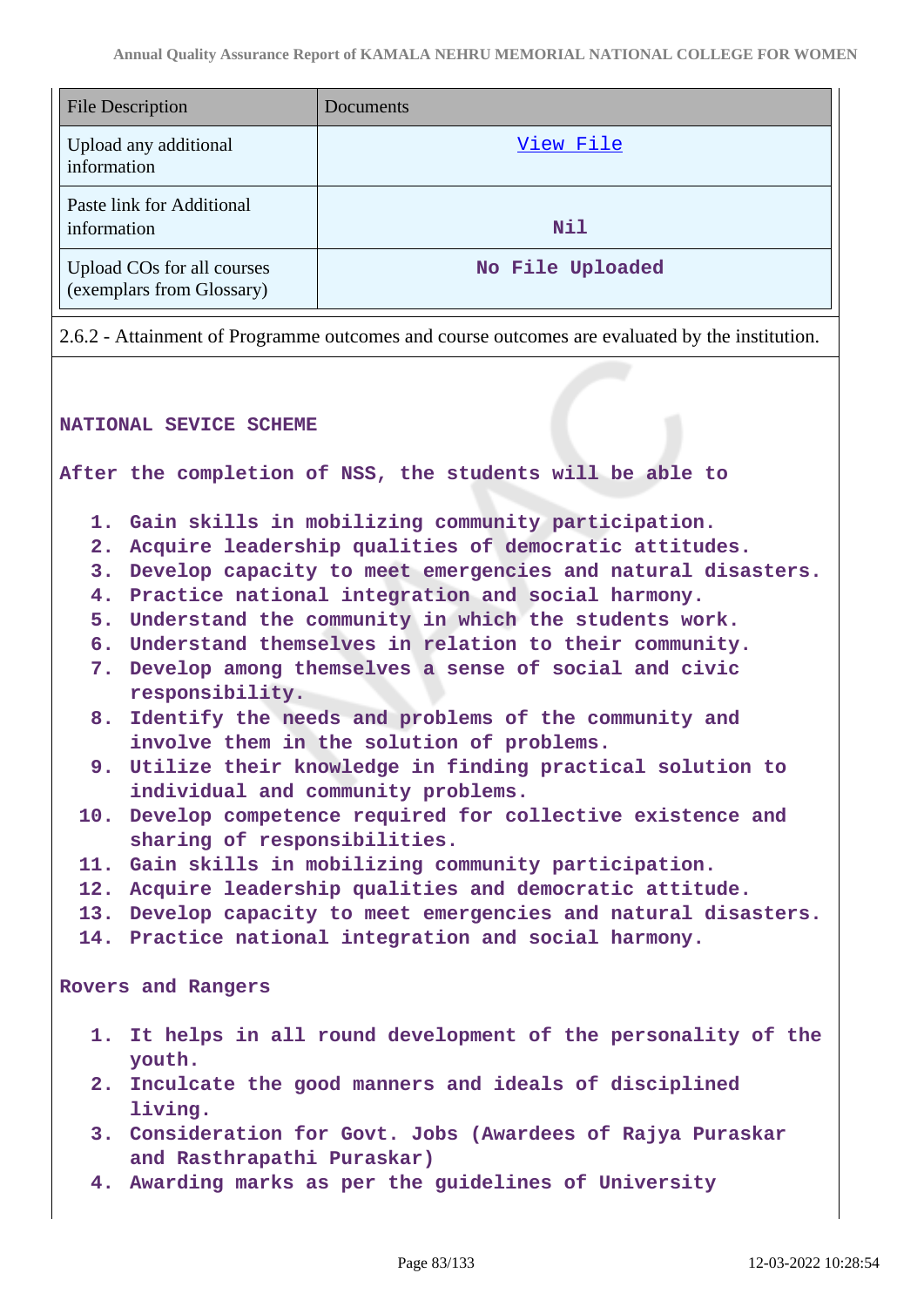- **5. It is a way of life based on the law and promise.**
- **6. Rovers/Rangers are going to be responsible citizens, in the near future.**
- **7. This Rovering/Rangering provides them a chance to take up the responsibility as a challenge with confidence through training in citizenship.**
- **8. Thus he/she develops his/her self into a man/woman, a responsible husband/wife, strong in character, healthy in body and alert in mind with an attitude of helpfulness to others, one Rover/Ranger may obtain Rastrapati award/Governor award basing on his/her performance.**

#### **RED CROSS**

- **1. Promoting a culture of non-violence and peace...**
- **2. Volunteers at the core of promoting non-violence and peace…**
- **3. Tackling sexual and gender-based violence…**
- **4. Preventing and mitigating violence (including child protection)**
- **5. Strengthening National Society capacities and ensuring sustained and relevant Red Cross and Red Crescent presence in communities:**
	- **Support National Societies to become more accountable and sustainable organizations.**
	- **Strengthen the identity, role and mandate of National Societies**
	- **Programmatic support of National Societies.**
- **Knowledge brokering and innovation within the IFRC.**
- **1. Ensuring effective International disaster management, including.**
- **Coordination of international disaster response**
- **Movement cooperation and coordination.**
- **1. Influencing others as leading strategic partners in humanitarian action and community resilience, including:**
- **Research, advocacy and communication**
- **Strategic and practical partnerships.**
- **1. Ensuring a strong IFRC that is effective, credible and accountable, including:**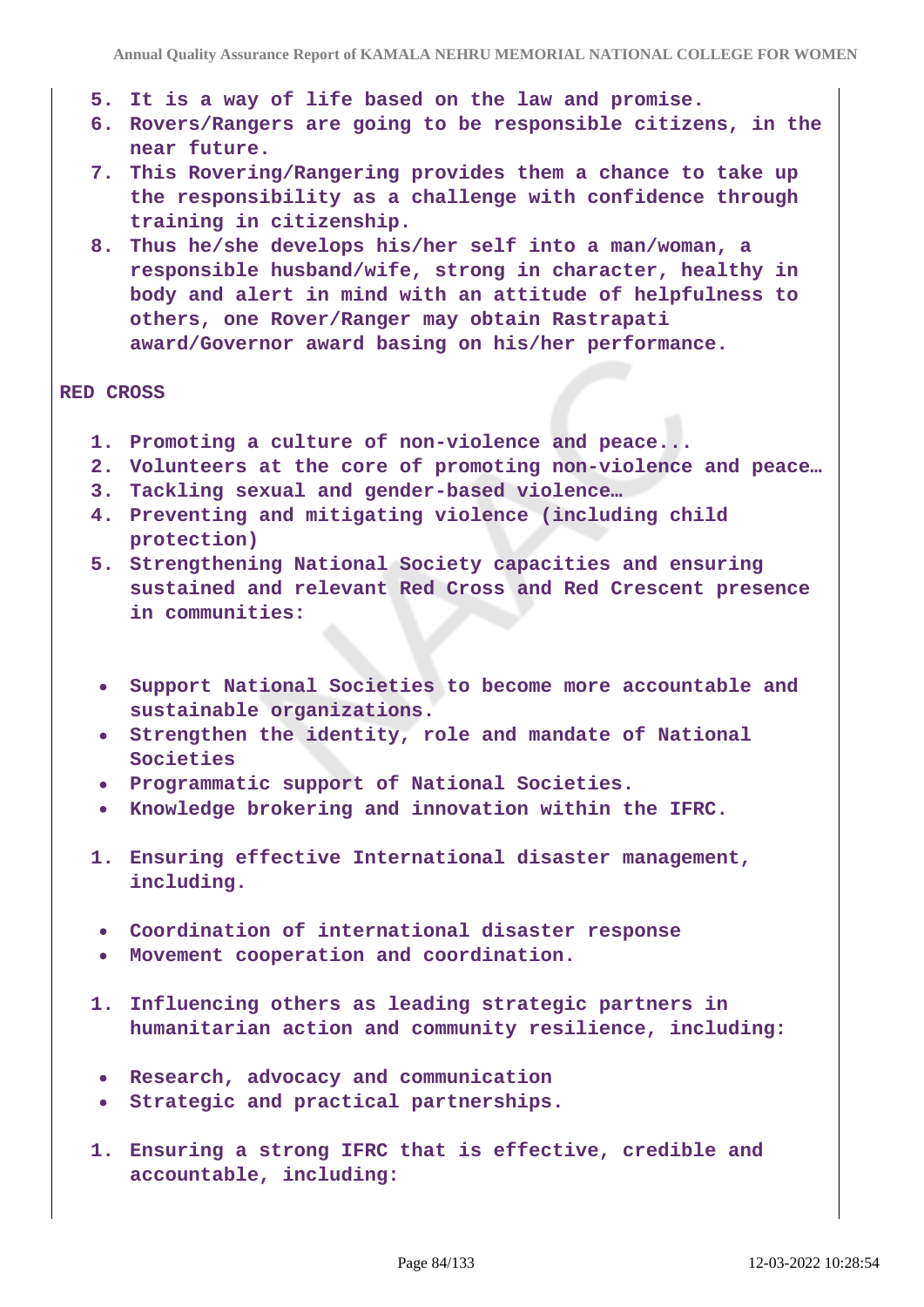**Annual Quality Assurance Report of KAMALA NEHRU MEMORIAL NATIONAL COLLEGE FOR WOMEN**

- **A credible and effective IFRC**
- **Support provided to govermance**

#### **Electoral literacy club**

- **1. Electoral Literacy Club is a platform to engage school students through interesting activities and hands-on experience to sensitize them on their electoral rights.**
- **2. Familiarize them with the electoral process of registration and voting.**
- **3. Activities and Games are designed to stimulate and motivate students provoking them to think and ask questions.**
- **4. Through ELC, Election Commission of India, aims at strengthening the culture of electoral participation among young and future voters.**
- **5. Students after they gain the right to vote will be able to exercise their power of castking their vote rightfully**

**Human rights committee**

- **1. The Cell focuses not only to the matters of human rights but also about the rights of children, women, elderly and differently abled.**
- **2. The Human Rights Day reminds students about those rights that are still being violated and cannot be taken for granted.**
- **3. Strengthening of respect for human rights and fundamental freedoms.**
- **4. Educating students about equality and human rights compowers students with learning they can use far beyond the classroom**
- **5. In fact they will take it out into the school corridors and playground, into their homes and beyond into the wider community.**
- **6. The respect and tolerance it teaches will help you and your students to create a healthier, happier, fairer school culture, and could lead to reductions in buollying and other negative behavior, and improvements in attainment and aspirations.**

**These are all essential outcomes that support the Government strong focus on improving pupil behavior and safety, tacking bullying and helping pupils achieve.**

**INNOVATION CLUB**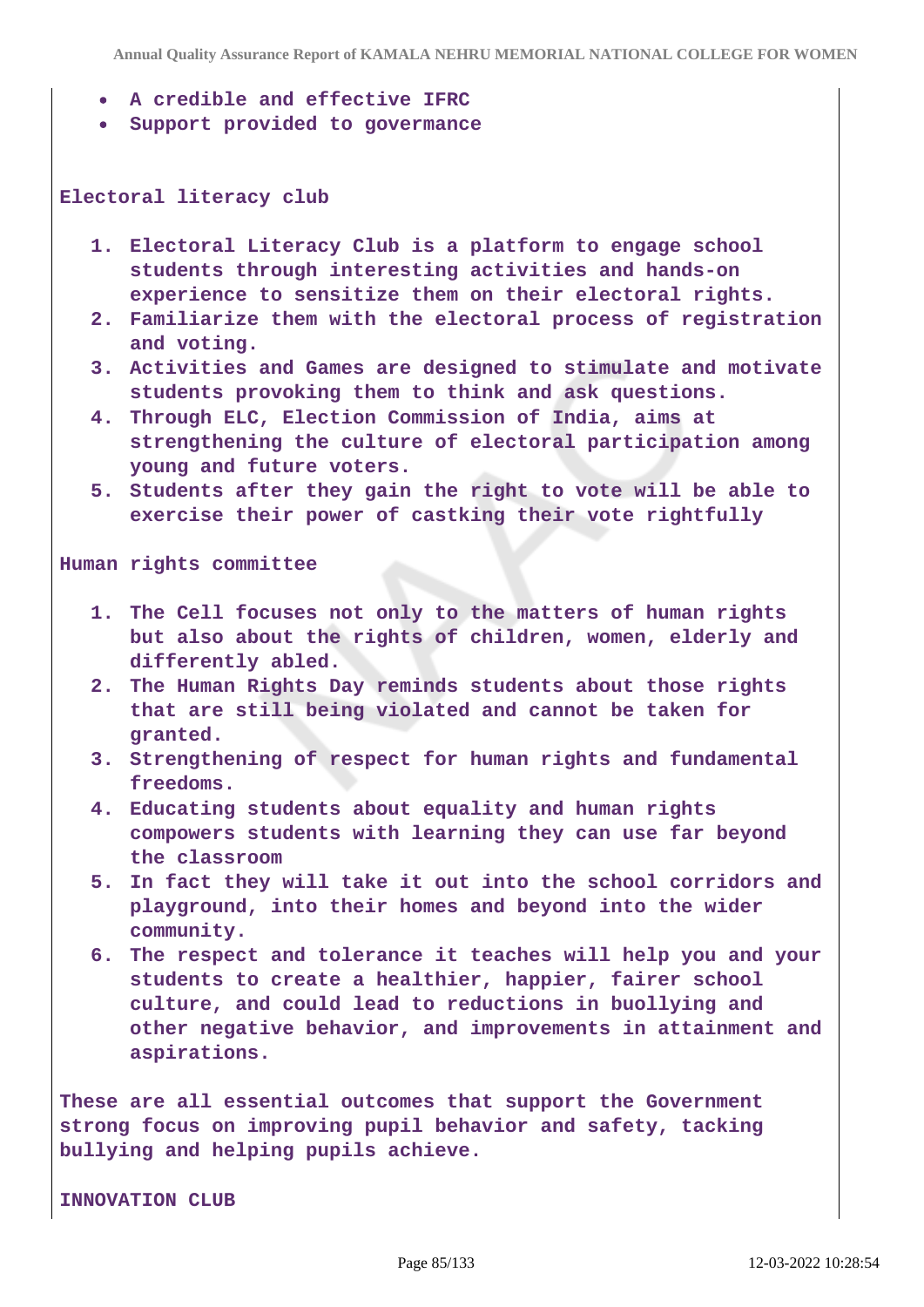- **1. Innovation club would help to engage students in innovative and creative activities apart from providing opportunities for hands on activities.**
- **2. The innovation club reates awareness, educate, nurture and inculcate a culture of innovation amongst students and to enable them to generate new ideas and become more innovative.**
- **3. The club inculcates the following skills in the students.**

**Creativity and Innovation**

**Critical Thinking**

**Decision Making**

**Ethical Leadership**

**Presentation Skills**

**Entrepreneurial Capacity**

| <b>File Description</b>                  | Documents |
|------------------------------------------|-----------|
| Upload any additional<br>information     | View File |
| Paste link for Additional<br>information | Nil       |

**2.6.3 - Pass percentage of Students during the year**

**2.6.3.1 - Total number of final year students who passed the university examination during the year**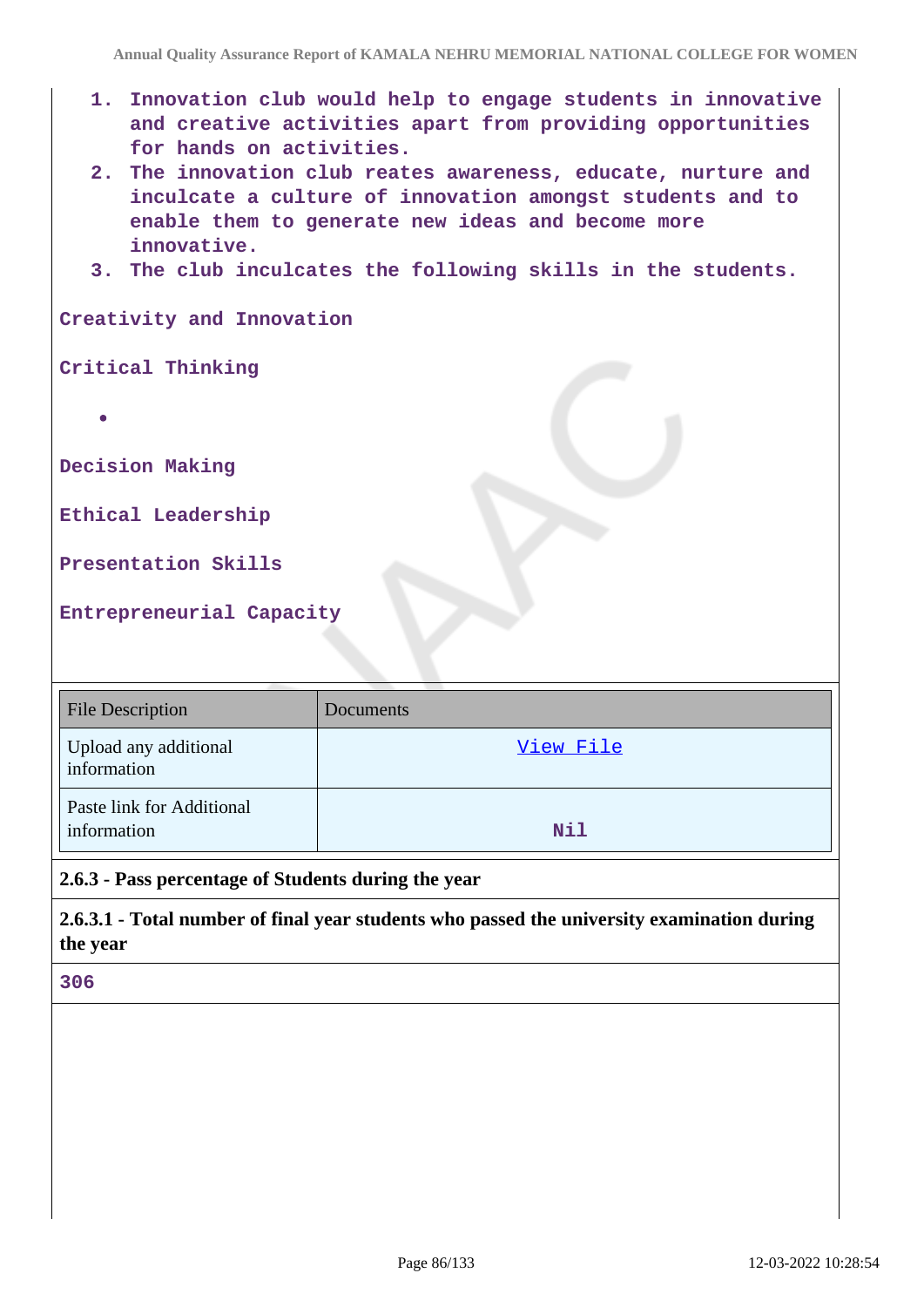| <b>File Description</b>                                                                                                     | Documents |
|-----------------------------------------------------------------------------------------------------------------------------|-----------|
| Upload list of Programmes and<br>number of students passed and<br>appeared in the final year<br>examination (Data Template) | View File |
| Upload any additional<br>information                                                                                        | View File |
| Paste link for the annual report                                                                                            | Nil       |

# **2.7 - Student Satisfaction Survey**

**2.7.1 - Student Satisfaction Survey (SSS) on overall institutional performance (Institution may design its own questionnaire) (results and details need to be provided as a weblink)**

https://www.knmnc.edu.in/IQAC/ STUDENTS SATISFACTION SURVEY 2.7 [.pdf](https://www.knmnc.edu.in/IQAC/_STUDENTS_SATISFACTION_SURVEY__2.7_.pdf)

**RESEARCH, INNOVATIONS AND EXTENSION**

**3.1 - Resource Mobilization for Research**

**3.1.1 - Grants received from Government and non-governmental agencies for research projects / endowments in the institution during the year (INR in Lakhs)**

**3.1.1.1 - Total Grants from Government and non-governmental agencies for research projects / endowments in the institution during the year (INR in Lakhs)**

**0**

| <b>File Description</b>                                                              | Documents        |
|--------------------------------------------------------------------------------------|------------------|
| Any additional information                                                           | No File Uploaded |
| e-copies of the grant award<br>letters for sponsored research<br>projects/endowments | No File Uploaded |
| List of endowments / projects<br>with details of grants(Data<br>Template)            | No File Uploaded |

# **3.1.2 - Number of departments having Research projects funded by government and non government agencies during the year**

**3.1.2.1 - Number of departments having Research projects funded by government and nongovernment agencies during the year**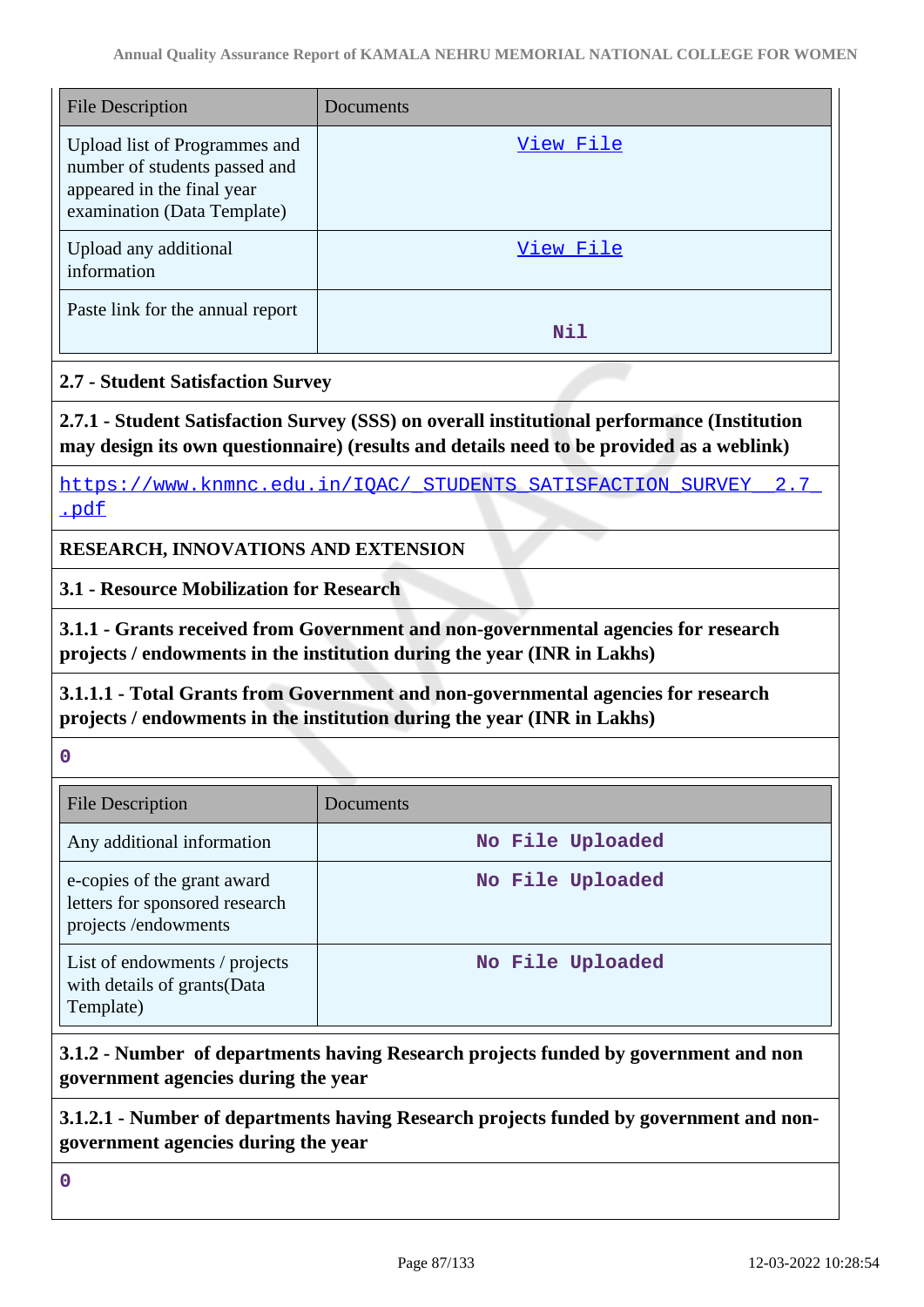| <b>File Description</b>                                          | Documents        |
|------------------------------------------------------------------|------------------|
| List of research projects and<br>funding details (Data Template) | No File Uploaded |
| Any additional information                                       | No File Uploaded |
| Supporting document from<br><b>Funding Agency</b>                | No File Uploaded |
| Paste link to funding agency<br>website                          | Nil              |

**3.1.3 - Number of Seminars/conferences/workshops conducted by the institution during the year**

# **3.1.3.1 - Total number of Seminars/conferences/workshops conducted by the institution during the year**

#### **0**

| <b>File Description</b>                                              | Documents        |
|----------------------------------------------------------------------|------------------|
| Report of the event                                                  | No File Uploaded |
| Any additional information                                           | No File Uploaded |
| List of workshops/seminars<br>during last 5 years (Data<br>Template) | No File Uploaded |

# **3.2 - Research Publications and Awards**

**3.2.1 - Number of papers published per teacher in the Journals notified on UGC website during the year**

# **3.2.1.1 - Number of research papers in the Journals notified on UGC website during the year**

#### **4**

| <b>File Description</b>                                                                                     | Documents        |
|-------------------------------------------------------------------------------------------------------------|------------------|
| Any additional information                                                                                  | View File        |
| List of research papers by title,<br>author, department, name and<br>year of publication (Data<br>Template) | No File Uploaded |

**3.2.2 - Number of books and chapters in edited volumes/books published and papers published in national/ international conference proceedings per teacher during the year**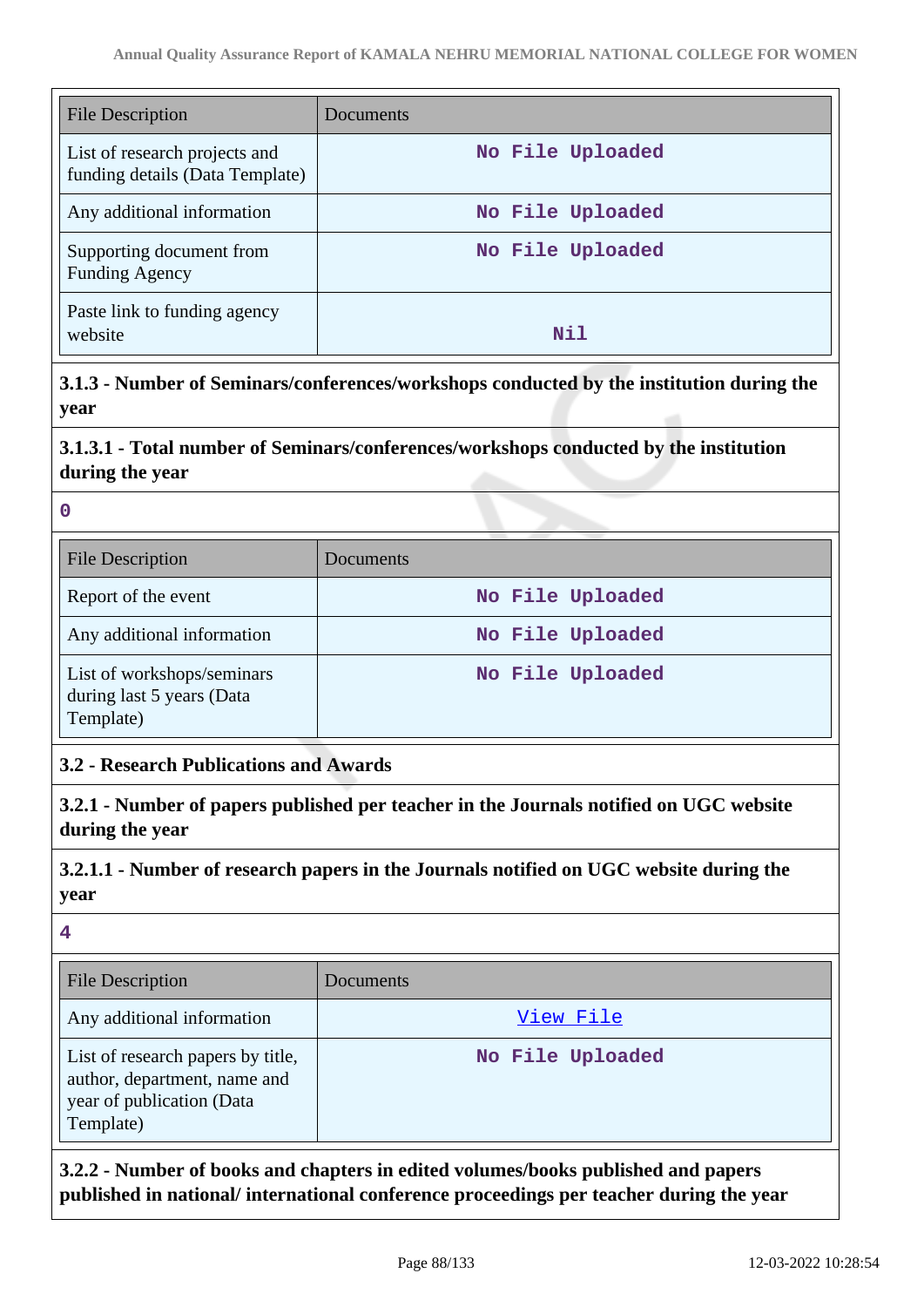# **3.2.2.1 - Total number of books and chapters in edited volumes/books published and papers in national/ international conference proceedings during the year**

|    | w  |   |        |  |
|----|----|---|--------|--|
|    |    |   |        |  |
| Ŷ. |    |   | ı<br>f |  |
|    | M. | ٧ |        |  |

| <b>File Description</b>                                                      | Documents        |
|------------------------------------------------------------------------------|------------------|
| Any additional information                                                   | No File Uploaded |
| List books and chapters edited<br>volumes/books published (Data<br>Template) | No File Uploaded |

### **3.3 - Extension Activities**

3.3.1 - Extension activities are carried out in the neighborhood community, sensitizing students to social issues, for their holistic development, and impact thereof during the year

**Extension activities have beencarried out by our NSS Units in and arround the college compus. Even though Covid-19 Pendamic restricted us to conduct various progammes, We have been able to conduct about 24 programmes. The main programmes are creating awareness among the rural folk regarding Covid-19 and Anti intoxication, againest child marriage, infanticide ect.**

| <b>File Description</b>                  | Documents |
|------------------------------------------|-----------|
| Paste link for additional<br>information | Nil       |
| Upload any additional<br>information     | View File |

**3.3.2 - Number of awards and recognitions received for extension activities from government / government recognized bodies during the year**

**3.3.2.1 - Total number of awards and recognition received for extension activities from Government/ government recognized bodies during the year**

| <b>File Description</b>                                                       | Documents        |
|-------------------------------------------------------------------------------|------------------|
| Any additional information                                                    | No File Uploaded |
| Number of awards for extension<br>activities in last 5 year(Data<br>Template) | No File Uploaded |
| e-copy of the award letters                                                   | No File Uploaded |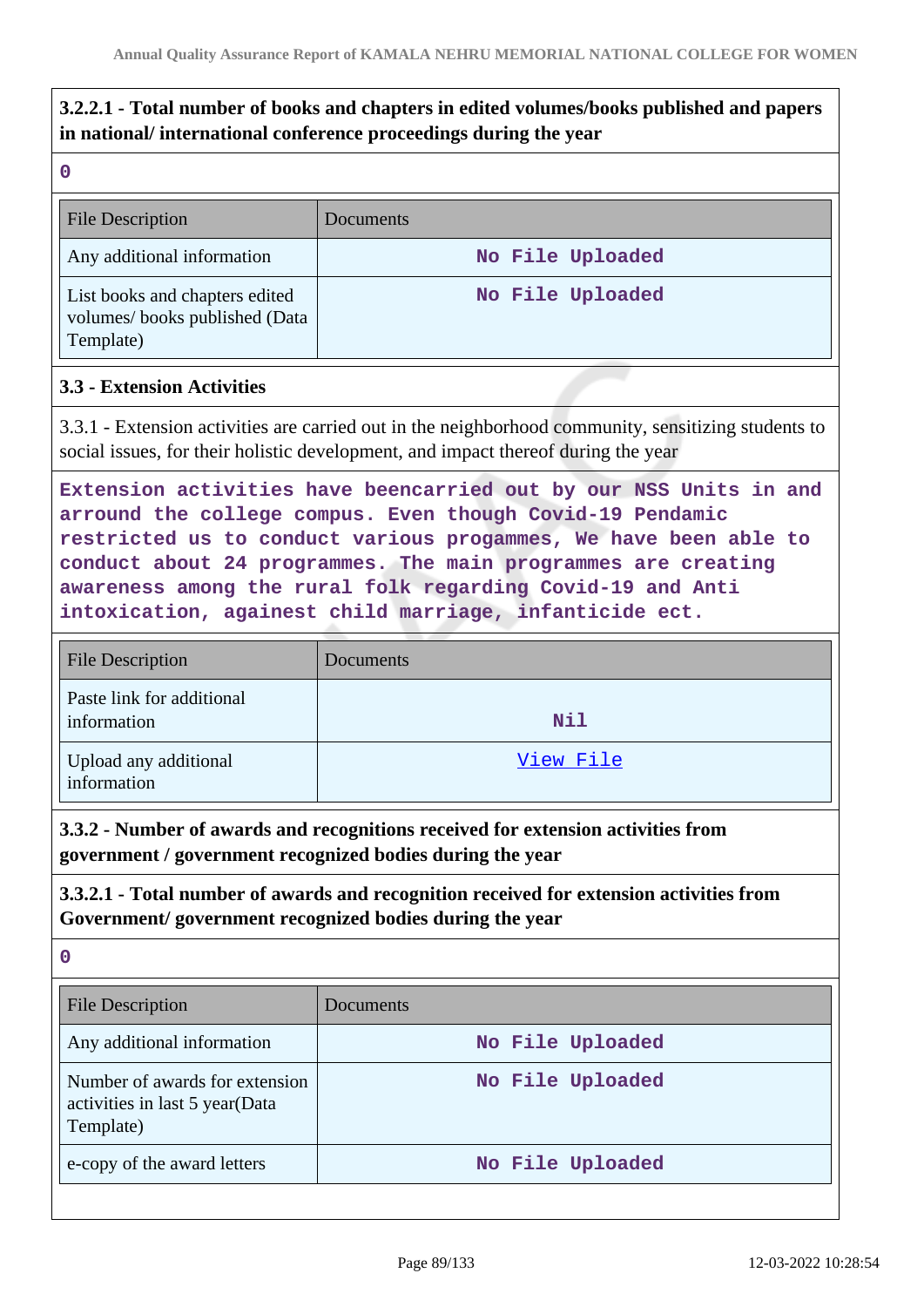**3.3.3 - Number of extension and outreach programs conducted by the institution through NSS/NCC/Red cross/YRC etc., ( including the programmes such as Swachh Bharat, AIDS awareness, Gender issues etc. and/or those organized in collaboration with industry, community and NGOs ) during the year**

**3.3.3.1 - Number of extension and outreach Programs conducted in collaboration with industry, community and Non- Government Organizations through NSS/ NCC/ Red Cross/ YRC etc., during the year**

**0**

| <b>File Description</b>                                                                                                          | Documents        |
|----------------------------------------------------------------------------------------------------------------------------------|------------------|
| Reports of the event organized                                                                                                   | No File Uploaded |
| Any additional information                                                                                                       | No File Uploaded |
| Number of extension and<br>outreach Programmes<br>conducted with industry,<br>community etc for the last year<br>(Data Template) | No File Uploaded |

**3.3.4 - Number of students participating in extension activities at 3.3.3. above during the year**

# **3.3.4.1 - Total number of Students participating in extension activities conducted in collaboration with industry, community and Non- Government Organizations through NSS/ NCC/ Red Cross/ YRC etc., during the year**

| × | M. | w | ł |  |
|---|----|---|---|--|

| <b>File Description</b>                                                                                 | Documents        |
|---------------------------------------------------------------------------------------------------------|------------------|
| Report of the event                                                                                     | No File Uploaded |
| Any additional information                                                                              | No File Uploaded |
| Number of students<br>participating in extension<br>activities with Govt. or NGO<br>etc (Data Template) | No File Uploaded |

# **3.4 - Collaboration**

# **3.4.1 - The Institution has several collaborations/linkages for Faculty exchange, Student exchange, Internship, Field trip, On-the- job training, research etc during the year**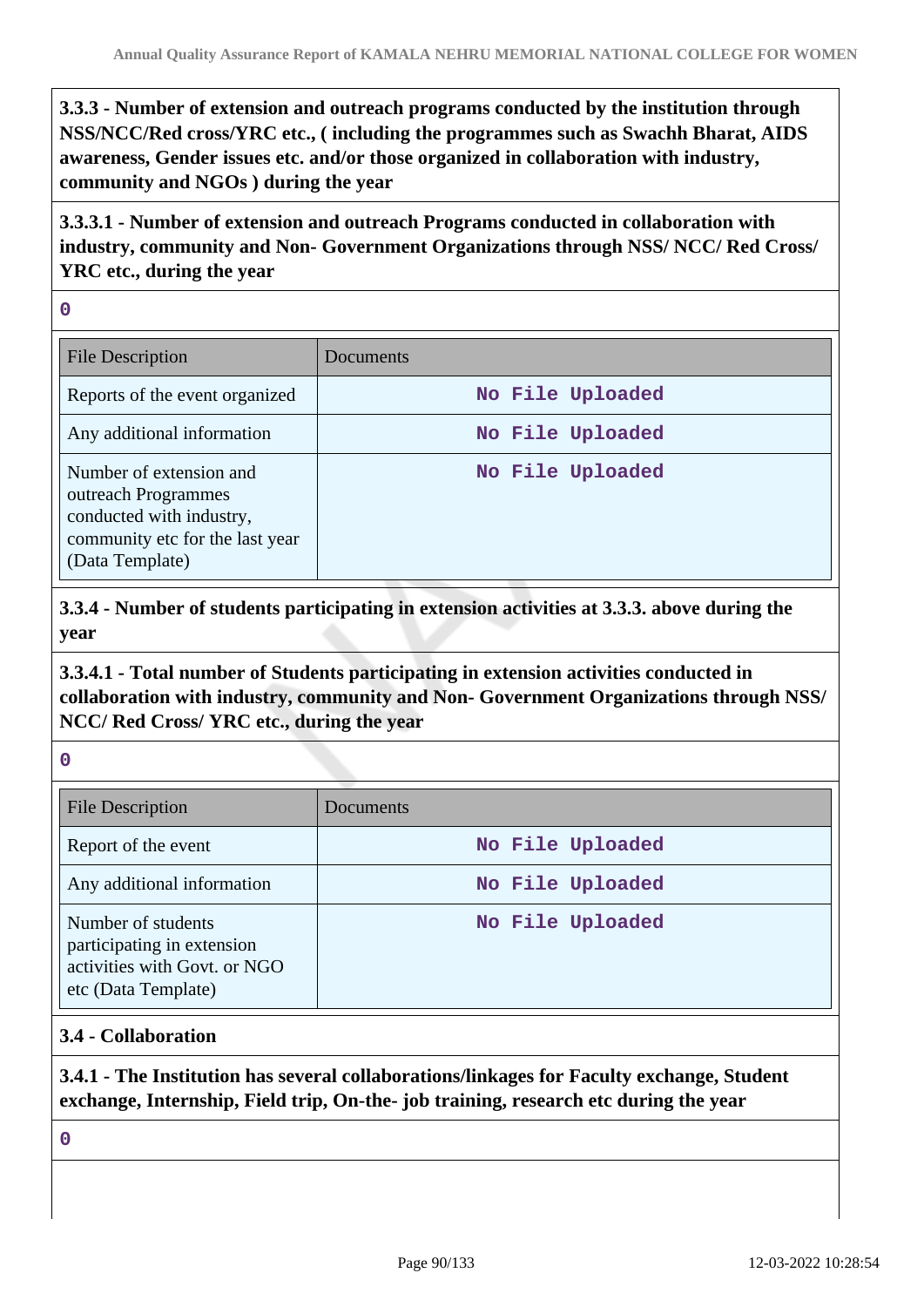| <b>File Description</b>                                                               | Documents        |
|---------------------------------------------------------------------------------------|------------------|
| e-copies of linkage related<br>Document                                               | No File Uploaded |
| Details of linkages with<br>institutions/industries for<br>internship (Data Template) | No File Uploaded |
| Any additional information                                                            | No File Uploaded |

**3.4.2 - Number of functional MoUs with national and international institutions, universities, industries, corporate houses etc. during the year**

**3.4.2.1 - Number of functional MoUs with Institutions of national, international importance, other universities, industries, corporate houses etc. during the year**

| ×<br>× | ٠<br>٧ |  |
|--------|--------|--|
|        |        |  |

| <b>File Description</b>                                                                                                             | Documents        |
|-------------------------------------------------------------------------------------------------------------------------------------|------------------|
| e-Copies of the MoUs with<br>institution./industry/corporate<br>houses                                                              | No File Uploaded |
| Any additional information                                                                                                          | No File Uploaded |
| Details of functional MoUs<br>with institutions of national,<br>international importance, other<br>universities etc during the year | No File Uploaded |

# **INFRASTRUCTURE AND LEARNING RESOURCES**

### **4.1 - Physical Facilities**

4.1.1 - The Institution has adequate infrastructure and physical facilities for teaching- learning. viz., classrooms, laboratories, computing equipment etc.

**National Education Society is a registered body, established in 1946 by the freedom fighters and philanthropist of Shimoga District. The selfless dedication, vision and concerns of these personalities found expression, especially, in the field of education. Their services and contributions in the field of education have earned them a formidable but a well-deserved reputation as educators par excellence.**

**"If you educate a boy, you educate an individual, but if you educate a girl, you educate a family".**

**True to this saying, Kamala Nehru College for women was the first**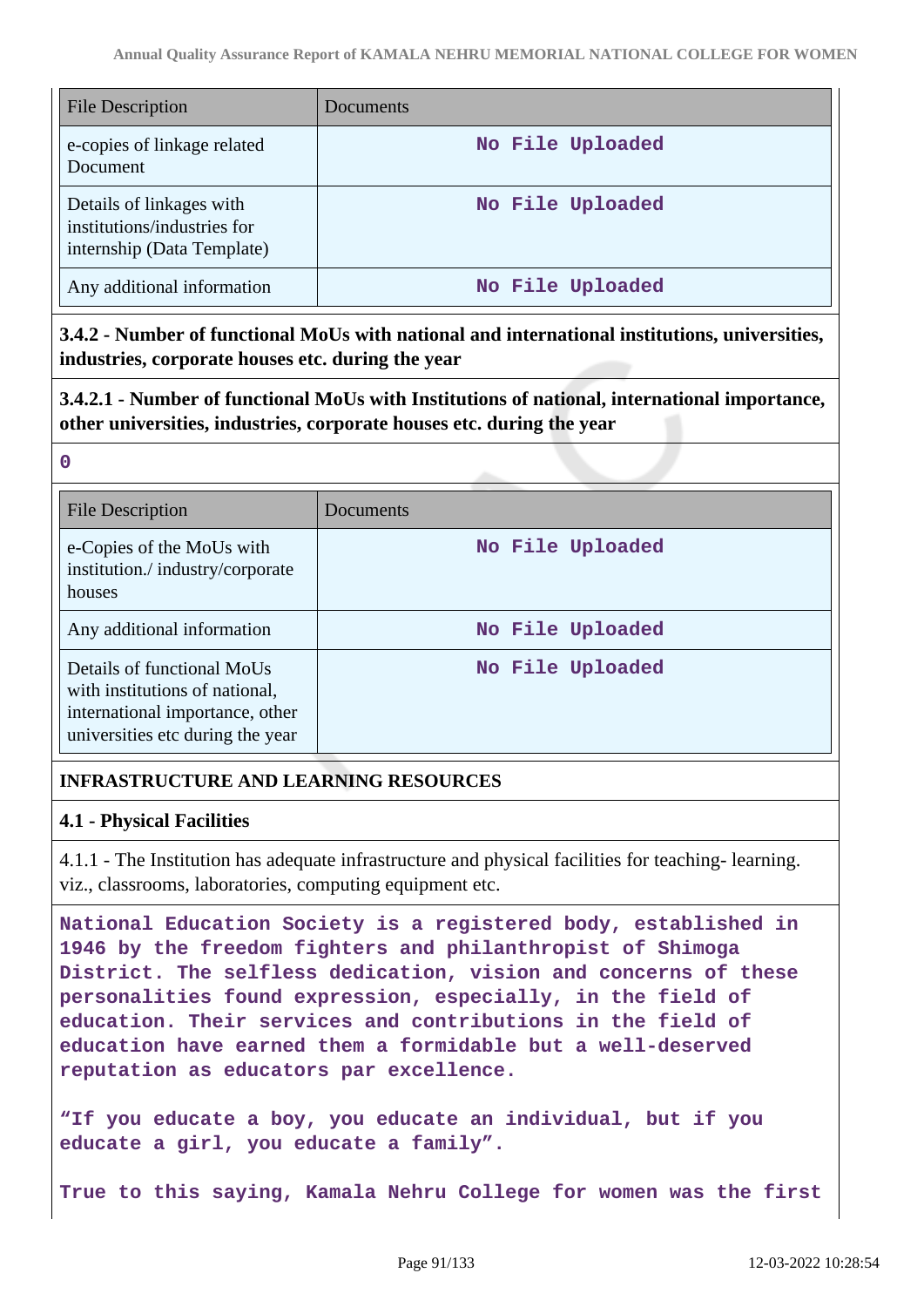**institution of its kind in the entire district at the degree level when it was established in 1965 and the college is affiliated to Kuvempu University.**

**With just 26 Students in the beginning, the college has grown, today, to a total strength of about 1167 students.**

**The vision of the college is to provide need based quality education to girls of the society. Over the years, the college has evolved in to one of the most proactive institution in Karnataka. The college has been playing a valuable role in moulding the students personality.**

**Academically, the college has been maintaining an excellent record; even in the co-curricular activities and sports, the college girls have been rewriting records. The college has been designing student centered unique programmes, interactive sessions with achievers, seminars and workshop for updating both learning and teaching skills.**

**The college is situated in the heart of the city with a campus area of 417.06 Sq.mts of land with the built up area of 38,150 Sq.ft. There are 18 class rooms with the carpet area of 21,875 Sq.ft. Apart from class rooms,**

**Principal room = 700 Sq.ft.**

**Office room = 1400 Sq.ft.**

**Staff room = 2450 Sq.ft.**

**Students' rest room = 1050 Sq.ft.**

**Record room = 1050 Sq.ft.**

**Tailoring lecture room = 1050 Sq.ft.**

**Kuvempu Hall = 2100 Sq.ft.**

**Computer Hall = 1400 Sq.ft.**

**Canteen = 1050 Sq.ft.**

**Table tennis ,Chess ,Carrom, Gym / fitness center facilities are provided. Canteen facility is provided in the campus. Yoga and meditation activities are organized in the campus.**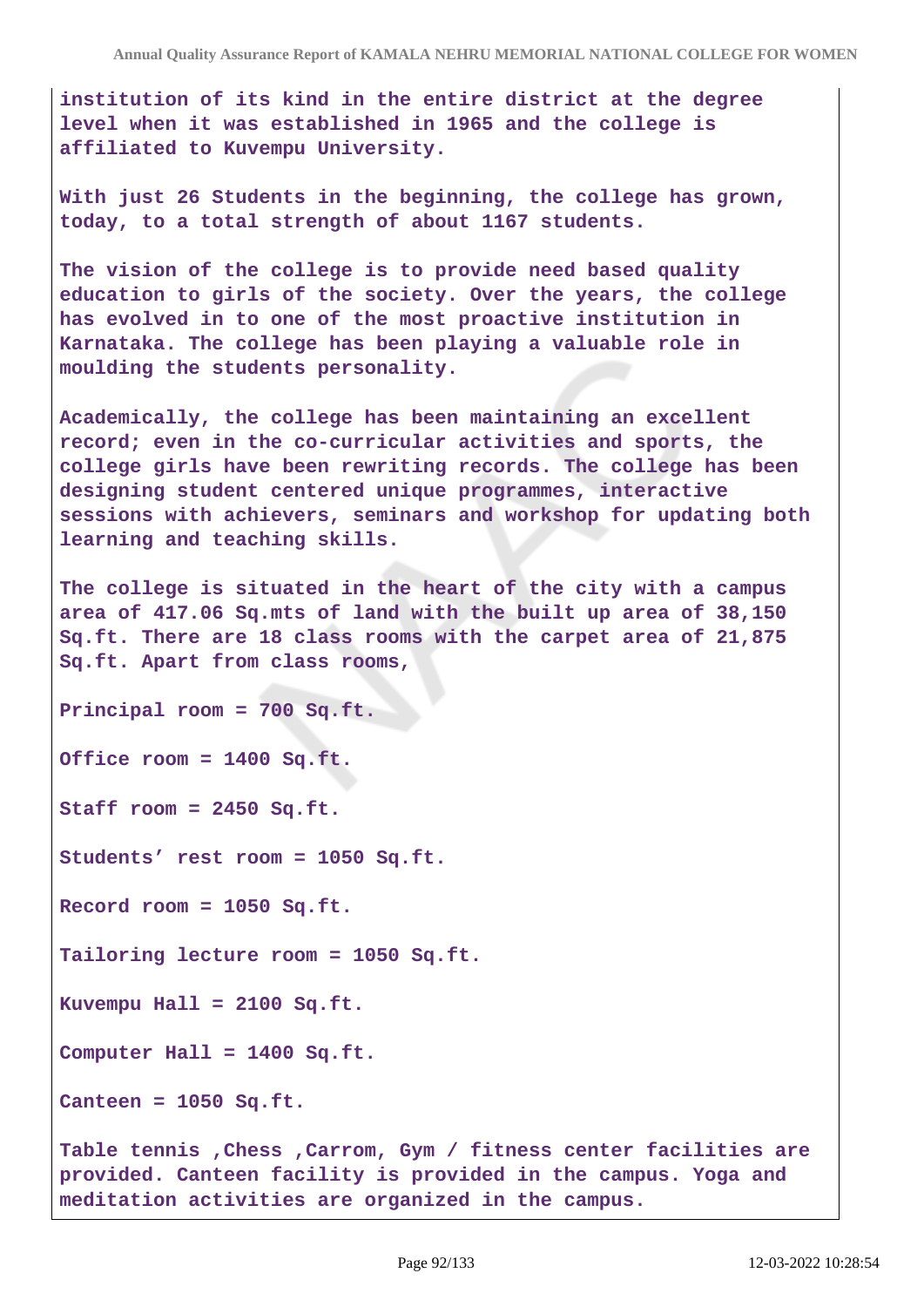| <b>File Description</b>                  | Documents  |
|------------------------------------------|------------|
| Upload any additional<br>information     | View File  |
| Paste link for additional<br>information | <b>Nil</b> |

4.1.2 - The Institution has adequate facilities for cultural activities, sports, games (indoor, outdoor), gymnasium, yoga centre etc.

**Apart from academic facilities, the college has also exhibited its commitment to provide facilities and training for sports and cultural activities".**

**. Gym covering an area of 2100 Sq.ft. is provided. To strengthen and enrich sports activities separate sports room is provided for games like Table Tennis, Chess and Carrom.**

**Students represent the college in different sports competitions at district, University, Regional, Zonal, State, National and International Levels. Students also take part in the Dasara Sports Meet. Students practise regularly after class hours in the college campus and are given proper guidance and coaching by the Physical Director. Apart from the existing practice area, the college Management has also provided a large play ground to practise. As a result, the college has been bagging several prizes, recognitions and trophies at various levels of competitions.**

**Sports winghas a separate Gym section meant for the use of students, faculty and the public. Smt. Mamatha.P.N, who has taken a special training in Nutrition and Fitness, is engaging fitness classes for sports students and others..**

**The college is a strong promoter of culture and tradition in the Malnad region. The college is often called 'the cultural hub'. The institution is recognized as a unique one in cultural activities. Two Co-ordinators from teaching faculty, co-ordinate the cultural activities. Every year students participate in cultural activities at various levels and have been winning many prizes.**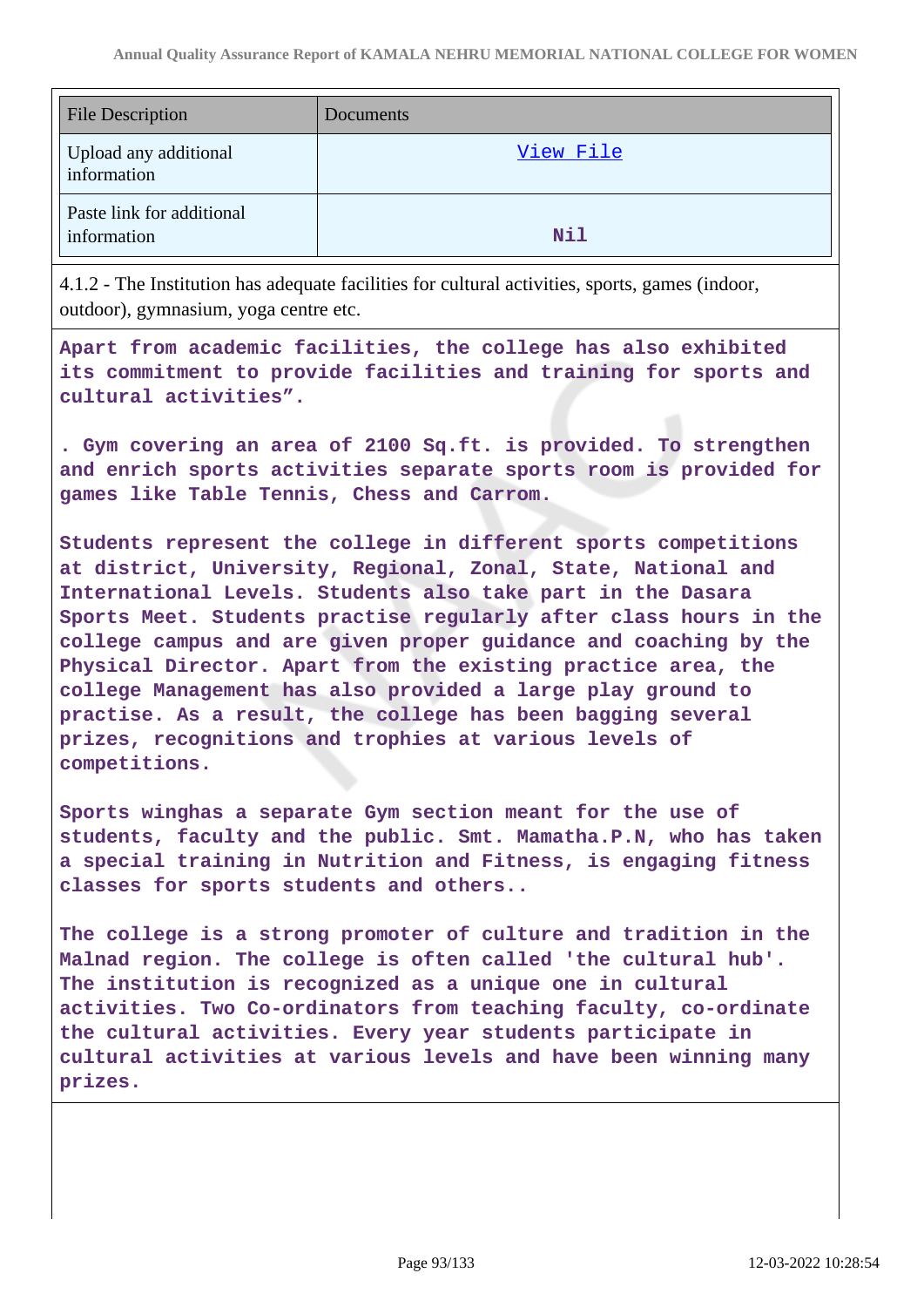| <b>File Description</b>                  | Documents |
|------------------------------------------|-----------|
| Upload any additional<br>information     | View File |
| Paste link for additional<br>information | Nil       |

# **4.1.3 - Number of classrooms and seminar halls with ICT- enabled facilities such as smart class, LMS, etc.**

**03**

# **4.1.3.1 - Number of classrooms and seminar halls with ICT facilities**

**03**

| <b>File Description</b>                                                                                   | Documents        |
|-----------------------------------------------------------------------------------------------------------|------------------|
| Upload any additional<br>information                                                                      | View File        |
| Paste link for additional<br>information                                                                  | <b>Nil</b>       |
| <b>Upload Number of classrooms</b><br>and seminar halls with ICT<br>enabled facilities (Data<br>Template) | No File Uploaded |

# **4.1.4 - Expenditure, excluding salary for infrastructure augmentation during the year (INR in Lakhs)**

**4.1.4.1 - Expenditure for infrastructure augmentation, excluding salary during the year (INR in lakhs)**

### **11426160**

| File Description                                                                                   | Documents        |
|----------------------------------------------------------------------------------------------------|------------------|
| Upload any additional<br>information                                                               | No File Uploaded |
| Upload audited utilization<br>statements                                                           | View File        |
| <b>Upload Details of budget</b><br>allocation, excluding salary<br>during the year (Data Template) | No File Uploaded |

# **4.2 - Library as a Learning Resource**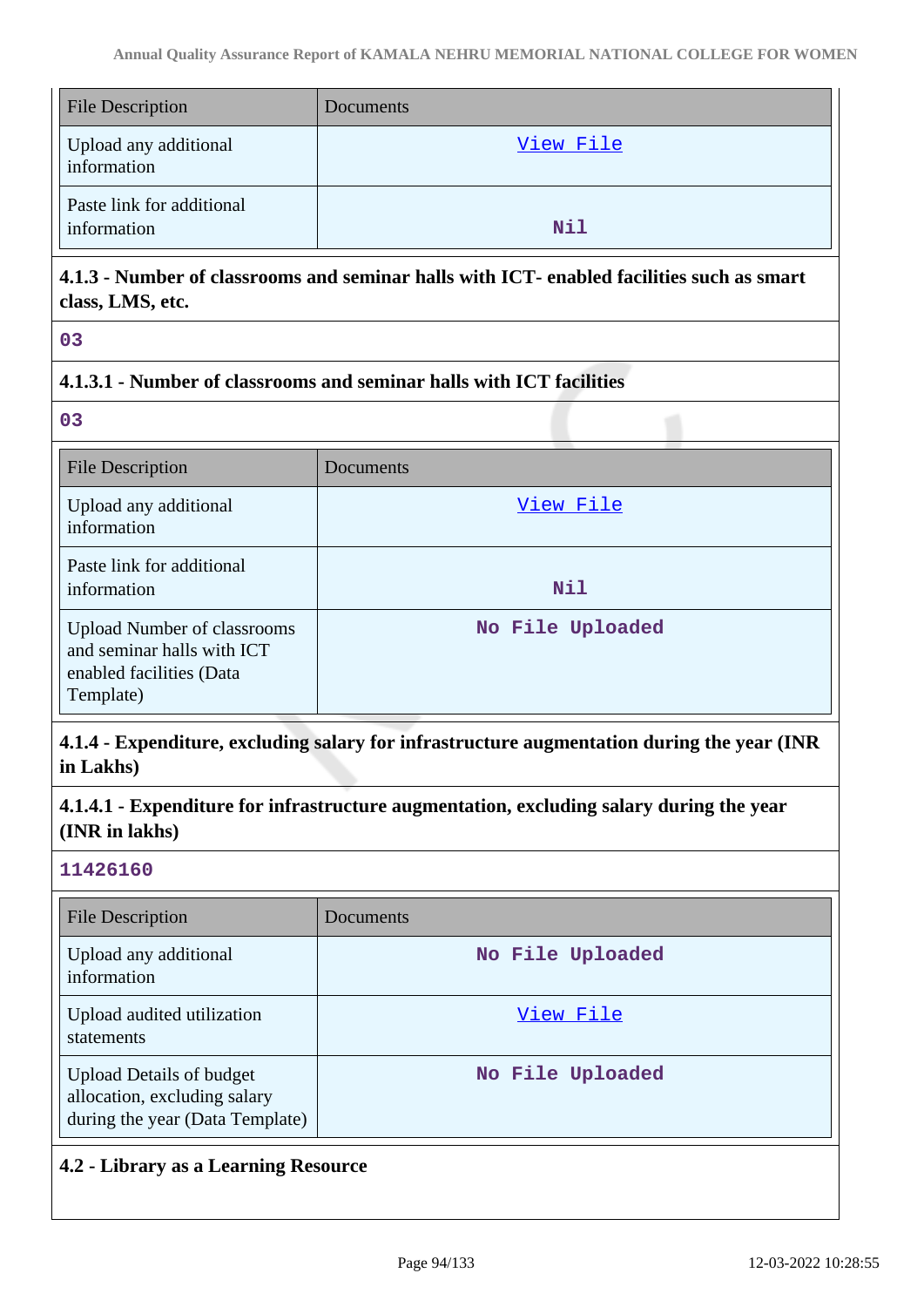```
4.2.1 - Library is automated using Integrated Library Management System (ILMS)
· Name of ILMS software : E.LIB
· Nature of automation (fully or partially) : Fully
· Version : English
· Year of Automation : 2001
We have a fully automated library which is named after Rastra
Kavi (poet laureate) Kuvempu.
The library functions as the primary information resource centre
and is a store house of books, journals, magazines, newspaper for
staff and students. Apart from textbooks, library houses a
growing collection of reference books, materials, journals,
dictionaries, encyclopedias, important books e-material.
At present 34459 titles, 5 journals, 44 magazines and 12
newspapers are available in the library.
Kamala Nehru Memorial National College for Women, Shivamogga.
Vision:
To Prepare students to :
* Cope with the technological and social transformation That are
taking place at break-neck speed.
* Empower women students with-entrepreneurial skills, Rational
and divergent thinking and creativity, in the walks of life.
* Be builders of the family and nation on the strong foundations
Of moral, spiritual, ethical and cultural values.
* To make them responsible world citizens with a global outlook.
* Make the institution a trend setter in women's education.
Kamala Nehru Memorial National College for Women, Shivamogga
```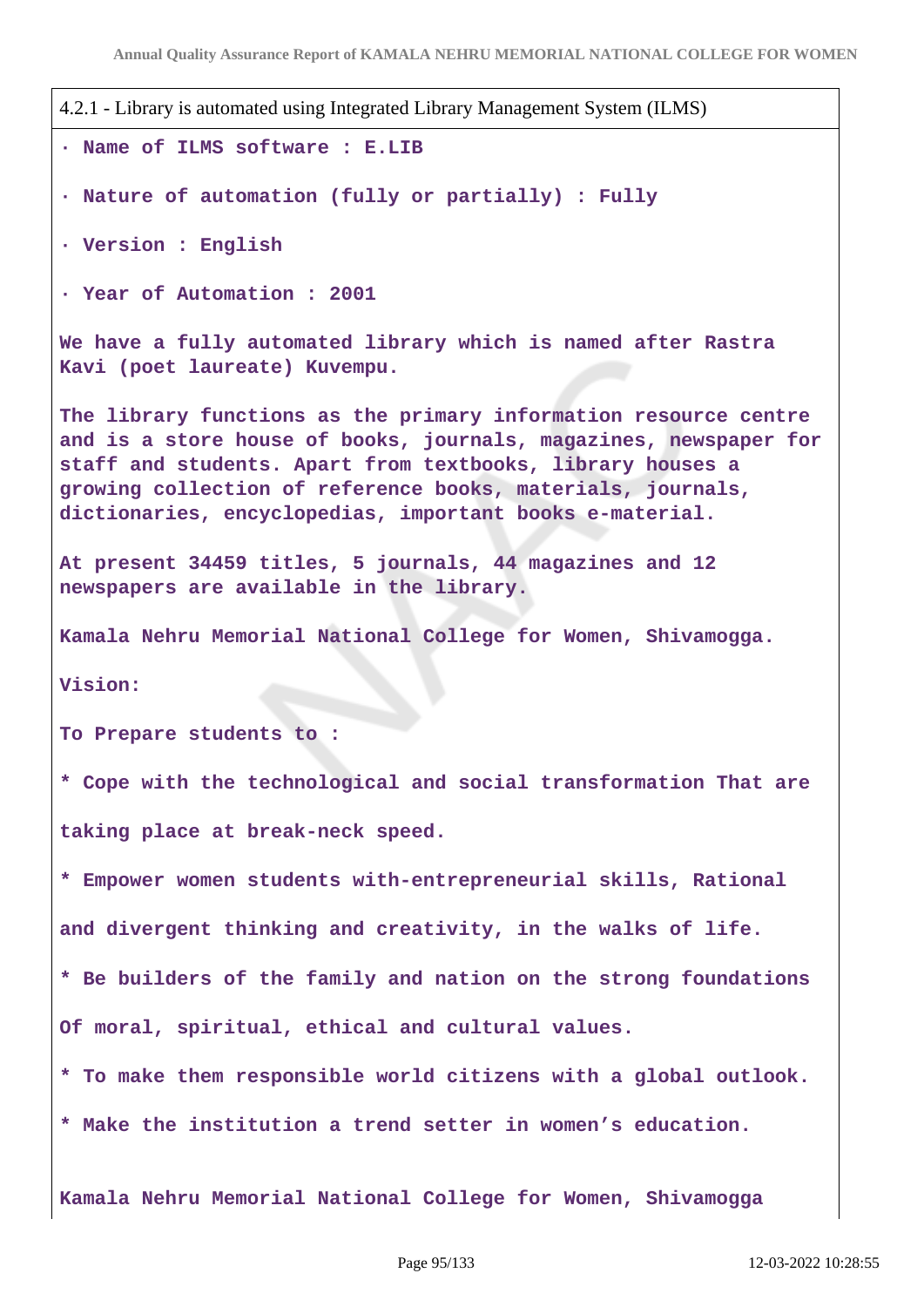| Mission :                                                         |  |  |
|-------------------------------------------------------------------|--|--|
| Towards realizing our noble vision, our mission is to:            |  |  |
| * Combine competence and virtue.                                  |  |  |
| * Prepare skilled and intellectually equipped students who are    |  |  |
| able to contribute solidly to the progress of the nation.         |  |  |
| * Provide academic and research environment and. extension        |  |  |
| services in the pursuit of excellence.                            |  |  |
| * Create a supporting system for a bold and dynamic leadership.   |  |  |
| Inculcate in students innovativeness, creativity, versatility and |  |  |
| team ethics.                                                      |  |  |

#### **\* Create awareness and employment.**

| <b>File Description</b>                                                                                                                                                                   | Documents |                       |
|-------------------------------------------------------------------------------------------------------------------------------------------------------------------------------------------|-----------|-----------------------|
| Upload any additional<br>information                                                                                                                                                      |           | <u>View File</u>      |
| Paste link for Additional<br>Information                                                                                                                                                  |           | Nil                   |
| 4.2.2 - The institution has subscription for<br>the following e-resources e-journals e-<br>ShodhSindhu Shodhganga Membership e-<br><b>books Databases Remote access toe-</b><br>resources |           | D. Any 1 of the above |
| <b>File Description</b>                                                                                                                                                                   | Documents |                       |
| Upload any additional                                                                                                                                                                     |           | View File             |

| information                                                                                                   |                  |
|---------------------------------------------------------------------------------------------------------------|------------------|
| Details of subscriptions like e-<br>journals, e-Shodh Sindhu,<br>Shodhganga Membership etc<br>(Data Template) | No File Uploaded |

# **4.2.3 - Expenditure for purchase of books/e-books and subscription to journals/e- journals during the year (INR in Lakhs)**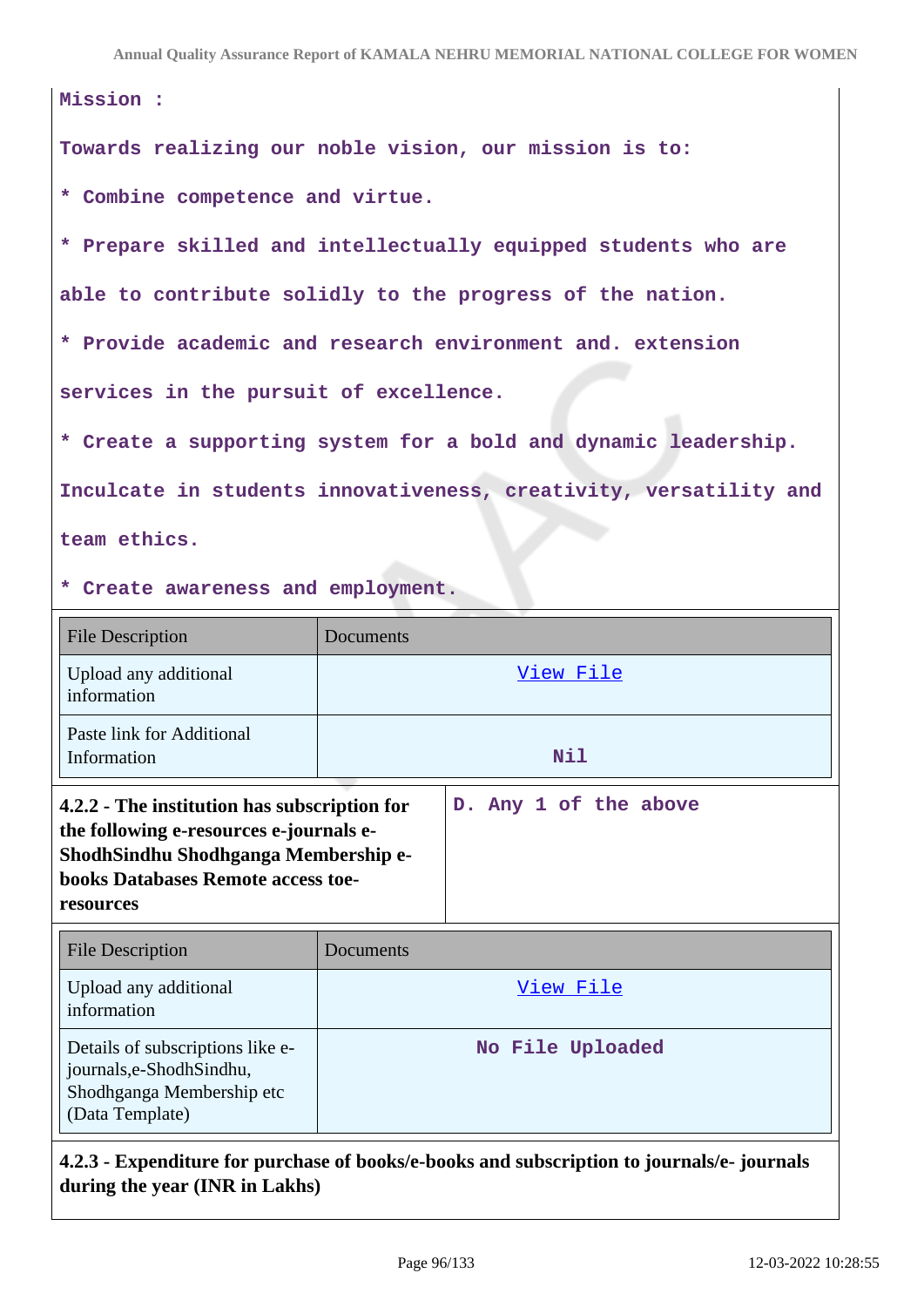# **4.2.3.1 - Annual expenditure of purchase of books/e-books and subscription to journals/ejournals during the year (INR in Lakhs)**

#### **91429**

| <b>File Description</b>                                                                                                       | Documents        |
|-------------------------------------------------------------------------------------------------------------------------------|------------------|
| Any additional information                                                                                                    | No File Uploaded |
| Audited statements of accounts                                                                                                | View File        |
| Details of annual expenditure<br>for purchase of books/e-books<br>and journals/e- journals during<br>the year (Data Template) | No File Uploaded |

### **4.2.4 - Number per day usage of library by teachers and students ( foot falls and login data for online access) (Data for the latest completed academic year)**

### **4.2.4.1 - Number of teachers and students using library per day over last one year**

**6 100**

| <b>File Description</b>                              | Documents        |
|------------------------------------------------------|------------------|
| Any additional information                           | No File Uploaded |
| Details of library usage by<br>teachers and students | View File        |

### **4.3 - IT Infrastructure**

4.3.1 - Institution frequently updates its IT facilities including Wi-Fi

**In order to gear up with the transformation that is happening across the globe in all walks of life including education sector, UG premises of Kamala Nehru College is armed with adequate ICT Infrastructure to facilitate teaching –learning activities for its stakeholders. To reach the students of digital age, the campus isdigitally well equipped for effective class room delivery, focused information sharing and knowledge assimilation. To ensure this, good number of class rooms are equipped with 'plug and play' facility in the college. 3 class rooms out of 18 are ICT enabled.**

**The seminar hall is fully equipped with acoustics with PLUG and PLAY facilities. It gives enriching learning experience during guest lectures, seminars and student club/ Forum activities etc. Auditorium made with cutting edge technology fulfills the academic appetite of the students during conferences, symposiums**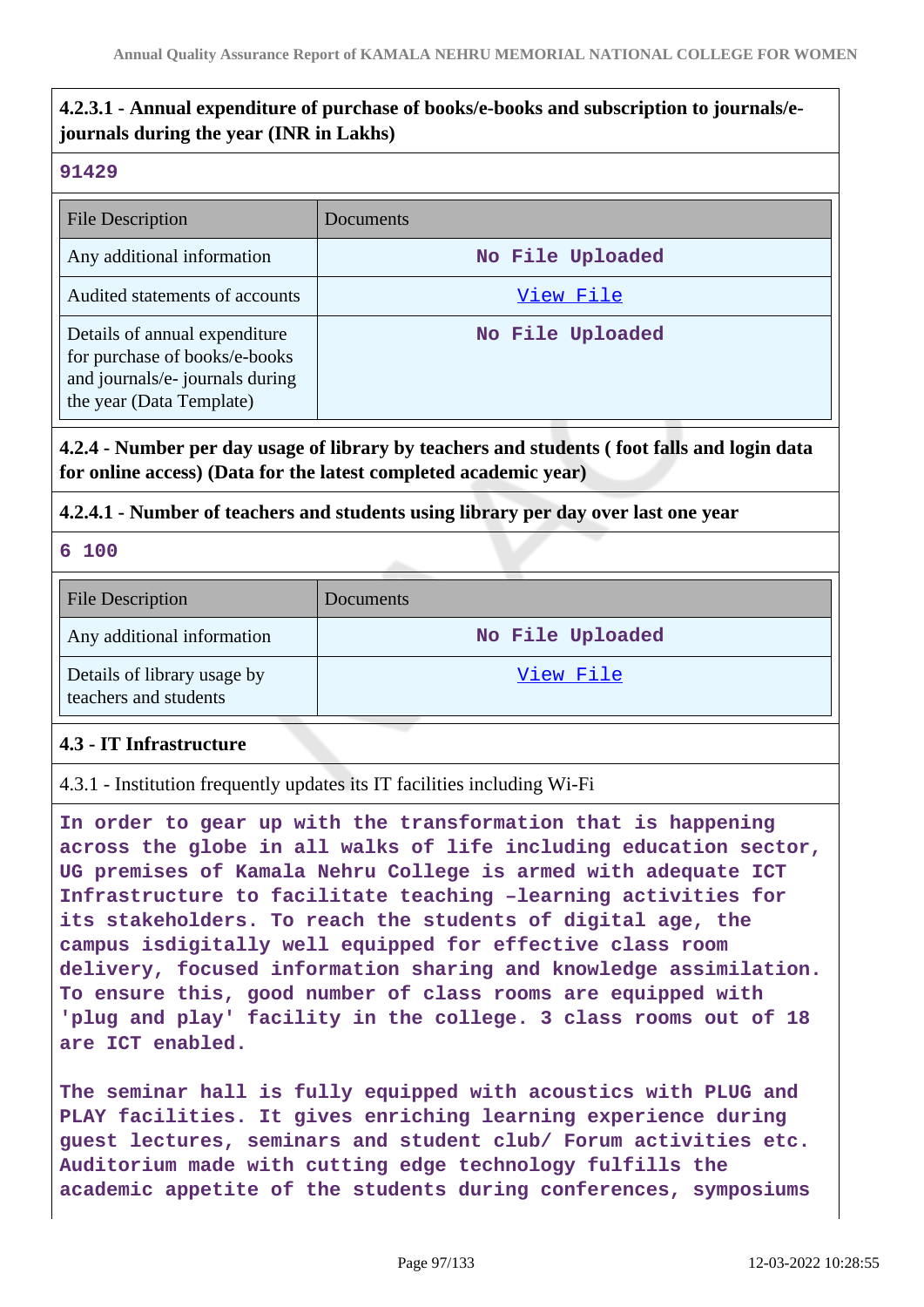#### **etc.**

**Library has student information centre where students are allowed to access internet at free of cost. Apart from digital library facility with access to good number of journals and magazines, students are greatly facilitated to understand inventory of huge books for day to day use with the help of 'Easy Lib Software'.**

**Departments are given Desktops for its faculty. All departments are connected with internet and accessories like pen drives, external hard disk licensed antivirus from Quick heal, K7 and Avast to block unnecessary content, monitor and track the student activities.**

| <b>File Description</b>                                                                                    | Documents        |  |  |
|------------------------------------------------------------------------------------------------------------|------------------|--|--|
| Upload any additional<br>information                                                                       | View File        |  |  |
| Paste link for additional<br>information                                                                   | Nil              |  |  |
| 4.3.2 - Number of Computers                                                                                |                  |  |  |
| 47                                                                                                         |                  |  |  |
| <b>File Description</b>                                                                                    | Documents        |  |  |
| Upload any additional<br>information                                                                       | View File        |  |  |
| Student – computer ratio                                                                                   | No File Uploaded |  |  |
| 4.3.3 - Bandwidth of internet connection in<br>50MBPS<br>$\mathbf{P}$<br>$\mathbf{A}$ .<br>the Institution |                  |  |  |
| <b>File Description</b>                                                                                    | Documents        |  |  |
| Upload any additional<br>Information                                                                       | No File Uploaded |  |  |
| Details of available bandwidth<br>of internet connection in the<br>Institution                             | No File Uploaded |  |  |
| 44 Maintenance of Campus Infrastructure                                                                    |                  |  |  |

# **4.4 - Maintenance of Campus Infrastructure**

**4.4.1 - Expenditure incurred on maintenance of infrastructure (physical and academic**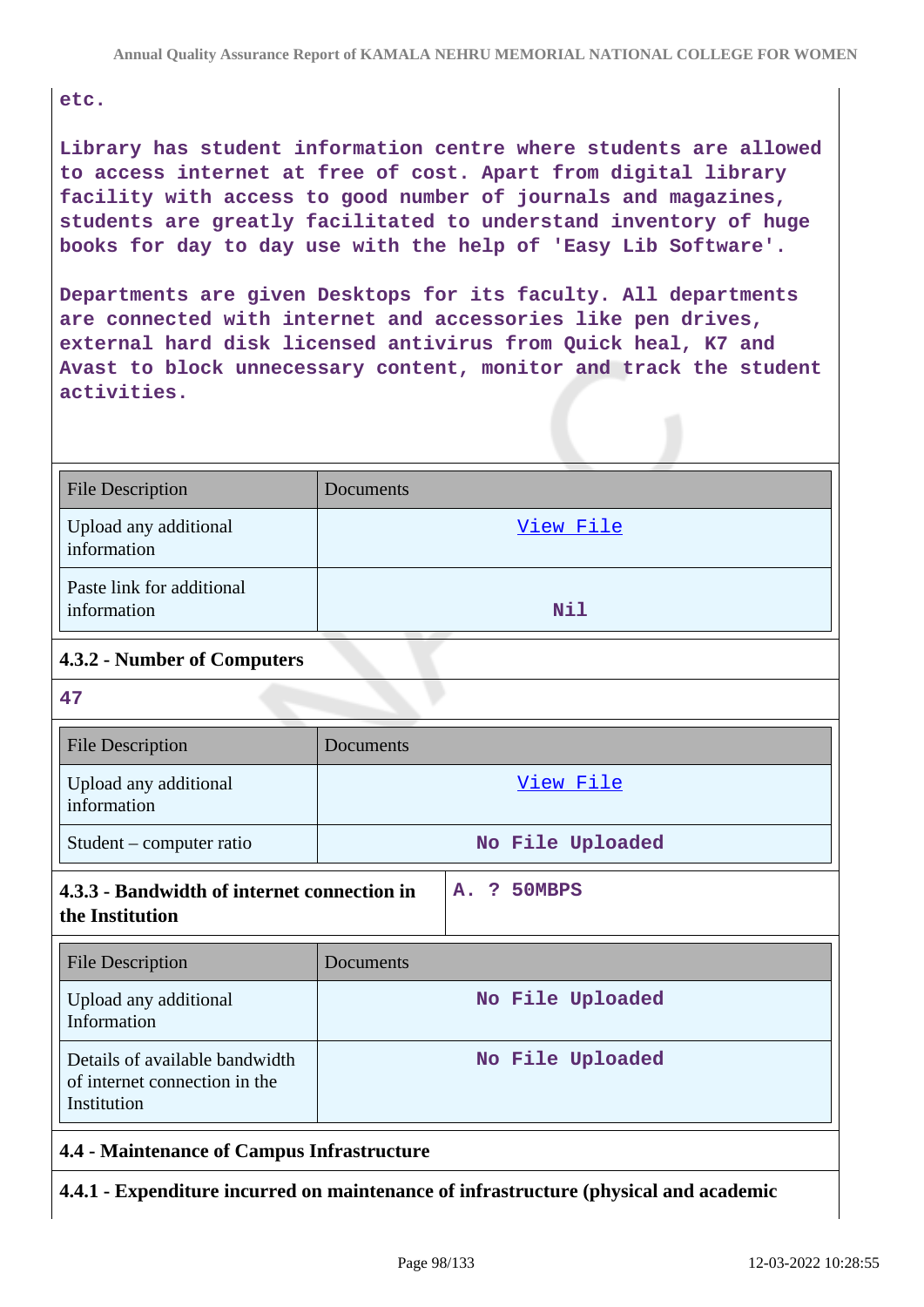#### **support facilities) excluding salary component during the year (INR in Lakhs)**

# **4.4.1.1 - Expenditure incurred on maintenance of infrastructure (physical facilities and academic support facilities) excluding salary component during the year (INR in lakhs)**

#### **674353**

| <b>File Description</b>                                                                                                        | Documents        |
|--------------------------------------------------------------------------------------------------------------------------------|------------------|
| Upload any additional<br>information                                                                                           | No File Uploaded |
| Audited statements of accounts.                                                                                                | View File        |
| Details about assigned budget<br>and expenditure on physical<br>facilities and academic support<br>facilities (Data Templates) | No File Uploaded |

4.4.2 - There are established systems and procedures for maintaining and utilizing physical, academic and support facilities - laboratory, library, sports complex, computers, classrooms etc.

**The Policy of the college is to fulfill and upgrade the infrastructural requirements as and when the need arises. Various Committees are constituted to plan and ensure that the available infrastructure is in line with its academic growth and is optimally utilized. The Committees are:**

**1. NAAC: IQAC & ICT**

- **2. Academic Calendar Committee.**
- **3. Admission Committee**
- **4. Time Table Committee**
- **5. Test and Examination Committee**
- **6. UGC Committee**
- **7. HRM Nodal Officer**
- **8. Student Welfare Committee (Margadarshi)**

**a) Anti Sexual Harassment Cell**

**b) Anti Ragging Cell**

**c) Legal awareness cell**

**d) Student Counseling cell**

- **1. Cultural Club**
- **2. Sports Committee**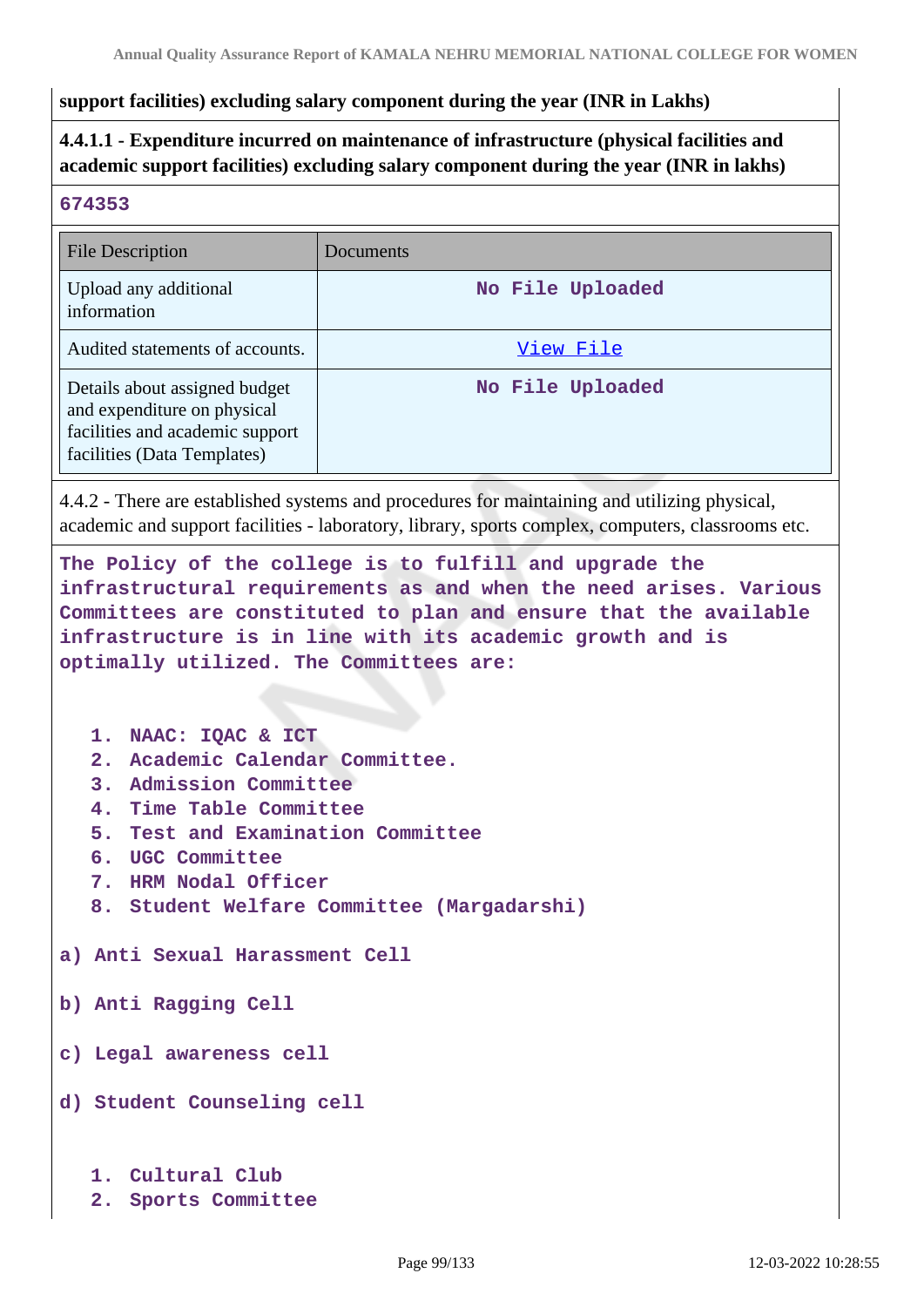- **3. National Service Scheme (NSS)**
- **4. Career Guidance & Placement Cell**
- **5. Ranger Unit**
- **6. Youth Red Cross**
- **7. Rotract Club**
- **8. Magazine Committee**
- **9. Parent Teacher Association**
- **10. Women Empowerment Cell**
- **11. Kamala Nehru Women's College Hostel Committee**
- **12. Arogya Patha Committee**
- **13. Alumni Association**
- **14. Heritage Club**
- **15. Campus Maintenance Committee**
- **16. Stock Verification committee**

**Each Committee consists of permanent and Guest Faculty and they perform their duties efficiently in the interest of the college. Each Committee conducts meetings at regular intervals to discuss the matters which are relatedto the overall deveelopmentof the college.**

#### **PROCEDURE FOR MAINTENANCE OF FACILITIES:**

**Every year Governing Council meeting is conducted to discuss the important matters related to the development of the college. The college ensures regular maintenance and keep up all infrastructural facilities. The campus maintenance work is carried out by the staff of the college as well as by the member. Furniture and equipments are purchased on regular basis as per requirements. The cleanliness, hygiene, sanitation, water supply, electricity, security and stationery requirements are brought to the notice of the Principal.**

**The college has appointed two Computer Operators to provide regular support services.**

**PROCEDURE FOR UTILISATION OF FACILITIES:**

**The decisions in respect to the proposals for initiating new programmes in the college are taken in the staff meetings. The time table Committee evaluates the possibilities of rational and optimal use of the time and the space available. Rooms of different sizes are allotted in accordance with the size of the**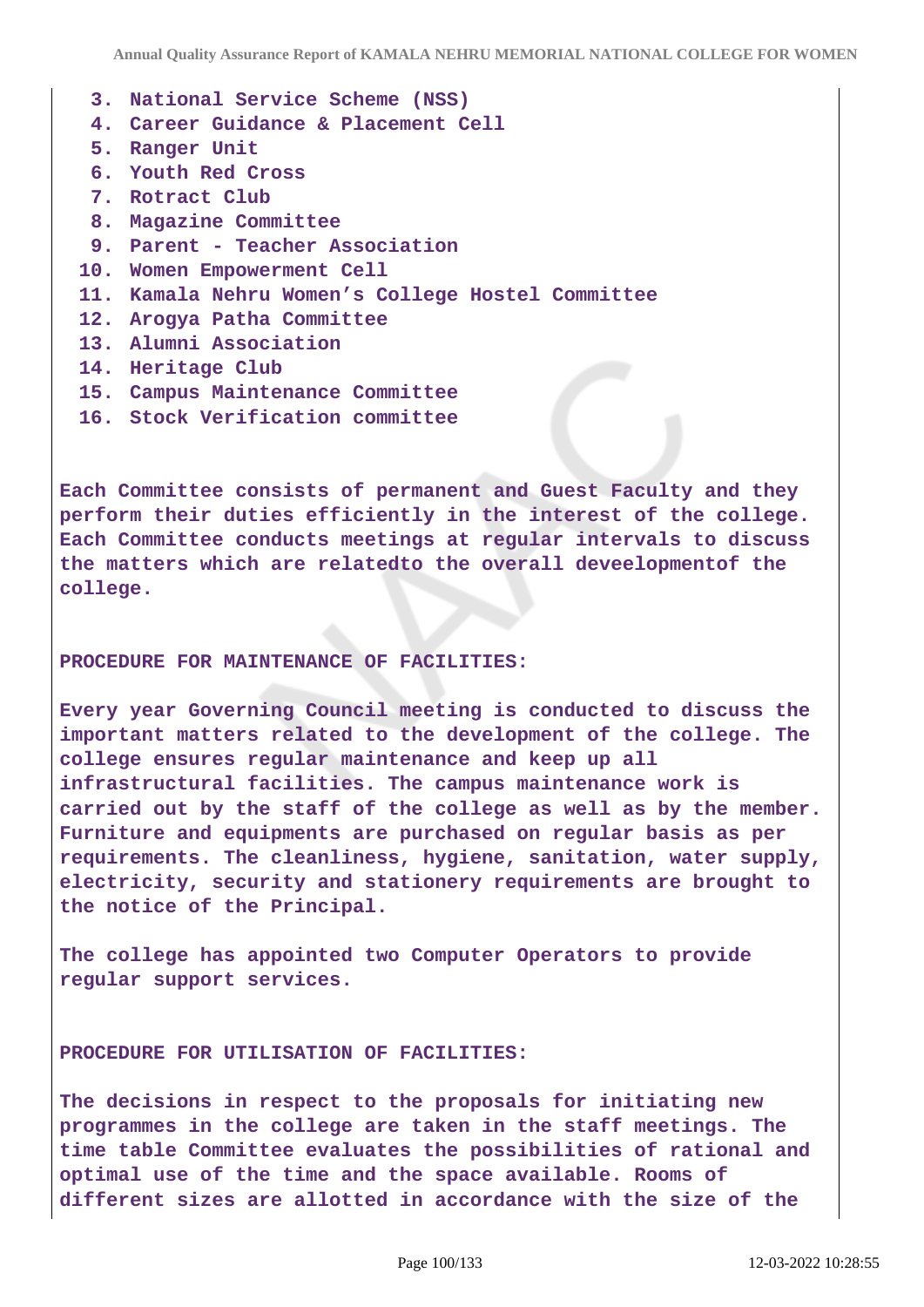**classes. They make recommendations periodically about the need for utilising the existing space. In addition to the above, suggestions are made for the most efficient use of the time frame, keeping in mind the need to balance academics, cocurricular andactivities.**

#### **SPORTS:**

**Gym covering an area of 2100 Sq.ft. has been provided. Facilities To strengthen and enrich sports activities, separate sports room is maintained for games like Table Tennis, Chess and Carrom .**

**Students represent the college in different sports competitions at district, University, Regional, Zonal, State, National and International Levels. Students also take part in the Dasara Sports Meet. Students practise regularly after class hours in the college campus and are given proper guidance and coaching by the Physical Director. Apart from the existing practice area, the college Management has also provided a large play ground to practise outdoor games and athletics.As a result, the college has been bagging several prizes, recognitions and trophies at various levels of competitions**

**Sports section has a separate Gym section meant for the use of students, faculty and the public. Smt. Mamatha.P.N, who has taken a special training in Nutrition and Fitness, is engaging the fitness class for sports students and others.**

#### **COMPUTER:**

**There are 31 computers in the computer lab. Nearly 40 students in a batch are utilizing the lab at a time. Daily classes are conducted in 3 batches. All repairs and maintenance expenses are borne by the college**

**All departments have separate computer with internet and wi-fi facility.**

**LIBRARY: FULLY AUTOMATED COMPUTER SYSTEM (DIGITAL LIBRARY):**

**The college Library has the Open Access System. All books are barcoded. Books are issued to students, faculty members, Alumni and the public (needy persons). 2 books are given to each student for 15 days. Apart from this, two more books are given to the**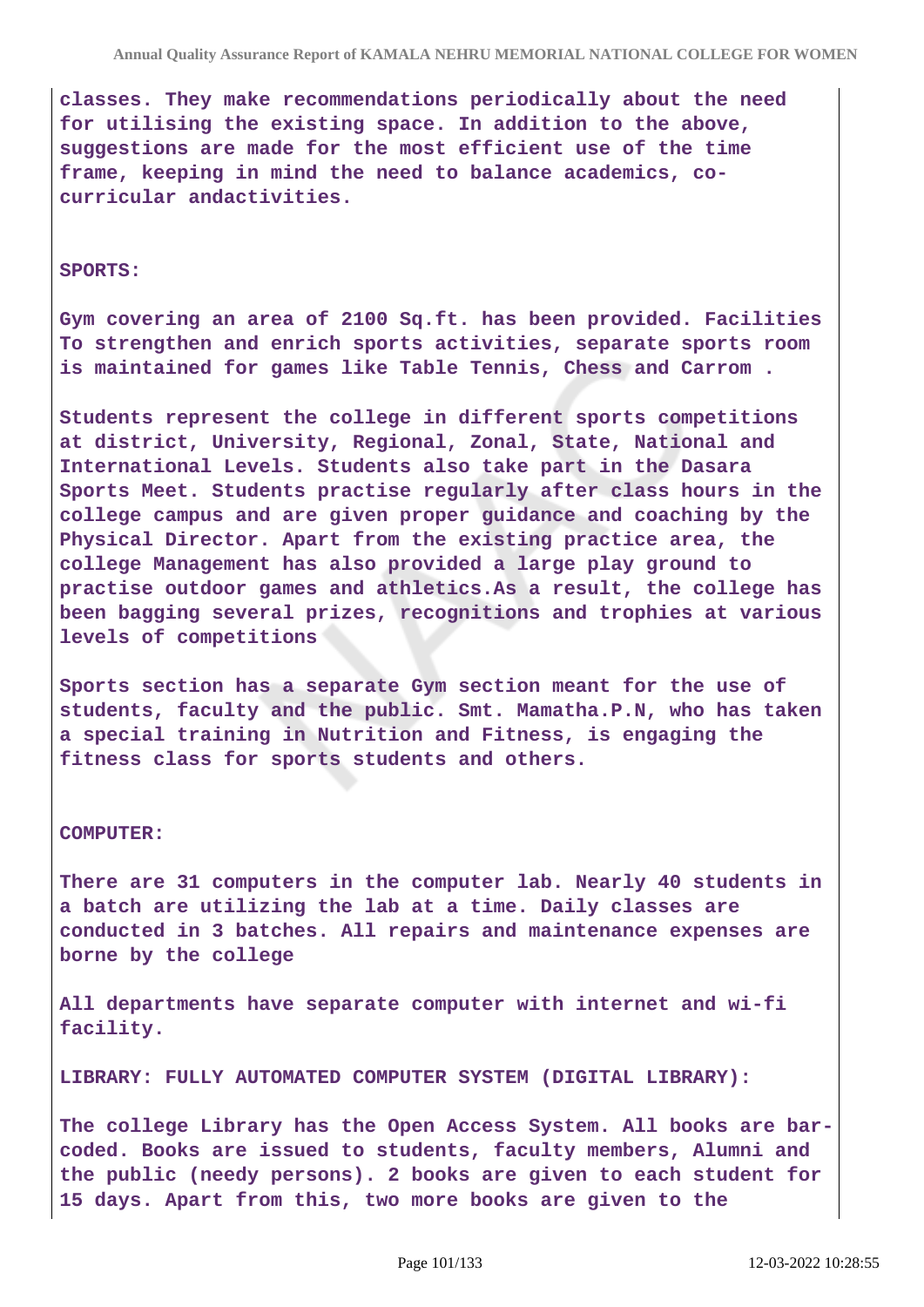**students for each semester under the Book Bank Scheme. In addition to the above, books are also given to SC and ST students for their studies. Old students and students pursuing higher education are allowed to use the library for reference. The books are issued to both teachers and students through manual and computer system. Every year nearly books worth Rs.1,00,000/- is added to the library. Separate registers are maintained for students and faculty members. Old students, faculty, public and retired college staff donate book shelves and books to the library. In addition to the above, the books are used by the candidates who are appearing for various Competitive Examinations, like IAS, KAS, PSI, PDO, FDA, SDA, etc.,**

**Other facilities such as Xerox, computers with wi-fi and internet, suggestion box etc., are available in the library. Previous question papers are properly maintained. News papers (both in Kannada and English,) Journals, bounded journals, books for competitive examinations, University News, etc., are also available in the Library. Library is property maintained by the staff.**

**Along with these facilities, many Departments are maintaining Department Library to help the students (existing and old) for their general reading and examinations.**

#### **CLASS ROOMS:**

**There are 18 class rooms in the college other than Fashion Design Class, Computer Lab, Sports Section, Waiting Room, Examination Section, IQAC Room, Canteen, Staff Room, Principal Chamber, etc., A few of them are smart class rooms. Rest of them are green board class rooms.**

| <b>File Description</b>                  | Documents |
|------------------------------------------|-----------|
| Upload any additional<br>information     | View File |
| Paste link for additional<br>information | Nil       |
| STUDENT SUPPORT AND PROGRESSION          |           |

**5.1 - Student Support**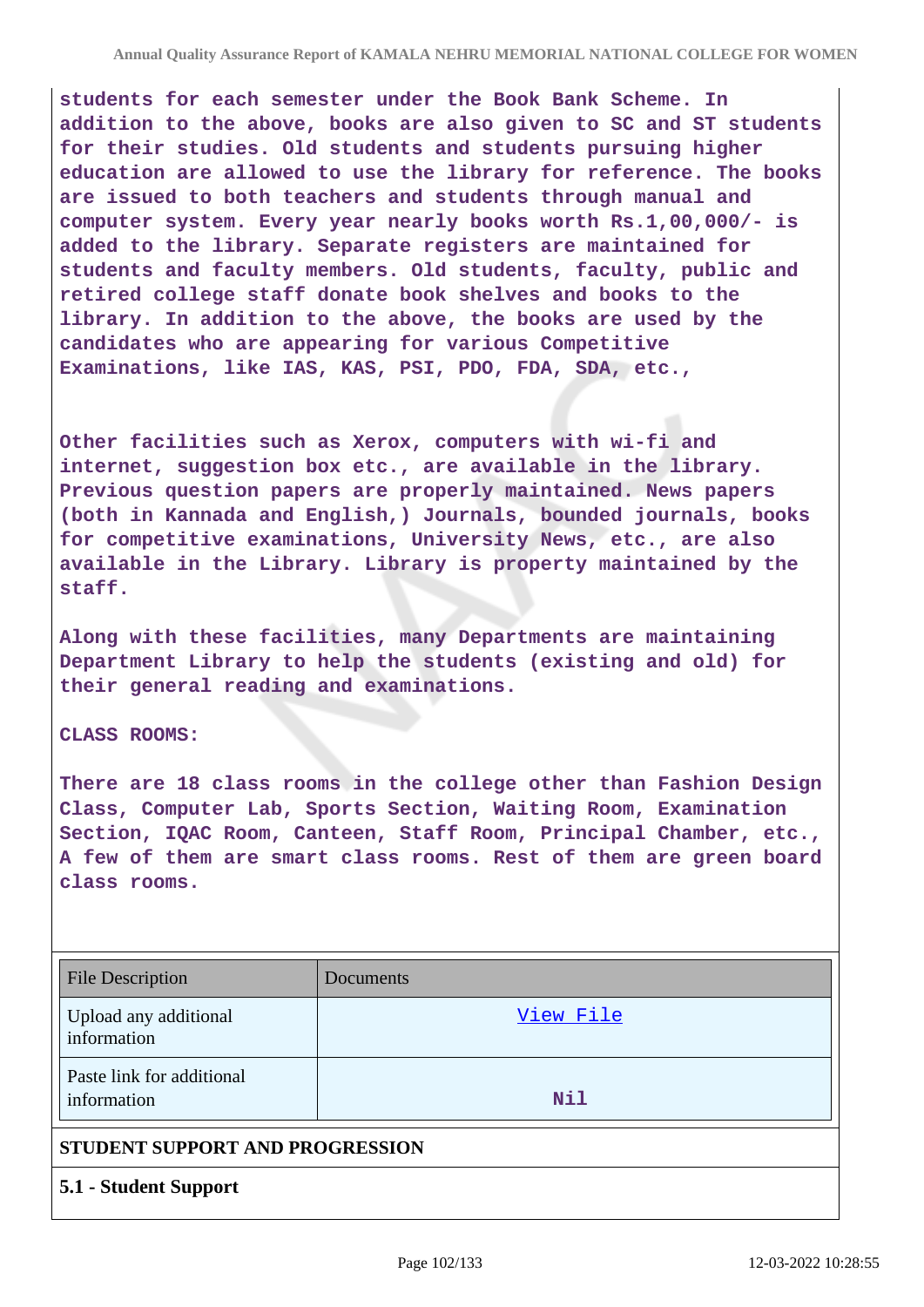# **5.1.1 - Number of students benefited by scholarships and free ships provided by the Government during the year**

# **5.1.1.1 - Number of students benefited by scholarships and free ships provided by the Government during the year**

### **568**

| <b>File Description</b>                                                                                                         | Documents |
|---------------------------------------------------------------------------------------------------------------------------------|-----------|
| Upload self attested letter with<br>the list of students sanctioned<br>scholarship                                              | View File |
| Upload any additional<br>information                                                                                            | View File |
| Number of students benefited<br>by scholarships and free ships<br>provided by the Government<br>during the year (Data Template) | View File |

**5.1.2 - Number of students benefitted by scholarships, free ships etc. provided by the institution / non- government agencies during the year**

**5.1.2.1 - Total number of students benefited by scholarships, free ships, etc provided by the institution / non- government agencies during the year**

| File Description                                                                                                                                                                                                                                        | Documents           |
|---------------------------------------------------------------------------------------------------------------------------------------------------------------------------------------------------------------------------------------------------------|---------------------|
| Upload any additional<br>information                                                                                                                                                                                                                    | View File           |
| Number of students benefited<br>by scholarships and free ships<br>institution / non-government<br>agencies in last 5 years (Date<br>Template)                                                                                                           | View File           |
| 5.1.3 - Capacity building and skills<br>enhancement initiatives taken by the<br>institution include the following: Soft skills<br>Language and communication skills Life<br>skills (Yoga, physical fitness, health and<br>hygiene) ICT/computing skills | A. All of the above |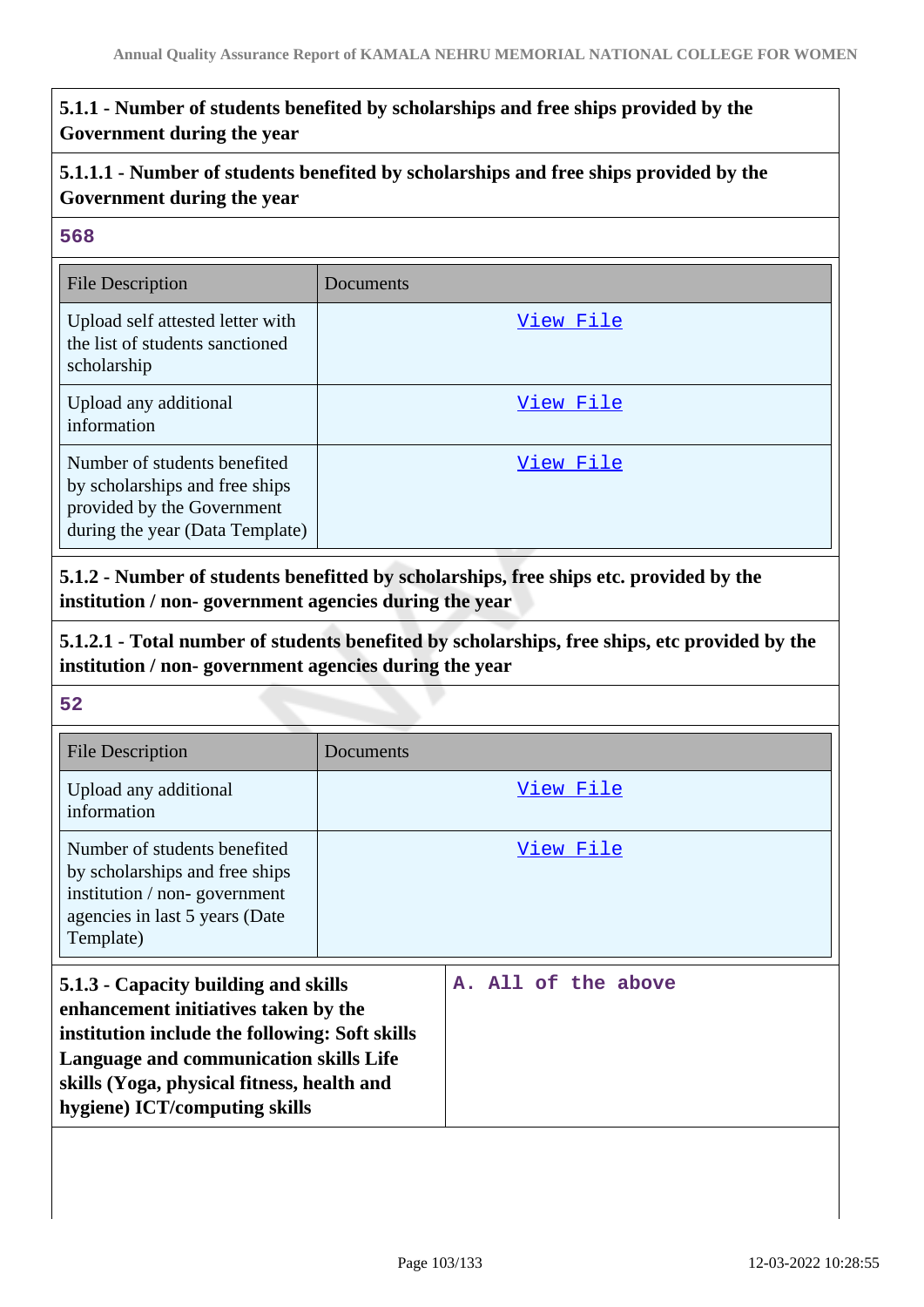| <b>File Description</b>                                                                 | Documents  |
|-----------------------------------------------------------------------------------------|------------|
| Link to institutional website                                                           | <b>Nil</b> |
| Any additional information                                                              | View File  |
| Details of capability building<br>and skills enhancement<br>initiatives (Data Template) | View File  |

**5.1.4 - Number of students benefitted by guidance for competitive examinations and career counseling offered by the institution during the year**

### **1469**

**5.1.4.1 - Number of students benefitted by guidance for competitive examinations and career counseling offered by the institution during the year**

### **1469**

| <b>File Description</b>                                                                                                                                                                                                                                                                                                                                          | Documents           |
|------------------------------------------------------------------------------------------------------------------------------------------------------------------------------------------------------------------------------------------------------------------------------------------------------------------------------------------------------------------|---------------------|
| Any additional information                                                                                                                                                                                                                                                                                                                                       | <u>View File</u>    |
| Number of students benefited<br>by guidance for competitive<br>examinations and career<br>counseling during the year<br>(Data Template)                                                                                                                                                                                                                          | <u>View File</u>    |
| 5.1.5 - The Institution has a transparent<br>mechanism for timely redressal of student<br>grievances including sexual harassment and<br>ragging cases Implementation of guidelines<br>of statutory/regulatory bodies Organization<br>wide awareness and undertakings on policies<br>with zero tolerance Mechanisms for<br>submission of online/offline students' | A. All of the above |

**grievances Timely redressal of the grievances**

**through appropriate committees**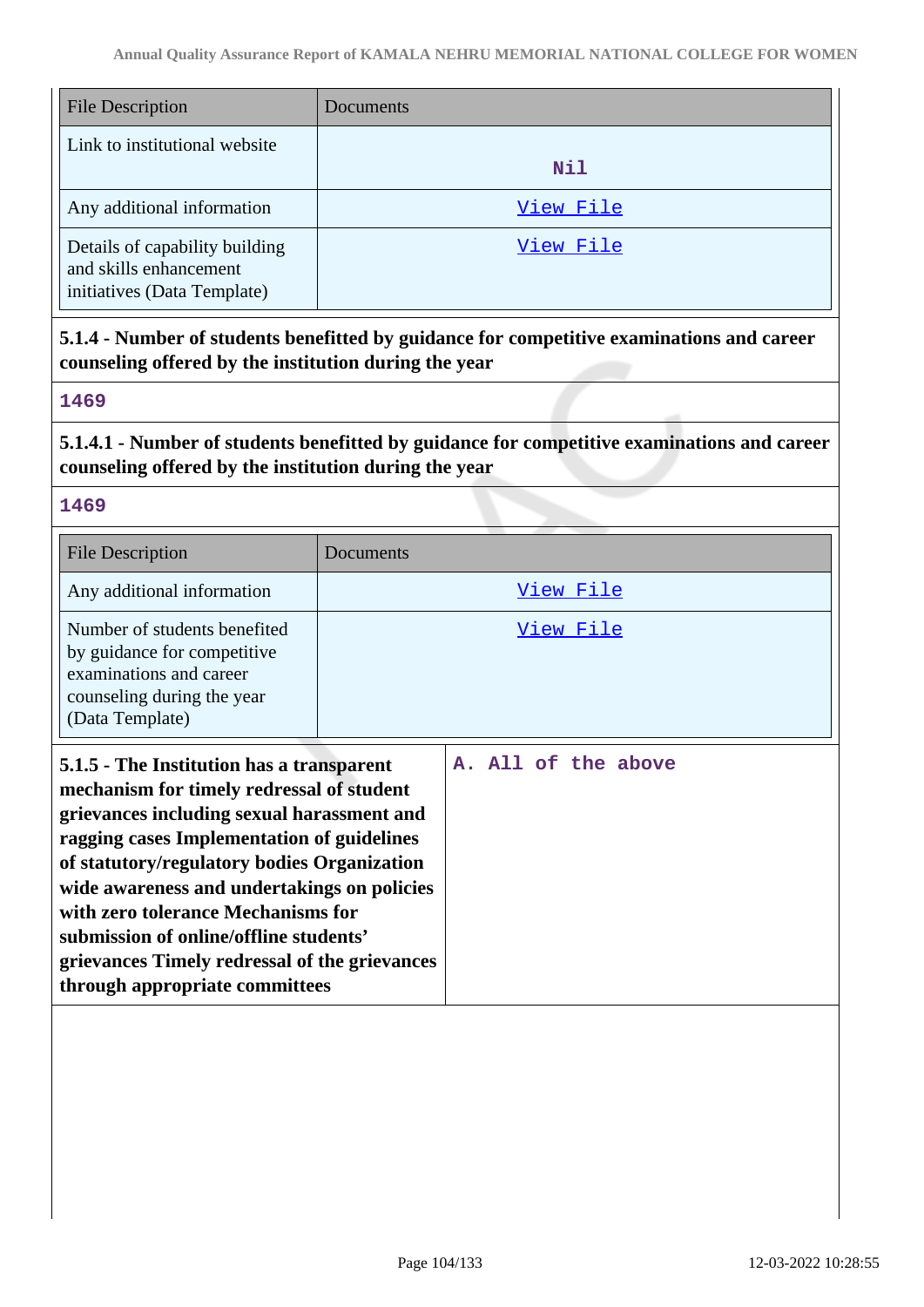| <b>File Description</b>                                                                                                                  | Documents                                                                  |
|------------------------------------------------------------------------------------------------------------------------------------------|----------------------------------------------------------------------------|
| Minutes of the meetings of<br>student redressal committee,<br>prevention of sexual harassment<br>committee and Anti Ragging<br>committee | <u>View File</u>                                                           |
| Upload any additional<br>information                                                                                                     | View File                                                                  |
| Details of student grievances<br>including sexual harassment<br>and ragging cases                                                        | No File Uploaded                                                           |
| <b>5.2 - Student Progression</b>                                                                                                         |                                                                            |
| 5.2.1 - Number of placement of outgoing students during the year                                                                         |                                                                            |
| 5.2.1.1 - Number of outgoing students placed during the year                                                                             |                                                                            |
| 08                                                                                                                                       |                                                                            |
| <b>File Description</b>                                                                                                                  | Documents                                                                  |
| Self-attested list of students<br>placed                                                                                                 | View File                                                                  |
| Upload any additional<br>information                                                                                                     | View File                                                                  |
|                                                                                                                                          | 5.2.2 - Number of students progressing to higher education during the year |
|                                                                                                                                          | 5.2.2.1 - Number of outgoing student progression to higher education       |
| 37                                                                                                                                       |                                                                            |
| <b>File Description</b>                                                                                                                  | Documents                                                                  |
| Upload supporting data for<br>student/alumni                                                                                             | View File                                                                  |
| Any additional information                                                                                                               | View File                                                                  |
| Details of student progression<br>to higher education                                                                                    | View File                                                                  |

# **5.2.3 - Number of students qualifying in state/national/ international level examinations during the year (eg: JAM/CLAT/GATE/ GMAT/CAT/GRE/ TOEFL/ Civil Services/State government examinations)**

**5.2.3.1 - Number of students qualifying in state/ national/ international level examinations (eg: JAM/CLAT/NET/ SLET/ GATE/ GMAT/CAT/GRE/ TOEFL/ Civil Services/ State**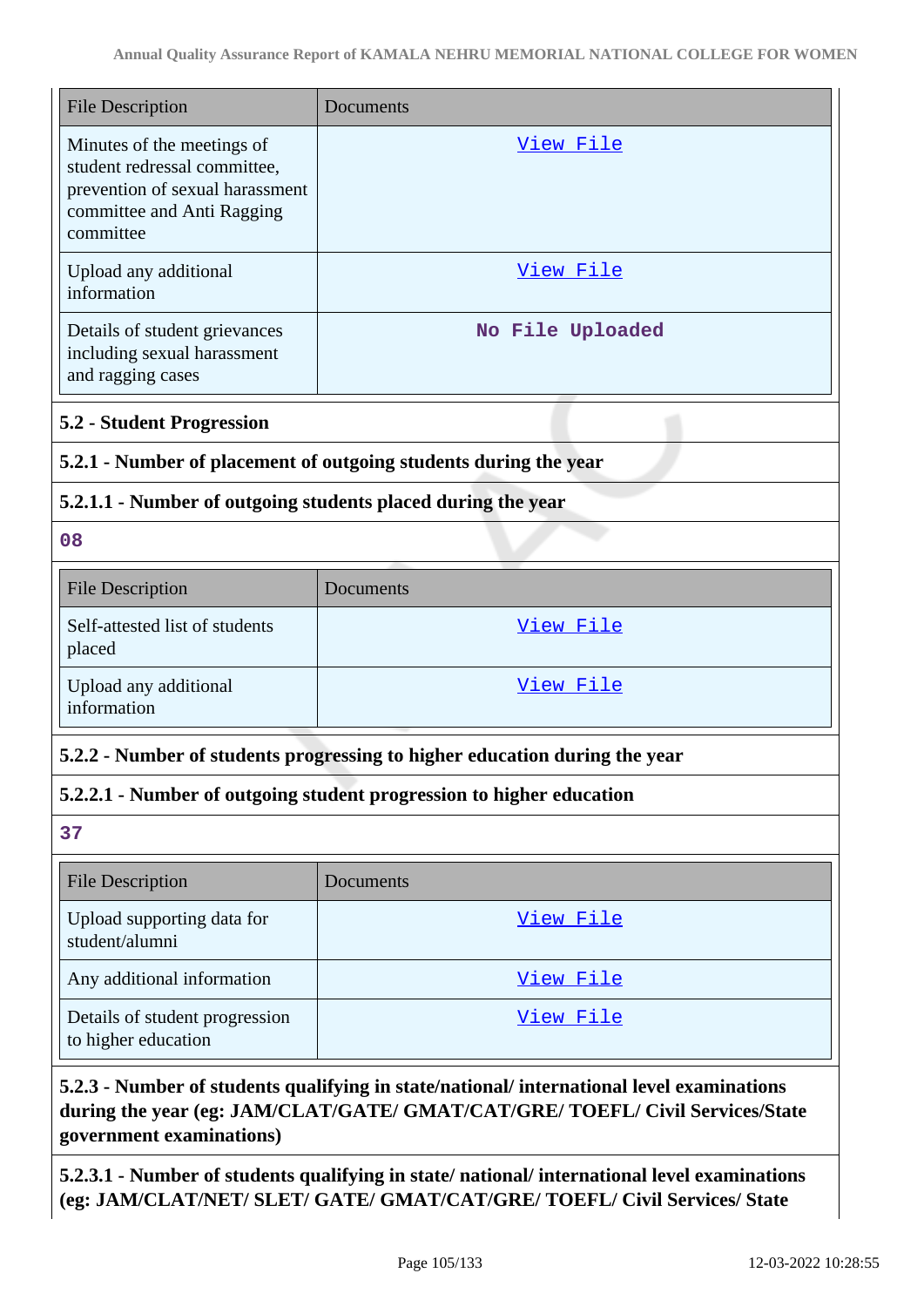#### **government examinations) during the year**

**0**

| <b>File Description</b>                | Documents |
|----------------------------------------|-----------|
| Upload supporting data for the<br>same | View File |
| Any additional information             | View File |

#### **5.3 - Student Participation and Activities**

**5.3.1 - Number of awards/medals for outstanding performance in sports/cultural activities at university/state/national / international level (award for a team event should be counted as one) during the year**

**5.3.1.1 - Number of awards/medals for outstanding performance in sports/cultural activities at university/state/ national / international level (award for a team event should be counted as one) during the year.**

**01**

| <b>File Description</b>                                                                                                                                                               | Documents        |
|---------------------------------------------------------------------------------------------------------------------------------------------------------------------------------------|------------------|
| e-copies of award letters and<br>certificates                                                                                                                                         | View File        |
| Any additional information                                                                                                                                                            | No File Uploaded |
| Number of awards/medals for<br>outstanding performance in<br>sports/cultural activities at univ<br>ersity/state/national/internationa<br>1 level (During the year) (Data<br>Template) | View File        |

5.3.2 - Institution facilitates students' representation and engagement in various administrative, cocurricular and extracurricular activities (student council/ students representation on various bodies as per established processes and norms )

**The student council after its formal inauguration organizes and conducts various activities and competitions such as Fresher's day, Teachers day, Traditional day etc. as well as various cultural competitions as part of college annual day programme. The association office bearers and member themselves design and plan these programmes and coordinate the activities under the guidance of faculty advisors. The association ensures active participation of all the students in all these activities. Two student's representatives are included in the IQAC of the college, actively taking part in all the discussions of making**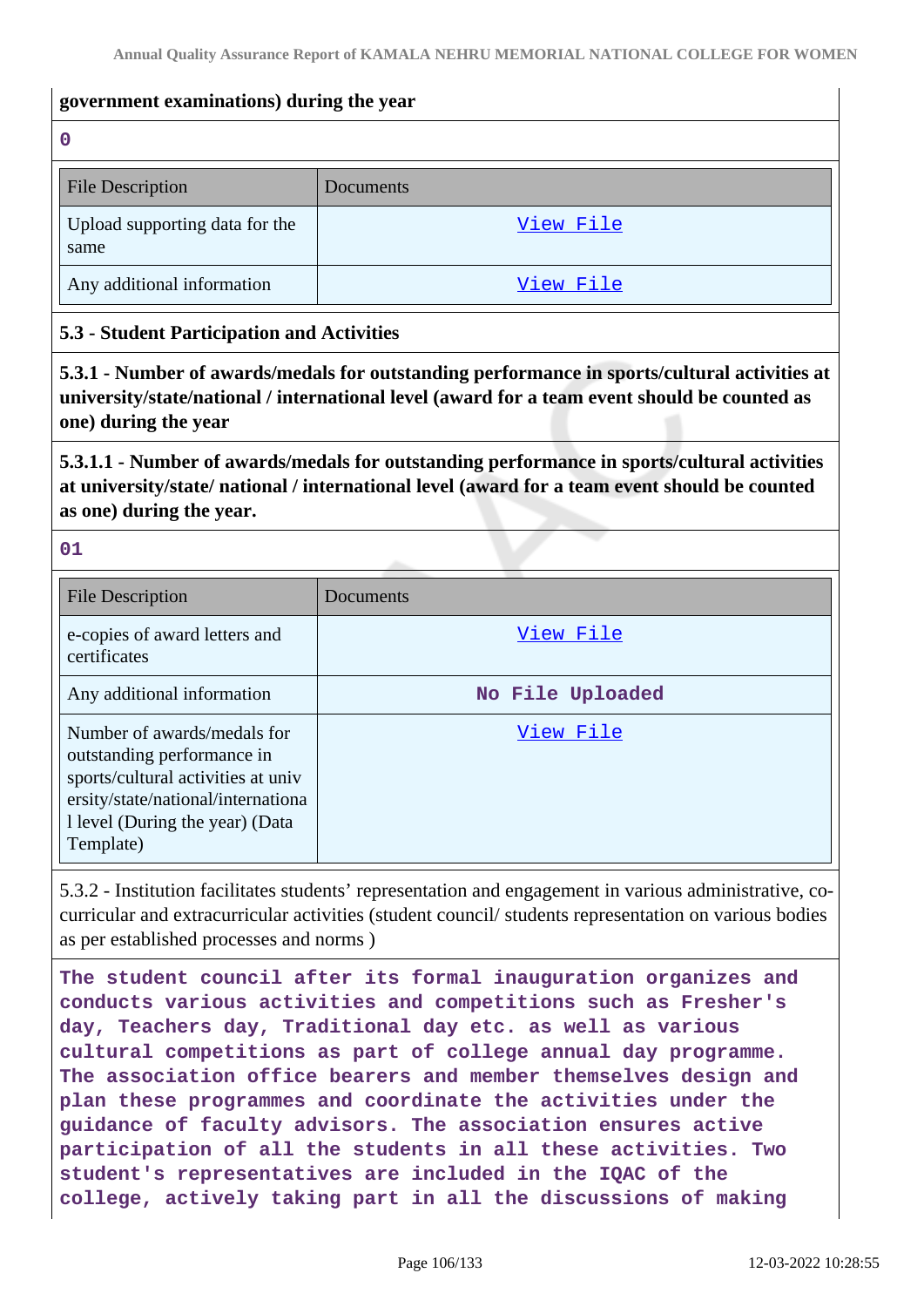**valuable suggestions for quality improvement. Students are also co-opted as members (usually 1 each from BA & B.Com programmes) on different administrative committees like library, Antiragging committee, admission committee, magazine committee, cultural committee and sports committee.**

- **Students' contributions account for nearly 90% of contents of the college magazine every year.**
- **Students organize & operate a help desk to assist & guide prospective applicants in filling up application etc., at the time of their admissions to the college.**
- **The student representatives mobilize voluntary contributions from students for CM's Flood Relief fund & such other charitable and humanitarian causes.**
- **The volunteer to assist and help the students in emergencies, physical and emotional distress by seeking faculty intervention.**
- **The activities of different department forums are steered by concerned students of the dept from planning to execution.**
- **The wall magazines being brought out by few depts. Of our college are compiled, edited and published by the students themselves.**
- **Students actively take part in campus cleaning exercises for a clean and green campus.**
- **Students of fashion designing dept regularly organize exhibition of their creative design.**
- **Students make all arrangements for the celebration of all the national festival in the college.**
- **Students were also taking part in distributing the mid-day mealto the beneficiary students.**
- **As members of library committee, students recommend text books and reference books to be processed at the beginning of every semester.**

**Further they make suggestions to the library as to issue section and reference section timings and procedures to be suitably modified for students' convenience during lunch time and examination time.**

**As members of sports committee they assist the Physical Education Director in conducting sports matches and competitions as part of sports day programme.**

**They also co-ordinate arrangements for conducting students' excussions and tours.**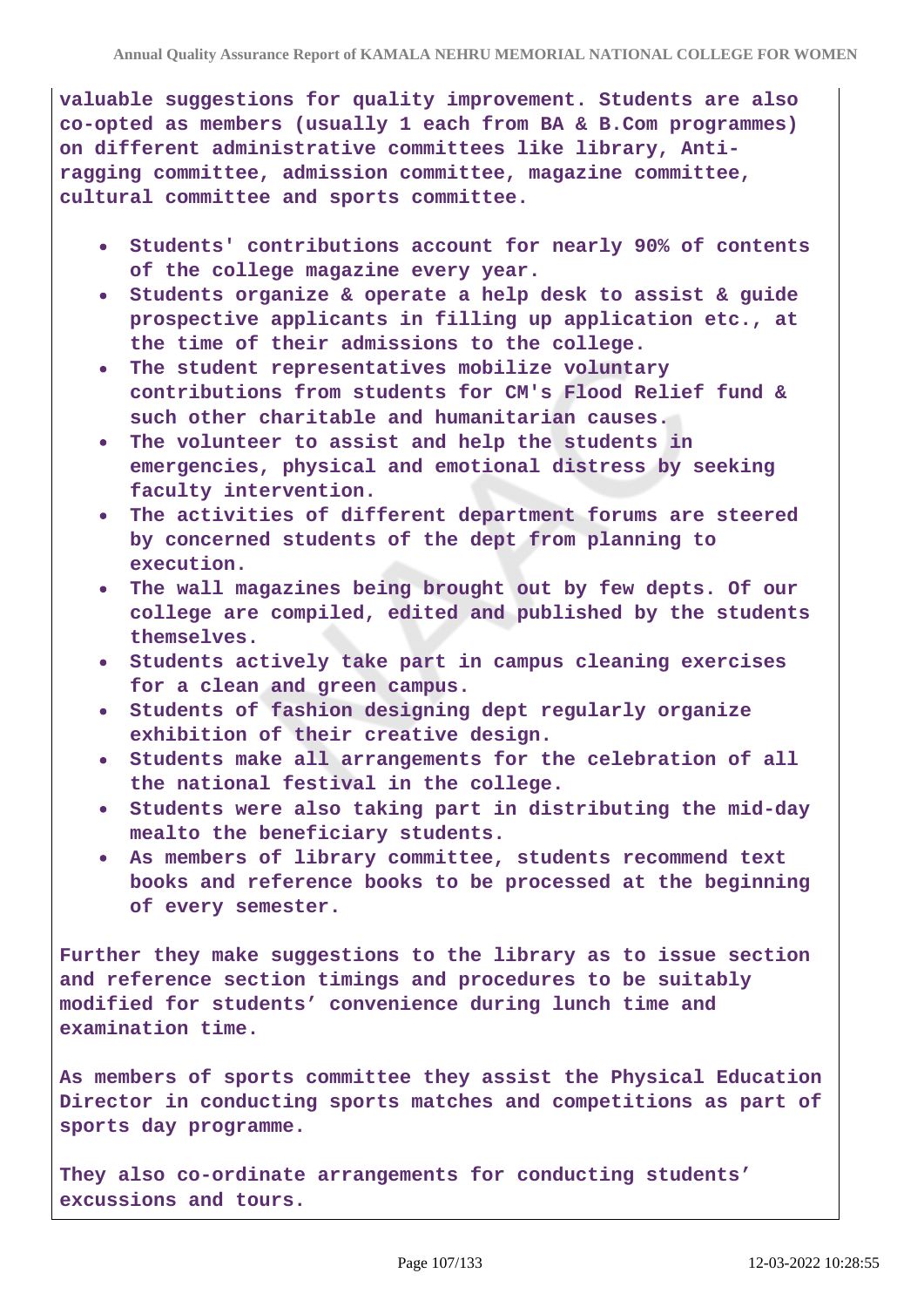| <b>File Description</b>                  | Documents |
|------------------------------------------|-----------|
| Paste link for additional<br>information | Nil       |
| Upload any additional<br>information     | View File |

**5.3.3 - Number of sports and cultural events/competitions in which students of the Institution participated during the year (organized by the institution/other institutions)**

**5.3.3.1 - Number of sports and cultural events/competitions in which students of the Institution participated during the year**

**25**

| <b>File Description</b>                                                                                                                                                                                | Documents |
|--------------------------------------------------------------------------------------------------------------------------------------------------------------------------------------------------------|-----------|
| Report of the event                                                                                                                                                                                    | View File |
| Upload any additional<br>information                                                                                                                                                                   | View File |
| Number of sports and cultural<br>events/competitions in which<br>students of the Institution<br>participated during the year<br>(organized by the<br>institution/other institutions<br>(Data Template) | View File |

### **5.4 - Alumni Engagement**

5.4.1 - There is a registered Alumni Association that contributes significantly to the development of the institution through financial and/or other support services

**Alumni association**

**Kamala Nehru College has its own register alumni association "Niranthara - old student's association"**

**The college hasbeen encouraging an active association of its alumni with their institution rights from inception. However the alumni were formed into an association much later. However, all along, the alumni of the college have had good support with the institution, participating in and contributing to overall institutional development.**

**All the members of the association pay a onetime membership fee of Rs 100, the membership fees isthe main source of revenue for**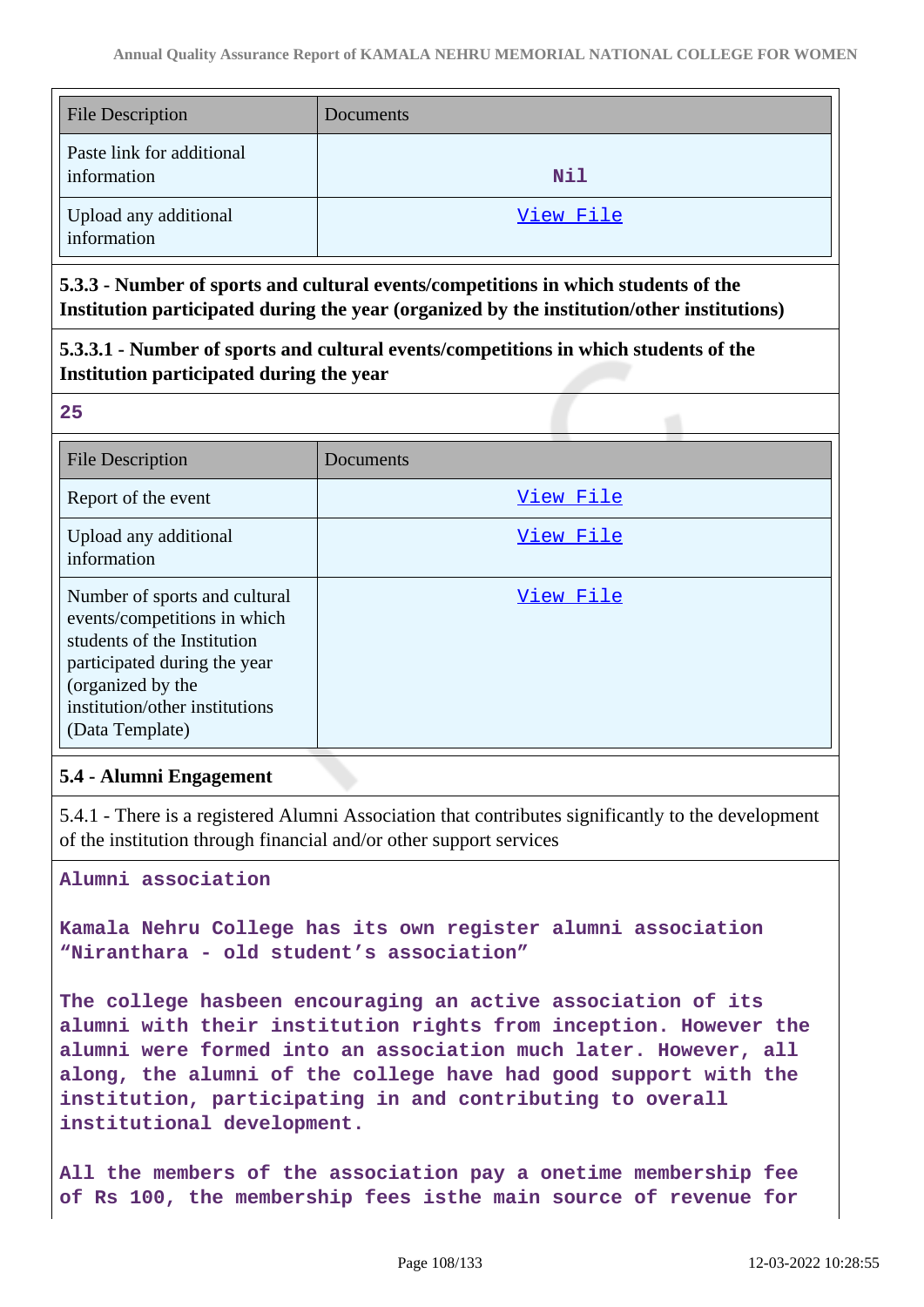**the association's activities.**

**The association has the college principal as its President and its office bearers include vice president, secretary, joint secretary and Treasurer and Directors who areelected (nominated) once in two or three years.**

**The association meets regularly two to three times a year, to review the activities conducted during the previous periods, plan and approved proposal for coming period, its funding, securing contributions from alumni enrollment of new members, etc.,**

**The association has its own bank account at Canara Bank. All the collection from alumni is deposited into the account and expenses are facilitated through the same.**

**The Alumni have a strong bandage with the college and regularly visit the institutions. They share their experiences with respect to their career, guide Students about competitive exams as well as higher education programs.**

**The association holds informal meeting from time to time with alumni and solicit their suggestions about academics, student habits, exam preparations, skill development, career planning, add on courses, useful hobbies and interest, importance of curriculum activity, communication and public speaking, usage of social media.**

**The alumni have also been sensitizing the students about current women- related issues such as women empowerment, sexual harassment, work-life balance, workplace etiquettes etc,.**

**A few leads have also been received from the alumni about vacancies in their respective organizations, which were shared with students.**

**A few alumni also lent their explain expertise and services in training our student for management, sports and cultural festival festivals (external) participating as a judges at competitions conducted by the college.**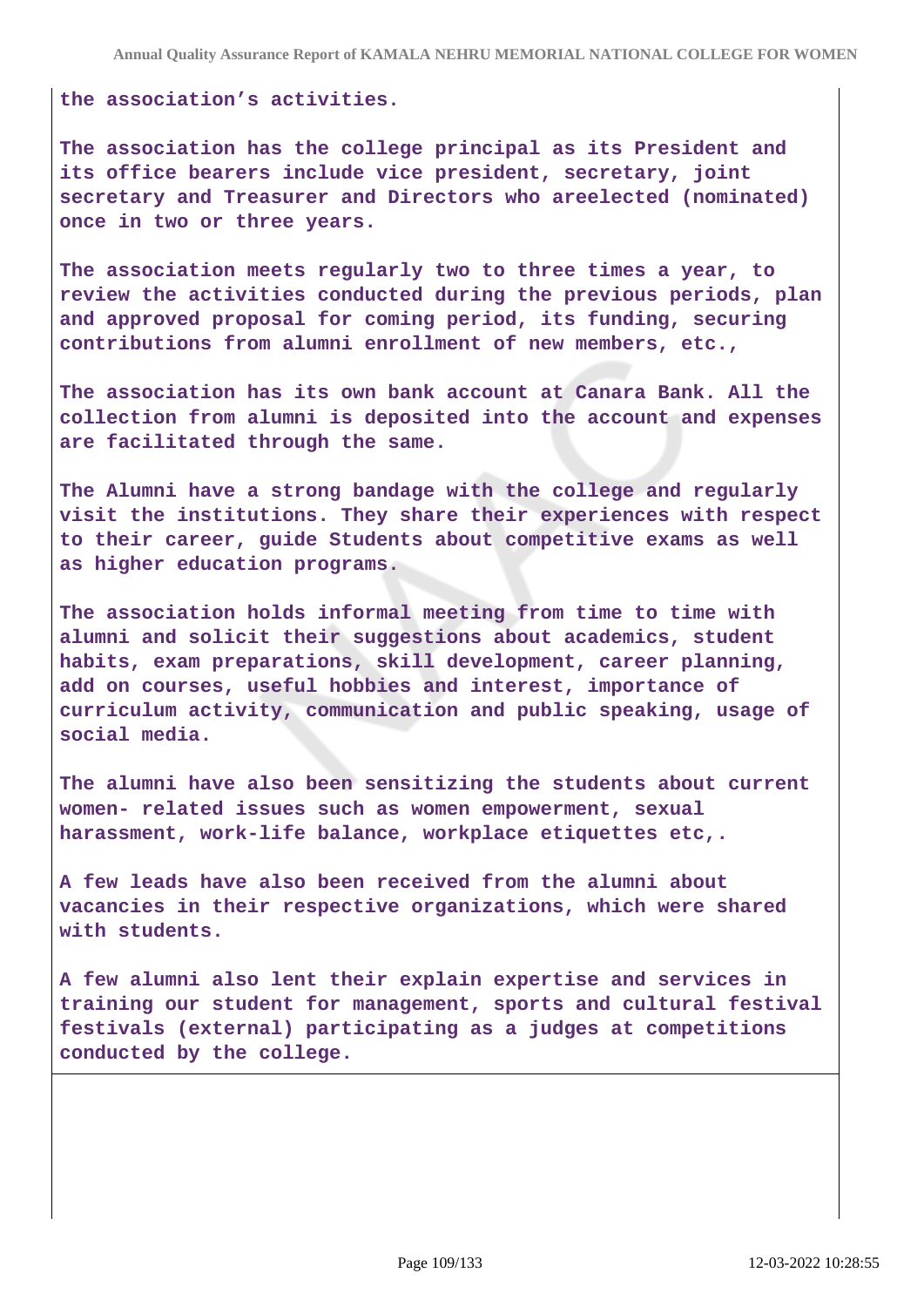| <b>File Description</b>                                                                                                                                        | Documents                                                        |  |
|----------------------------------------------------------------------------------------------------------------------------------------------------------------|------------------------------------------------------------------|--|
| Paste link for additional<br>information                                                                                                                       | Nil                                                              |  |
| Upload any additional<br>information                                                                                                                           | View File                                                        |  |
| E. <1Lakhs<br>5.4.2 - Alumni contribution during the year<br>(INR in Lakhs)                                                                                    |                                                                  |  |
| <b>File Description</b>                                                                                                                                        | Documents                                                        |  |
| Upload any additional<br>information                                                                                                                           | View File                                                        |  |
| GOVERNANCE, LEADERSHIP AND MANAGEMENT                                                                                                                          |                                                                  |  |
| 6.1 - Institutional Vision and Leadership                                                                                                                      |                                                                  |  |
| 6.1.1 - The governance of the institution is reflective of and in tune with the vision and mission of<br>the institution                                       |                                                                  |  |
| Kamala Nehru Memorial National College for Women a pioneer of<br>women higher education, has been driven by its Vision & Mission<br>for more than fifty years. |                                                                  |  |
| Vision:                                                                                                                                                        |                                                                  |  |
| To Prepare students to :                                                                                                                                       |                                                                  |  |
| * Cope with the technological and social transformation that are<br>taking place at                                                                            |                                                                  |  |
| break-neck speed.                                                                                                                                              |                                                                  |  |
| * Empower women students with-entrepreneurial skills, rational<br>and divergent                                                                                |                                                                  |  |
| thinking and creativity, in all walks of life.                                                                                                                 |                                                                  |  |
| * Be builders of the family and nation on the strong foundations<br>of moral,                                                                                  |                                                                  |  |
| spiritual, ethical and cultural values.                                                                                                                        |                                                                  |  |
|                                                                                                                                                                | * To make them responsible world citizens with a global outlook. |  |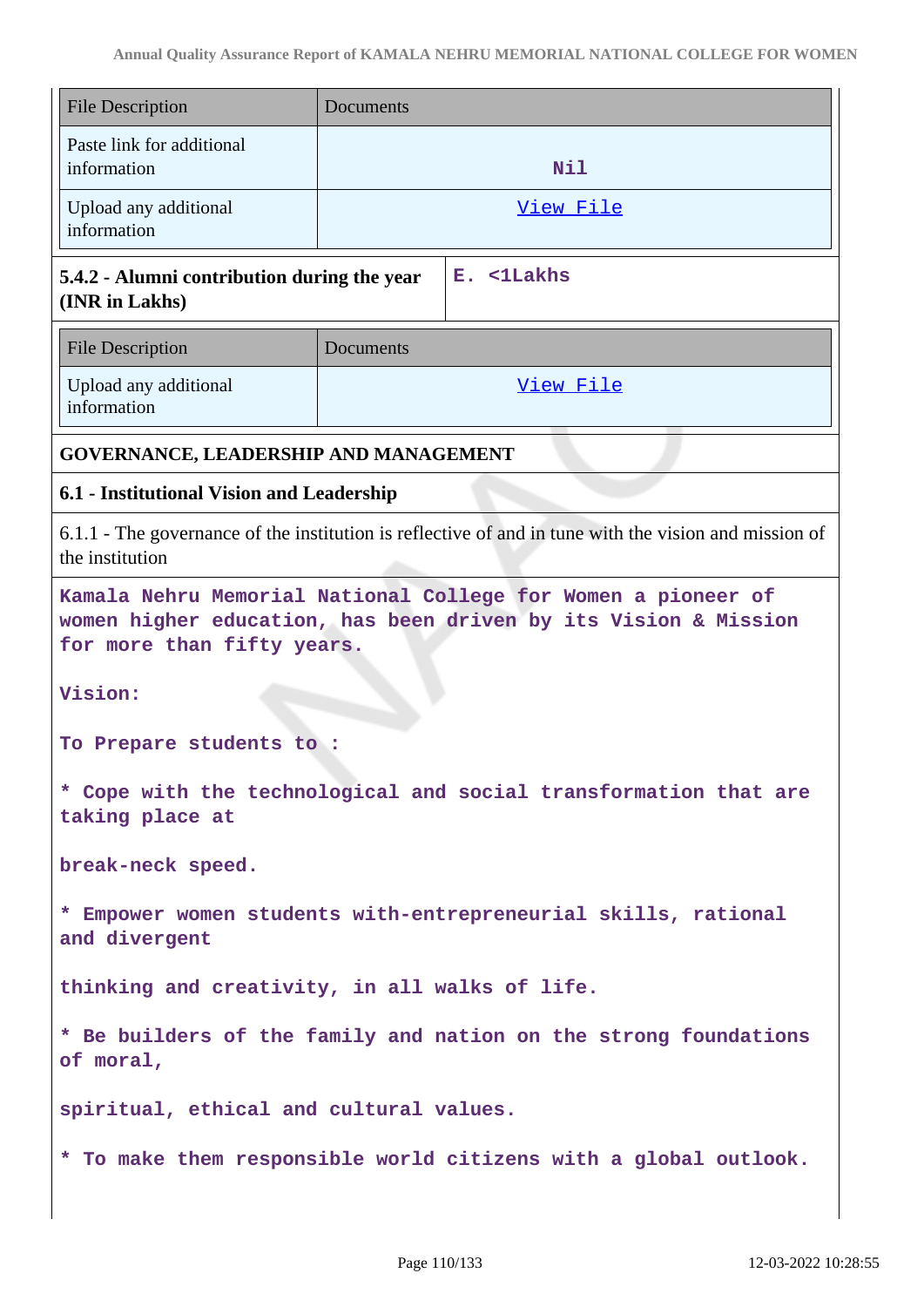**\* Make the institution a trend setter in women's education.**

**Mission :** 

**Towards realizing our noble vision, our mission is to:**

**\* Combine competence and virtue.**

**\* Prepare skilled and intellectually equipped students who are able to contribute**

**solidly to the progress of the nation.**

**\* Provide academic and research environment and extension services in the**

**pursuit of excellence.**

**\* Create a supporting system for a bold and dynamic leadership and to inculcate in**

**students innovative spirit, creativity, versatility and team ethics.**

**\* Create awareness about employment opportunities.**

**Mission of our institution is to train, mould and equip the students to contribute to the progress of the nation.**

**With this Vision & Mission the institution works to achieve the goal with the following objectives :-**

**\* To provide holistic and career oriented women education by combining contemporary technical excellence, human values, contemporary social skills to the stake holders.**

**\* To provide access to higher education for the marginalized and unprivileged students.**

**\* To provide access to education for physically challenged students.**

**\* To promote and to motivate innovative activities with societal relevance.**

**\* To empower women to establish contact and collaborate with the**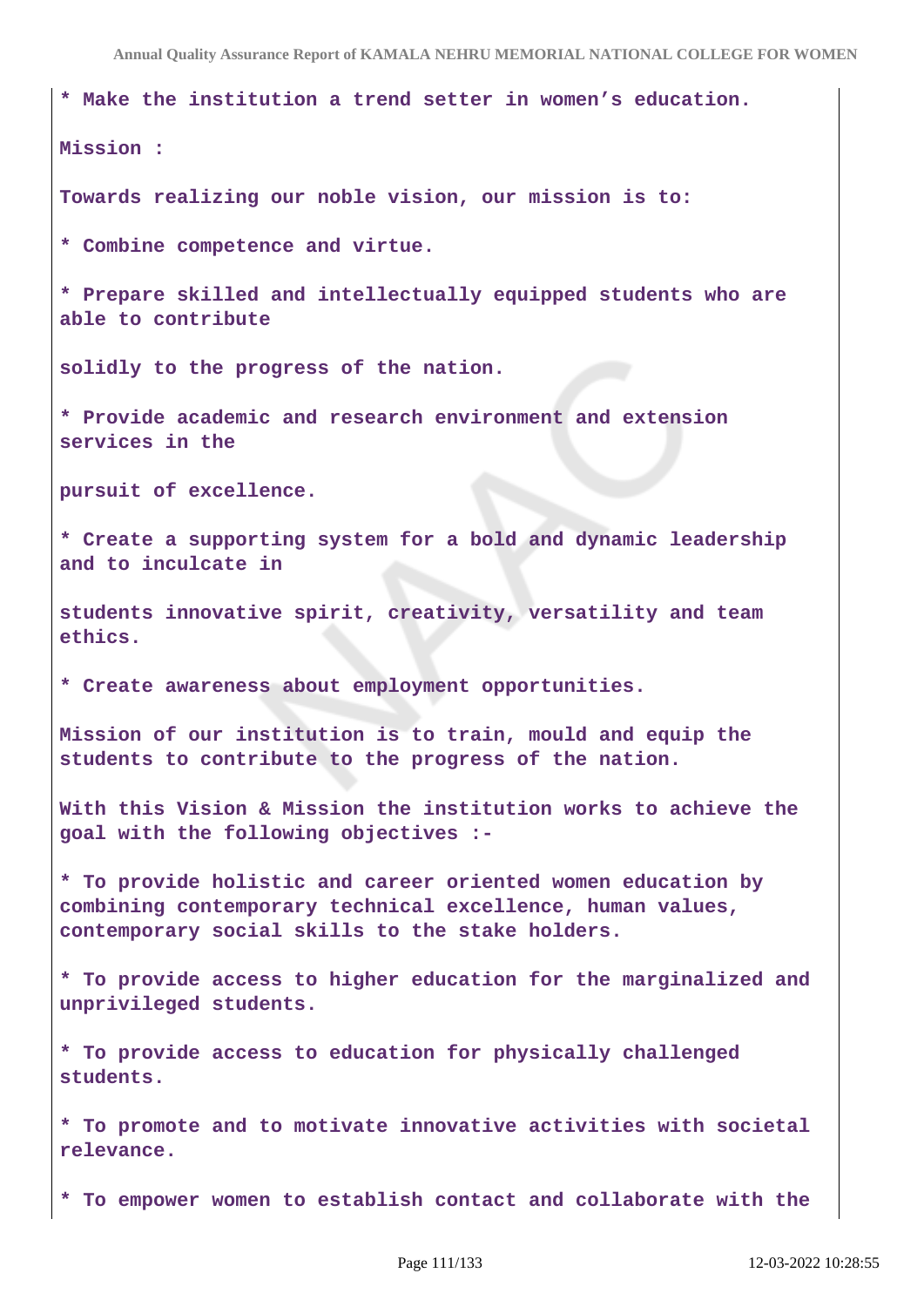**University and other institutions of higher education.**

**\* To provide knowledge about community reach out programmes.**

**The objectives of governance and leadership have been implemented in the institution since its inception.The principle of decentralization and participative management is implemented. The governance structure has the Board of Management, which reviews the functions of the institution in its quality measurements through executive council. The Principal and the staff of the college both teaching and non-teaching strive to implement the Vision and Mission components of the institution whole heartedly.**

**The college promotes participative management by constituting committees with both teacher and student members. Committees are framed in order to create a conducive environment in every aspect of learning, teaching, administration, cultural, sports and overall development of the stake holders.**

**The student participation in extensive community reach out programs, awareness drive through walkathons of the students community demonstrates the efficiency governance.**

**The role of teachers in decision making bodies.**

**Teachers are members of IQAC, and all the committees of institution, beginning from deciding the work plan, conducting of certificate courses, life skills programmes. Teachers have been given the liberty to introduce various personality development programmes and activities. Thus participative involvement in decision making leads to achieve institutional excellence.**

**Progressive plans & steps of institution:-**

**\* To specify and intensify activities for the societal, moral and holistic improvement of stake holders by the well designed extension programmes.**

**\* To Strengthen National values, NSS, Scout & Guide(Rangers) and Red cross wings are actively involved and to create awareness about the contemporary social issues, ie. "Beti Bachao, Beti padao", Swachch Bharath, Pariksha pe charcha, etc.**

**\* To raise voice in support to the women empowerment activities, including the elimination of Sexual harassment and to strengthen**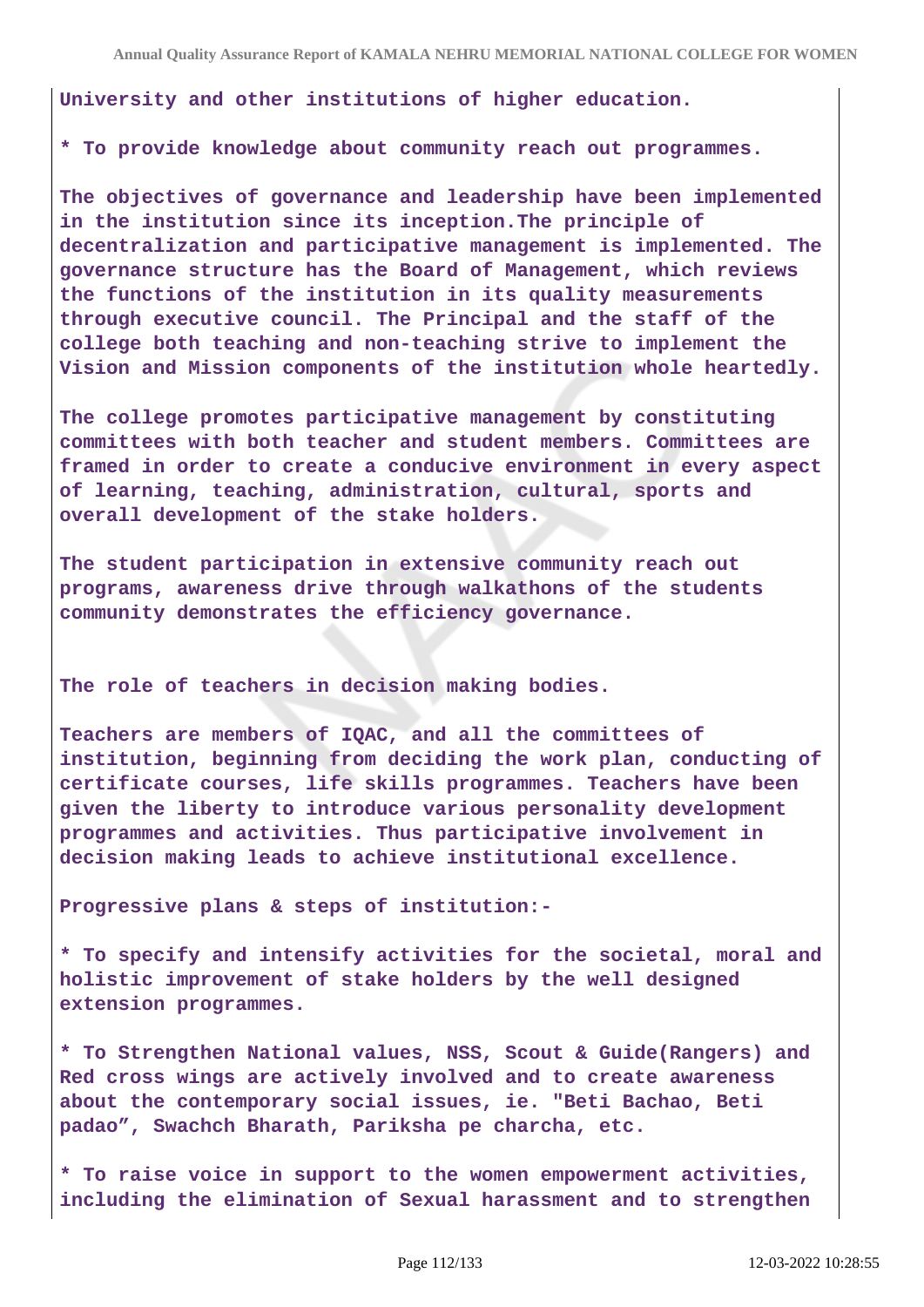**grievance and redressal cell.**

**With more than 55 years of continuous & holistic service in promoting quality education, the institution is offering different skill based certificate courses.**

| <b>File Description</b>                  | Documents |
|------------------------------------------|-----------|
| Paste link for additional<br>information | Nil       |
| Upload any additional<br>information     | View File |

6.1.2 - The effective leadership is visible in various institutional practices such as decentralization and participative management.

**Decentralization & Participative Management.**

**The institution has adopted the policy of decentralization and participative management in its organizational behavior. The functions are segmented into administration, academics, examination, evaluationand they are monitored by the Board of Management, Governing Council, Principal, IQAC Co-ordinator, various committees, Faculty membersand stakeholders. The Principal is the head of the institution and implements all the decisions of Board of Management and Governing Council. The IQAC has the responsibility to develop the quality system and well designed programmes to improve the academic and administrative activities of the college.**

**The faculty in-charge of all the Seven Criteria takesresponsibilityfor the programming and functioning of the college. Many committees are formed in order to meet the goals of the institution. Each committee is headed by the co-ordinator in which staff and students are the members. And they gather periodically to meet the objectives. Heads of the departments take responsibilityfor co-ordinating all the academic functions.**

**Whole programming of the college is distributed and decentralized by constituting various Committees. Staff and students involve actively in all activities.**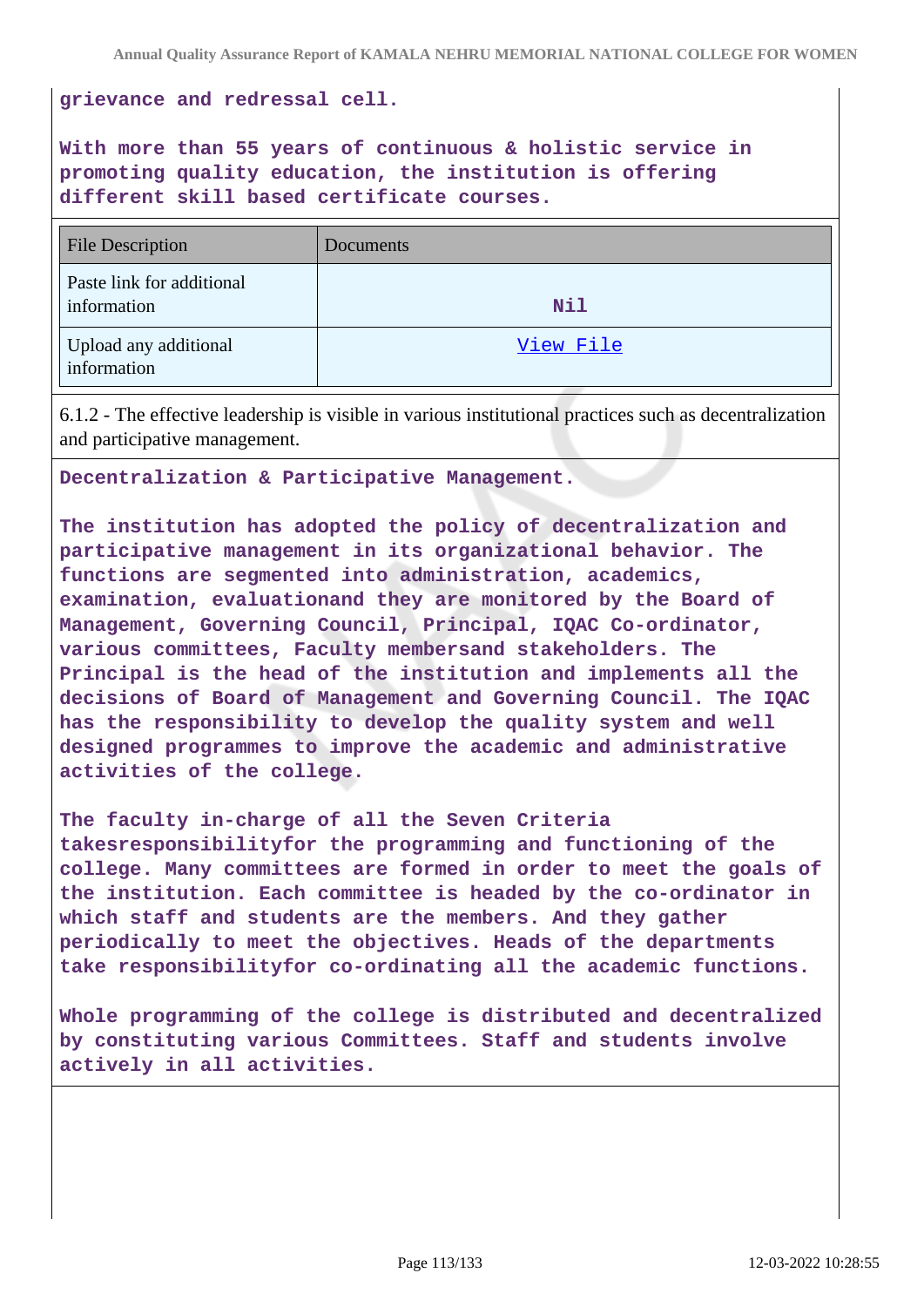| <b>File Description</b>                  | Documents |
|------------------------------------------|-----------|
| Paste link for additional<br>information | Nil       |
| Upload any additional<br>information     | View File |

## **6.2 - Strategy Development and Deployment**

6.2.1 - The institutional Strategic/ perspective plan is effectively deployed

**The regular and gradual progress in all segments of under graduate education by framing hallmark is the key motto of our institution. Different perspectives programmes are designed at the Management and Governing Council meetings and they are enforced by the IQAC.**

**1. Introduction of certificate courses**

**The formal mechanism was established for the introduction and conduct of certificate courses in the college. The relevant courses are introduced after considering their value to the students.**

**The following quality initiatives were taken to enhance quality.** 

- **The Job Oriented, Tailoring and Fashion Designing Course has been introduced since the year 2015,**
- **In the academic year 2018-19 a certificate course in Basic computer application for 32 students of about 60 hours was successfully conducted.**
- **In the academic year 2019-20 a Spoken English course for 60 students of about 30 hours was successfully conducted.**
- **In the academic year 2019-20 –a certificate course in Basic computer application for 60 students of about 86 hours was successfully conducted.**
- **In the academic year 2019-20- a 'Mehendi art' certificate course for 31 students of about 30 hours was successfully conducted.**
- **In the academic year 2019-20-a 'Self grooming' certificate course for 58 students of about 30 hours was successfully conducted.**
- **In the academic year 2019-20-a 'Hand Embroidery' certificate course for 12 students of about 30 hours was successfully conducted.**
- **In the academic year 2019-20-a certificate course on**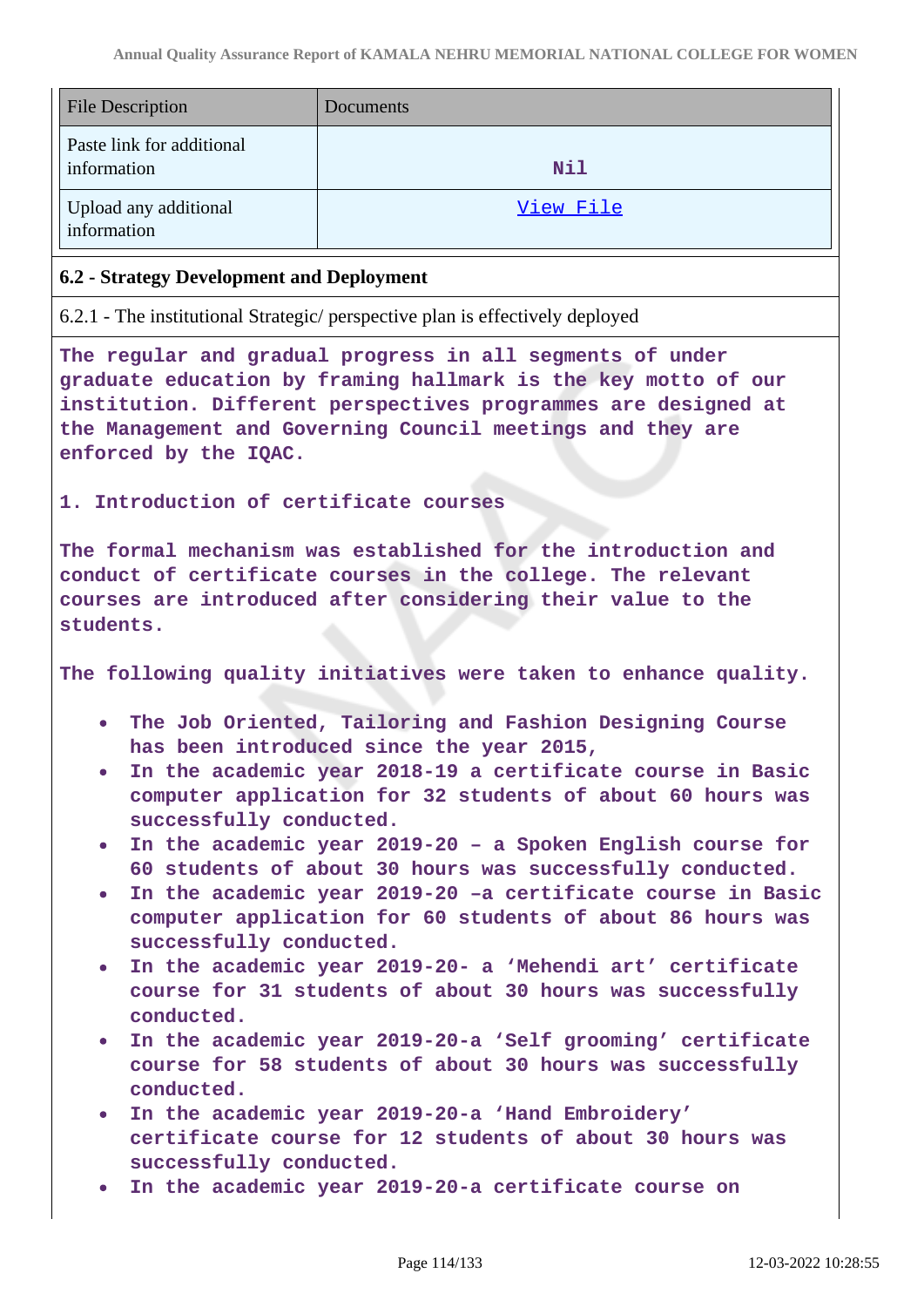**'Organic phenyl and soap making' for 15 students of about 30 hours was successfully conducted.**

## **2. Intensified Extension activities**

**The Extension activities of the institution are planned and implemented by the NSS units. The impact of the extension activities on every student will help in developing leadership qualities, discipline, community participation, developing the sense of civic responsibility & understanding of National integrity, patriotism, safeguarding of public property and torespect our Constitution.**

| <b>File Description</b>                                   | Documents        |
|-----------------------------------------------------------|------------------|
| Strategic Plan and deployment<br>documents on the website | View File        |
| Paste link for additional<br>information                  | Nil              |
| Upload any additional<br>information                      | No File Uploaded |

6.2.2 - The functioning of the institutional bodies is effective and efficient as visible from policies, administrative setup, appointment and service rules, procedures, etc.

#### **Describe the organo gram of the institution**

**The Kamala Nehru Memorial National College for Women is a well defined organization. The college is managed by the National Education Society.(R.) The management reviews and evaluates the academic progress, administrative processes and co-curricular and extension activities of the college. The Governing council steers the organization's management system. The Governing council reviews the academic and administrative programming of the College.**

**The principal is the head of the Institution. He/She takeresponsibilityfor the college functioning and growth including administrative, academic, Co- curricular, extracurricular and extension programmes. The IQAC is involved in developing a quality system in the college. The IQAC is responsible for the functioning of the entire activities of the college.**

**At the department level, the Heads of the Department are responsible for co-ordinating all departmental programmes. The**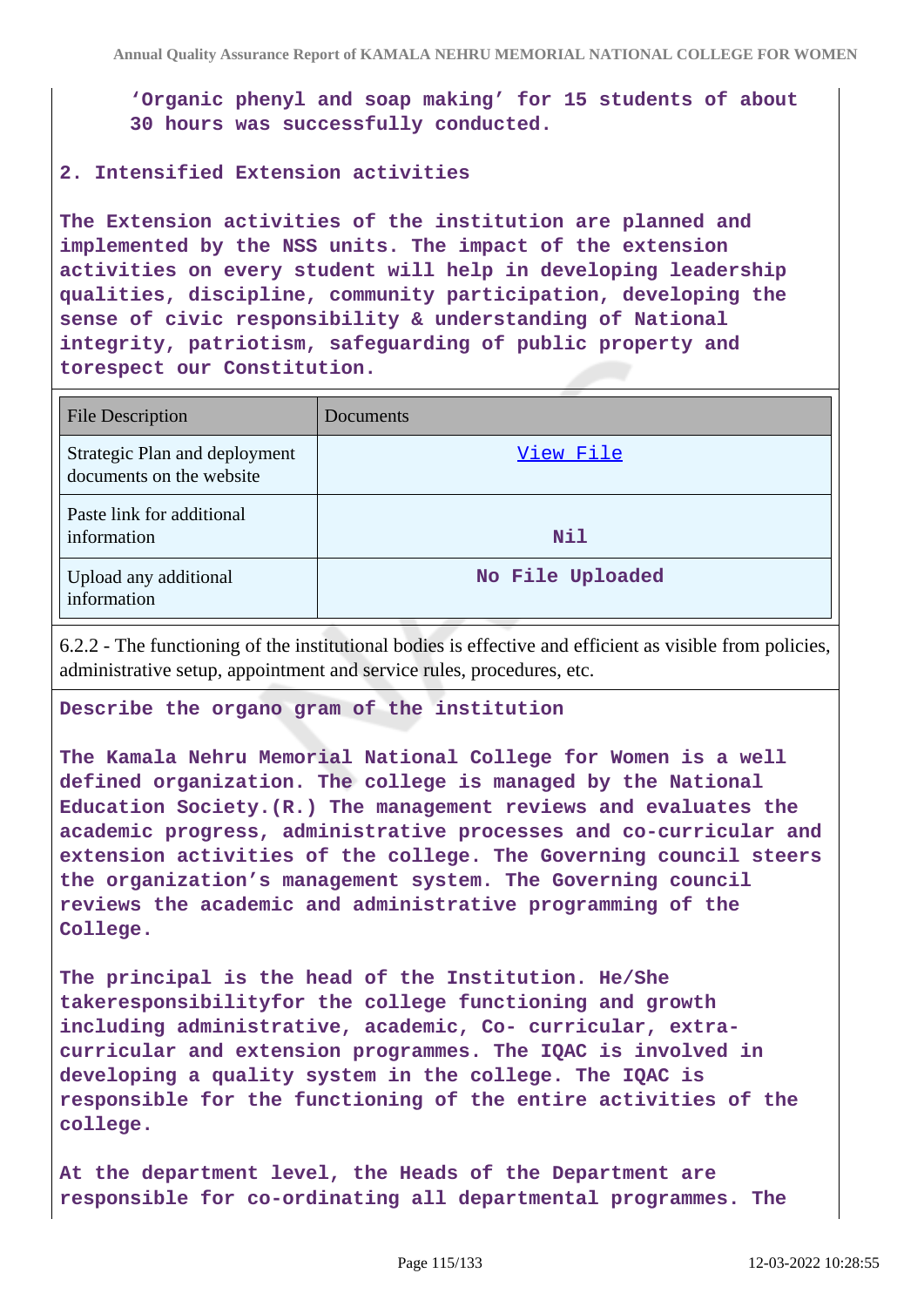**faculty takes responsibilityfor the academic and curricular development of the students. For the smooth and effective functioning of the college programmes and activities, 25 committees are formulated and each committee consists of a Coordinator , staff members and student members.**

**As it is an Aided institution, the Joint Director, Department of Collegiate Education of Karnataka reviews and evaluates the academic progress and conducts academic audit of the institution.**

**Service Rules:- (Administrative and service manual)**

**Kamala Nehru Memorial National College for women is an Aided institution. According to the Government rules of the KCSR 1966, all the Staff members are directed by the administrative and service manual available in the institution. Faculty are oriented about the conditions of services, rules and responsibilities, discharge of duties, increments, kinds of leave, code of conduct and incentive for achieving academic excellence.**

**The Recruitment (Administrative and Service Manual)**

**As for as age limit is concerned, Government rules are follwed for recruitment.The qualification, teaching experience and other eligibility Criteria are looked into for recruitment. These are followed as prescribed by the State Govt / UGC / AICTE. The selection of the candidate shall be made by the selection committee.**

**Promotion (administrative and service manual)**

**The promotion is on the basis of the Government and UGC norms with the consent of the management.**

**Grievance Redressal Mechanism**

**The institution addresses genuine complaints, issues and problems of the stakeholders at individual as well as college level. The students are encouraged to use the Suggestion / Feedback Methods to express constructive suggestions and grievances. The grievance redressal committee resolves the complaints / grievances with sensitivity and confidentiality.**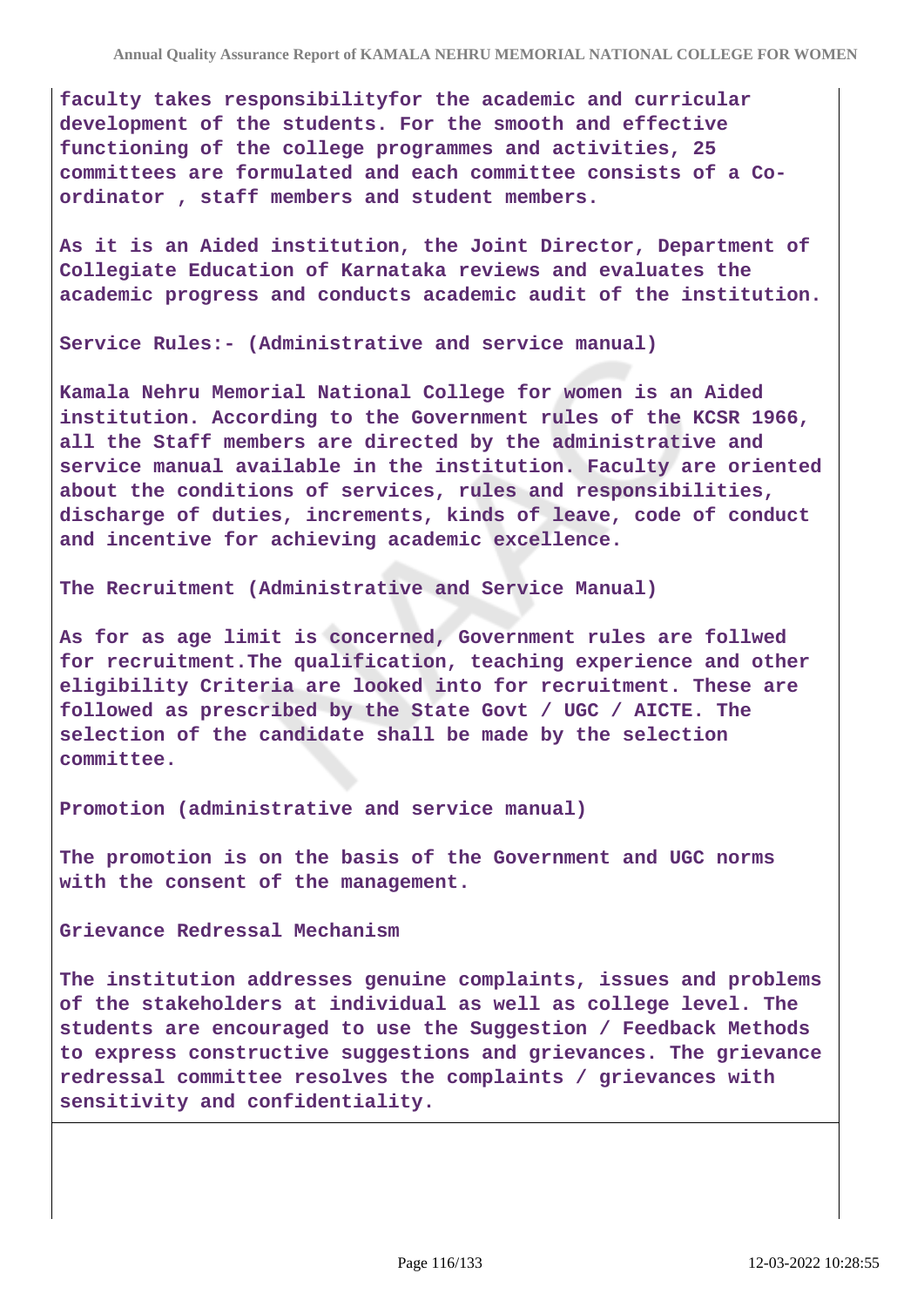| <b>File Description</b>                                                                                                                                    | Documents                            |
|------------------------------------------------------------------------------------------------------------------------------------------------------------|--------------------------------------|
| Paste link for additional<br>information                                                                                                                   | Nil                                  |
| Link to Organogram of the<br>Institution webpage                                                                                                           | <b>Nil</b>                           |
| Upload any additional<br>information                                                                                                                       | View File                            |
| 6.2.3 - Implementation of e-governance in<br>areas of operation Administration Finance<br>and Accounts Student Admission and<br><b>Support Examination</b> | Any 3 of the above<br>B <sub>1</sub> |
| <b>File Description</b>                                                                                                                                    | Documents                            |
| <b>ERP</b> (Enterprise Resource<br>Planning)Document                                                                                                       | View File                            |
| Screen shots of user interfaces                                                                                                                            | No File Uploaded                     |
| Any additional information                                                                                                                                 | View File                            |
| Details of implementation of e-<br>governance in areas of<br>operation, Administration etc<br>(Data Template)                                              | No File Uploaded                     |
| <b>6.3 - Faculty Empowerment Strategies</b>                                                                                                                |                                      |
|                                                                                                                                                            |                                      |

**Teaching :**

**1. Accident Benefits, family welfare Benefits and Group Insurance**

**2. Annual and Special increments are sanctioned on total emoluments.**

**3. Pension and Gratuity benefits.**

- **4. Leave facilityfor teaching staff:**
- **\* Casual leave and earned leave**
- **\* Maternity leave and paternity leave**
- **\* Study leave for Faculty Development Programs (FDP)**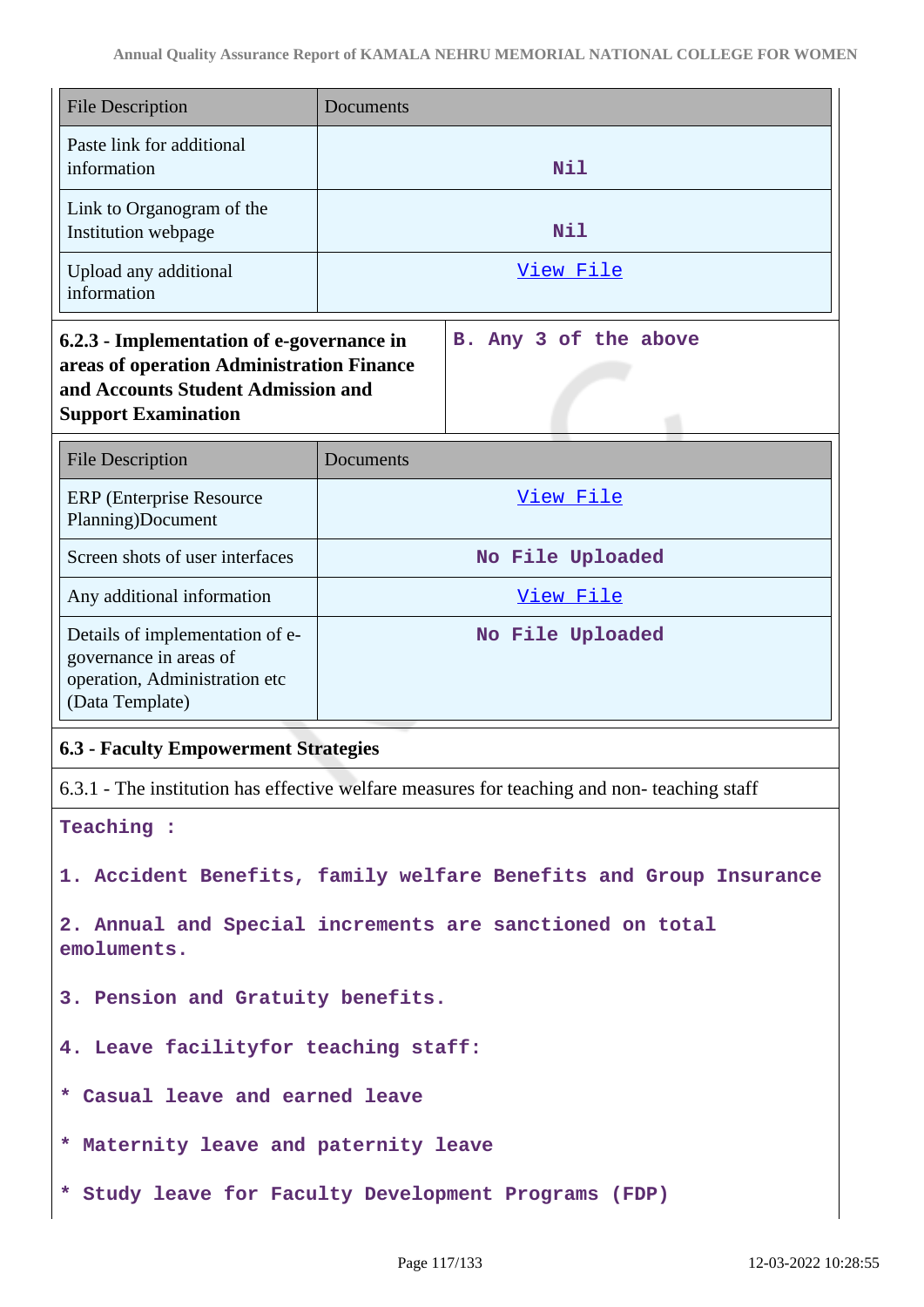**Annual Quality Assurance Report of KAMALA NEHRU MEMORIAL NATIONAL COLLEGE FOR WOMEN**

| 5. Leave Encashment is provided for unavailed earned leaves.            |
|-------------------------------------------------------------------------|
| 6. Gymnasium facility.                                                  |
| Non-Teaching :                                                          |
| 1. Accident benefits                                                    |
| 2. Family welfare benefits                                              |
| 3. Annual and Special increments are sanctioned on total<br>emoluments. |
| 4. Pension and Gratuity Benefits.                                       |
| 5. Leave facility.                                                      |
| * Casual leave and earned leave                                         |
| * Maternity and paternity leave                                         |
| 6. Leave Encashment is provided.                                        |
| 7. Gymnasium facility.                                                  |

# File Description Documents Paste link for additional information **Nil** Upload any additional information [View File](https://assessmentonline.naac.gov.in/storage/app/public/aqar/13746/13746_71_166.pdf?1647061132)

**6.3.2 - Number of teachers provided with financial support to attend conferences/ workshops and towards membership fee of professional bodies during the year**

**6.3.2.1 - Number of teachers provided with financial support to attend conferences/workshops and towards membership fee of professional bodies during the year**

**0**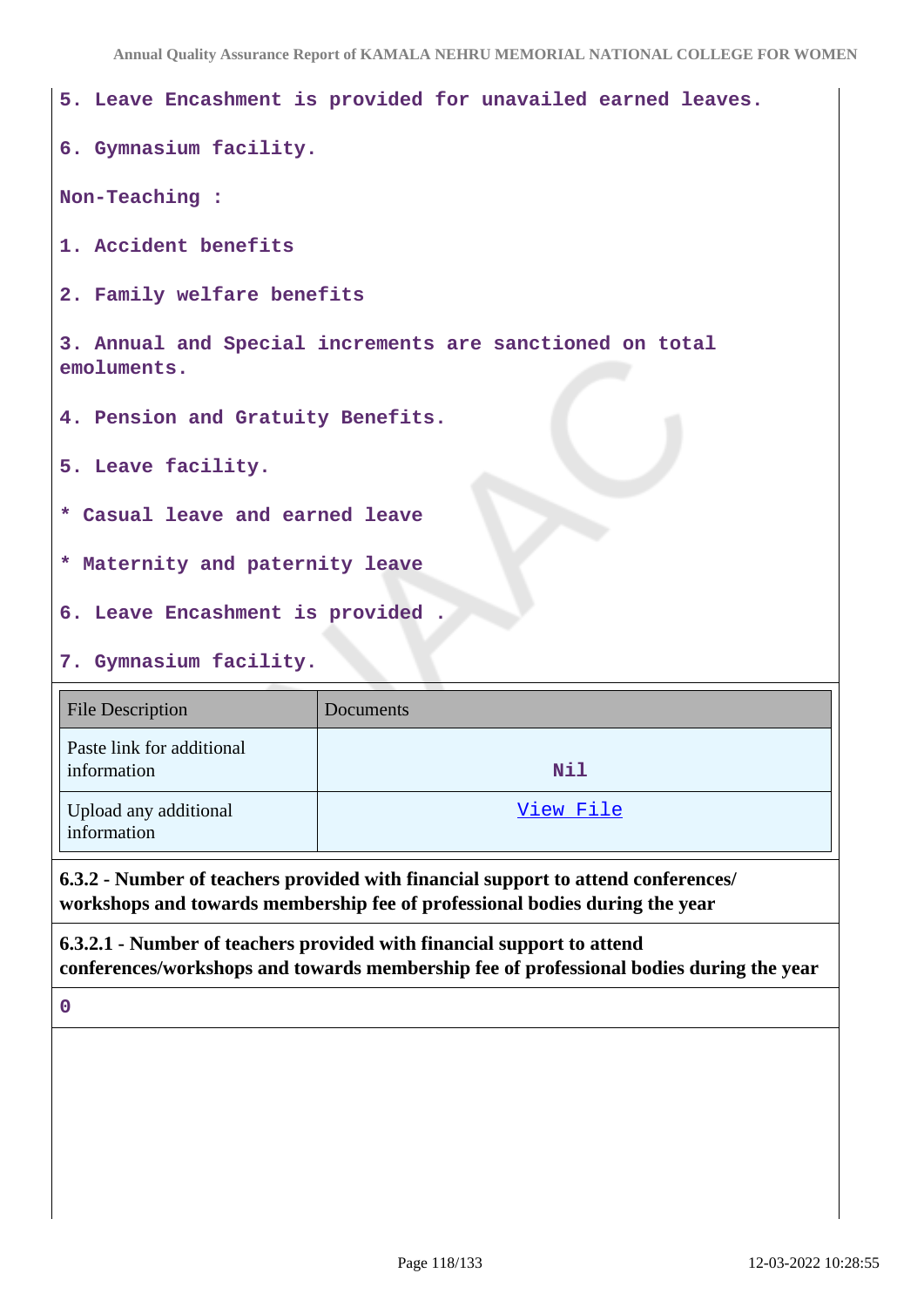| <b>File Description</b>                                                                                                          | Documents        |
|----------------------------------------------------------------------------------------------------------------------------------|------------------|
| Upload any additional<br>information                                                                                             | No File Uploaded |
| Details of teachers provided<br>with financial support to attend<br>conference, workshops etc<br>during the year (Data Template) | No File Uploaded |

**6.3.3 - Number of professional development /administrative training programs organized by the institution for teaching and non-teaching staff during the year**

**6.3.3.1 - Total number of professional development /administrative training Programmes organized by the institution for teaching and non teaching staff during the year**

| <b>File Description</b>                                                                                                                                                 | Documents        |
|-------------------------------------------------------------------------------------------------------------------------------------------------------------------------|------------------|
| Reports of the Human Resource<br><b>Development Centres</b><br>(UGCASC or other relevant<br>centres).                                                                   | No File Uploaded |
| Reports of Academic Staff<br>College or similar centers                                                                                                                 | No File Uploaded |
| Upload any additional<br>information                                                                                                                                    | No File Uploaded |
| Details of professional<br>development / administrative<br>training Programmes organized<br>by the University for teaching<br>and non teaching staff (Data<br>Template) | No File Uploaded |

**6.3.4 - Number of teachers undergoing online/face-to-face Faculty development Programmes (FDP) during the year (Professional Development Programmes, Orientation / Induction Programmes, Refresher Course, Short Term Course etc.)**

**6.3.4.1 - Total number of teachers attending professional development Programmes viz., Orientation / Induction Programme, Refresher Course, Short Term Course during the year**

**0**

**0**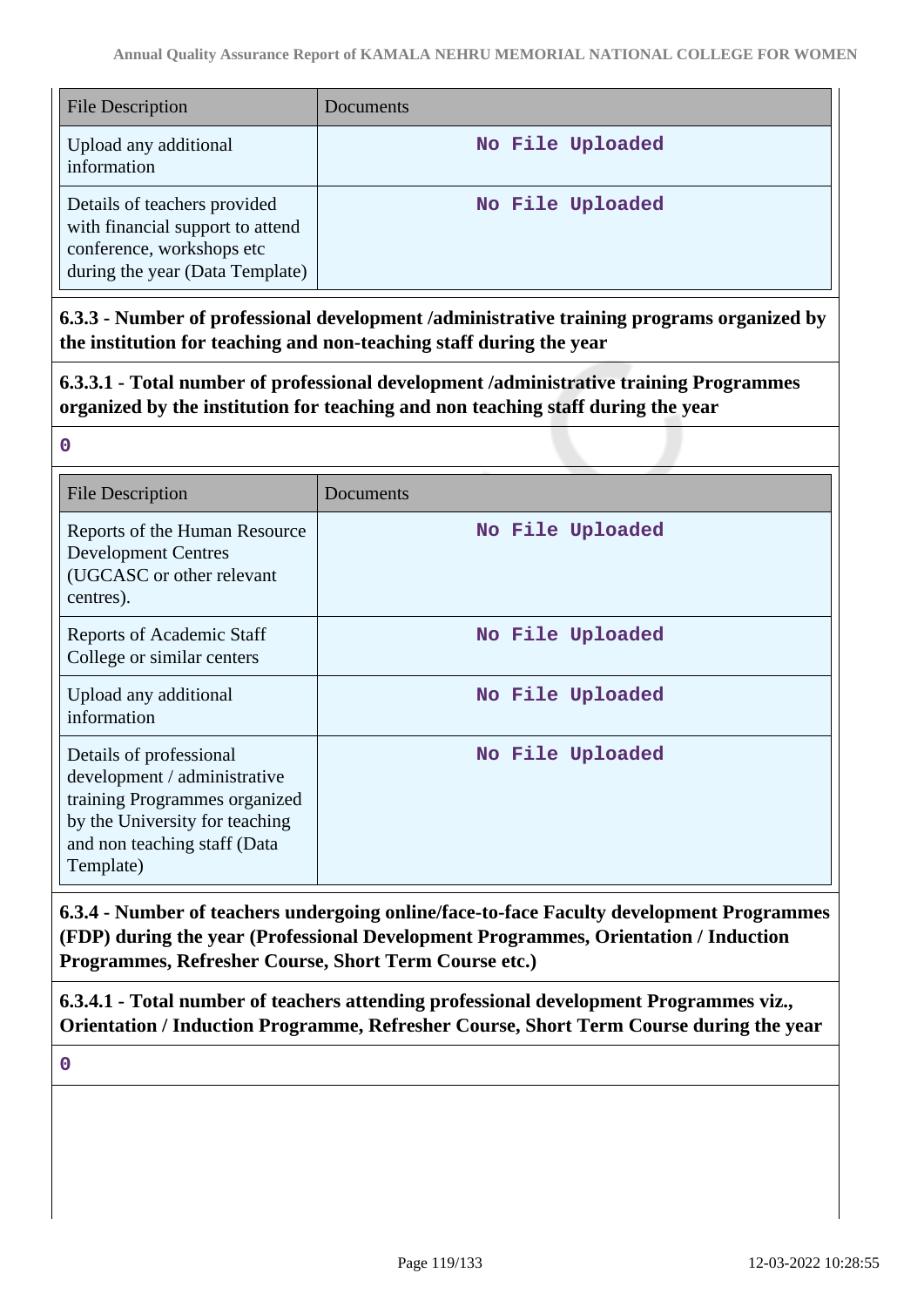| <b>File Description</b>                                                                                    | Documents        |
|------------------------------------------------------------------------------------------------------------|------------------|
| <b>IQAC</b> report summary                                                                                 | No File Uploaded |
| Reports of the Human Resource<br><b>Development Centres</b><br>(UGCASC or other relevant<br>centers)       | No File Uploaded |
| Upload any additional<br>information                                                                       | No File Uploaded |
| Details of teachers attending<br>professional development<br>programmes during the year<br>(Data Template) | No File Uploaded |

6.3.5 - Institutions Performance Appraisal System for teaching and non- teaching staff

- **The Institution has a performance appraisal system for itsstaff. Teaching and non-teaching staff haveto submit self-appraisal form to the Principal at the end of the academic year.**
- **Performance of teaching faculty is reviewed based on student result, punctuality, commitment, teaching skills, number of papers presented, number of conferences and workshops attended, research projects undertaken and involvement in other college activities.**
- **Non-teaching staff is assessed by the Principal based on their attitude towards public, co-workers, staff, students. They are also assessed based on their commitment and involvement in discharging their responsibilities.**
- **Faculty performance is also assessed by the Principal and Management.**

| <b>File Description</b>                  | Documents  |
|------------------------------------------|------------|
| Paste link for additional<br>information | <b>Nil</b> |
| Upload any additional<br>information     | View File  |

## **6.4 - Financial Management and Resource Mobilization**

6.4.1 - Institution conducts internal and external financial audits regularly Enumerate the various internal and external financial audits carried out during the year with the mechanism for settling audit objections within a maximum of 200 words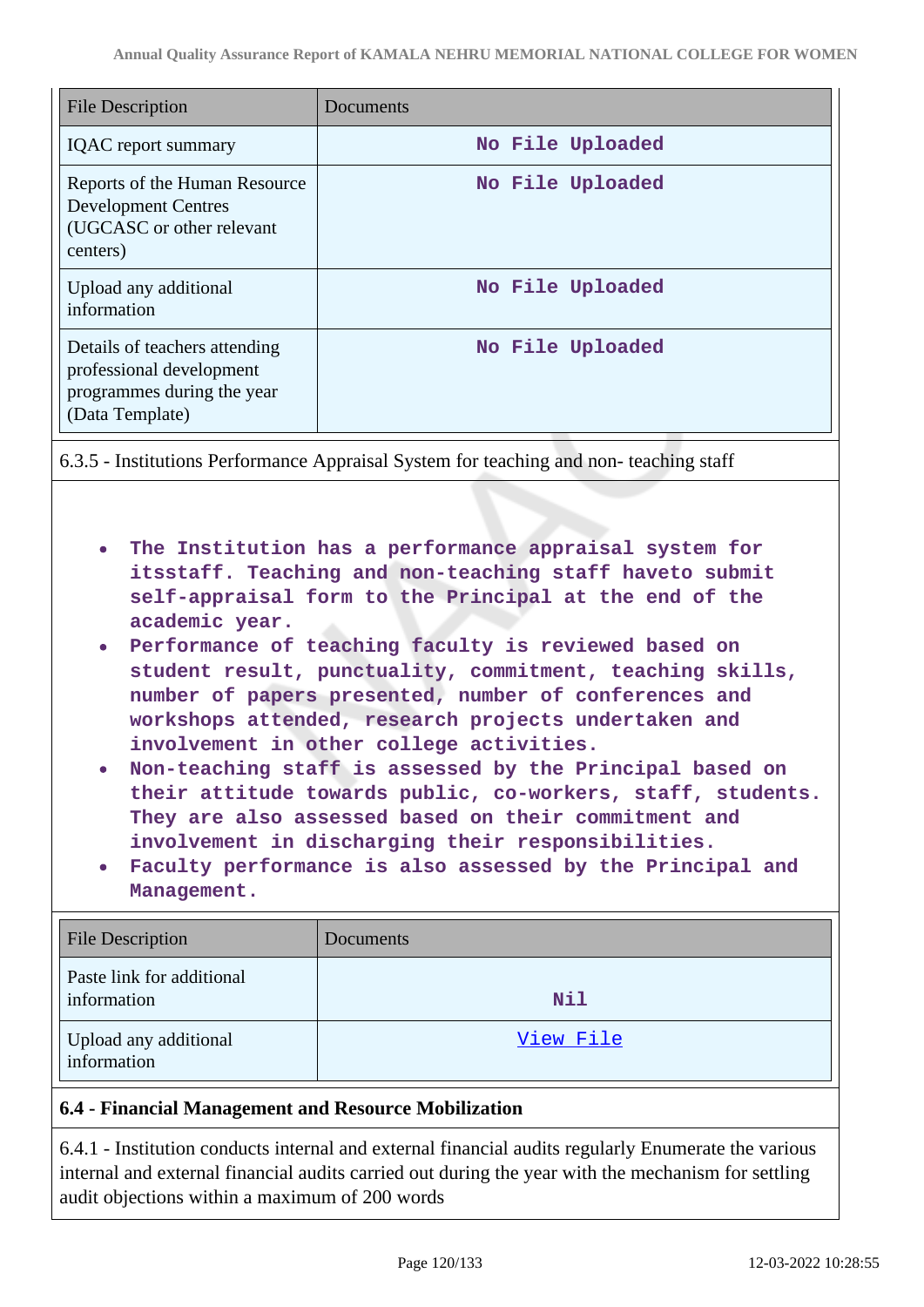## **Every year the Management conducts internal and external financial audits. In addition to this, the office of the Joint Director of Collegiate Education Shivamogga also conducts internal financial audit twice a year.**

| <b>File Description</b>                  | Documents  |
|------------------------------------------|------------|
| Paste link for additional<br>information | <b>Nil</b> |
| Upload any additional<br>information     | View File  |

**6.4.2 - Funds / Grants received from non-government bodies, individuals, philanthropers during the year (not covered in Criterion III)**

**6.4.2.1 - Total Grants received from non-government bodies, individuals, Philanthropers during the year (INR in Lakhs)**

**0**

| <b>File Description</b>                                                                                                                        | Documents        |
|------------------------------------------------------------------------------------------------------------------------------------------------|------------------|
| Annual statements of accounts                                                                                                                  | No File Uploaded |
| Any additional information                                                                                                                     | No File Uploaded |
| Details of Funds / Grants<br>received from of the non-<br>government bodies, individuals,<br>Philanthropers during the year<br>(Data Template) | No File Uploaded |

6.4.3 - Institutional strategies for mobilization of funds and the optimal utilization of resources

**The Institution mobilizes the fund through the Management in the form of Management Fee (Development fee). In return Management refunds the same amount for the overall development of the institution. i.e., infrastructure, Guest / Management staff remuneration, free mid-day meal and financial assistance for economically backward students.**

**1. Infrastructure Expenditure:-**

**2020-21 - 11426160.00**

**2. Library Expenditure:-** 

**2020-21 - 119421**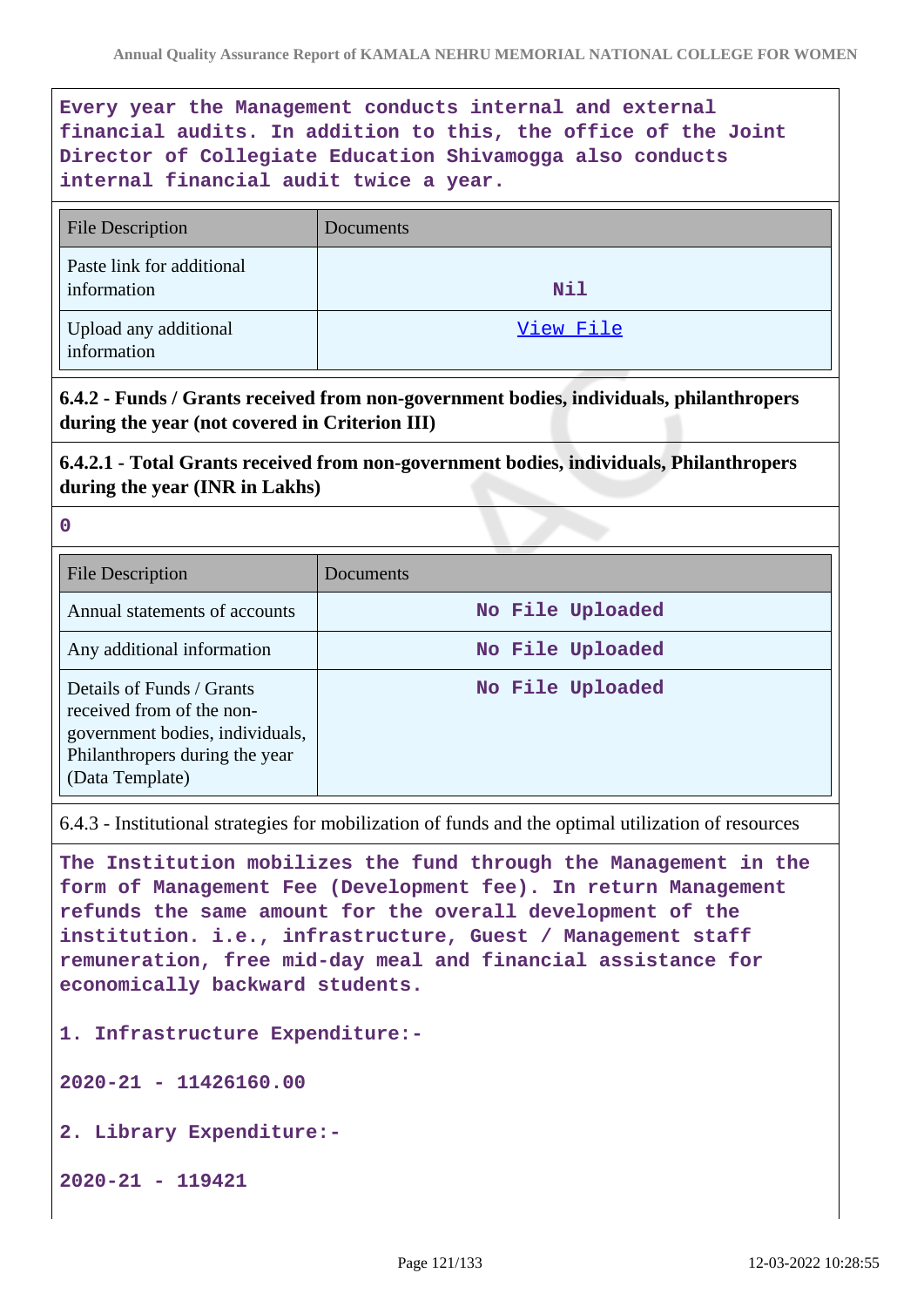**Annual Quality Assurance Report of KAMALA NEHRU MEMORIAL NATIONAL COLLEGE FOR WOMEN**

**3. Mid-day meal scheme:-**

**2020-21 - NIL**

**4. Expenditure on Academic Facilities:-**

**2020-21 - 1840826.00**

**5. Financial assistance for economically backward students:-**

**2020-21 - Rs. 4500/- per student, for 10 Students**

| <b>File Description</b>                  | Documents  |
|------------------------------------------|------------|
| Paste link for additional<br>information | <b>Nil</b> |
| Upload any additional<br>information     | View File  |

## **6.5 - Internal Quality Assurance System**

6.5.1 - Internal Quality Assurance Cell (IQAC) has contributed significantly for institutionalizing the quality assurance strategies and processes

#### **Best Practice-1 "Annapoorna Yojane":-**

**Many students of our college are from distant rural areas belong to and economically backward section of the society. To encourage them to take part in both curricular and co-curricular activities the institution is providing them free mid-day meal. The management is providing the financial assistance for the scheme.**

**Best Practice-2 "Study Circle":-**

**To encourage meritorious students, student study circle is formed.Top 10 students from each section of final year are selected.They are provided with additional books from the library. Extra classes and group discussions are often held.The previous year question papers are discussed on regular basis.The outcome is quite encouraging and the rank holders are often from the Study Circle.**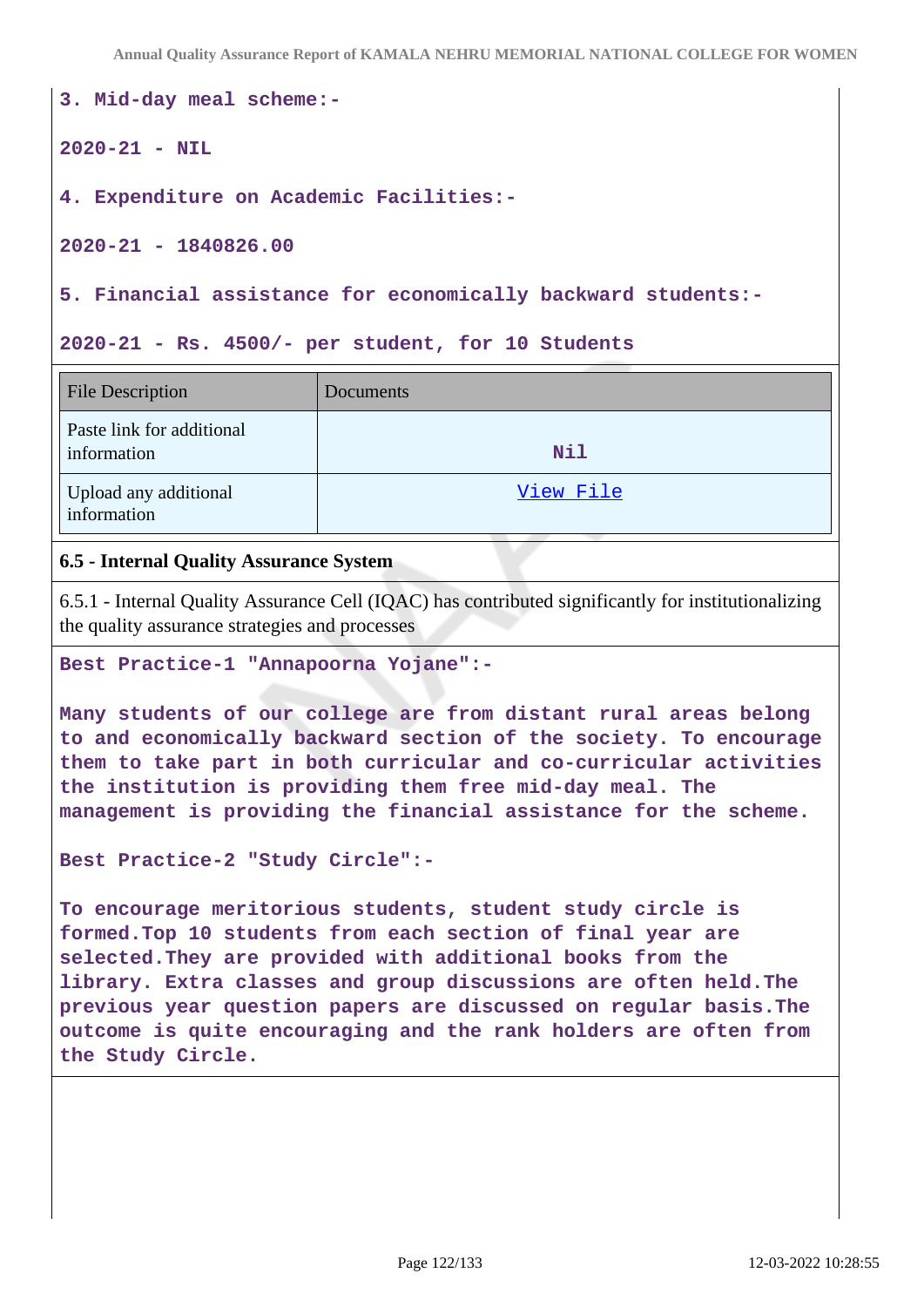| <b>File Description</b>                  | Documents |
|------------------------------------------|-----------|
| Paste link for additional<br>information | Nil       |
| Upload any additional<br>information     | View File |

6.5.2 - The institution reviews its teaching learning process, structures & methodologies of operations and learning outcomes at periodic intervals through IQAC set up as per norms and recorded the incremental improvement in various activities

## **Due to Covid-19 no activities cunducted**

| <b>File Description</b>                                                                                                                                                                                                                                                                                                                                                                                                         | Documents             |  |  |
|---------------------------------------------------------------------------------------------------------------------------------------------------------------------------------------------------------------------------------------------------------------------------------------------------------------------------------------------------------------------------------------------------------------------------------|-----------------------|--|--|
| Paste link for additional<br>information                                                                                                                                                                                                                                                                                                                                                                                        | Nil                   |  |  |
| Upload any additional<br>information                                                                                                                                                                                                                                                                                                                                                                                            | No File Uploaded      |  |  |
| 6.5.3 - Quality assurance initiatives of the<br>institution include: Regular meeting of<br><b>Internal Quality Assurance Cell (IQAC);</b><br>Feedback collected, analyzed and used for<br>improvements Collaborative quality<br>initiatives with other institution(s)<br><b>Participation in NIRF any other quality</b><br>audit recognized by state, national or<br>international agencies (ISO Certification,<br><b>NBA</b> ) | B. Any 3 of the above |  |  |

| <b>File Description</b>                                                                         | Documents                                            |
|-------------------------------------------------------------------------------------------------|------------------------------------------------------|
| Paste web link of Annual<br>reports of Institution                                              | https://www.knmnc.edu.in/AQAR Report-2019-<br>20.pdf |
| Upload e-copies of the<br>accreditations and certifications                                     | No File Uploaded                                     |
| Upload any additional<br>information                                                            | View File                                            |
| <b>Upload details of Quality</b><br>assurance initiatives of the<br>institution (Data Template) | View File                                            |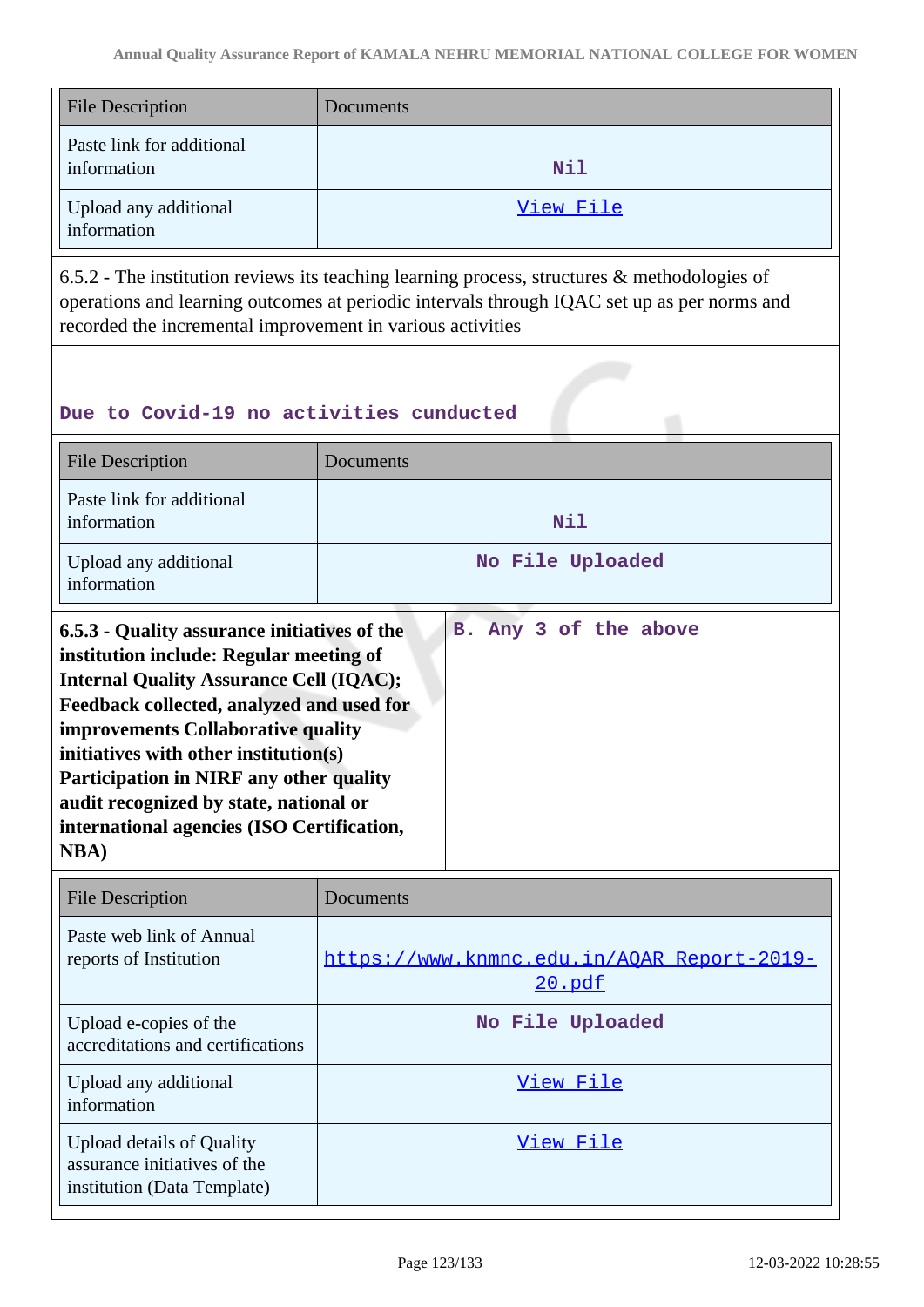## **INSTITUTIONAL VALUES AND BEST PRACTICES**

#### **7.1 - Institutional Values and Social Responsibilities**

7.1.1 - Measures initiated by the Institution for the promotion of gender equity during the year

**1.18.02.2020 Workshop on 'Sex and Sexuality was conducted. Dr. Narayan, Dr Sandya Kaveri, Dr Veena Bhat and Prof Krishnamurthy were the resource persons. Youth Red Cross**

**2.Visit to 'Surabhi Ujwal' - Centre for privention of Human Trafficking , rescue and rehabilitation by Red Cross Unit of the College On 27.08.2021.**

**3. Talk on Reproductive Health - 'Know Your Body' by Dr. Veena Bhat, Gynaecologist, Bhadravathi by Red Cross Unit and Health Forum on 29.09.2021**

| <b>File Description</b>                                                                                                                                                                         | <b>Documents</b>                                                                                                                                                                                                                                                                                                                                                                                                                                                                                             |
|-------------------------------------------------------------------------------------------------------------------------------------------------------------------------------------------------|--------------------------------------------------------------------------------------------------------------------------------------------------------------------------------------------------------------------------------------------------------------------------------------------------------------------------------------------------------------------------------------------------------------------------------------------------------------------------------------------------------------|
| Annual gender sensitization<br>action plan                                                                                                                                                      | 1.18.02.2020-Workshop on 'Sex and<br>Sexuality was conducted. Dr. Narayan, Dr<br>Sandya Kaveri, Dr Veena Bhat and Prof<br>Krishnamurthy were the resource<br>persons.-Youth Red Cross 2. 287.08.2021-<br>Visit to 'Surabhi Ujwal' Centere for<br>prevention of Women Trafficking, Rescue<br>and Rehabilitation. - Youth Red Cross &<br>Health Forum 2.29.09.2021- Talk by Dr.<br>Veena Bhat on 'Know your body' -<br>Reproductive Health- Youth Red Cross                                                    |
| Specific facilities provided for<br>women in terms of: a. Safety<br>and security b. Counseling c.<br>Common Rooms d. Day care<br>center for young children e.<br>Any other relevant information | 1. Anti Sexual Harassment Cell is in the<br>college. 2. A watchmen for day and night<br>is appointed. 3. CC Camera are fixed in<br>the campus. 4. 'Margadarshi ' provides<br>counselling service to the needy students.<br>5.A rest room attached with washroom is<br>provided to the students, First Aid Box is<br>also made available to the students. Any<br>other Relevant Information- 1. Bad vending<br>and bad burning machines are installed in<br>the rest room for the benefit of the<br>students. |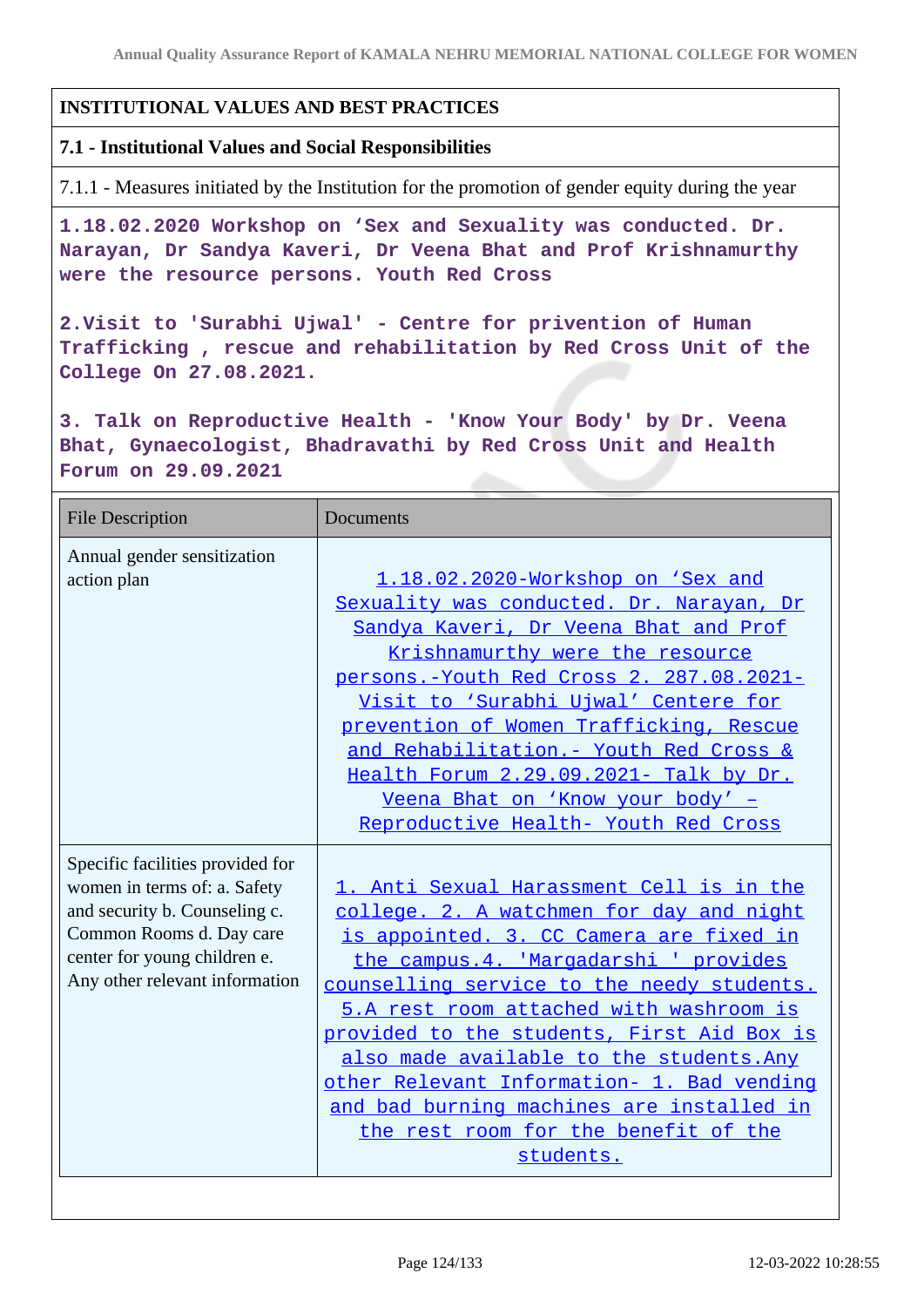| 7.1.2 - The Institution has facilities for<br>alternate sources of energy and energy<br>conservation measures Solar energy<br>Biogas plant Wheeling to the Grid Sensor-<br>based energy conservation Use of LED bulbs/<br>power efficient equipment |  |  |  | B. Any 3 of the above |
|-----------------------------------------------------------------------------------------------------------------------------------------------------------------------------------------------------------------------------------------------------|--|--|--|-----------------------|
| <b>File Description</b><br>Documents                                                                                                                                                                                                                |  |  |  |                       |

| Geo tagged Photographs         | View File        |
|--------------------------------|------------------|
| Any other relevant information | No File Uploaded |

7.1.3 - Describe the facilities in the Institution for the management of the following types of degradable and non-degradable waste (within 200 words) Solid waste management Liquid waste management Biomedical waste management E-waste management Waste recycling system Hazardous chemicals and radioactive waste management

## **As our college having only Arts and Commerce Department the above points are not applicable to us.**

| <b>File Description</b>                                                                                                                                                                                                   | Documents        |                       |  |  |
|---------------------------------------------------------------------------------------------------------------------------------------------------------------------------------------------------------------------------|------------------|-----------------------|--|--|
| Relevant documents like<br>agreements/MoUs with<br>Government and other approved<br>agencies                                                                                                                              | No File Uploaded |                       |  |  |
| Geo tagged photographs of the<br>facilities                                                                                                                                                                               | Nil              |                       |  |  |
| Any other relevant information                                                                                                                                                                                            | No File Uploaded |                       |  |  |
| in the Institution: Rain water harvesting<br><b>Bore well /Open well recharge Construction</b><br>of tanks and bunds Waste water recycling<br><b>Maintenance of water bodies and</b><br>distribution system in the campus |                  |                       |  |  |
| <b>File Description</b>                                                                                                                                                                                                   | Documents        |                       |  |  |
| Geo tagged photographs /<br>videos of the facilities                                                                                                                                                                      | View File        |                       |  |  |
| Any other relevant information                                                                                                                                                                                            | No File Uploaded |                       |  |  |
| 7.1.5 - Green campus initiatives include                                                                                                                                                                                  |                  |                       |  |  |
| 7.1.5.1 - The institutional initiatives for                                                                                                                                                                               |                  | C. Any 2 of the above |  |  |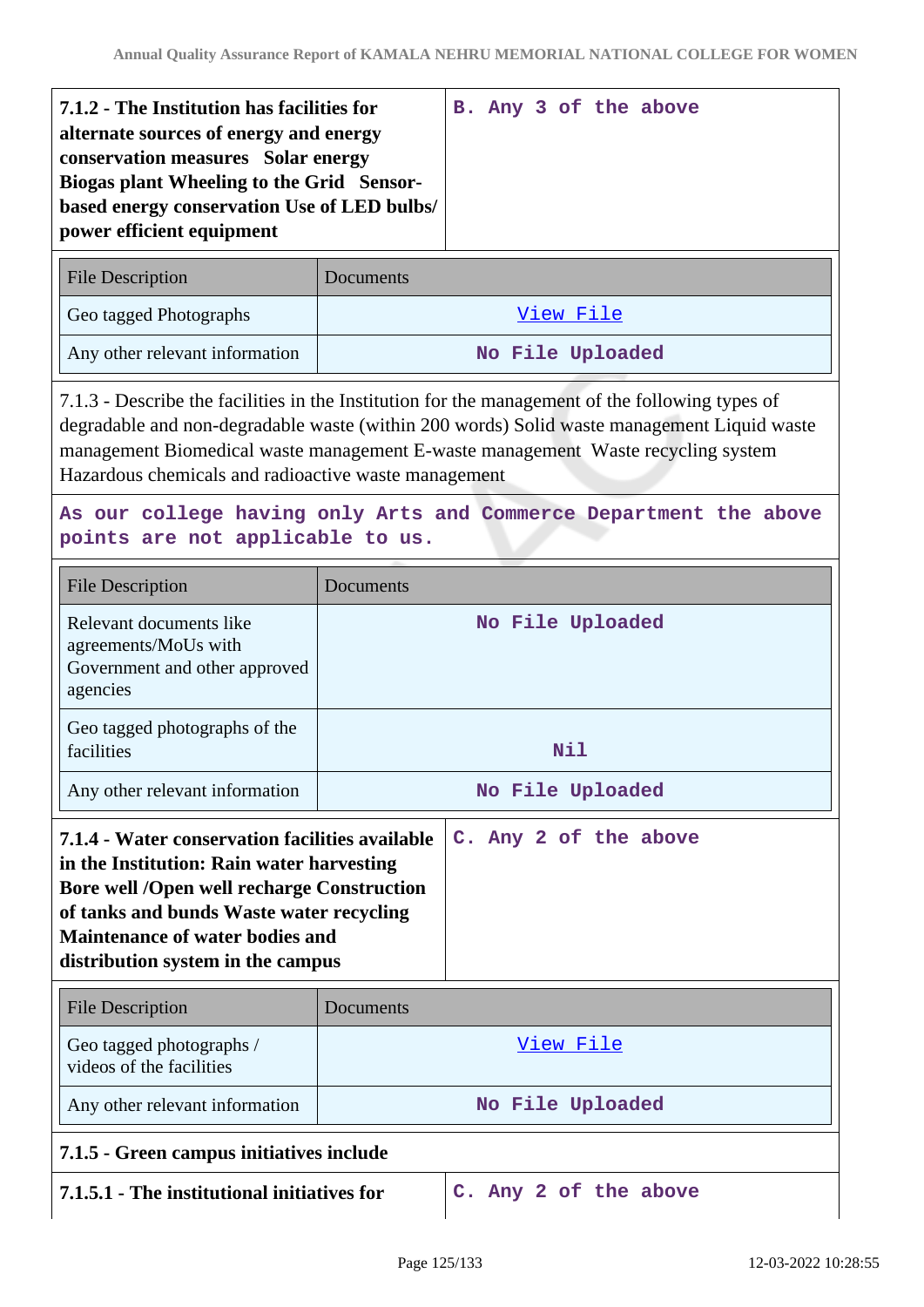| greening the campus are as follows:                                                                                                                                                                                                                                                                                                                                                                                                                                                                                 |                  |                                                                                              |  |  |
|---------------------------------------------------------------------------------------------------------------------------------------------------------------------------------------------------------------------------------------------------------------------------------------------------------------------------------------------------------------------------------------------------------------------------------------------------------------------------------------------------------------------|------------------|----------------------------------------------------------------------------------------------|--|--|
| <b>1. Restricted entry of automobiles</b><br>2. Use of Bicycles/ Battery powered<br>vehicles<br>3. Pedestrian Friendly pathways<br><b>4. Ban on use of Plastic</b><br>5. landscaping with trees and plants                                                                                                                                                                                                                                                                                                          |                  |                                                                                              |  |  |
| <b>File Description</b>                                                                                                                                                                                                                                                                                                                                                                                                                                                                                             | Documents        |                                                                                              |  |  |
| Geo tagged photos / videos of<br>the facilities                                                                                                                                                                                                                                                                                                                                                                                                                                                                     | <u>View File</u> |                                                                                              |  |  |
| Any other relevant documents                                                                                                                                                                                                                                                                                                                                                                                                                                                                                        |                  | No File Uploaded                                                                             |  |  |
|                                                                                                                                                                                                                                                                                                                                                                                                                                                                                                                     |                  | 7.1.6 - Quality audits on environment and energy are regularly undertaken by the institution |  |  |
| 7.1.6.1 - The institutional environment and<br>energy initiatives are confirmed through the<br>following 1. Green audit 2. Energy audit<br>3. Environment audit 4. Clean and green<br>campus recognitions/awards 5. Beyond the<br>campus environmental promotional activities                                                                                                                                                                                                                                       |                  | B. Any 3 of the above                                                                        |  |  |
| <b>File Description</b>                                                                                                                                                                                                                                                                                                                                                                                                                                                                                             | Documents        |                                                                                              |  |  |
| Reports on environment and<br>energy audits submitted by the<br>auditing agency                                                                                                                                                                                                                                                                                                                                                                                                                                     |                  | View File                                                                                    |  |  |
| Certification by the auditing<br>agency                                                                                                                                                                                                                                                                                                                                                                                                                                                                             |                  | View File                                                                                    |  |  |
| Certificates of the awards<br>received                                                                                                                                                                                                                                                                                                                                                                                                                                                                              |                  | No File Uploaded                                                                             |  |  |
| Any other relevant information                                                                                                                                                                                                                                                                                                                                                                                                                                                                                      |                  | No File Uploaded                                                                             |  |  |
| 7.1.7 - The Institution has disabled-friendly,<br>barrier free environment Built environment<br>with ramps/lifts for easy access to<br>classrooms. Disabled-friendly washrooms<br>Signage including tactile path, lights, display<br>boards and signposts Assistive technology<br>and facilities for persons with disabilities<br>(Divyangjan) accessible website, screen-<br>reading software, mechanized equipment<br>5. Provision for enquiry and information :<br>Human assistance, reader, scribe, soft copies |                  | D. Any 1 of the above                                                                        |  |  |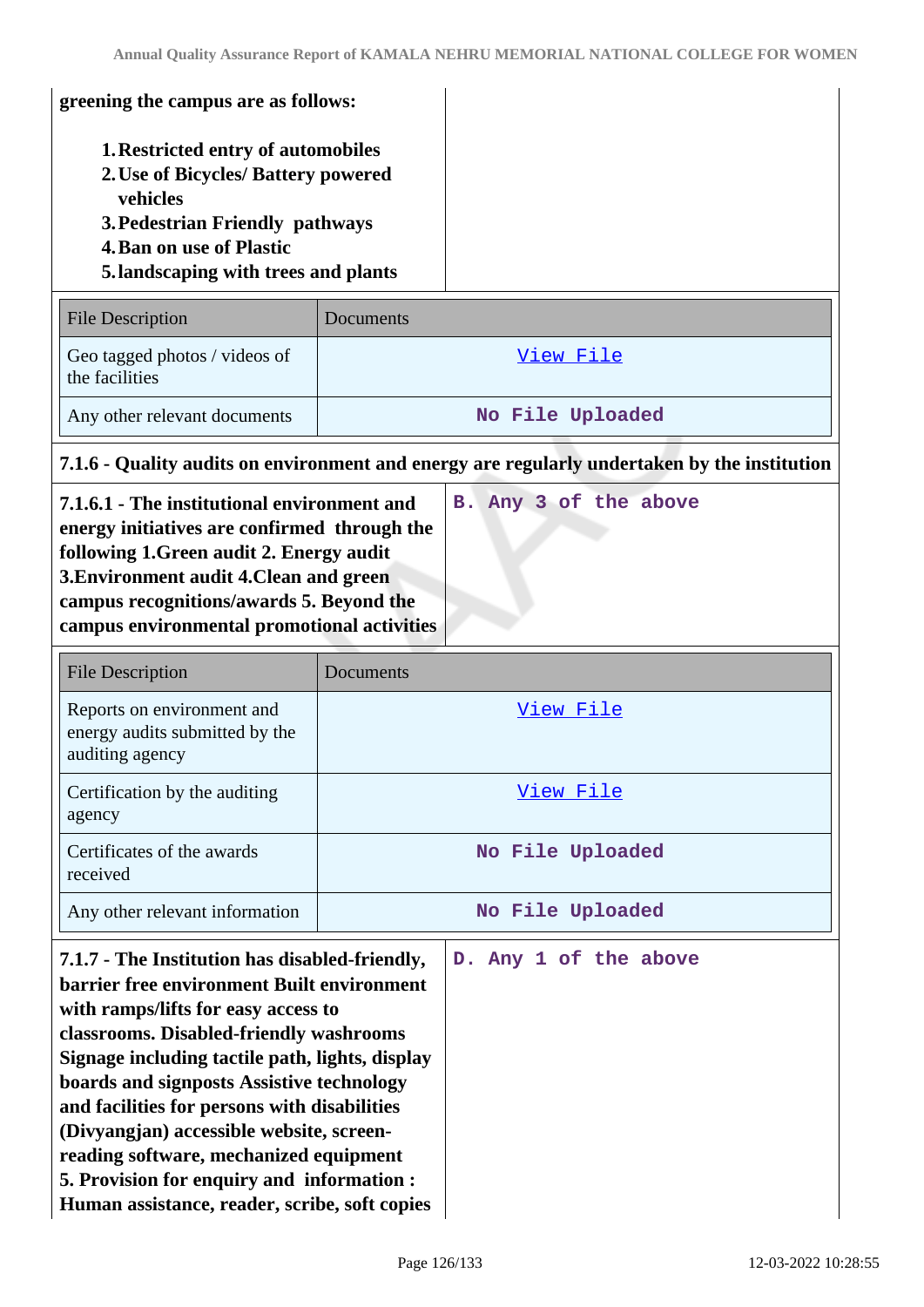| of reading material, screen                                                    | reading                                                                                                                                                                                              |
|--------------------------------------------------------------------------------|------------------------------------------------------------------------------------------------------------------------------------------------------------------------------------------------------|
| <b>File Description</b>                                                        | Documents                                                                                                                                                                                            |
| Geo tagged photographs /<br>videos of the facilities                           | View File                                                                                                                                                                                            |
| Policy documents and<br>information brochures on the<br>support to be provided | No File Uploaded                                                                                                                                                                                     |
| Details of the Software<br>procured for providing the<br>assistance            | No File Uploaded                                                                                                                                                                                     |
| Any other relevant information                                                 | No File Uploaded                                                                                                                                                                                     |
| diversities (within 200 words).                                                | 7.1.8 - Describe the Institutional efforts/initiatives in providing an inclusive environment i.e.,<br>tolerance and harmony towards cultural, regional, linguistic, communal socioeconomic and other |
| 01                                                                             |                                                                                                                                                                                                      |
| 31.01.2020                                                                     |                                                                                                                                                                                                      |
| Shivamogga                                                                     | Visit to Agriculture and Horticulture University, Navale,                                                                                                                                            |
| Dept. of Economics                                                             |                                                                                                                                                                                                      |
| 50                                                                             |                                                                                                                                                                                                      |
| 02                                                                             |                                                                                                                                                                                                      |
| 14.02.2020                                                                     |                                                                                                                                                                                                      |
|                                                                                | Analysis of Central Budget by Prof. Nasirkhan, Bhadravathi                                                                                                                                           |
| Dept. of Economics                                                             |                                                                                                                                                                                                      |
| 100                                                                            |                                                                                                                                                                                                      |
| 03                                                                             |                                                                                                                                                                                                      |
| 28.02.2020                                                                     |                                                                                                                                                                                                      |
|                                                                                | Visit to District Co-oparative Bank, Shivamogga                                                                                                                                                      |
| Dept. of Economics                                                             |                                                                                                                                                                                                      |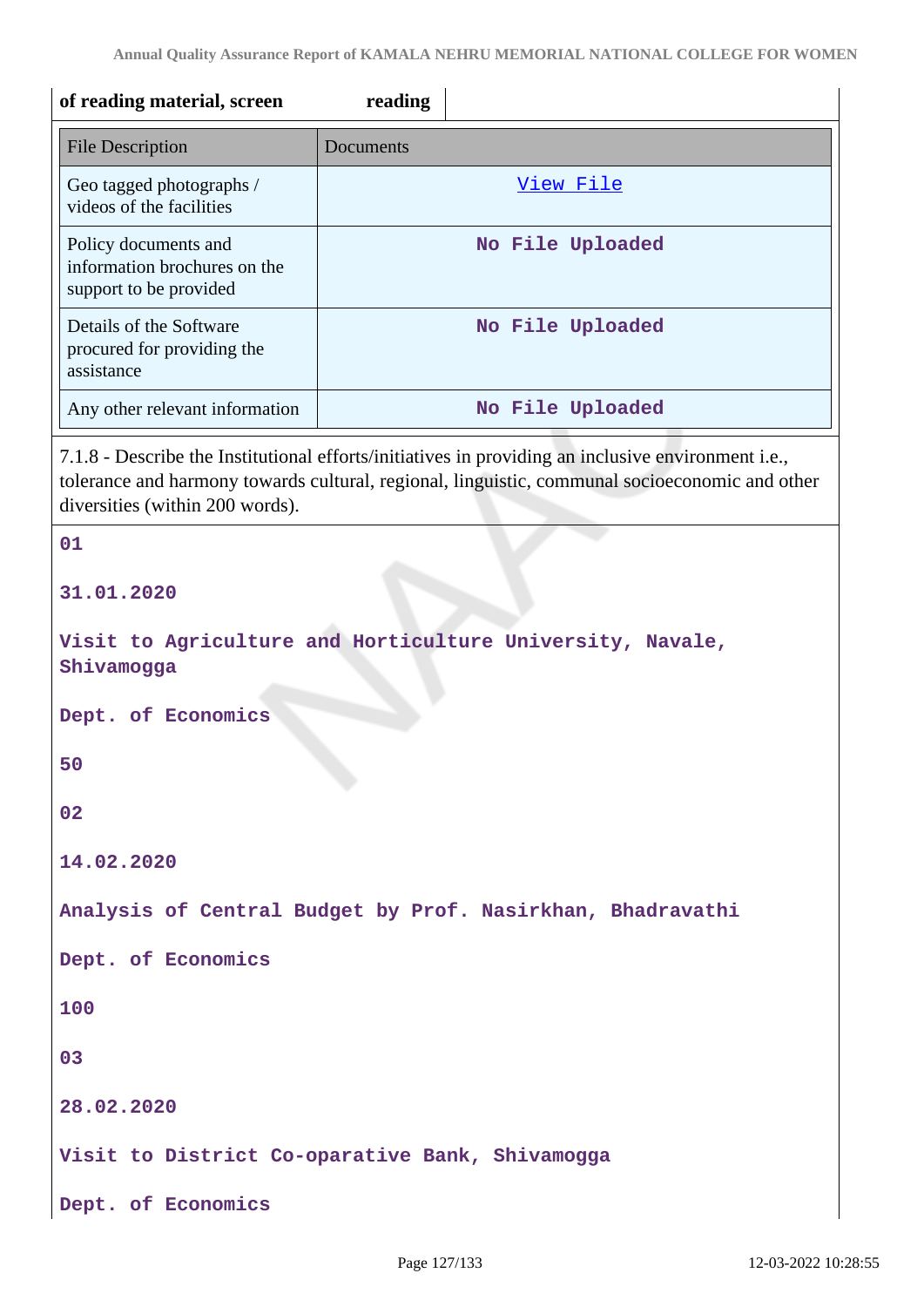| ۰.<br>×<br>o esta | ۰,<br>$\overline{\phantom{a}}$ |
|-------------------|--------------------------------|

| <b>File Description</b>                                                                                                                      | Documents        |
|----------------------------------------------------------------------------------------------------------------------------------------------|------------------|
| Supporting documents on the<br>information provided (as<br>reflected in the administrative<br>and academic activities of the<br>Institution) | View File        |
| Any other relevant information                                                                                                               | No File Uploaded |

7.1.9 - Sensitization of students and employees of the Institution to the constitutional obligations: values, rights, duties and responsibilities of citizens

- **On 18.01.2020 ourvisited District Court**
- **On 24.01.2020 Voter Pedge Programme was conducted in the college for the students.**
- **On 25.01.2020 Celebrate a National Voters day.**
- **On 27.01.2020 Celebration of Vigilence Awareness Week in the college.**
- **On 26.01.2020 Celebrated Constitutional Day.**
- **10.12.2020 Celebrated World Human Rights Day.**

| <b>File Description</b>                                                                                                                                                                                                                                                                                                                                                                                                                                                                                      | Documents             |
|--------------------------------------------------------------------------------------------------------------------------------------------------------------------------------------------------------------------------------------------------------------------------------------------------------------------------------------------------------------------------------------------------------------------------------------------------------------------------------------------------------------|-----------------------|
| Details of activities that<br>inculcate values; necessary to<br>render students in to responsible<br>citizens                                                                                                                                                                                                                                                                                                                                                                                                | <u>View File</u>      |
| Any other relevant information                                                                                                                                                                                                                                                                                                                                                                                                                                                                               | No File Uploaded      |
| 7.1.10 - The Institution has a prescribed code<br>of conduct for students, teachers,<br>administrators and other staff and conducts<br>periodic programmes in this regard. The<br>Code of Conduct is displayed on the website<br>There is a committee to monitor adherence<br>to the Code of Conduct Institution organizes<br>professional ethics programmes for<br>teachers, administrators<br>students,<br>and other staff<br><b>4. Annual awareness</b><br>programmes on Code of Conduct are<br>organized | D. Any 1 of the above |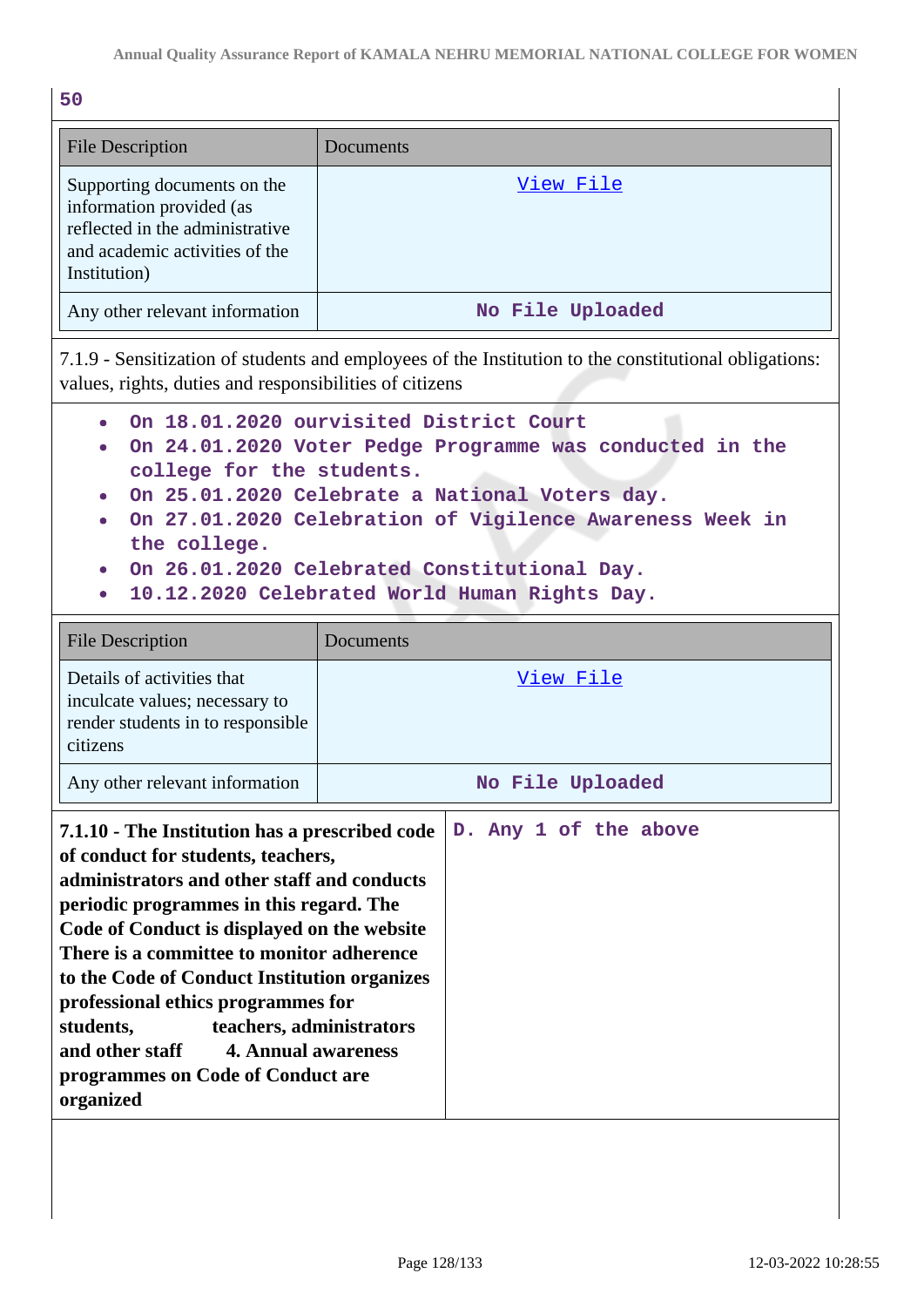| File Description                                                                                                                                                                                       | Documents        |
|--------------------------------------------------------------------------------------------------------------------------------------------------------------------------------------------------------|------------------|
| Code of ethics policy document                                                                                                                                                                         | View File        |
| Details of the monitoring<br>committee composition and<br>minutes of the committee<br>meeting, number of<br>programmes organized, reports<br>on the various programs etc., in<br>support of the claims | No File Uploaded |
| Any other relevant information                                                                                                                                                                         | No File Uploaded |

7.1.11 - Institution celebrates / organizes national and international commemorative days, events and festivals

- **On 24.01.2020 Voter Pedge Programme was conducted in the college for the students.**
- **On 25.01.2020 Celebrate a National Voters day.**
- **On 27.01.2020 Celebration of Vigilence Awareness Week in the college.**
- **On 26.01.2020 Celebrated Constitutional Day.**
- **10.12.2020 Celebrated World Human Rights Day.**

| File Description                                                                                   | Documents        |
|----------------------------------------------------------------------------------------------------|------------------|
| Annual report of the<br>celebrations and<br>commemorative events for the<br>last (During the year) | View File        |
| Geo tagged photographs of<br>some of the events                                                    | No File Uploaded |
| Any other relevant information                                                                     | No File Uploaded |

## **7.2 - Best Practices**

7.2.1 - Describe two best practices successfully implemented by the Institution as per NAAC format provided in the Manual.

**Best Practice- 1 Title of the Practice- College Wall Magazines by Students.**

**2. Obejectives - a) To create general awareness among the students on various issues like current affairs, literature, socio-economic changes etc.**

**b) To inculcate writing habits and create a platform to express**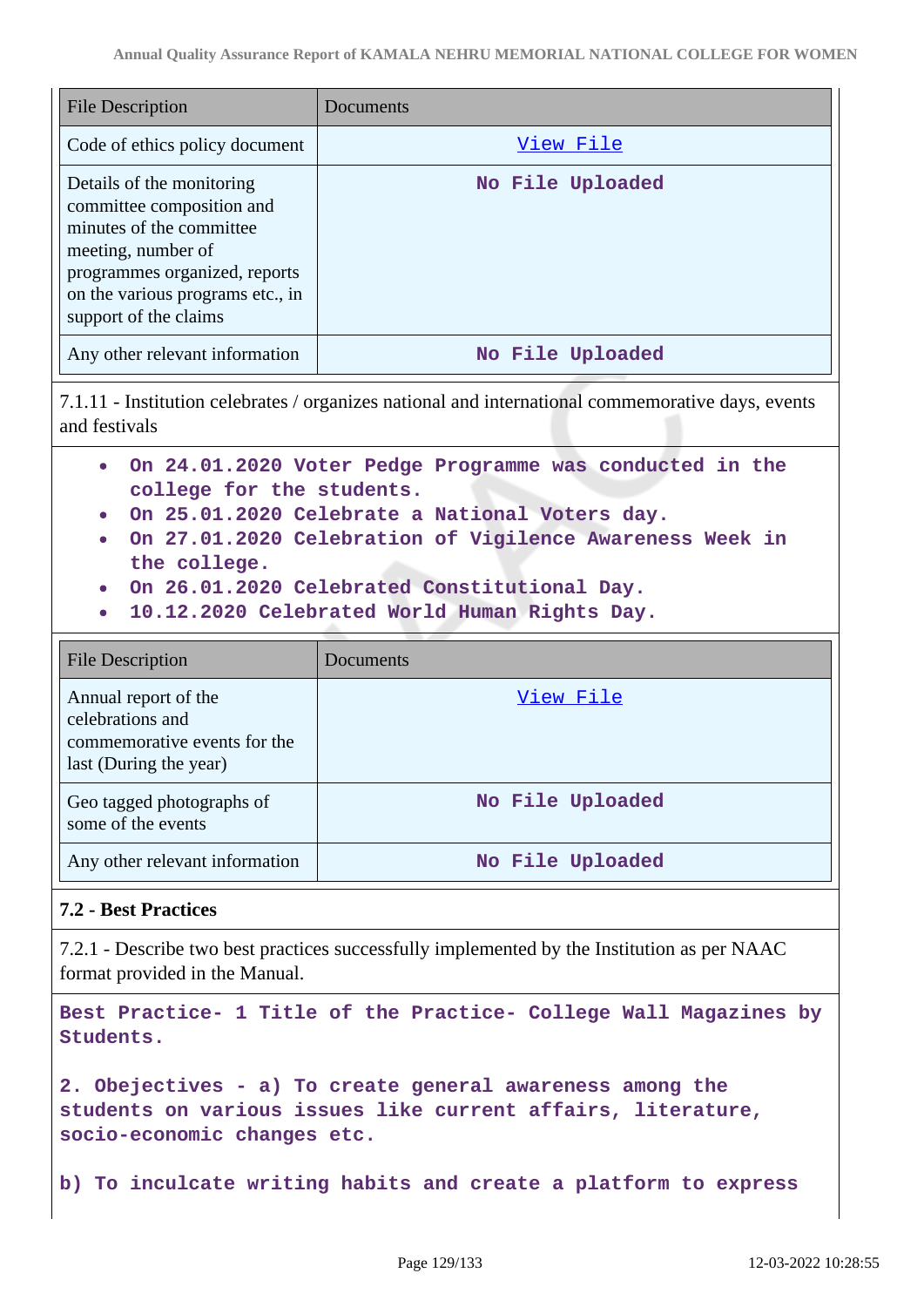**there ideas and views about contemporary issues.**

**c) To bring out and promote creative talents of students in various fields like drawing, photography, painting etc.**

**d) To promote knowledge about various disciplines like literature, economics, history and politics.**

**e) To develop systematic approach in the study of various disciplines and to improve analytical ability of students.**

**3. The context – Challenges –**

**a) Motivating the students to write the articles regularly.**

**b) Maintaining the quality of articles**

**c) Difficulty in obtaining original write ups.**

**4. The practice - Wall magazines brought out regularly by the students of Economics, English and Kannada departments at fortnightly intervals they on managed and edited completely by students under the concerned teachers guidance.**

**5. Evidence of success – It is heartening to note that all the students are eagerly waiting for the new edition. Majority of the students are participating in the activity.**

**Best Practice-2**

**1. Title of the Practice -"Study Circle for students"**

**2. Objectives of the practice.**

**a) To bring to the knowledge of the students their hidden**

**strengths and talents.**

**b) To encourage them to study systematically by preparing**

**regular time tables**

**c) To guide them about the question pattern and previous**

**question papers**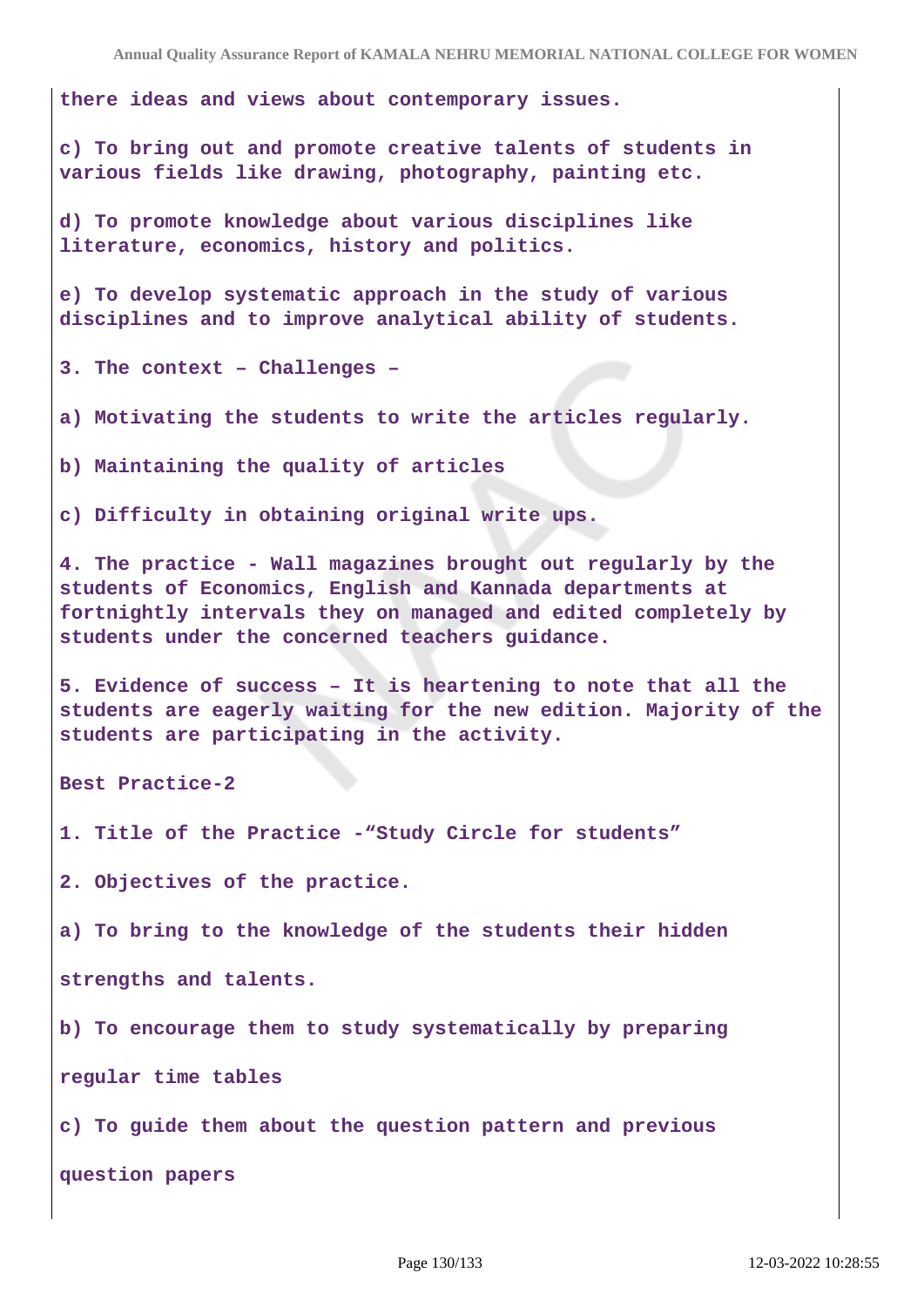**d) To improve their communication and writing skills by**

**conducting seminars and group discussions.**

**e) Preparing them to attend for competitive examinations and**

**interviews**

**3. The context - Being unaware of the importance of the Study Circle, initially students were hesitant to join the circle. After knowing the benefits, slowly they began to participate actively. No major challenging issues came across.**

**4. The practice – Top ten students from each section of final year classes were selected. They were provided with additional books from library, extra classes, group discussions and previous question papers were discussed on regular basis**

**5. Evidence of success – Our results were constantly improving over the years. Many of them have secured ranks at University level examinations. Their communication and writing skills have been improved considerably. They used to attend the classes with sufficient preparations of topics to be discussed. All the above facts are indicative of the overall improvement in the performance of the students.**

| <b>File Description</b>                         | Documents |
|-------------------------------------------------|-----------|
| Best practices in the<br>Institutional web site | View File |
| Any other relevant information                  | View File |

## **7.3 - Institutional Distinctiveness**

7.3.1 - Portray the performance of the Institution in one area distinctive to its priority and thrust within 200 words

**National Education Society is a registered body, established in 1946 by the freedom fighters and philanthropists of shimoga District. The selfless dedication, vision and concerns of these personalities found expression, especially, in the field of education.Their services and contribution in the field of education have earned them a formidable but a well-deserved reputation as educators par excellence.**

**"If you educate a boy, you educate an individual, but if you educate a girl, you educate a family".**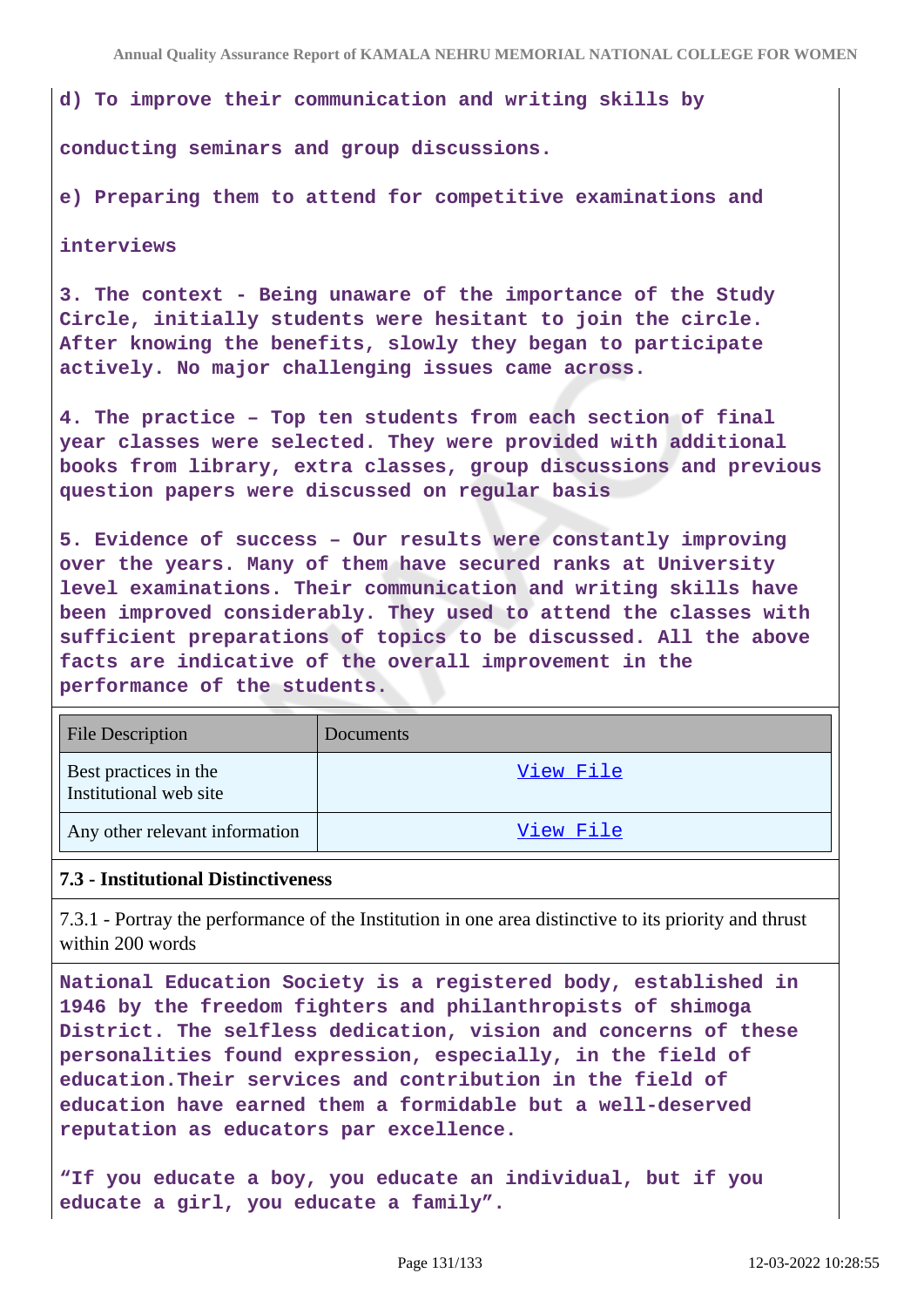**True to this saying, Kamala Nehru College for Women was the first institution of its kind in the entire district at the degree level when it was established in 1965 and the college is affiliated to Kuvempu University.**

**With just 26 students in the beginning, the college has grown, today, to a total strength of about 1167 students.**

**The vision of the college is to provide need-based quality education to the girls of the society. Over the years, the college has evolved into one of the most proactive institutions in Karnataka. The college has been playing a valuable role in motivating the students to build their career and future life.**

**Academically, the college has been maintaining an excellent record; even in the co-curricular activities and sports, the college girls have been rewriting records. The college has been designing student-centered unique programmes, interactive sessions with achievers, seminars and workshop for updating both learning and teaching skills.**

**We feel proud to inform you that Kamala Nehru Memorial College for Women is the first women's college in the District and one of the oldest Women's Colleges in the State. As far as the student strength is concerned, women of the city and the surrounding Taluks and Districts seek admission for their BA and B Com degrees. The reservation is maintained during the admission process. In addition to that girls from minority community and other backward class seek admission.**

**The programmes that we conduct create awareness about the gender issues.This awareness has certainly helped the beneficiaries to raise their voice about gender rights outside the college.The out going students are well equipped with the knowledge, awareness and motivation about gender issues.The University curriculum , humanities and literature, particularly havetopics related to gender issues and gender equity and equality. These topics are discussed in relation to the current trend in our Society.**

| <b>File Description</b>                         | Documents        |
|-------------------------------------------------|------------------|
| Appropriate web in the<br>Institutional website | No File Uploaded |
| Any other relevant information                  | No File Uploaded |

7.3.2 - Plan of action for the next academic year